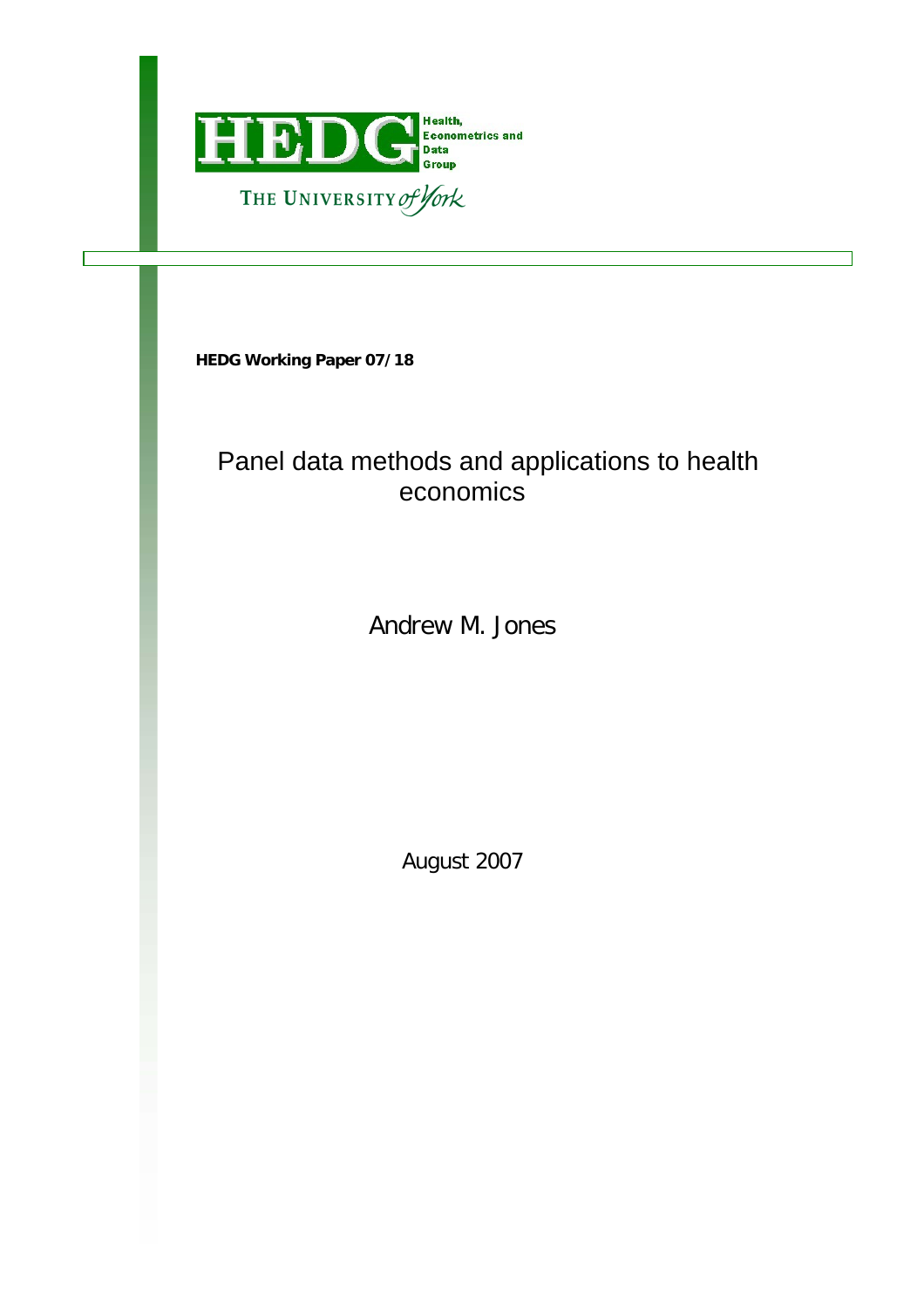# Panel Data Methods and Applications to Health Economics

Andrew M. Jones University of York

Prepared for *The Palgrave Handbook of Econometrics Volume II: Applied Econometrics*, Terence C. Mills & Kerry Patterson (eds), Basingstoke: Palgrave MacMillan.

**Acknowledgements:** This chapter draws on joint work with Teresa Bago d'Uva, Silvia Balia, Paul Contoyannis, Cristina Hernández Quevedo, Xander Koolman, José Labeaga, Miaw-chwen Lee, Roberto Leon Gonzalez, Nigel Rice, Stefanie Schurer, Eddy van Doorslaer and John Wildman and by Casey Quinn. I am grateful for comments from Giorgia Marini, Pedro Rosa Dias and João Santos Silva.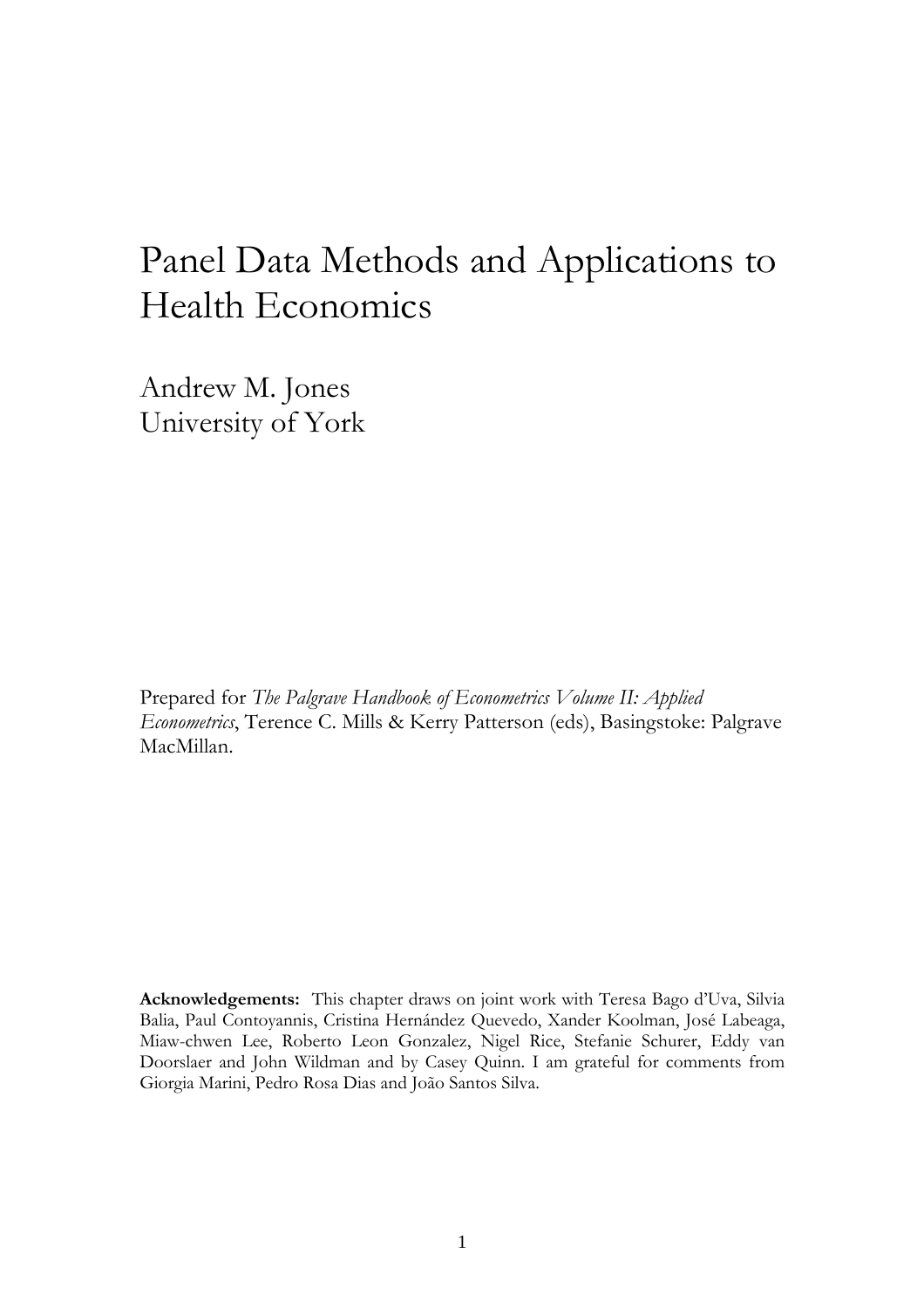# Abstract

Much of the empirical analysis done by health economists seeks to estimate the impact of specific health policies and the greatest challenge for successful applied work is to find appropriate sources of variation to identify the treatment effects of interest. Estimation can be prone to selection bias, when the assignment to treatments is associated with the potential outcomes of the treatment. Overcoming this bias requires variation in the assignment of treatments that is independent of the outcomes. One source of independent variation comes from randomised controlled experiments. But, in practice, most economic studies have to draw on non-experimental data. Many studies seek to use variation across time and events that takes the form of a quasi-experimental design, or "natural experiment", that mimics the features of a genuine experiment. This chapter reviews the data and methods that are used in applied health economics with a particular emphasis on the use of panel data. The focus is on nonlinear models and methods that can accommodate unobserved heterogeneity. These include conditional estimators, maximum simulated likelihood, Bayesian MCMC, finite mixtures and copulas.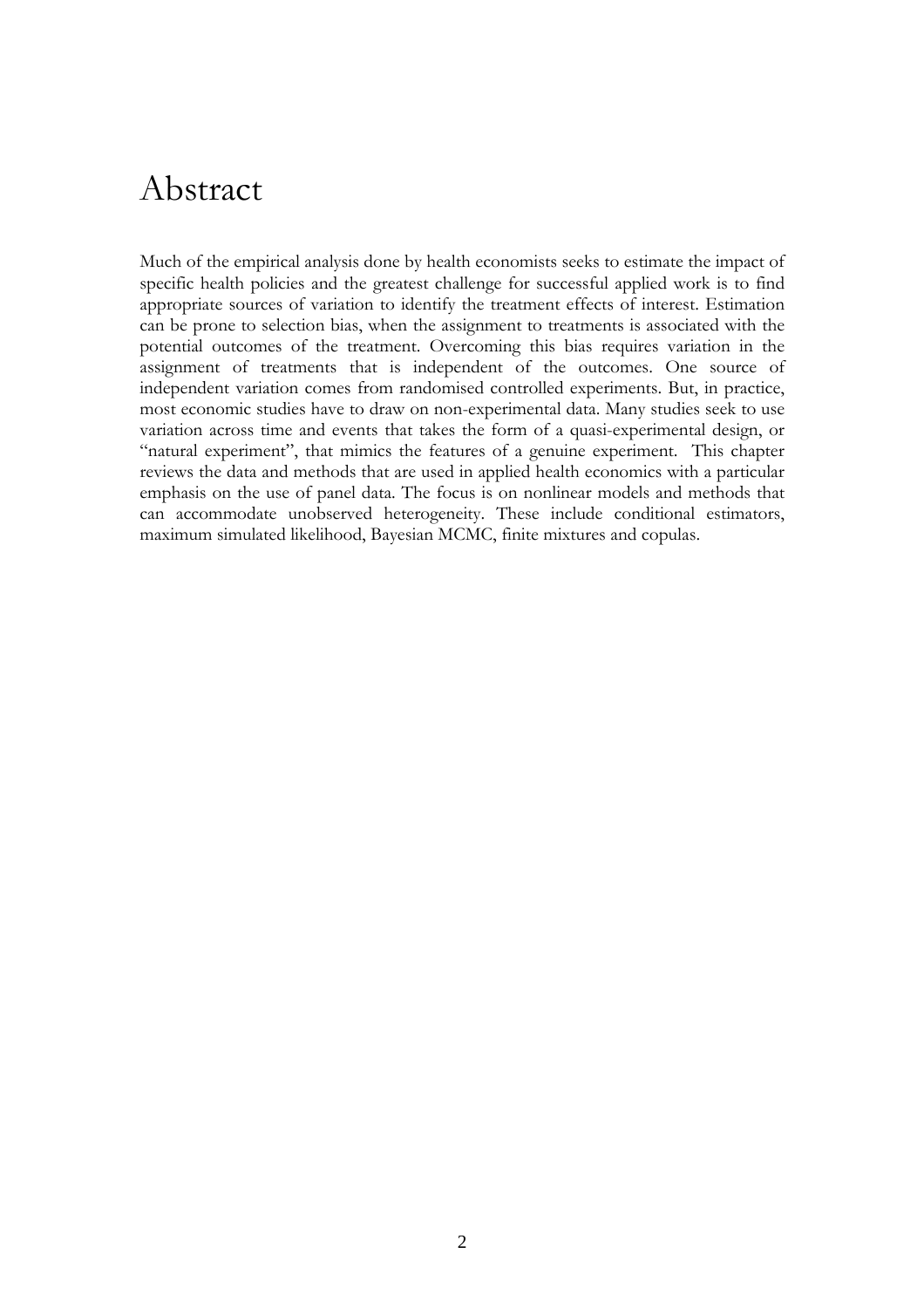# Contents

- 1. Introduction
- 2. Identification strategies: finding relevant variation
	- 2.1 Randomised experiments
	- 2.2 Natural experiments
	- 2.3 Natural controls
	- 2.4 Anti-tests
- 3. Data and measurement issues
	- 3.1 Administrative data or sample surveys
	- 3.2 Health outcomes
	- 3.3 Modelling costs and expenditure
- 4. Methods for dealing with unobserved heterogeneity and dependence
	- 4.1 Deviations and conditional estimates
	- 4.2 Numerical integration and classical simulation-based inference
	- 4.3 Bayesian MCMC
	- 4.4 Finite mixture models
	- 4.5 Copulas
- 5. Models for longitudinal data
	- 5.1 Applications of linear models
	- 5.2 Applications with categorical outcomes
	- 5.3 Applications with count data
	- 5.4 Applications of quantile regression and other semiparametric methods
- 6. Multiple equation models
	- 6.1 Applications using MSL
	- 6.2 Applications using Bayesian MCMC
	- 6.3 Applications using finite mixtures
	- 6.4 Applications using copulas
- 7. Evaluation of treatment effects
	- 7.1 Matching
	- 7.2 Regression discontinuity
	- 7.3 Difference-in-differences
	- 7.4 Instrumental variables

References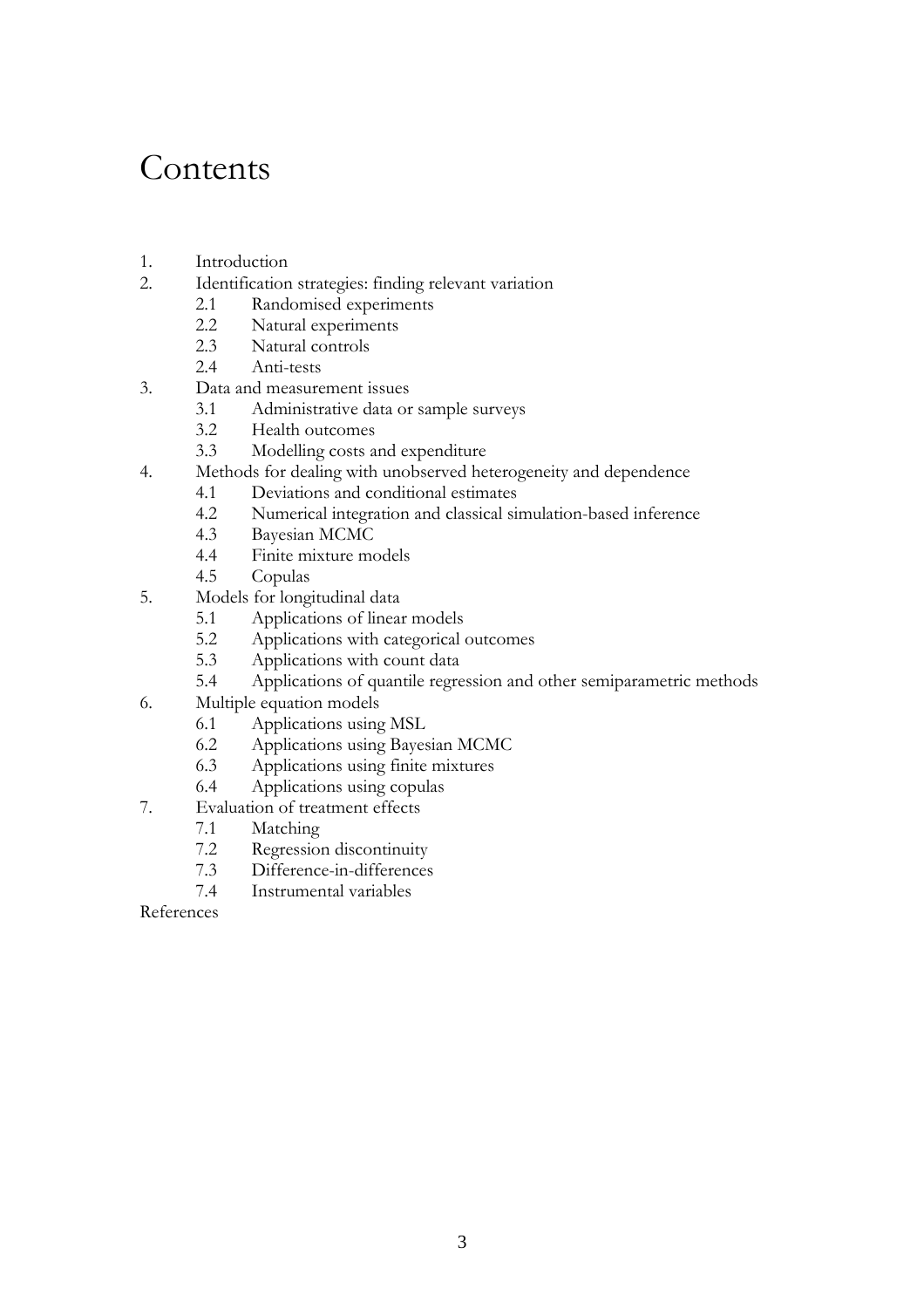## **1. Introduction**

A common thread that runs through this chapter is the "evaluation problem": is it possible to identify the impact of policies from empirical data? The focus of the chapter is on individual-level longitudinal data, so consider an "outcome"  $y_{ip}$  for individual *i* at time *t*. The treatment effect of interest is:

$$
TE_{it} = \Delta_{it} = y_{it}^1 - y_{it}^0 \tag{1}
$$

where 1 denotes treatment and  $0$  denotes control<sup>1</sup>. The pure treatment effect cannot be identified because the counterfactual can never be observed: each individual is either treated or untreated at a particular point in time so only one of the potential outcomes can be observed. The outcome that is actually observed can be written in terms of the potential outcomes:

$$
y_{it} = y_{it}^{0} + d_{it}(y_{it}^{1} - y_{it}^{0})
$$
 (2)

where  $d_i$  is an indicator of treatment.

 $\overline{a}$ 

One response to the problem of defining a counterfactual is to concentrate on the average treatment effect (ATE), comparing the average outcomes between the treated and controls:

$$
ATE = E\left(y_{it}^1 - y_{it}^0\right) \tag{3}
$$

When there is heterogeneity in individual responses to the treatment, that may influence the assignment of treatment, for example when doctors select patients on the basis of their capacity to benefit, attention is likely to focus on the average treatment effect on the treated (ATT) rather than the ATE:

$$
ATT = E(y_{it}^{1} - y_{it}^{0} | d_{it} = 1)
$$
\n(4)

This is the average effect of treatment for those individuals who would actually select into treatment.

Moving towards a regression framework, assume that the observed outcome under the two treatment regimes is given by the general regression models:

$$
y_{it} = f_j(x_{it}, u_{jit}), j = 0, 1
$$
 (5)

<sup>&</sup>lt;sup>1</sup> This chapter uses the "treatment-outcome" terminology that is commonplace in the evaluation literature. In practice many treatments are broad policy reforms associated with the financing and delivery of health care rather than specific clinical interventions. Treatment effects are defined here in terms of a binary treatment with just two regimes – the treated and the controls. In practice there may be multiple treatments and varying intensities of treatment.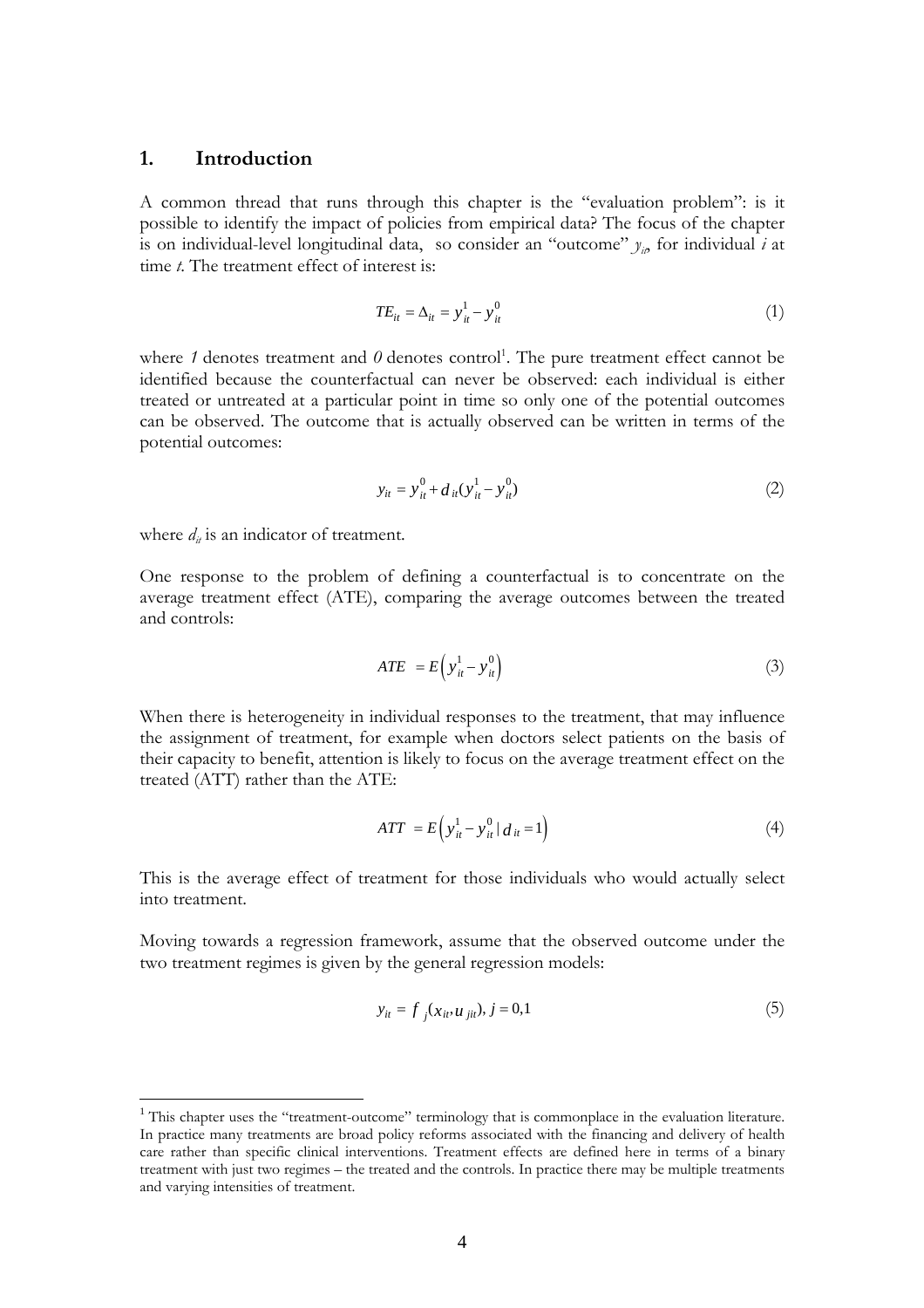The vector  $x$  includes observable factors that influence the outcome and that may influence the assignment of treatment (reflecting "selection on observables"). The *u* are unobservable factors that influence the outcomes and may influence the assignment of treatment ("selection on unobservables"). Formulating the problem in this way requires SUTVA (stable unit-treatment value assumption) to hold – an individual's potential outcomes and treatments are independent of others in the population, ruling out spillover and general equilibrium effects. These spill-overs may be important in some health economics applications and the evaluation of treatment effects would then have to be designed to accommodate them (Chandra and Staiger (2007); Miguel and Kremer (2004)). Using linear functions for *f(.)*, gives a switching regression model:

$$
y_{it} = x_{it} \beta_j + u_{jit}, j = 0, 1
$$
 (6)

A simplification of this model, which assumes a homogeneous treatment effect so that only the intercept varies with treatment, gives the regression function:

$$
y_{it} = x_{it}\beta + d_{it}\delta + u_{it} \tag{7}
$$

In this case  $ATE = ATT = δ$ .

If unobserved factors (*u*) influence whether an individual is selected into the treatment group or how they respond to the treatment, this will lead to biased estimates of the treatment effect. A randomised experimental design may achieve the desired orthogonality of measured covariates (*x, d*) and unobservables (*u)*. However, econometric studies typically rely on observational data gathered in a non-experimental setting. One strategy is to rely on selection on observables: finding a sufficiently rich set of observable characteristics so that unobservables can be assumed to have no systematic influence on treatments. This approach includes matching estimators and inverse probability weighted estimators. In contrast the selection on unobservables strategy looks for factors that predict treatment but have no direct effect on outcomes and that can therefore be used to mimic random assignment of treatment. This approach includes using withinindividual variation to allow for time invariant individual heterogeneity in panel data models (fixed effects) as well conventional instrumental variables (IV) estimators. It also includes multiple equation models in which equations for the treatment and outcome are estimated jointly by full information maximum likelihood (FIML). "Natural experiments" often lead to the use of difference-in-differences estimators, which combine selection of observables (by including *x* in the regression models) with selection on unobservables (by using differencing to control for time invariant heterogeneity).

Natural experiments are often also linked to instrumental variables (IV) estimation, which relies on instruments (*z*) that predict the assignment of treatment but do not have a direct effect on the outcome. When there is heterogeneity in the response to treatment the IV estimator identifies a local average treatment effect, or LATE (Imbens and Angrist (1994); McClellan et al. (1994)). This is the average treatment effect over the subgroup of the population that are induced to participate in the treatment by variation in the instrument. The fact that IV estimates only identify the LATE and that the results are therefore contingent on the set of instruments explains why different empirical studies can produce quite different estimates, even though they examine the same outcomes and treatments. Heterogeneity in treatment effects is likely to be widespread: for example, Auld (2006a) finds considerable heterogeneity in the treatment effect of local HIV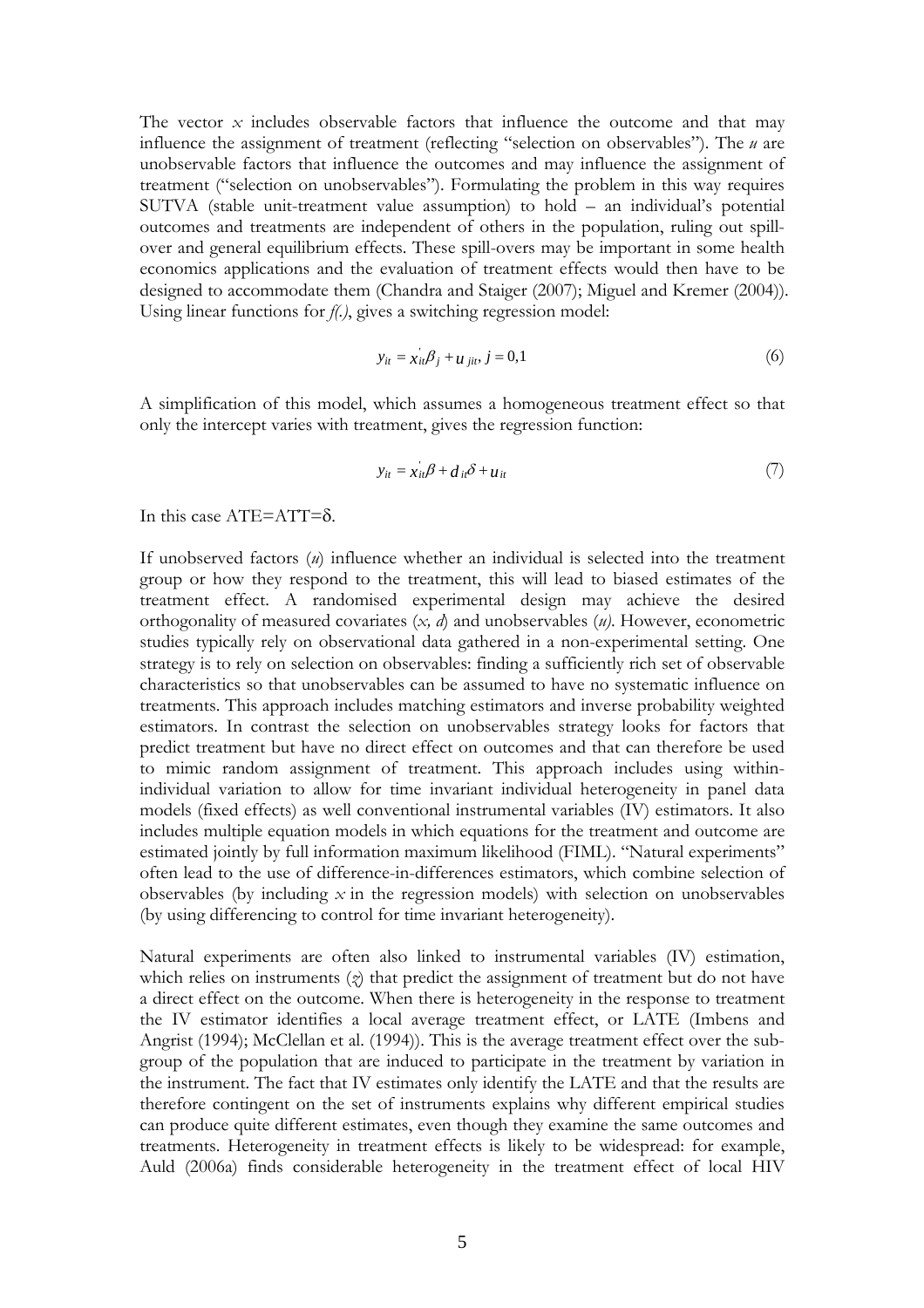infection prevalence on risky sexual behaviour among gay men in the San Francisco Men's Health Study (SFMHS), with HIV prevalence having less impact among those at high risk.

Recent work by Heckman and Vytlacil has extended the analysis of local treatment effects by specifying a model for the assignment of treatment and using it to identify those individuals who are indifferent between treatments, given *x* and *z* (Heckman and Vytlacil (1999); Heckman and Vytlacil (2007); and see Basu et al. (2007) for an application to health data). This defines the marginal treatment effect (MTE): the treatment effect among those individuals at the margin. The MTE provides a building block for the LATE, ATT and ATE. It can be identified using Local-IV methods or by specifying multiple equation models with a common factor structure (e.g., Aakvik et al. (2005); Basu et al. (2007)).

For example in Aakvik et al. (2005) the treatment is a Norwegian vocational rehabilitation (VR) programme and the outcome is a binary measure of employment. Analysis is based on a 10% sample of all those who applied for VR in 1989. To define the treatment effects of interest Aakvik et al. (2005) specify a discrete choice model with a common factor structure. There is a switching regression for the binary indicator of employment under the two treatment regimes:

$$
y_i^1 = f_1(x_i, u_{1i}) = 1(x_i \beta_1 \ge u_{1i})
$$
  
\n
$$
y_i^0 = f_0(x_i, u_{0i}) = 1(x_i \beta_0 \ge u_{0i})
$$
\n(8)

Along with a latent variable model for the assignment of treatment:

$$
d_i = 1
$$
  
if  

$$
d_i^* = z_i^{\dagger} \beta_d - u_{di} > 0
$$
 (9)

The error terms are assumed to have a common factor structure:

$$
u_{di} = -\eta_i + \varepsilon_{di}
$$
  
\n
$$
u_{1i} = -\alpha_1 \eta_i + \varepsilon_{1i}
$$
  
\n
$$
u_{0i} = -\alpha_0 \eta_i + \varepsilon_{0i}
$$
\n(10)

Estimation is by FIML assuming that the error components are jointly normal.

Given this set up, the treatment effects of interest can be defined as follows:

$$
MTE(x, u) = E(\Delta | x, d^* = 0) = E(\Delta | x, u_d = z_i \beta_d)
$$
\n(11)

$$
ATE(x) = \int MTE(x, u)dF(u) = E(\Delta | x)
$$
\n(12)

$$
ATE = E(ATE(x)) = \int E(\Delta | x) dF(x)
$$
\n(13)

$$
ATT(x, u) = E(\Delta | x, d = 1) = E(\Delta | x, u_d < z_i \beta_d)
$$
\n
$$
(14)
$$

Aakvik et al. (2005) do not use the concept of the LATE in their study but, based on the notation of their model, it could be expressed as: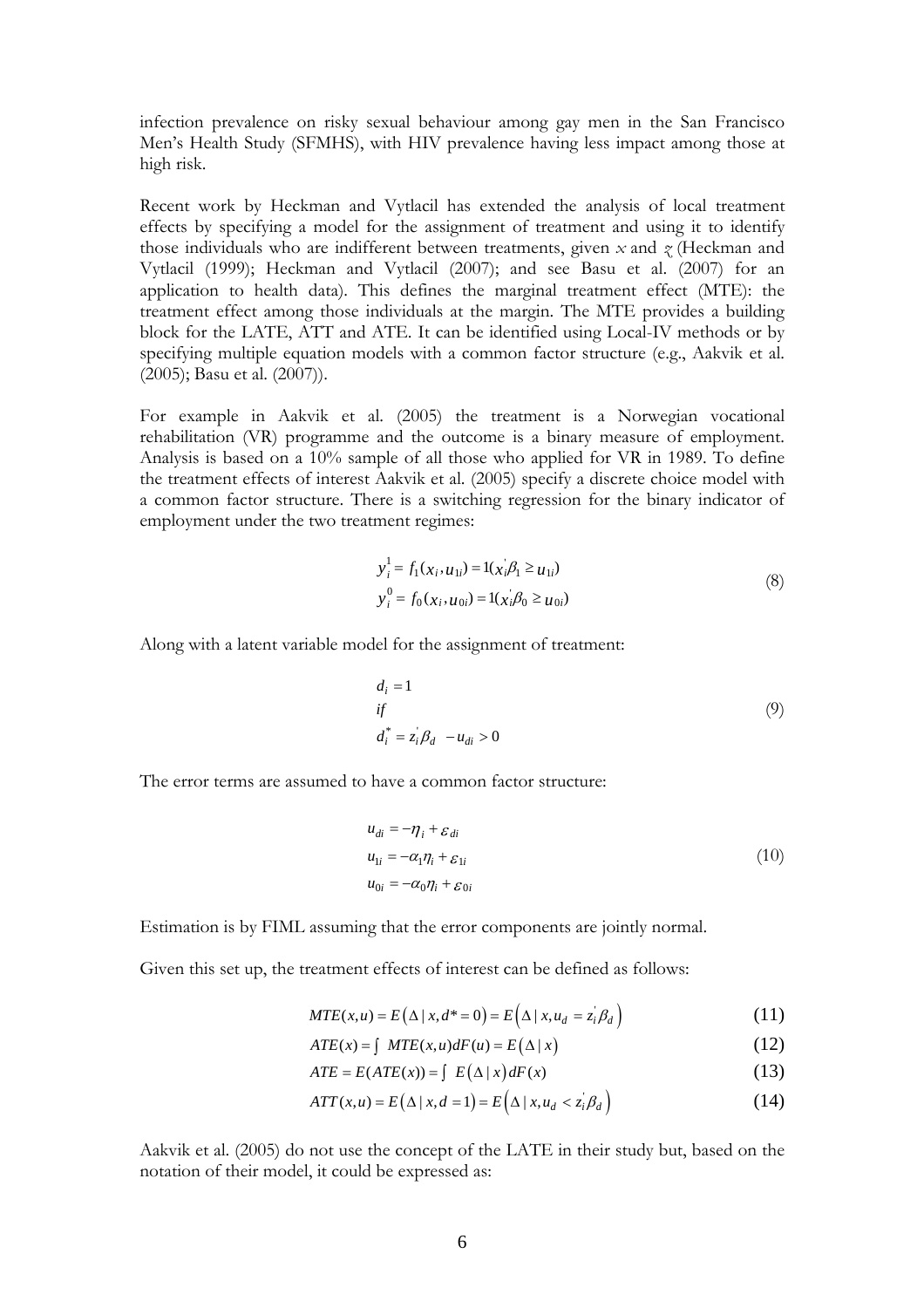$$
LATE(x, z, \tilde{z}) = E\left(\Delta \mid x, z_i \beta_d < u_d < \tilde{z}_i \beta_d\right) \tag{15}
$$

Where, for illustration, it is assumed that assignment to treatment is monotonically related to a single instrument that takes two values z and  $\tilde{z}$ , where  $z_i \beta_d < \tilde{z}_i \beta_d$ . The LATE defines the treatment effect for all those individuals who are induced into the treatment by the change in the instrument (see e.g., Basu et al. (2007)).

The nonlinear model is identified by functional form but an exclusion restriction is also imposed by including an instrument – the degree of rationing of VR places in the individual's locality – in  $\alpha$  but not in  $\alpha$ . The apparent positive impact of the VR programme is reversed when selection bias is taken into account and there is evidence of perverse cream-skimming, with those most likely to benefit being the least likely to be selected by the programme administrators.

#### *A note on the scope of the chapter*

This chapter takes the identification of treatment effects as its starting part and concentrates on microeconometric methods that can be used with longitudinal and other complex and multilevel datasets. Although the methods described in the chapter are widely used throughout applied econometrics, the applications reviewed here all relate to one specific area: health economics. The chapter follows an earlier review of the literature on "health econometrics" (Jones (2000)) and concentrates on studies that have appeared as peer-reviewed publications from 2000 onwards. The emphasis is on applications that use health and health care as outcomes. Less attention is devoted to the large number of studies of health-related behaviours such as diet, smoking, drinking and illicit drugs (see e.g., Cowell (2006); Dee et al. (2005); Forster and Jones (2001); Harris et al. (2006); Terza (2002); Van Ours (2006)) and to those that investigate the impact of health, health care and health insurance on labour market outcomes (see e.g., Askildsen et al. (2005); Au et al. (2005); Auld (2002); Bradley et al. (2005); Contoyannis and Rice (2001); Disney et al. (2006); French (2005); Hogelund and Holm (2006); Morris (2006); Morris (2007); Royalty and Abraham (2006); Stewart (2001); Van Ours (2004)) or labour outcomes for health care professionals (see e.g., Arulampalam et al. (2004); Holmas (2002); Frijters et al. (2006)). The scope does not include studies that use econometric techniques in the context of contingent valuation and discrete choice experiments, where random effects models are often applied (see e.g., Ryan et al. (2006)); multinomial models of the choice of insurance plans or health care providers (see e.g., Deb and Trivedi (2006a); Ho (2006); Sahn et al. (2003)); productivity analysis based on models of cost and production functions and estimation of stochastic frontier models (see e.g., Bradford et al. (2001); Burgess (2006); Dranove and Lindrooth (2003); Smith and Street (2005); Wilson and Carey (2004)); and in the context of cost-benefit and cost-effectiveness analysis, where econometric methods are starting to be used alongside methods from biostatistics and epidemiology (see e.g., Hoch et al. (2002); Willan et al. (2004); Briggs  $(2006)$ ).

The focus is primarily on studies that use micro-level data derived from longitudinal, multilevel and other complex data structures. Relatively few cross section studies are discussed and the chapter does not attempt to review studies that use aggregate time series or panels and that apply pure time series methods (see e.g., Aakvik and Holmas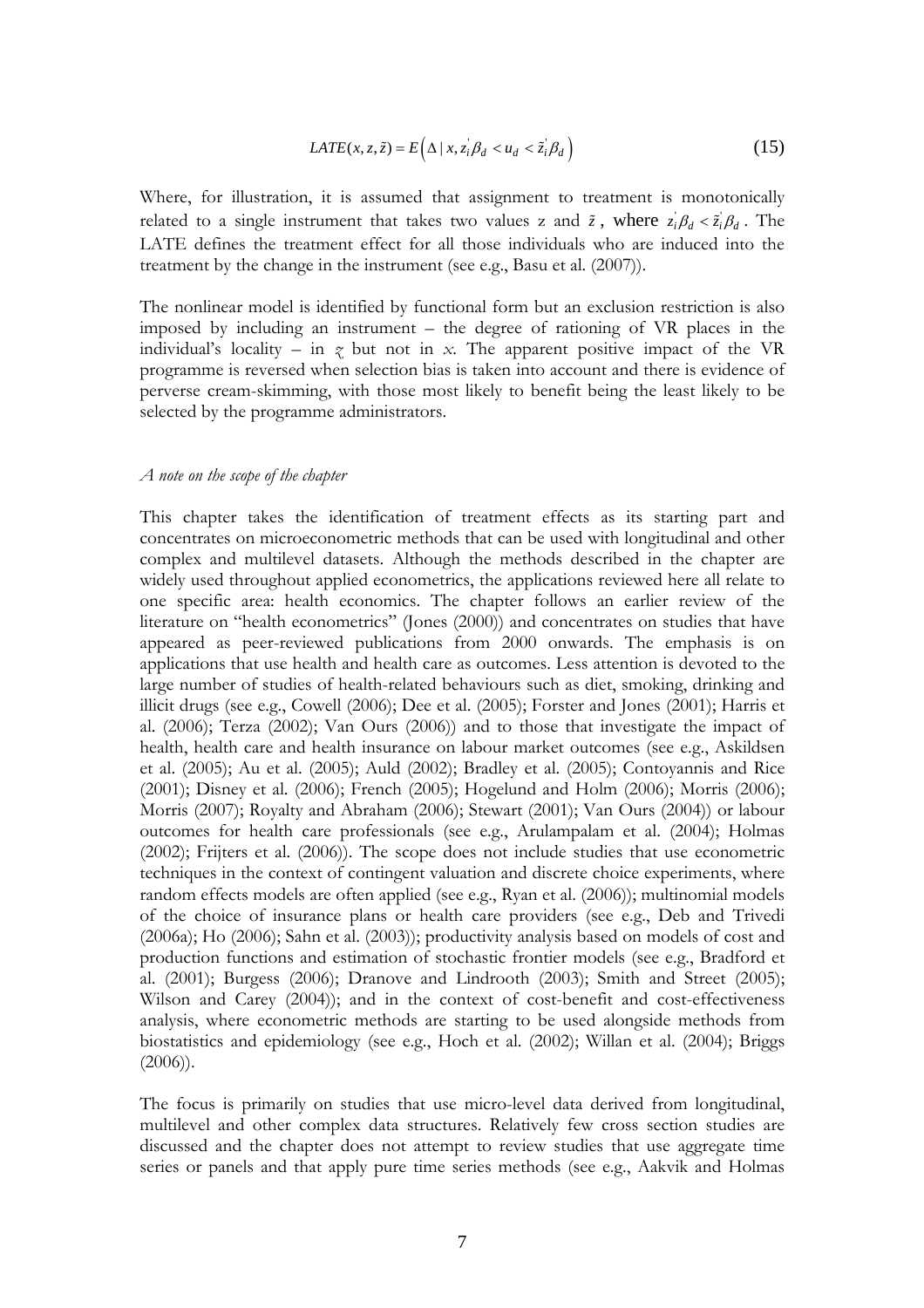(2006); Abadie and Gay (2006); Chou (2007); Wang and Rettenmaier (2007); Garcia-Ferrer et al. (2007); Paton (2002); Leigh and Jencks (2007); Or et al. (2005); Ruhm (2003)). Analysis of longitudinal data often makes use of the methods of survival analysis (see e.g., Arulampalam et al. (2004); Chou (2002); Disney et al. (2006); Farsi and Ridder (2006); Forster and Jones (2001); Frijters et al. (2006); Harrison (2007); Holmas (2002); Kyle (2007); Picone et al. (2003a); Stewart (2001); Van Ours (2004); Van Ours (2006)) but these methods are not discussed in detail here.

The empirical findings of many of the studies are discussed but no attempt is made to provide a systematic synthesis of the empirical results. It is notable that meta-analyses of regression results are beginning to appear in the health economics literature. For example Gallet and List (2003) present a meta-analysis of the tobacco price elasticity and Gemmill et al. (2007) carry out a meta-regression of estimates of the price elasticity of prescription drugs.

On the whole the original sources for the econometric methods are not cited. These are reviewed in Volume 1 of this Handbook (particularly the chapters by Badi Baltagi, William Greene and Lung-fei Lee ) and in other chapters in this Volume, in particular those by Colin Cameron, William Greene, Costas Meghir and Pravin Trivedi.

# **2. Identification strategies: finding relevant variation**

The success of applied work depends on finding appropriate sources of variation to identify the effects of interest. Estimation of treatment effects can be prone to selection bias, where the assignment to treatments is associated with the potential outcomes of the treatment. Overcoming this selection bias requires variation in the assignment of treatments that is independent of the outcomes. One source of independent variation comes from randomised controlled experiments. While these are the norm in the evaluation of new clinical therapies, their use for the evaluation of social programmes remains rare (Gertler (2004); Kremer (2003); Miguel and Kremer (2004)). Most economic studies have to draw on non-experimental, or observational, data. This section presents a series of case-studies from the recent literature and describes how these have sought out relevant identifying information.

# **2.1 Randomised experiments**

The "gold standard" methodology that is used to identify the efficacy and effectiveness of new medical technologies is the randomised clinical trial (RCT). Much of the work done by health economists to measure the cost-effectiveness of these technologies draws on data collected within RCTs to perform statistical analyses (Briggs (2006)) or to calibrate decision analytic models (Claxton et al. (2006)). Econometric methods are sometimes used in secondary analysis of such data to model costs and outcomes as functions of observable covariates (Willan et al. (2004))

Broader randomised social experiments are far less prevalent. One exception, that has played a highly influential role in the development of the health economics and that has driven many of the early developments in the use of econometrics in the field, is the RAND Health Insurance Experiment (Manning et al. (1987)). The RAND experiment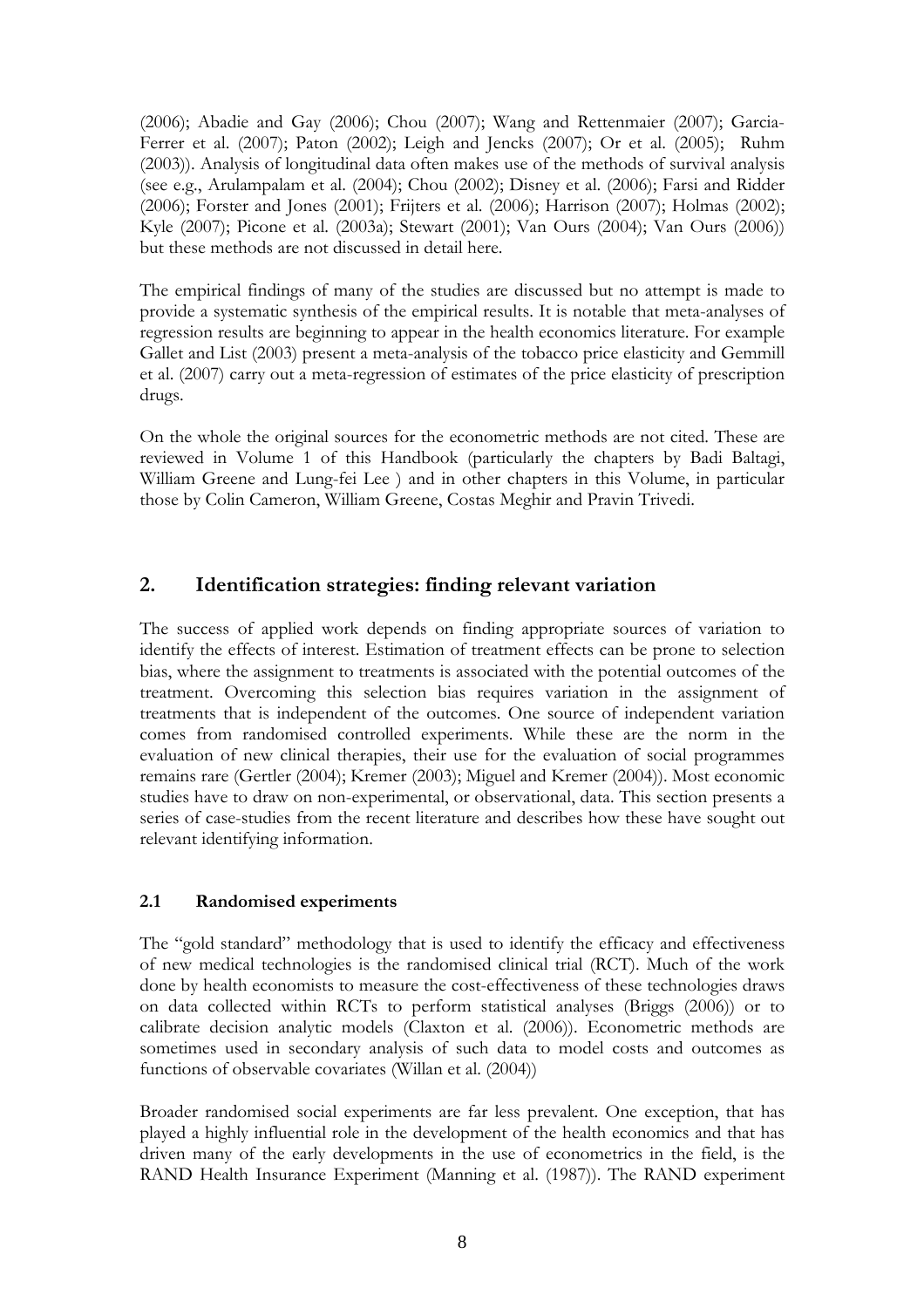was designed to address the problem of self-selection in the choice of insurance plans. Participants were randomised between HMO and reimbursement plans and across plans with different levels of copayments and a plan with deductibles. The RAND study has had a strong influence, especially in the US. It has focused attention on the use of twopart or multi-part models to model health care utilisation and expenditures and on the choice of functional form to deal with heavily skewed data and the consequent problems of retransformation back to the 'natural scale' in the presence of individual heterogeneity (Manning (2006)). The RAND data are available over the internet and have been used to test more recent developments of econometric methods (Deb and Trivedi (2002); Bago d'Uva (2006); Gilleskie and Mroz (2004); Vera-Hernandez (2003)).

More recently randomised experiments have begun to play an influential role in research and policy in developing countries. This is exemplified by the studies of Gertler (2004) and Miguel and Kremer (2004). The Mexican government's PROGRESA programme, which was initiated in 1997, has received considerable attention and has influenced policy throughout Latin America. The programme relies on conditional cash transfers that are designed to influence the use of health and welfare services for children in poor families. It covers 2.6 million families in 50,000 rural villages. The programme focuses on health, hygiene and nutrition. It links substantial cash transfers, on average amounting to 20- 30% of household income, to the use of prenatal care, well-baby care and immunization, nutrition monitoring and supplementation, preventive check-ups and participation in educational programmes. PROGRESA works by first selecting whole communities to participate in the scheme and then selecting households within those communities that satisfy the eligibility criteria to receive the benefits of the scheme. Financial constraints on the implementation of PROGRESA meant that its introduction was phased. To make the implementation equitable, communities were selected randomly to receive the benefits either immediately or with a delay. The random phasing provides researchers with an ideal opportunity to use a randomised design in the evaluation of the impact of the programme. Of the communities selected for the programme, 320 were randomly selected to receive the intervention in August-September 1998 with the remaining 185 delayed for two years. The communities in the control group were not informed that they would eventually receive the programme, reducing the scope for anticipation of treatment to influence the outcome.

Gertler (2004) focuses on health outcomes among children. These include self-reported morbidity, measured by illnesses in the past month, as reported by the child's mother, and objective measures including anthropometric measures of height and stunting and a biomarker for anaemia (haemoglobin levels). The analysis is restricted to those households, in both the treatment and control groups, that satisfy the eligibility criteria for PROGRESA. Although the data is randomised, multivariate regression models are used to control for observed covariates and reduce idiosyncratic variation. Individual and village random effects are included, the latter to allow for the clustered sampling. The results show significant improvements in both self-reported and objective measures of health and the impact increases with length of exposure to the programme. Gertler (2004) is careful to note that the comparison of treated and controls does not explain the mechanism behind this effect: for example, it is not possible to say whether an unconditional transfer would have had the same effect as the conditional one.

In their "worms" paper Miguel and Kremer (2004) analyse a randomised experiment to evaluate the impact of the Kenyan Primary School Deworming Project (PSDP) on hookworm infection rates and on school attendance. The programme included drug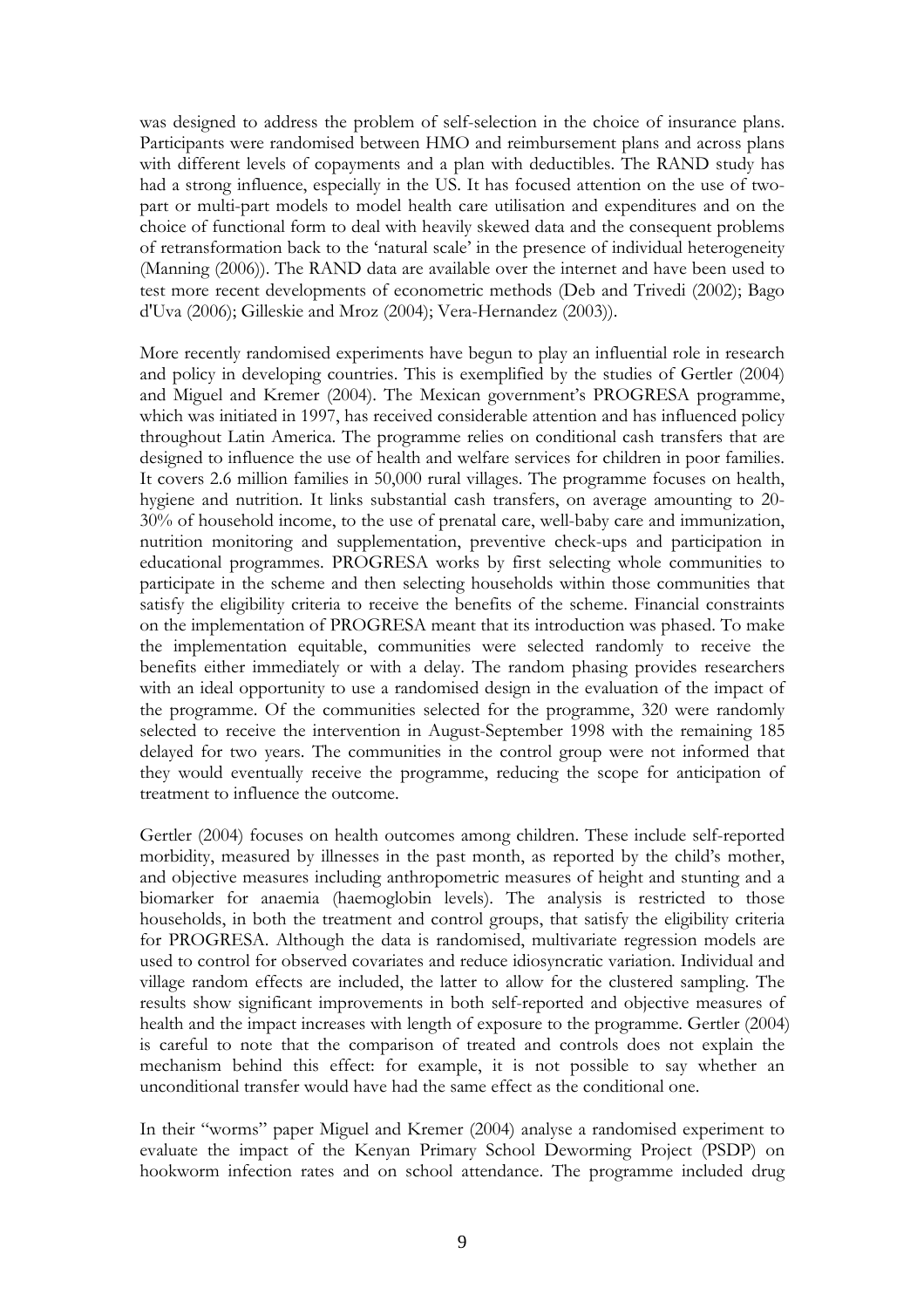therapy and public health education on avoiding hookworm infection, with the assignment of treatment randomly phased. Randomisation was done at the level of schools rather than individuals: one group of schools received treatment in 1998 and 1999, another group only in 1999 and a third group only in 2003. Data were collected in 1998 and 1999 so, in the Miguel and Kremer (2004) study, the first group are the treated and the second and third groups make up the controls. Miguel and Kremer (2004) argue that randomisation at the levels of schools is crucial in this context as it avoids biases created by spill-over effects of the deworming programme in reducing infection rates. They argue that an ideal prospective study would randomise treatments across pupils within schools, across schools within clusters and across these clusters. This multilevel variation in the assignment of treatments could then be used to estimate different levels of the treatment effect in the case where spill-overs are important.

## **2.2 Natural experiments**

#### *Health shocks*

Almond (2006) makes inventive use of the 1918 influenza pandemic as a natural experiment to provide evidence in favour of the "fetal origins hypothesis". Cohorts that were in utero during the pandemic, between the Fall of 1918 and January 1919, are shown to have poorer outcomes: lower educational attainment, more disability, lower income, lower socioeconomic status and higher transfer payments. The pandemic has the potential to be used as a natural experiment: it was unanticipated, the period of exposure was short and the impact varied systematically across states. The study uses discontinuity across birth cohorts to identify the long-term effects, drawing on data from the 1960, 70 and 80 US Census microdata (which identify quarter of birth). Geographic variation is also exploited, based on the 'laggard' states where the epidemic had less pronounced long-term effects, although this does reduce the sample size available. This is a paper where simple graphical analysis tells the main story, although this is backed up by thorough statistical modelling.

Doyle (2005) makes innovative use of data on severe traffic accidents to measure variation in unanticipated health shocks and finds that, in the United States, the uninsured receive 20% less treatment and have a substantially higher mortality rate. The Crash Outcome Evaluation System (CODES) links police accident reports to hospital discharge data. This study uses data for Wisconsin covering 1992-97 with a sample of 28,236, ten per cent of whom were uninsured. Severe traffic accidents are assumed to be unanticipated at the time that insurance is taken out and the consequent use of health care is non-discretionary. Descriptive evidence suggests that the uninsured are riskier drivers and have worse health problems, creating a problem of selection bias. To deal with selection a control group is selected from those with medical insurance but without car insurance. Within-hospital variation and time effects are controlled for. The robustness of the findings is checked by using the sub-sample where both insured and uninsured individuals are injured in the same crash, this allows for different severities of accident (accident fixed effects). Also the sample of passengers is used to abstract from differences in the quality of driving between the treated and control groups. Robustness is also assessed by doing separate analyses by diagnoses and by medical procedures. In the light of these results, the lower levels of treatment for the uninsured are attributed to decisions made by providers in response to insurance status rather than differences in background characteristics of the patients. Similar issues are faced by Levitt and Porter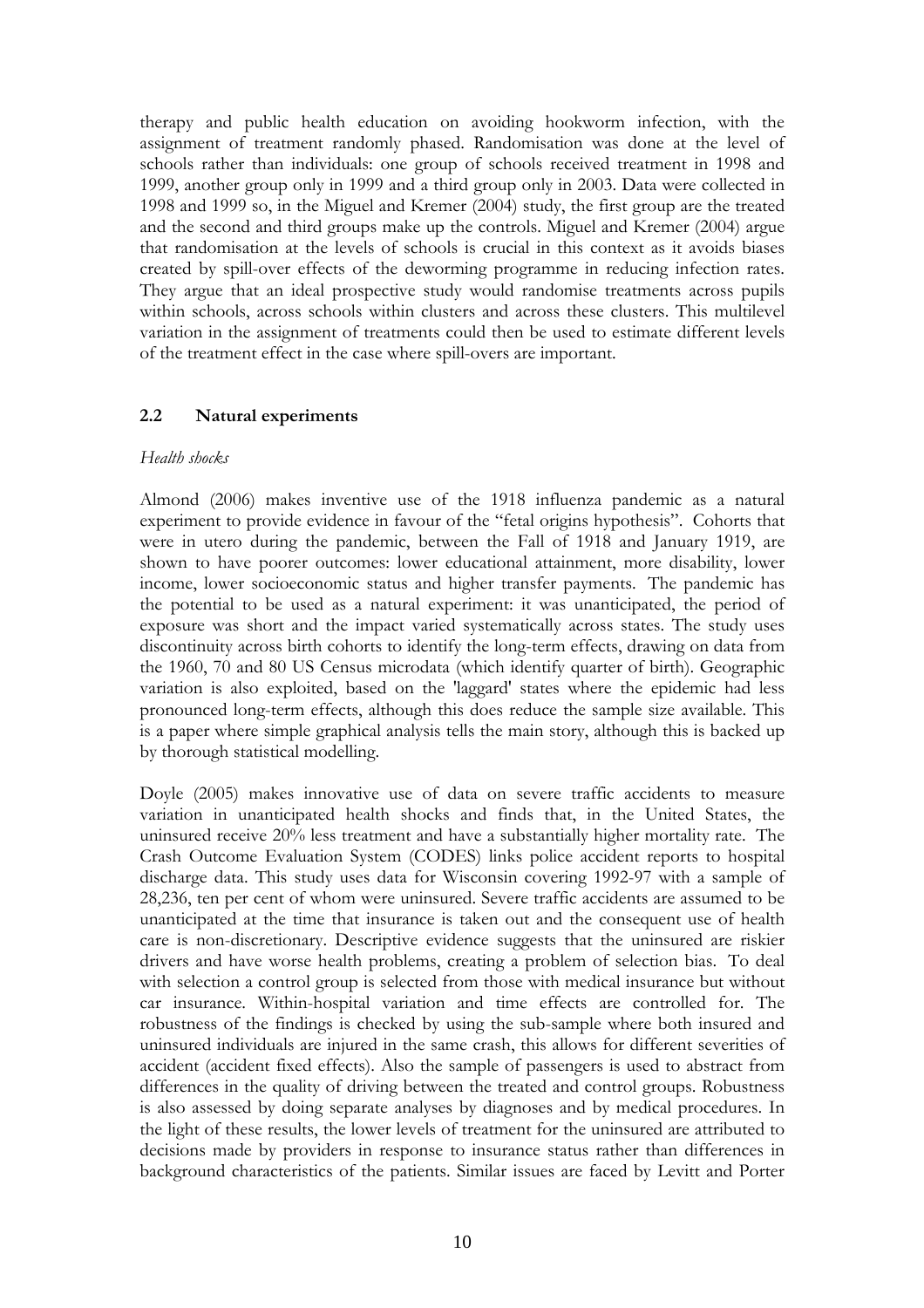(2001) who address the problem of selection bias in the US Fatality Analysis Reporting System (FARS) which they use for an analysis of the effectiveness of seat belts and air bags. The problem arises because data are only included for fatal crashes. The use of safety devices influences the probability of survival and hence of inclusion in the sample. The identification strategy adopted to get around this problem is to use a sample based on crashes where someone in a different car dies. The aim is to make the sample selection independent of the observation's own treatment status and outcomes. In doing so they find that seat belts are more effective and air bags are less effective than previous evidence had suggested.

#### *Economic shocks*

Evans and Lien (2005) make use of the 1992 Port Authority Transit (PAT) strike in Allegheny County, Pennsylvania as a source of independent variation in access to prenatal care. Prenatal visits were affected most for black women and city residents (in Pittsburgh) and the results show that, for these groups, missing visits early in pregnancy had a detrimental effect but missing those later in the pregnancy did not. The main source of information is observational data from the 1990-94 US Natality Detail Files, which contain a census of births in each given year, taken from birth records. This is augmented by survey data that is used to assess the impact of the strike on access to prenatal care. A control group of counties that were not affected by the strike are selected on the basis of regression analyses. The use of prenatal care by women who were pregnant at the time of the strike is included in regression equations for birth weight, gestation, maternal weight gain and maternal smoking. Models are estimated by OLS and 2SLS, the latter using the strike as an instrument. These produce similar results, suggesting that selection bias is not a problem. The clearest effect of prenatal care is on maternal smoking. The robustness of the findings is tested by checking for general a decline in earnings or employment coincident with the strike and for evidence of increases in abortions or 'unwanted' births.

In Frijters et al. (2005) the reunification of Germany in 1990 provides a natural experiment to assess the causal effect of income on self-reported health satisfaction. A positive and statistically significant effect is found, but the effect is small. The increase in incomes for those in East Germany is used as a source of independent variation in income that is not contaminated by reverse causality from health. The suitably of this setting as a natural experiment is justified by the fact that the changes in income associated with the fall of the Berlin Wall are assumed to have been unanticipated, that the income transfers were large in magnitude (affecting the real value of savings, collectively bargained wages and pay in general) and that there was individual variation in the impact, with civil servants experiencing an immediate effect. This variation is exploited in an econometric framework that also allows for entry and attrition from the panel dataset and for inherent individual heterogeneity. The analysis uses longitudinal data from the German Socioeconomic Panel (GSOEP) from 1984 to 2002 for West Germans and for 1990 to 2002 for East Germans. Data for East Germans is not available prior to reunification, so separate models are estimated for East and West Germans and the natural experiment has to be used indirectly.

In 1996 a crisis in the public pension system in Russia meant that 14 of the 39 million state pensioners faced substantial arrears in their payments. Jensen and Richter (2004) exploit this pensions crisis as a natural experiment. Their findings show a doubling of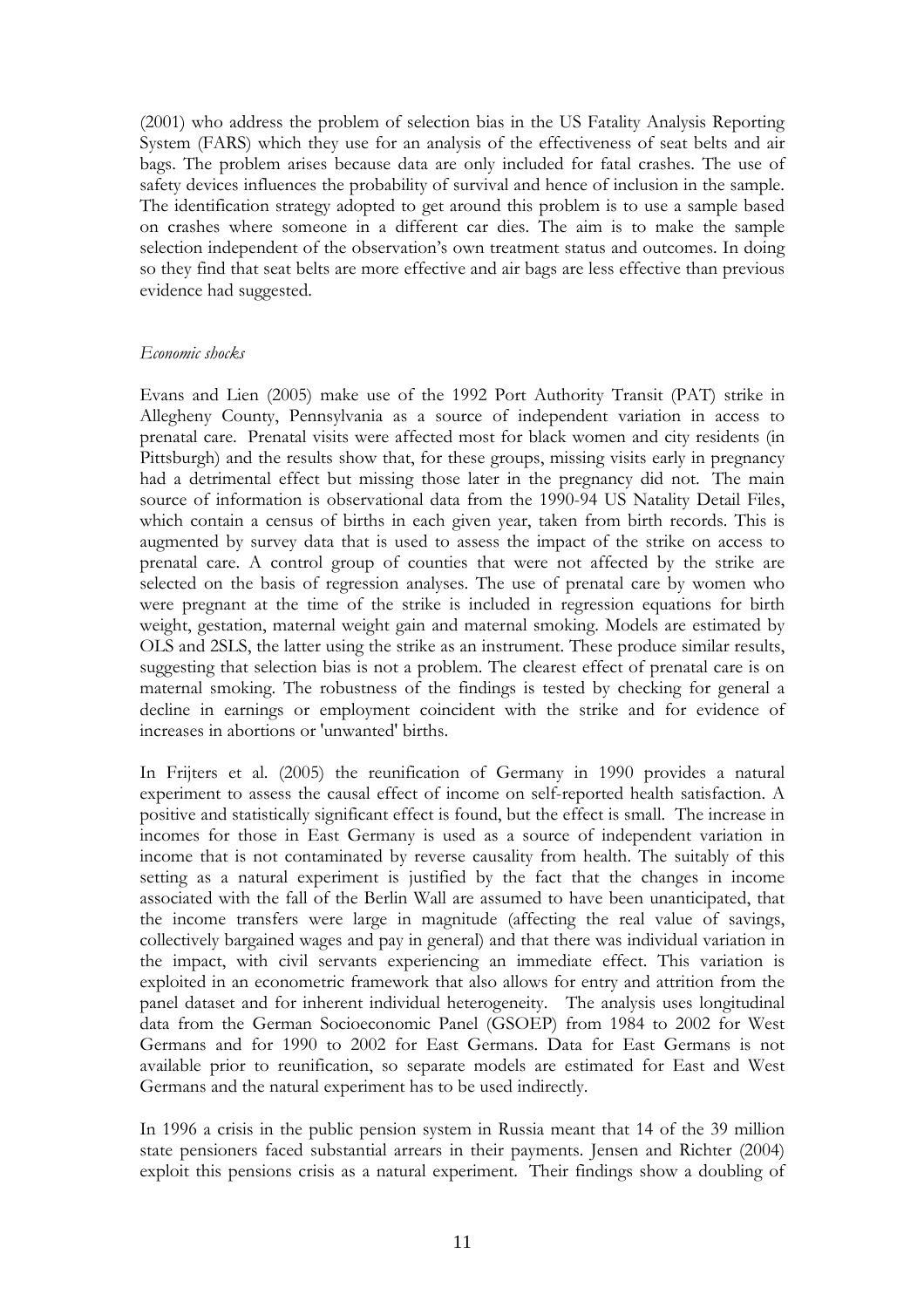poverty rates, significant declines in calorie and protein intake, and reductions in the use of health services and medications. They also show evidence of attempts to mitigate the loss of pension income through work, sales of assets, borrowing and private transfers. Data from the Russian Longitudinal Monitoring Survey (RLMS) for 1995 and 1996 are used to assess the impact of the crisis. Identification stems from geographic variation in arrears which arises because decisions were regionally decentralised across oblasts and discretion was exercised within oblasts. The control group is made up of households who continued to receive their pensions. Estimation uses a difference-indifferences design, with the policy effect measured by an interaction between the post-1996 period and whether an individual's pension was in arrears. The identification strategy relies on the assignment of arrears not being associated with outcomes prior to the crisis. The paper attempts to assess the validity of this assumption and presents evidence of a common trend for treated and controls prior to the crisis.

In contrast to Jensen and Richter (2004), Duflo (2000) uses a positive economic shock associated with public pensions as a source of exogenous variation in income in her study of child health in South Africa. The end of the Apartheid era in the early 1990s lead to large increases in benefits for black Africans within the South African Old Age Pension System. Duflo's study uses cross section data collected during 1993 and faces a selection problem, as children living in households with pension recipients are more likely to be disadvantaged and to live in rural areas. Her identification strategy compares eligible and non-eligible households and those children exposed to the increased household pension income for all of their lives or for only a fraction of their lives. Outcomes are measured using height-for-age z-scores and there is evidence of an effect on child health and nutrition. This effect is entirely attributable to pensions received by women and the effect is strongest for girls.

Chay and Greenstone (2003) bring together a comprehensive set of data sources within a quasi-experimental research design to investigate the impact of atmospheric pollution on infant health in the US. They find significant effects of total suspended particles (TSPs) on infant mortality, mostly driven by deaths within one month of birth. There is heterogeneity in this effect with the impact on infant mortality rates being twice as large among blacks. Identification is based on geographic variation in the impact of the 1981- 82 recession on levels of TSP, which is treated as a source of random variation. County level data from various sources are merged for the period 1978-84. First differenced (fixed effects) models are used and, unusually, differenced models with fixed effects for the trend (double differencing) are also used. The latter allows for heterogenity in trends. The analysis goes a step further by selecting neighbouring counties as controls. This uses non-manufacturing counties that either are or are not neighbours to manufacturing counties to try and isolate the effects of pollution from the socioeconomic effects of the recession.

Lindahl (2005) shows how lottery winnings can provide one source of exogenous variation in income, in an attempt to overcome the selection biases inherent in disentangling the socioeconomic gradient in health. There is a statistically significant effect of income on morbidity and mortality and the magnitude of this effect is largely unchanged when lottery winnings are used as an instrument, although the estimates are less precise. This income effect is not apparent for the sub-sample aged over 60. Data from the Swedish Level of Living Surveys (SLLS) for 1968, 74 and 81 are matched with register data on income and deaths up to 1997. Morbidity is measured by combining 48 symptoms into a standardised measure and mortality is measured as death within 5 or 10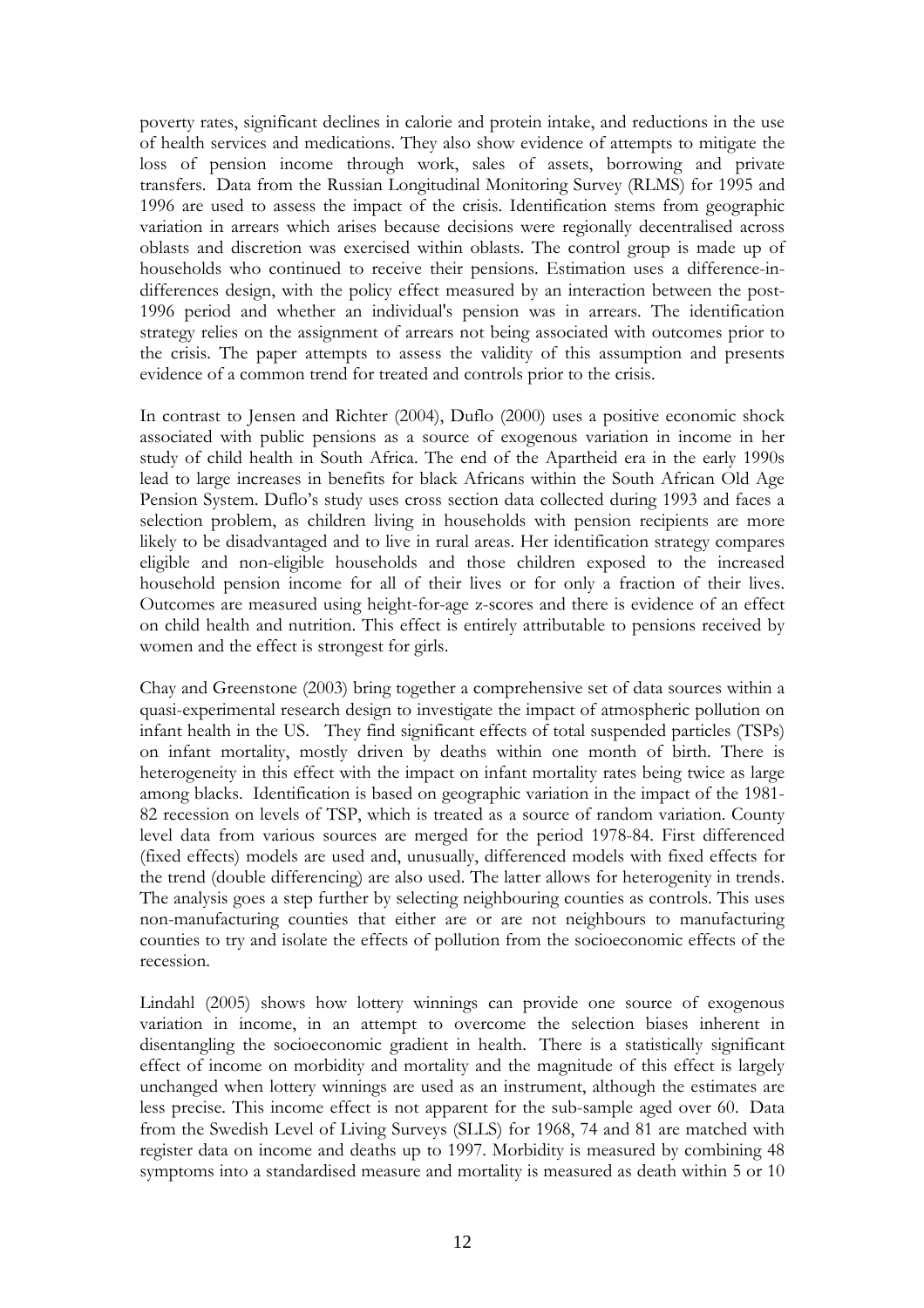years of the surveys. Lottery winnings are treated as a source of exogenous variation in income: assuming that the variation is independent of health. Models are estimated with lottery winnings included directly. Then OLS and instrumental variable estimates (using winnings as the instrument) are compared for the sample of individuals who are identified as "players". The magnitudes of the income effects are similar although standard errors are inflated when IV is used. A similar strategy is adopted by Gardner and Oswald (2007). They use data on the GHQ-12 measure of psychological well-being from the British Household Panel (BHPS) for 1996-2003 and compare those who received lottery winnings of between  $\ell$ 1000 and  $\ell$ 120,000 to two control groups, those with smaller wins and those with no wins. The study finds a statistically significant effect of 1.4 GHQ-12 points after two years (compared to the average drop of 5 points associated with widowhood). An important caveat is the small number of treated cases: there are only 137 observations with large lottery wins.

In Van den Berg et al. (2006) the state of the economy during infancy is shown to have long-term consequences for mortality rates in this inventive study of those born in the 19th Century in the Netherlands. The analysis finds a significant effect of the stage of the business cycle (boom or bust) at the time of birth on individuals' subsequent age of death. Data from the Historical Sample of the Netherlands (HSN), drawn from registers of births, marriages and deaths, covers 14,000 individuals born between 1812 and 1912 with follow-up to 2000. These data are merged with macroeconomic time series that are used to identify the phases of the business cycle. Macroeconomic conditions early in life are used as an instrument for socioeconomic conditions in infancy in order to avoid the problems of unobservable heterogeneity bias that plague cross section comparisons. The impact of early life conditions is analysed nonparametrically, comparing those born in booms and recessions, and through duration analysis of the individual mortality data.

# *Educational reforms*

Lleras-Muney (2005) shows how historical changes in the US educational system can be used as a natural experiment, based on a discontinuity design, to identify the effect of education on adult health. The estimated effect is larger than previous studies have suggested, with the magnitude of the instrumental variables estimate of the local average treatment effect three times larger than the OLS estimate. The natural experiment is based on changes across states in compulsory schooling and child labour laws between 1915 and 1939. Identification stems from variation over states and across time in the age at which children had to enter school, the age at which they could leave school and get a work permit, and whether those with work permits had to continue in school part-time. Estimation uses a regression discontinuity design, which attributes any jumps associated with school leaving age to the policy effect. This is applied using a linear probability specification for deaths as a function of years of schooling. Synthetic cohorts are constructed from successive US censuses (1960, 70 & 80) to select those who were aged 14 between 1915 and 1939 and to follow-up subsequent mortality rates. These are synthetic in the sense that they do not follow the same individuals and are based on gender, birth cohort and state of birth.

Educational reforms are also used as a natural experiment in Arendt (2005). In this case the analysis focuses on Denmark and reforms in 1958, that removed formal tests before middle school, and 1975, that increased the compulsory minimum school leaving age. Data are taken from the Danish National Work Environment Cohort Study (WECS),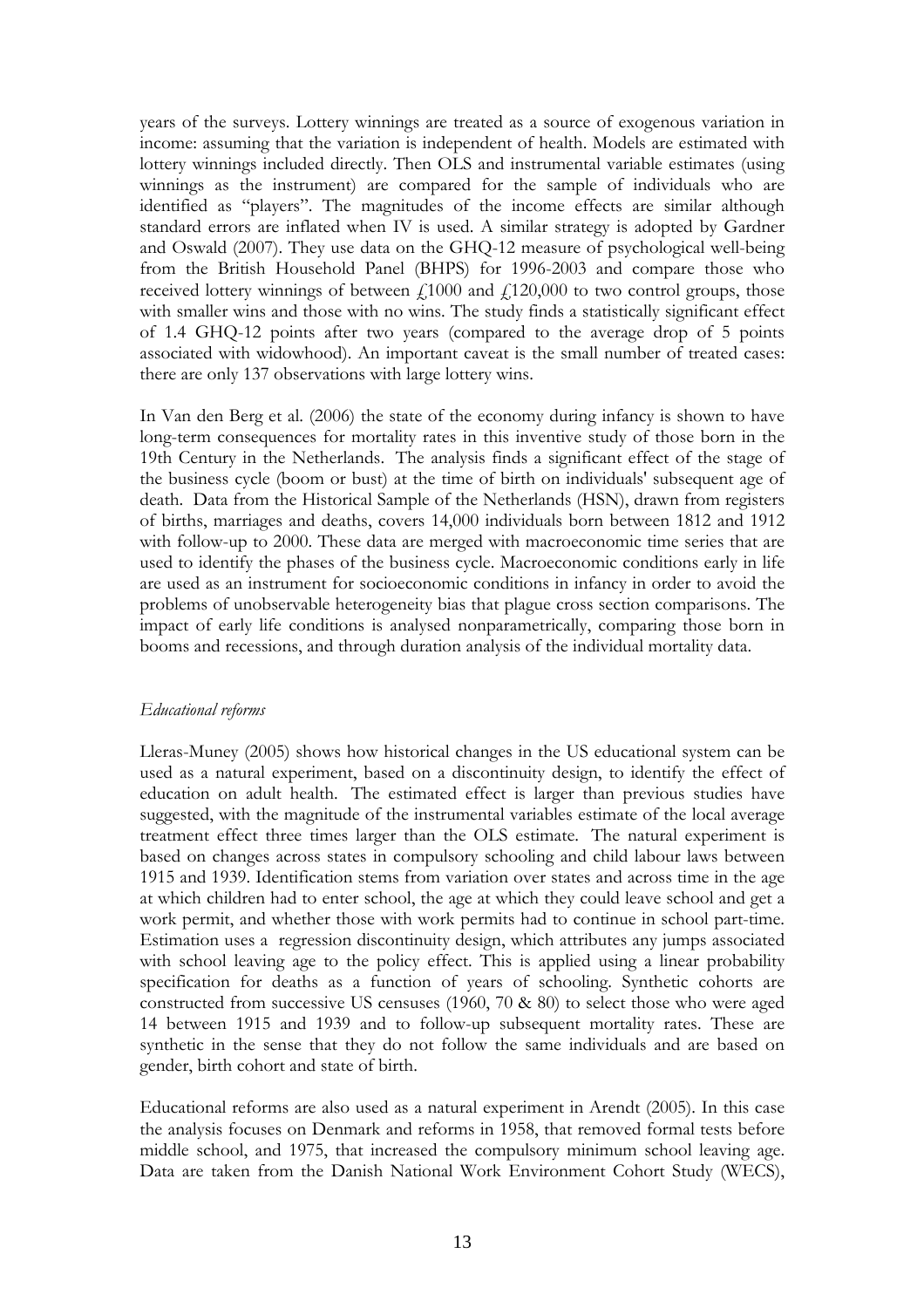with two waves in 1990 and 1995, and covers workers aged 18-59 in 1990. The impact of years of schooling on outcomes later in life is estimated using two-stage conditional maximum likelihood (2SCML) estimates, allowing for a random individual effect, for self-reported health. Models are also estimated for body mass index and for an indicator of never having smoked. The latter is included for comparison as, for most people, it is determined while they are still in education. The impact of education on health is amplified when instruments are used but at the same time the standard errors are inflated so that exogeneity is not rejected. However tests suggest that there may be a problem of weak instruments, as the reforms have low explanatory power in the reduced form equations.

## *Health policies and reforms*

Bleakley (2007) is a good example of combining a natural experiment with a long-term follow-up to explore the economic consequences of a public health intervention aimed at children. A programme aimed at the eradication of hookworm is shown to lead to a long-term gain in the income of beneficiaries. Areas with greater scope for benefiting, due to higher levels of hookworm infection, show greater contemporaneous increases in school enrolment and attendance and in literacy among children. The natural experiment is the Rockefeller Sanitary Commission's (RSC) funding of treatment and education programmes to eradicate hookworm in the Southern US which took place around 1910-1915. This policy intervention was implemented over a well-defined and relatively short period. Geographic differences in infection rates prior to the intervention can be used to formulate and identify a treatment/control design, estimated using difference-in-differences. Data on long-term consequences for the cohorts exposed to the eradication programme are obtained from the US Census available through the Integrated Public Use Micro Sample (IPUMS).

In 1966 the Ceausescu regime in Romania banned abortion and family planning. Birth rates doubled the following year. In Pop-Eleches (2006) this provides an interesting contrast to studies that have examined moves in the opposite direction in the United States. The raw data shows an improvement in educational attainment and labour market outcomes associated with the ban but these results are reversed by allowing for compositional changes in the type of families having children. The findings are explained by the fact that affluent urban women were more likely to have abortions and use contraception before the ban. Data are drawn from a 15% sample of the 1992 Romanian census and focus on children born between January and October 1967. There is a spike in births between July and October due to the ban, but all of these children entered school in the same year and experienced the same over-crowding effect. Although it is not labelled as such, the paper uses a discontinuity design estimating a simple difference equation that includes a dummy variable for the period after the policy. Additional covariates are included but there is no control group and identification relies on any sudden changes in outcomes for those born just before or just after the ban.

Lakdawalla et al. (2006) present a careful application of the method of instrumental variables, based on state-level variation in Medicaid eligibility in the US, which shows that an unintended consequence of highly active antiretroviral therapy (HAART) is to increase risky sexual behaviour among patients who are HIV+. Simple correlations show lower sexual activity among those who are HIV+, but this is because of the debilitating effects of the disease and does not show the causal effect of treatment. Panel data on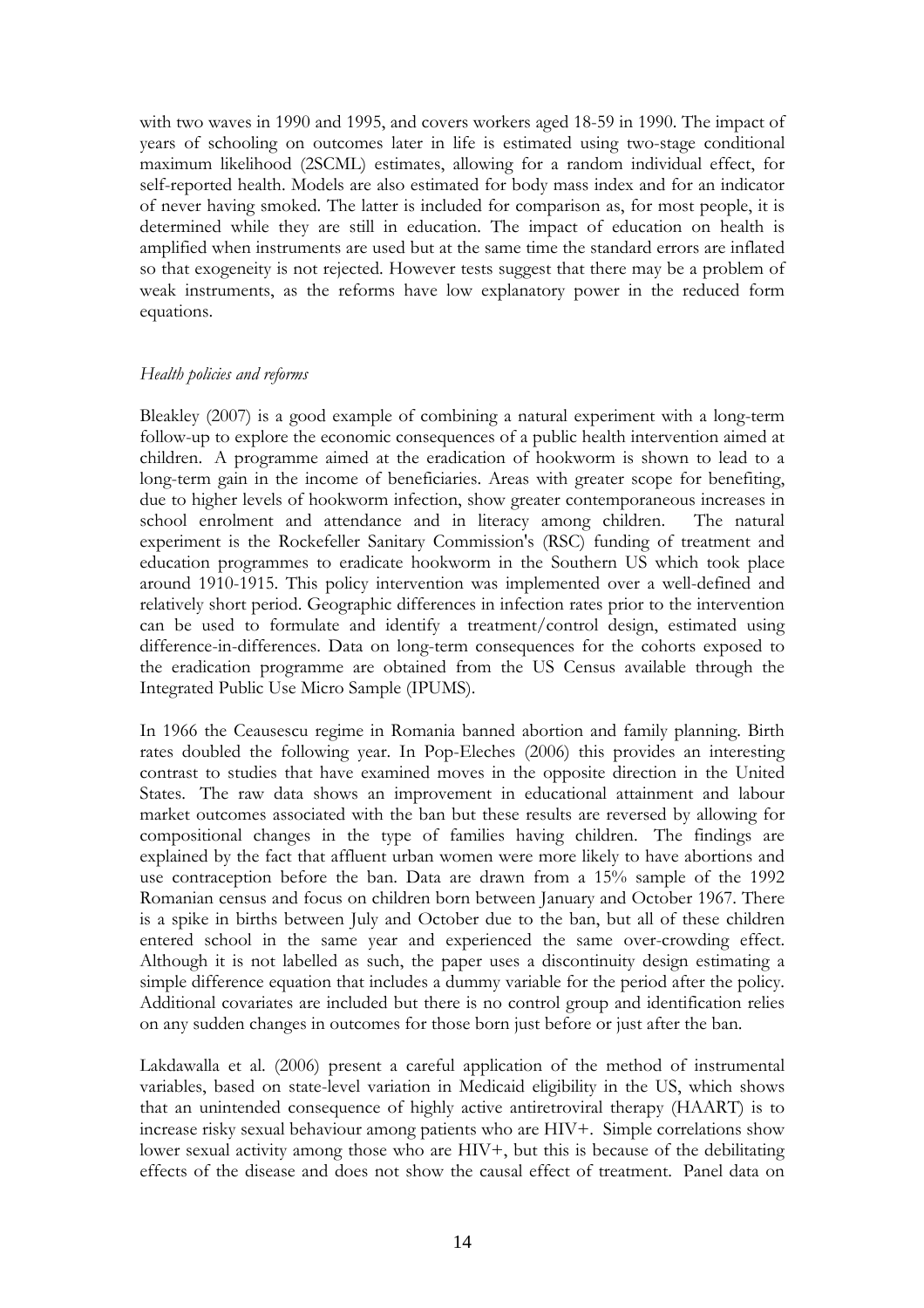HIV+ patients in care are taken from the HIV Costs and Sevices Utilization Study (HCSUS) for the period 1996-98. The outcome of interest is the number of sex partners of the previous six months and the treatment is HAART, which is inferred from records of medications. Simple, unconditional, estimates do not show a difference in sexual activity. But when treatment is instrumented by variation in the eligibility rules for Medicaid across states a positive effect emerges. The validity of these instruments is checked by examining the reduced form association between Medicaid eligibility and sexual activity prior to the introduction of HAART in 1996. There is no association pre-1996 but there is post-1996.

# **2.3 Natural controls**

## *Families*

Auld and Sidhu (2005) present evidence that around a quarter of the association between schooling and health is attributable to variation in cognitive ability and that the causal effect of schooling on health is concentrated among those with low levels of education. Estimates that allow for both schooling and health to be influenced by a common "third factor" diminish the effect of schooling on health except for those individuals with no greater than high-school education. The models are estimated using the 1979 and 2000 US National Longitudinal Survey of Youth (NLSY). The validity of the estimated causal effects relies on the use of parental education as a source of independent variation, using variation in the individual's own education that is associated with their parent's educational achievements.

Siblings who are brought up together share common background characteristics which may be unobserved and also influence the treatments and outcomes of interest to researchers. Using within-sibling variation can control for these factors. Holmlund (2005) shows how variation within biological sisters can be used to assess the long-term consequences of teenage pregnancy for educational outcomes. The siblings approach and standard cross section methods produce similar results so long as heterogeneity within the family is controlled for. The potential for selection bias is that teenage mothers may have family backgrounds that would lead to poorer outcomes irrespective of an early pregnancy. Variation within biological sisters can be used to control for these 'family effects'. However within-sibling variation will not deal with heterogeneity within the family and the study controls for observable pre-motherhood school performance, measured by the grade point average (GPA) from primary school, to try and control for this. Data are taken from a 20 per cent sample of each cohort born in Sweden between 1974 and 1977, with the population register used to identify siblings.

Sibling fixed effects play a role in Currie and Stabile's (2006) study of the impact of Attention Deficit Hyperactivity Disorder (ADHD) on educational outcomes. Withinsibling variation is used to control for omitted variables at the level of the family. Data from the Canadian National Longitudinal Survey of Children and Youth (NLSCY) and the US National Longitudinal Survey of Youth (NLSY) are used. ADHD symptoms are based on parental reports and are recorded in 1994 in the Canadian data and between 1990 and 1994 in the US data. Educational outcomes include the repetition of grades, enrolment in special education, reading and maths tests and delinquency. These are measured in 1998 for Canada and 1998-2000 for the US. The study finds large effects, relative to chronic physical conditions, and for low levels of ADHD symptoms in cases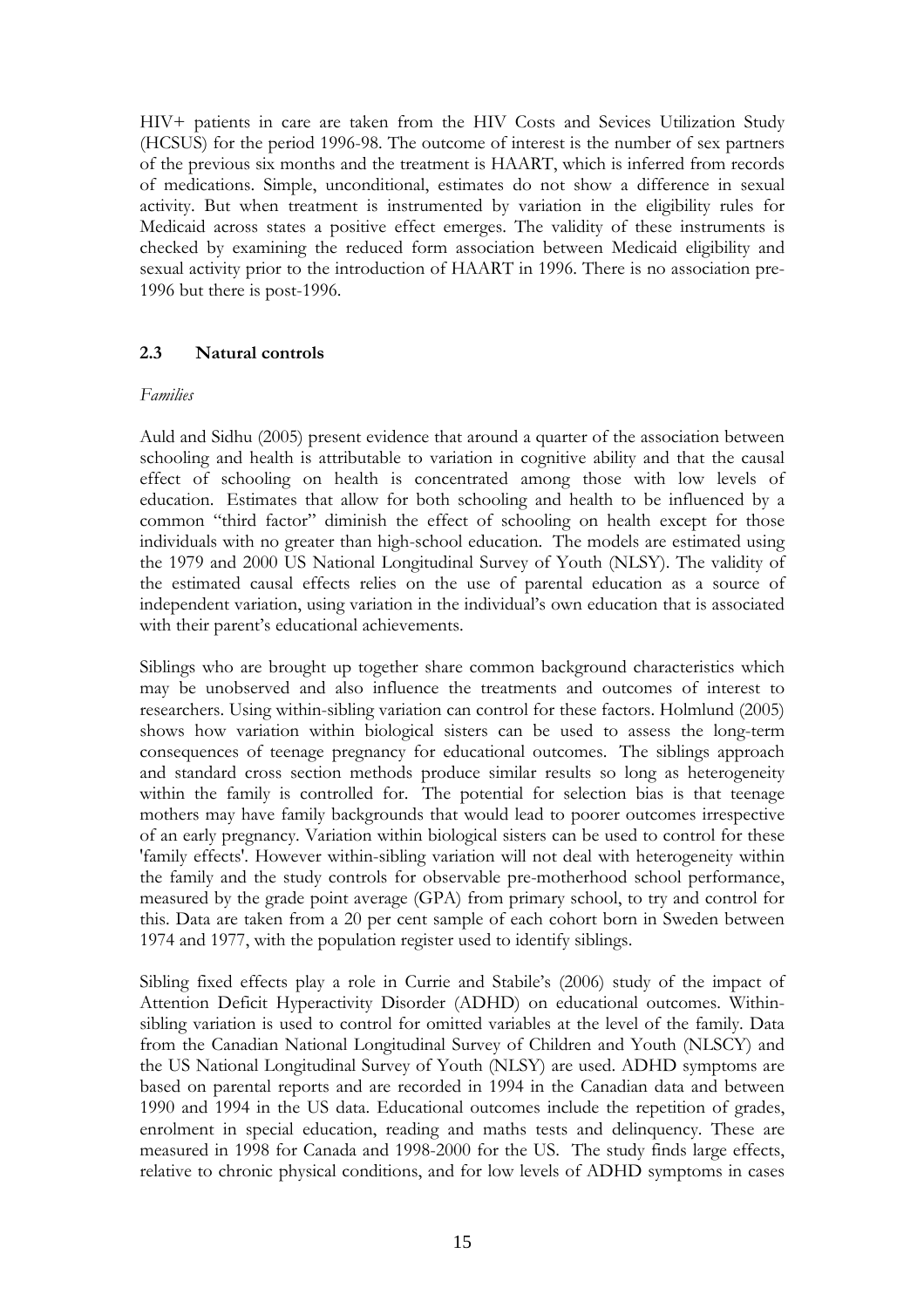that would not usually receive treatment. The results for Canada and the US are similar to each other.

#### *Twin Studies*

Within-sibling variation can control for common factors relating to family background, upbringing and environment. But siblings are born at different times and they have different genes. Twin studies take the notion of natural controls a step further by removing the genetic variation (at least for monozygotic twins). In the context of research on birth outcomes, using twins means that the siblings share the same pregnancy and are born at the same time. This controls for unobservable characteristics of their mother and her behaviour and environment during the pregnancy. Almond et al. (2005) show that using variation in birth weight between twins leads to lower estimates of the impact of low birth weight (LBW), defined as less than 2500 grams, on short-run outcomes than is typically found in cross section studies. They find heterogeneity in the effects of LBW, suggesting a highly nonlinear relationship. Two identification strategies are adopted. The first exploits variation "within mothers" by comparing outcomes for heavier and lighter infants for all twins born in the US between 1983 and 2000. Using this within-variation should control for all observed and unobserved characteristics of the mother. The second exploits variation "between mothers" in a complementary analysis of maternal smoking and singleton births. The strategy here is to attribute the whole effect of smoking to LBW and compare it with the twins estimates. Data are drawn from two sources: linked birth and infant deaths data from the US National Center for Health Statistics (NCHS), covering the population of US twins, and data from hospital discharge abstracts from the Healthcare Cost and Utilization Project (HCUP) state inpatient database. There are some caveats to bear in mind with this study. Some useful descriptive analysis presented in the paper highlights the inherent differences between twins and singeltons (the latter are more healthy). This raises questions about external validity of analysis based on samples of twins rather than the general population. The study only uses short-run outcomes and may miss long-term consequences (see the studies by Behrman and Rosenzweig (2004) and Black et al. (2007) below). For fraternal twins, genetic differences may mean that changes in birth weight may be associated with changes in unobservables (there is evidence of a negative correlation of birth weight with congenital defects) and the fixed effects approach may overestimate the impact of birth weight. Also the data do not distinguish between monozygotic (identical) and dizygotic (fraternal) twins.

In Behrman and Rosenzweig (2004) variation between monozygotic twins provides a way of identifying the impact of birth weight on long-term outcomes such as measures of adult health, anthropometric measures and adult schooling and earnings. Increased birth weight, as measured on the birth certificate, increases schooling among adults and this effect is underestimated by 50 per cent when cross section variation is used to identify the effect. Data were collected through a survey mailed to monozygotic twins on the Minnesota Twins Registry, the largest birth certificate based registry in the US. The identification strategy assumes that difference in birth weight reflects random differences in nutrition in the womb that are uncorrelated with individual endowments and therefore avoids selection bias. The estimates allow for heterogeneous treatment effects and show an impact on labour market outcomes for low birth weight but not for high. The implications of the US results for World-wide health inequalities are explored at the end of the paper.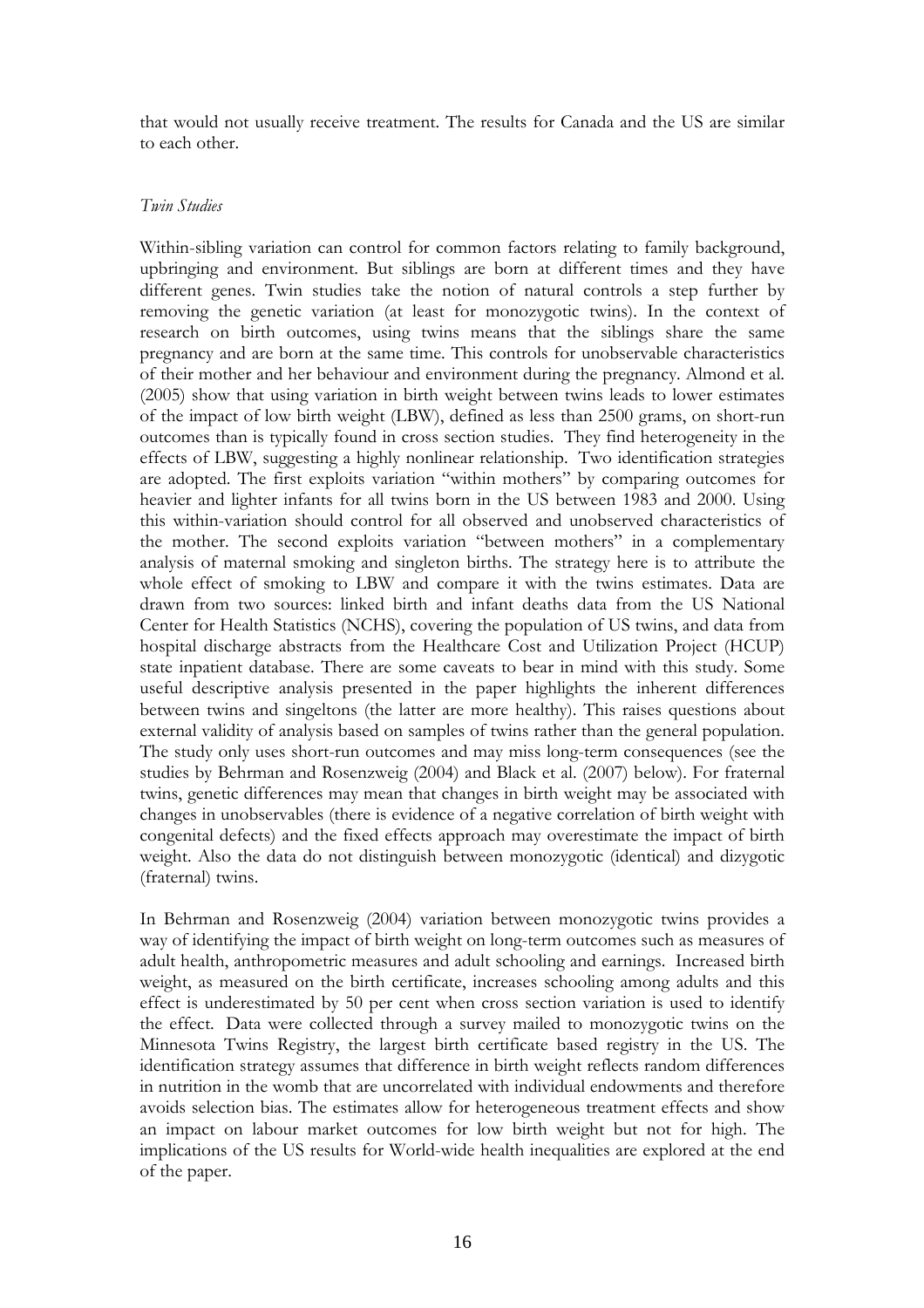Black et al. (2007) use Norwegian registry data and, like Behrman and Rosenzweig (2004), use twins to investigate the impact of low birth weight on long-term socioeconomic outcomes rather than just short-run outcomes. Within-twins fixed effects estimates are shown to be significant and similar to standard least squares estimates for long-run outcomes, such as height, IQ, earnings and education, while the estimates for short-run outcomes are smaller for the twins data, as suggested by Almond et al. (2005). The analysis is made possible by the richness of the data. This uses personal identifiers to link all Norwegian births between 1967-97, as recorded in the birth registry, with other registry data for those aged 16-74 in the period 1986-2002. The register data is augmented with military records and a survey of twins that identifies zygocity. Withintwin variation is used to capture unobservable socioeconomic and genetic factors that may confound the causal effect of birth weight. This means that identification stems from differences in nutrition *in utero* (resulting from different placentas for fraternal twins and different positioning on the placenta for monozygotic). Birth order is included as a control. The robustness of the findings is assessed by separate analyses for mothers who have more than one singelton birth, allowing for mother fixed effects rather than pregnancy fixed effects. To assess the role of zygocity the sample is restricted to samesex twins. Also the sub-sample where there is survey data on zygocity is used. The findings are robust but reveal interesting evidence that those who participate in twins studies are a self-selected sample. Also it should be borne in mind that selection into the sample of registry data for long-run outcomes may be affected by infant mortality. Finally, there are substantial differences between twins and singletons in terms of factors such as gestation and the age of their mothers and twins usually appear in the lower part of the distribution of birth weights.

#### *Communities*

Many studies use variation within groups, communities or geographic areas to control for unobservable factors that are common to all those within the community or locality. For example, Wagstaff (2007) controls for village effects in a study of the impact of health shocks, such as the death of a working-age member of the household, on incomes of urban and rural households in Vietnam based on the Vietnam Living Standards Survey (VLSS). Arcidiacono and Nicholson (2005) find that adding fixed effects for individual medical schools eliminates the positive peer effects that appear to exist when selection bias is not taken into account. The inclusion of school effects means that the impact of peer effects on a student's achievements and on their choice of specialty are identified by variations over time within schools in the ability and preferences of students. The aim is to separate correlated effects from exogenous peer effects. The study relies on data on graduates from US Medical Schools over a relatively short period, 1996-98, so identification may be limited by a lack of variation over time. Currie and Neidell (2005) use variation within Californian zip code areas to identify the impact of air pollution on infant mortality. They find a statistically significant effect even at low levels of air pollution. The impact of this effect is quantified: it is estimated that reduction in pollution in California over the 1990s saved around 1000 infant lives. The study takes data from the California birth cohort files and matches it to EPA data on air quality specifically measures of carbon monoxide, ozone and particulate matter (PM10) – and information on weather patterns from the National Climatic Data Center. A linear model is used to approximate the discrete hazard function for infant deaths and month, year and zip code fixed effects are included in the model, this relies on variation with cells of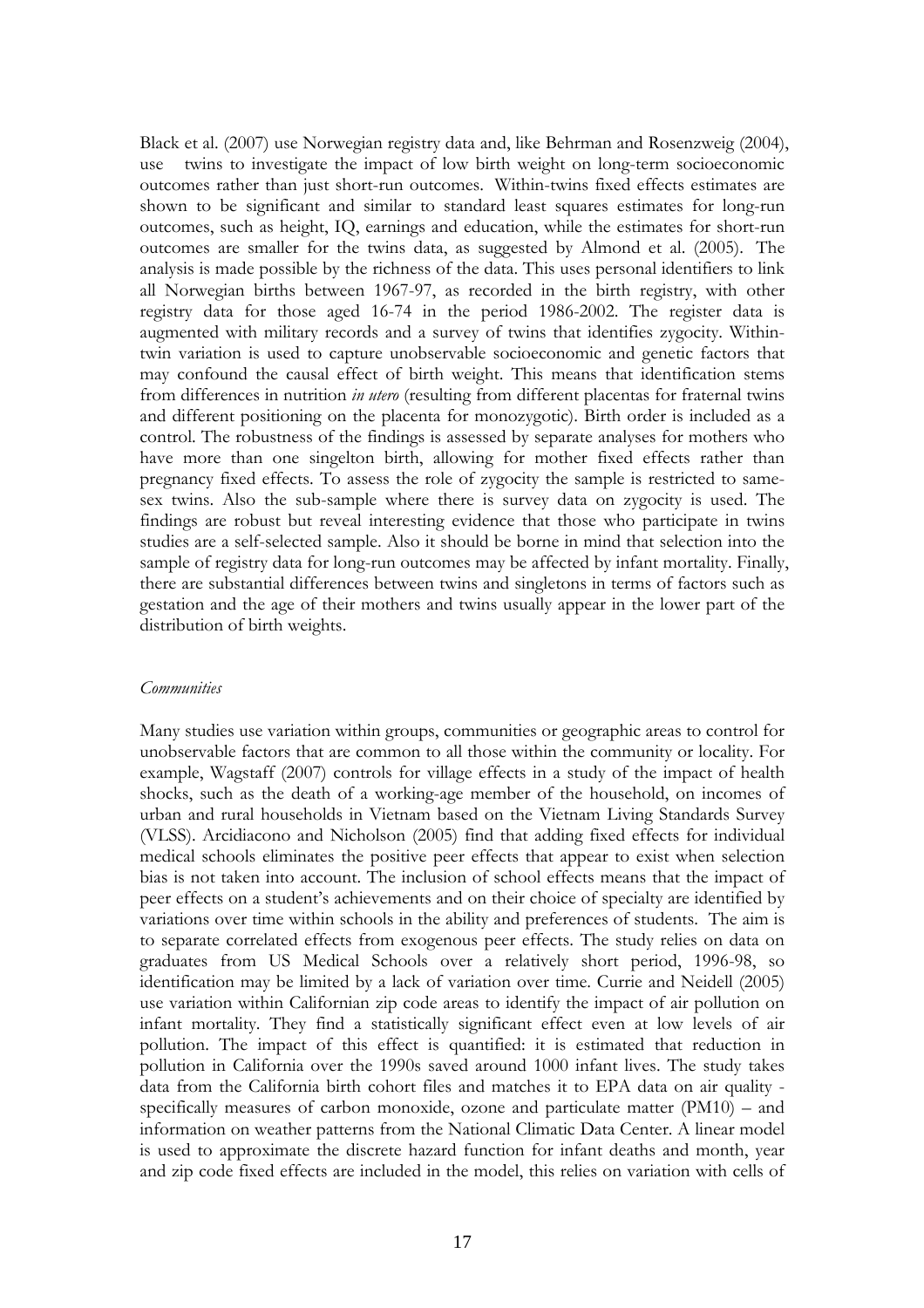observations defined by month, year and locality. The study complements the natural experiment presented by Chay and Greenstone (2003) that is described above.

# **2.4 'Anti-tests'**

One way to assess the robustness of an identification strategy is to find an anti-test (or placebo test). Anti-tests provide counter evidence by applying a model or identification strategy in a context where no effect should be detected. If an apparent "effect" is found then the validity of the identification strategy must be called into question.

For many years the standard empirical strategy to test for the phenomenon of supplier induced demand (SID) in medical care has been to include a measure of the supply of doctors – usually the physician density, measuring the number of doctors in a locality per head of population – in empirical models of health care utilisation or expenditure. This strategy is plagued by omitted variable bias and identification problems. To assess the robustness of the approach, Dranove and Wehner (1994) apply the physician density strategy using the obstetrician/population ratio and the volume of births as the measure of utilisation. The physician density test shows evidence that the number of births (and hence pregnancies) is "supplier-induced": casting obvious doubt on the reliability of the approach. However failure of the methodology does not imply rejection of SID. For example, Gruber and Owings (1996) find evidence of increased C-section rates in response to fall in fertility in the US between 1970 and 1982: a shift by obstetricians to more lucrative procedures in response to economic pressures.

In their "Addiction to milk" paper Auld and Grootendorst (2004) use non-addictive substances, such as milk, eggs and oranges, to construct an anti-test and demonstrate that evidence for the rational addiction hypothesis based on aggregate data may be spurious. Numerous studies have applied the canonical rational addiction equation of Becker et al. (1994) to substances such as alcohol, cigarettes and cocaine, and claim to have found support for rational addiction. But Auld and Grootendorst (2004) show that these findings are mimicked when the model is applied to Canadian aggregate data for non-addictive substances. Monte Carlo simulations show that spurious evidence is likely when the time-series data exhibit high serial correlation, when prices are poor instruments, when over-identified instrumental variable estimators are used, or when theoretical restrictions are imposed by fixing the implied discount rate in the model.

The idea of an anti-test may provide a useful strategy as part of a robustness/sensitivity analysis. A good example of this is Galiani et al.'s (2005) evaluation of the impact of the privatisation of local water services on child mortality in Argentina. They adopt two strategies for assessing the reliability of their difference-in-differences approach that can both be interpreted as anti- or placebo tests. The first, which is a good practice to adopt in any difference-in-differences analysis, is to estimate a placebo regression: the model of interest is estimated using only data from the pre-treatment period, but including an indicator of those cases that will go on to be treated. If this indicator of hypothetical treatments is significant it is a sign that the treated and controls are not comparable and that the "parallel trends" assumption required for difference-in-differences analysis is not valid. The second strategy adopted by Galiani et al. (2005) is that, as well as measuring deaths from infectious and parasitic diseases they include measures of deaths from causes unrelated to water quality. The fact that they detect a reduction for the former but not for the latter creates confidence in their difference-in-differences identification strategy.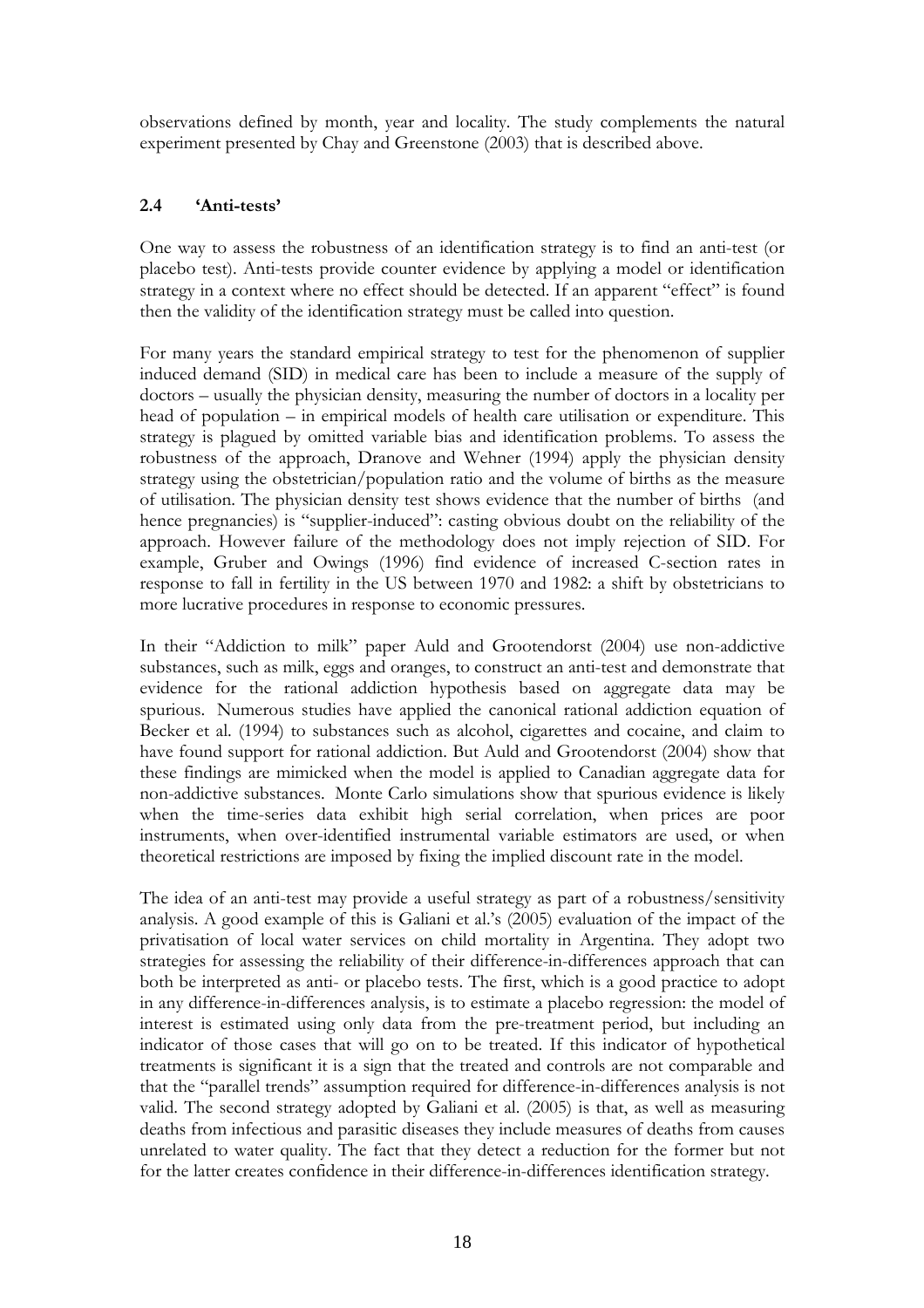# **3. Data and measurement issues**

#### **3.1 Administrative data or sample surveys**

Much of the applied work done by health economists uses social surveys. These are often designed to provide representative random samples of the underlying population. Most often the sampling follows a multi-stage design with clustered and/or stratified sampling (see e.g., Jones et al. (2007b)). Data may be collected by face-to-face interviews or postal, telephone or web-based questionnaires and in health surveys this is often supplemented by clinical tests and measurements. Many surveys are one-off cross sections but increasingly researchers have turned to longitudinal, or panel, surveys which give repeated observations on the units of interest, whether they be individuals, households or organisations. Sample surveys are the mainstay of microeconometric research and some of the more popular datasets are summarised in Table 1.

#### **INSERT TABLE 1 AROUND HERE**

In health economics administrative datasets often prove more useful and reliable than social surveys. Administrative datasets include sources such as tax records, reimbursement and claims databases and population registers of births, deaths, cancer cases, HIV/AIDS cases, unemployment etc. (see e.g., Aakvik et al. (2003); Aakvik et al. (2005); Atella et al. (2006); Black et al. (2007); Chalkley and Tilley (2006); Dano (2005); Dranove et al. (2003); Dusheiko et al. (2004); Dusheiko et al. (2006); Dusheiko et al. (2007); Farsi and Ridder (2006); Gravelle et al. (2003); Ho (2002); Lee and Jones (2004); Lee and Jones (2006); Martin et al. (2007); Propper et al. (2002); Propper et al. (2004); Propper et al. (2005); Rice et al. (2000); Seshamani and Gray (2004) ). These data are collected primarily for administrative purposes and are made available to researchers for secondary analysis. Some countries allow comprehensive linkage of different sources of administrative data based on personal identification numbers (e.g., Black et al. (2007)). Administrative datasets are typically large, often with millions rather than thousands of observations, and are comprehensive, often providing observations on a complete population rather than a random sample. They tend to be less prone to unit and item non-response than survey data and may give better coverage of hard-to-reach groups of the population and the socially disadvantaged. Also they tend to be less affected by reporting bias but are still vulnerable to data input and coding errors. Given their primary purpose, administrative datasets are not designed by and for researchers. This means they may not contain all of the variables that are of interest to researchers, such as socioeconomic characteristics, and that many different sources may have to be combined to produce a usable dataset. In some cases sources of administrative data may be made combined and made available with researchers in mind. For example, the Oxford Record Linkage Study (ORLS), used by Seshamani and Gray (2004), is a longitudinal dataset that links statistical abstracts for hospital inpatient and day cases to birth and death certificates for people living in the Oxford region of England. It provides 10 million records for over 5 million people between 1963 and 1999.

Dusheiko et al.'s (2004) study of the impact of practice budgets for GPs on hospital waiting times in the English NHS provides an example of the complex and painstaking process that is often required to link administrative data. Information on waiting times was obtained from the Hospital Episode Statistics (HES) for 1997/98 to 2000/01. HES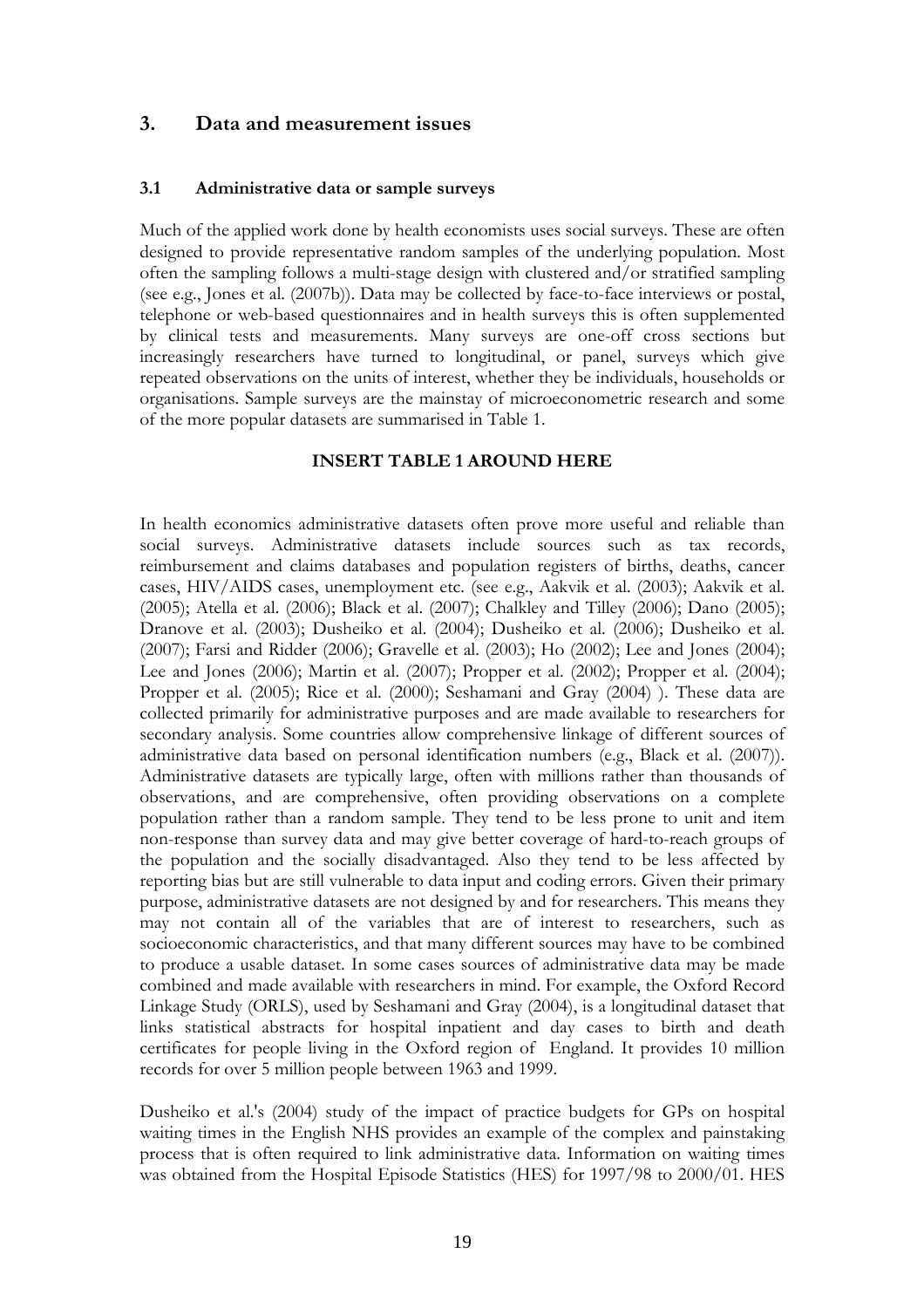is an annual database of hospital inpatient activity, including day cases, with more than 10 million records per year. Dusheiko et al. (2004) extracted information on the waiting times for over 5 million finished consultant episodes and linked average waiting times to GP practices. Information on practice populations was obtained from the PCT database at the National Primary Care Research and Development Centre (NPCRDC: www.primary-care-db.org.uk ). Practice characteristics, such as the GP's age and sex, qualifications, size of the practice and so on, were obtained from the Prescription Pricing Authority, the Department of Health's Organisational Codes Service and their General Medical Statistics, along with the NPCRDC database. Patient characteristics for each practice were obtained from the 1991 Census and components of the Index of Multiple Deprivation, with these small area data mapped to GP practices. Finally, supply side factors, such as distances to hospitals, were obtained from the Department of Health's AREA project.

Some of the key administrative datasets that have been used in health economics are summarised in Table 1.

#### *Non-response and attrition*

Non-response and attrition are a common feature of longitudinal survey data. Nicoletti and Peracchi (2005) list possible reasons for non-response: these include demographic events such as death; movement out of scope of the survey such as institutionalization or emigration; refusal to respond at subsequent waves; absence of the person at the address, along with other types of non-contact. Jones et al. (2006) investigate health-related nonresponse in the first eleven waves of the British Household Panel Survey (BHPS) and the full eight waves of the European Community Household Panel (ECHP). They explore its consequences for dynamic models of the association between socioeconomic status and self-assessed health (SAH). Descriptive evidence shows that there is health-related nonresponse in the data, with those in very poor initial health more likely to drop out, and variable addition tests provide evidence of non-response bias in the panel data models of SAH. Nevertheless a comparison of estimates - based on the balanced sample, the unbalanced sample and corrected for non-response using inverse probability weights – shows that, on the whole, there are not substantive differences in the average partial effects of the variables of interest.

Inverse probablity weights are used to attempt to control for attrition: this works by estimating separate probit equations for whether an individual responds or does not respond at each of the waves of the panel. Then the inverse of the predicted probabilities of response from these models are used to weight the contributions to the log likelihood function in the pooled probit models for SAH. The rationale for this approach is that a type of individual who has a low probability of responding represents more individuals in the underlying population and therefore should be given a higher weight. The appropriateness of this approach relies on the assumption that nonresponse is ignorable conditional on the variables that are included in the models for non-response ("selection on observables"). If this assumption holds then inverse probability estimates give consistent estimates. The findings in Jones et al. (2006) and the earlier work by Contoyannis et al. (2004b) suggest that, while health-related nonresponse clearly exists, on the whole it does not appear to distort the magnitudes of the estimated dynamics of SAH and the relationship between socioeconomic status and selfassessed health. Similar findings have been reported concerning the limited influence of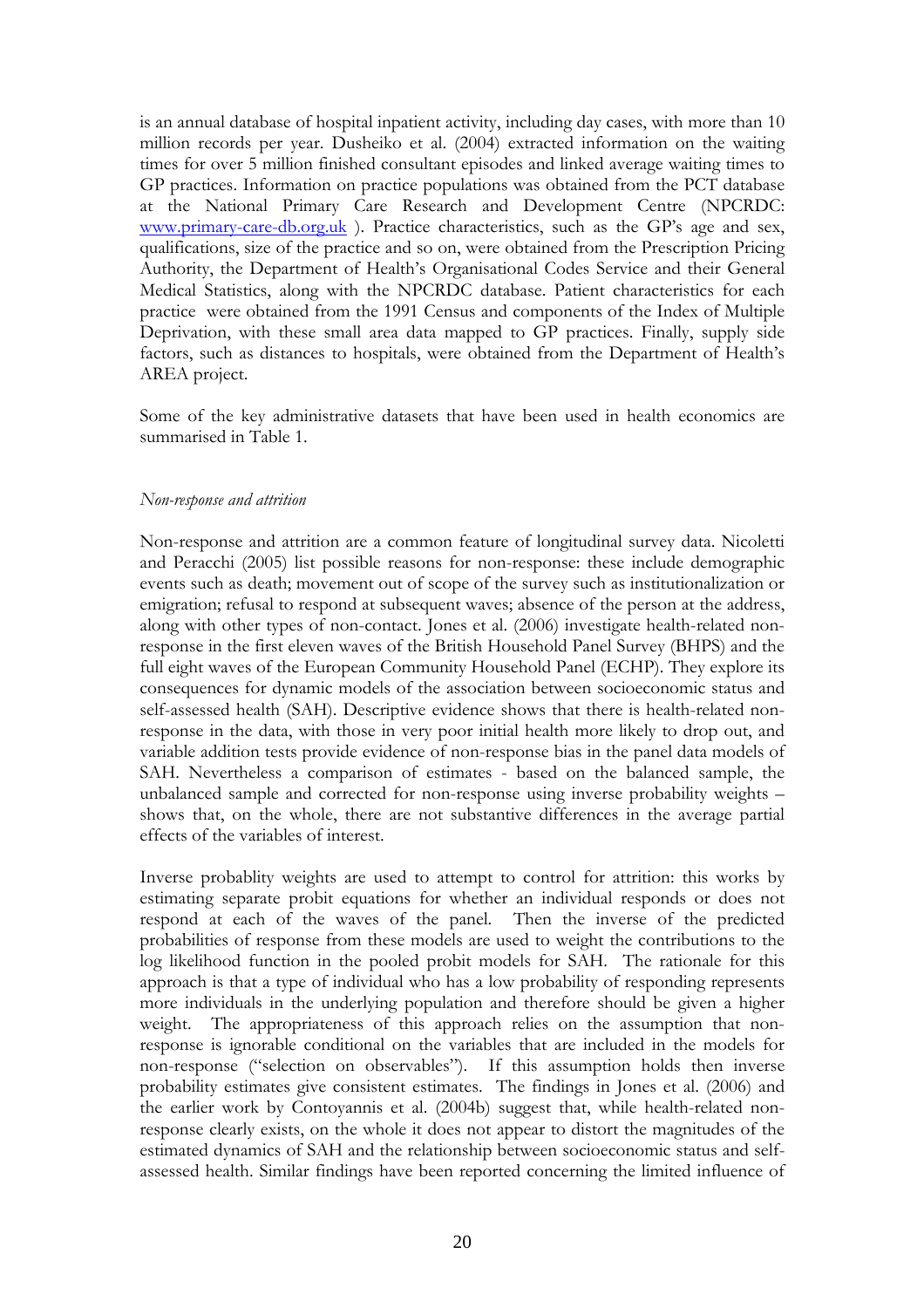non-response bias in models of income dynamics and various labour market outcomes and on measures of social exclusion such as poverty rates and income inequality indices.

# **3.2 Health outcomes**

# *Self-reported data*

Self-assessed health (SAH) is often included in general social surveys. For example, in the British Household Panel Survey (BHPS), SAH is an ordered categorical variable based on the question "Please think back over the last 12 months about how your health has been. Compared to people of your own age, would you say that your health has on the whole been excellent/good/fair/poor/very poor?". The validity of self-reported measures of health has caused considerable debate. As a self-reported subjective measure of health, SAH may be prone to measurement error. General evidence of non-random measurement error in self-reported health is reviewed in Currie and Madrian (1999) and Lindeboom (2006).

Self-assessed health is not the only source of concern with self-reported data. Baker et al. (2004) use careful record linkage to check for flaws in self-reported data on specific chronic conditions. Survey data from the Canadian National Population Health Survey for 1996-7 are linked to ICD-9 codes for Ontario residents from administrative data on utilisation of services for the Ontario Health Insurance Plan (OHIP) for the survey year and the five previous years. Linear probability models are used to analyse the probabilities of false negatives and false positives in the self-reported data. This shows that reporting errors are associated with individual characteristics. The data reveal a large number of false negatives, although the probability declines for those with more recorded medical treatments, suggesting that this reflects undiagnosed conditions and lack of information among respondents. The number of false positives is much smaller but there is some evidence of "justification bias": those not in work are more likely to report false positives for conditions such as hypertension, ulcers and bronchitis.

A more favourable view of self-reported measures emerges in the work of Benitez-Silva et al. (2004). They take the, relatively small, sub-sample of respondents to the first three waves of the US Health and Retirement Survey (HRS) who had applied for disability benefit from the Social Security Administration (SSA) and compare their self-reported disability to the outcome of the SSA decision. In this case the SSA decision to award benefits is used as an objective indicator to assess the reliability of the self-reported data on limitations that prevent work. Conditional moment tests for whether self-reported disability is an unbiased indicator of the SSA decision suggest that a large fraction of this population report their health accurately. Unlike Baker et al. (2004) this study relies on information collected within the HRS rather than matching the survey data with administrative records. McGarry (2004) adopts another strategy to get around the problem of 'justification bias'. Rather than using data on actual retirement she uses information from the US Health and Retirement Survey (HRS) on the subjective expected probability of retirement by age 62, which is collected while people are still in work. Using this measure she finds strong effects of health on expected retirement age.

It is sometimes argued that the mapping of health into SAH categories may vary with respondent characteristics. This source of measurement error has been termed "statedependent reporting bias" (Kerkhofs and Lindeboom (1995), "scale of reference bias"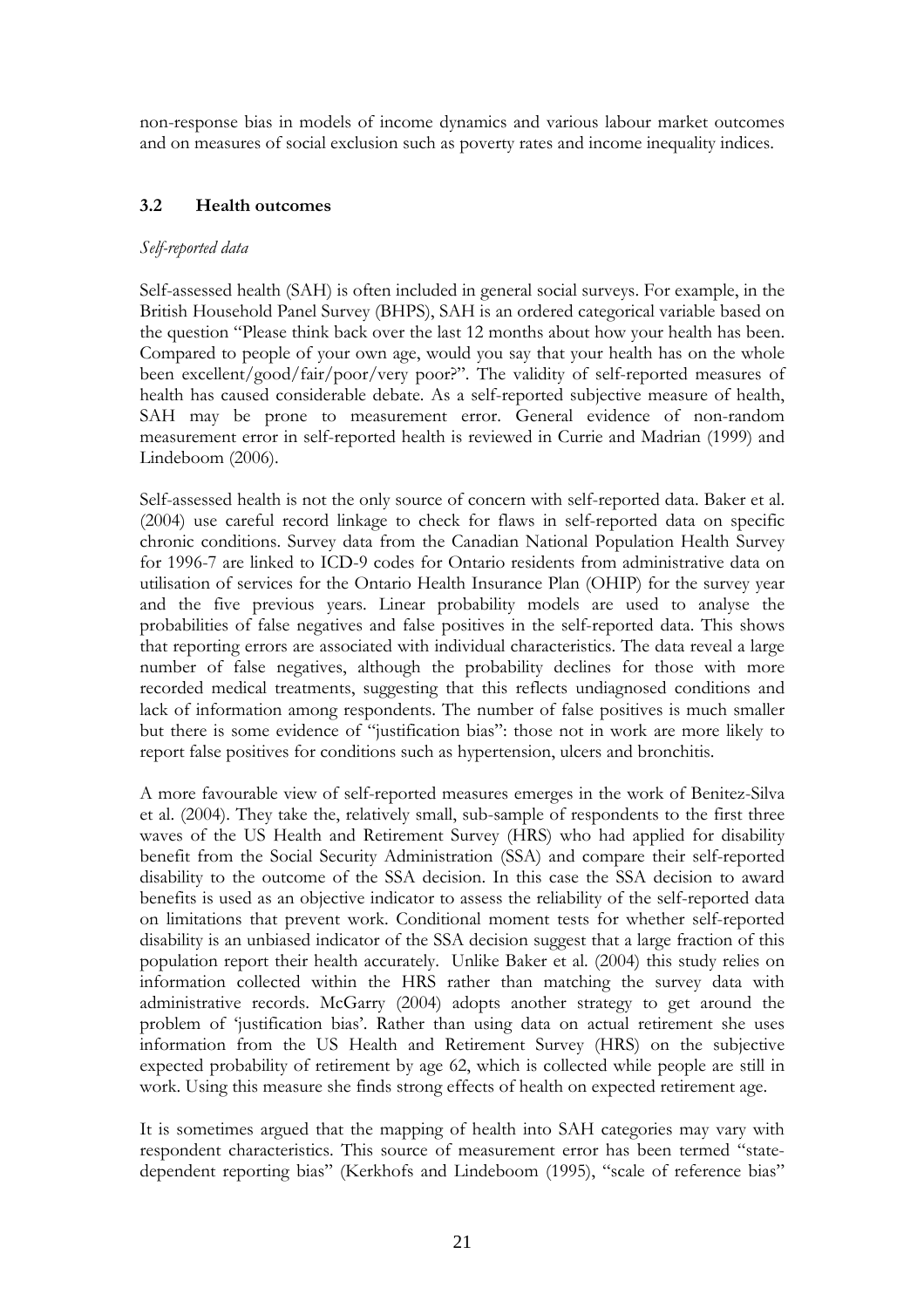(Groot (2000)) and "response category cut-point shift" (Sadana et al. (2000); Murray et al. (2001)). Regression analysis of SAH is often done by specifying an ordered probability model, such as the ordered probit or logit. Then the symptoms of measurement error can be captured by making the cut-points dependent on some or all of the exogenous variables used in the model and estimating a generalised ordered model. This requires strong *a priori* restrictions on which variables affect health and which affect reporting in order to separately identify the influence of variables on latent health and on measurement error. Attempts to surmount this fundamental identification problem include modelling the reporting bias based on more "objective" indicators of true health (Kerkhofs and Lindeboom (1995), Lindeboom and Van Doorslaer (2004)) and the use of "vignettes" to fix the scale (Das and Hammer (2005); Murray et al. (2001)). Lindeboom and van Doorslaer (2004) analyse SAH in the Canadian National Population Health Survey and use the McMaster Health Utility Index (HUI-3) as their objective measure of health. They find evidence of reporting bias with respect to age and gender, but not for income, education or linguistic group. A similar identification strategy to Lindeboom and van Doorslaer (2004), that relies on objective measures capturing all of the genuine variation in health, is adopted by Etilé and Milcent (2006) who estimate generalised ordered probit models with a 4-category measure of self-assessed health. They construct synthetic measures of objective health from a latent class analysis of a set of self-reported indicators such as ADLs and BMI. The latent class analysis is used to condense the sample into six classes and indicators for these classes are included in the ordered probit model. This works by constructing classes, such that the underlying health indicators are independent of each other, conditional on class membership. Latent class models are presented as an alternative to the grade of membership approach that has been used in some earlier work (Lindeboom et al. (2002)). Estimates on a sample of 2956 individuals aged under 65 from the French Enquête Permanente sur les Conditions de Vie des Menages (EPCV) survey show evidence of reporting bias and, unlike Lindeboom and Van Doorslaer (2004), there is evidence that this is related to income. Etilé and Milcent (2006) findings suggest a concave relationship between health and income in terms of health production and convexity with respect to reporting, with over-optimism among the rich and over-pessimism among the poor. They conclude that the problems of reporting bias can be minimised by collapsing the 4-pont scale into a binary measure of poor health.

Jurges (2007) focuses on cross-country differences in reporting of self-assessed health as measured for those age over 50 in the ten countries covered by the first wave of the Survey of Health, Ageing and Retirement in Europe (SHARE). Generalised ordered probit models are used to regress SAH on a set of objective measures, such as grip strength, walking speed and body mass index (BMI), to get a set of disability weights. The average thresholds across the SHARE countries are then used to reclassify the reported data, assuming that the disability weights are constant across countries. The variation in SAH is decomposed into the component that is explained by the objective measures and the component attributed to reporting bias. The findings suggest that those in the Danish and Swedish samples over-rate their health, while those in Germany underrate their health. For Austria and Greece there is little bias.

#### *Anthropometric measures*

Anthropometric measures have long played a role in studies of developing countries, especially those focused on child health issues. With the growing problem of adult and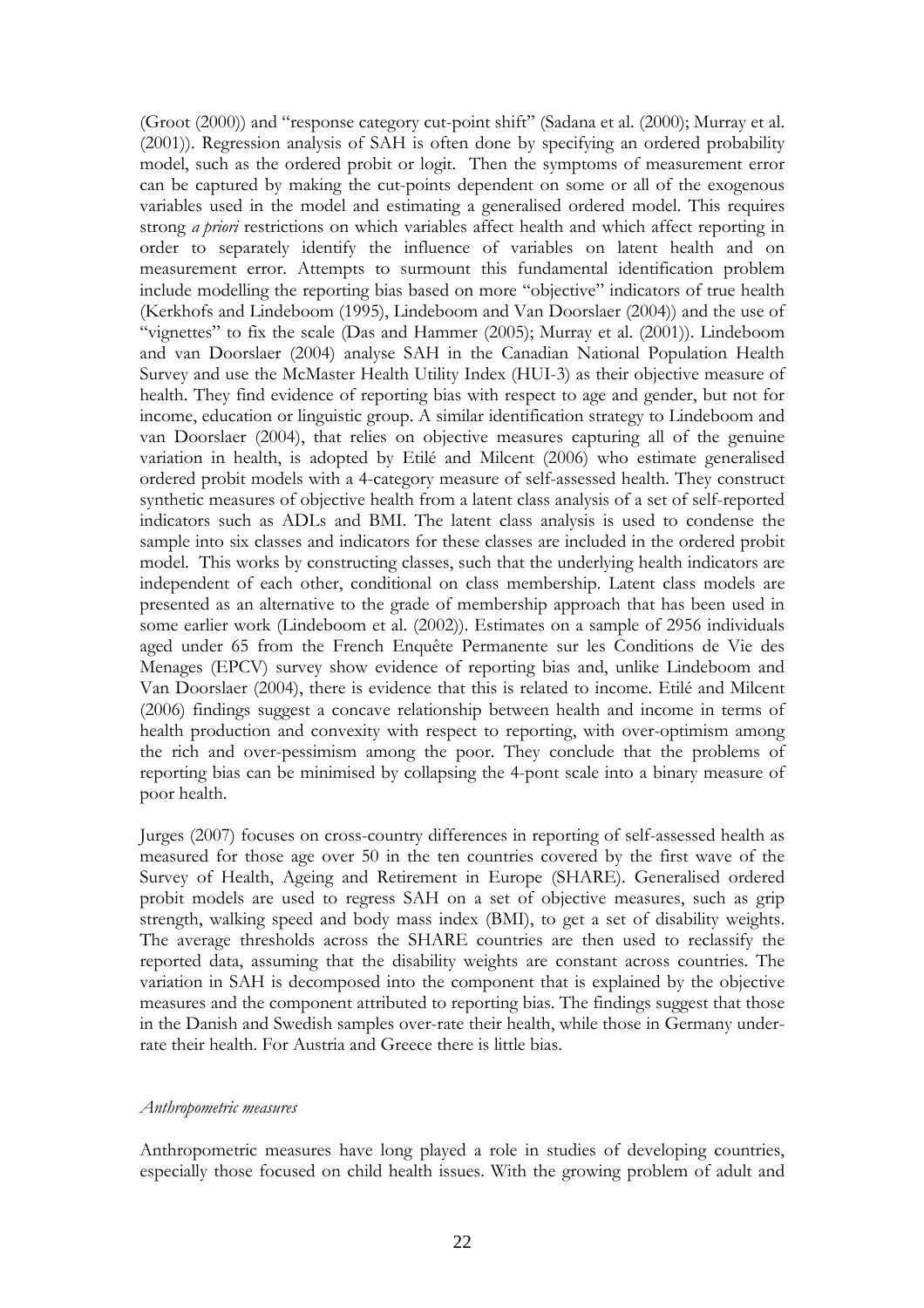childhood obesity in more affluent nations they are increasingly being used in that context as well. Typical anthropometric measures are height and weight, which may be self-reported or measured by a professional; infant length for children aged under 2; demi-span, which is based on the length of an out-stretched arm and is used among older populations who may have difficulties standing straight; the waist-to-hip ratio; and the body mass index (BMI). BMI is the most commonly used indicator of obesity. It is calculated as weight in kilograms divided by height in meters squared, with a BMI of 30 or greater indicating obesity and 25-30 indicating over-weight. The confounding effect of levels of muscle development means that measures of body fat are sometimes used instead of BMI. The height-for-age z-score standardises a child's measured height using the median (or mean) and standard deviation for children of the same age and sex from a reference population, such as the US National Center for Health Statistics reference population of well-nourished American children (e.g., Duflo (2000)). Height is also compared to a standard distribution to construct measures of stunting (e.g. Gertler (2004)). For example, Chen and Zhou (2007) use height to measure the long-term health consequences of childhood exposure to the 1959-61 famine in China, which is estimated to have caused 15-30 million excess deaths. They adopt a difference-in-differences approach that exploits regional differences in exposure to the famine.

Anthropometric measures may also play a role as biomarkers (discussed in more detail below). For example height and weight can be used as predictors of mortality, stroke and cardio-vascular disease and the waist-to-hip ratio is a predictor for hypertension, lateonset diabetes, cardio-vascular disease, stroke and some forms of cancer.

#### *Biomarkers*

Biological markers, or biomarkers, are likely to play an increasing role in future research in health economics as they are incorporated into an increasing range of datasets, including longitudinal datasets such as the US Health and Retirement Survey (HRS), the English Longitudinal Survey of Ageing (ELSA) and the planned UK Longitudinal Household Study. This trend is likely to be enhanced by the availability of DNA information and genetic screening, which provide greater potential to control for individual heterogeneity. Biomarkers are biological or physiological measures that indicate the presence of a disease or the propensity to develop a disease. They can be used to identify risk factors and as objective measures of health that avoid contamination by reporting bias (see e.g., Adda and Cornaglia (2006); Banks et al. (2006); Currie et al.  $(2007)$ ).

Biomarkers for cardio-vascular disease include elevated blood pressure and variability in the heart rate. Metabolic biomarkers include serum HDL and total cholesterol and triglycerides which are predictors of heart disease; fibrinogen, which is linked to blood clotting and the risk of heart disease; and glycated haemoglobin, which is a proxy indicator for diabetes. Biomarkers linked to the immune system include interleukin-6 (IL-6), which is a predictor of Altzheimer's disease, arthritis, diabetes and osteoperosis; Creactive protein (CRP), which indicates lupus, pneumonia, rheumatoid arthritis, rheumatic fever and tuberculosis; ferritin and haemoglobin, which indicate iron deficiency; serum retinol, which indicates vitamin A deficiency. Biomarkers linked to hormonal indicators of stress (HPA axis) include cortisol, adrenocotricotrpic hormone (ACTH) and dehydroepiandrosterone-sulphate (DHEA-S). Biomarkers linked to the sympathetic nervous system include norepiphrenine, which is associated with longevity,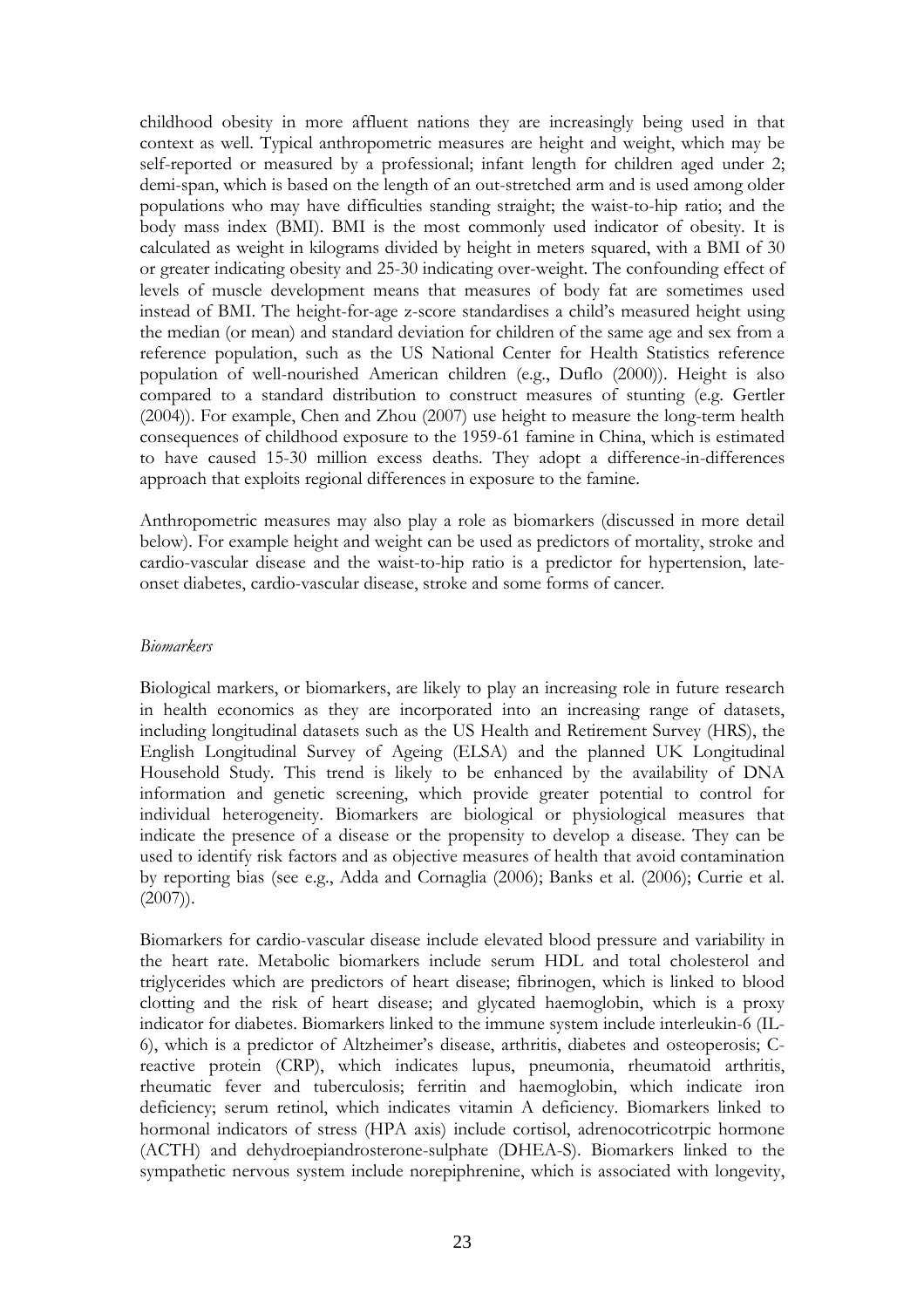and epiphrenine (adrenaline), which is linked to cognitive decline and longevity. Biomarkers may also be used as objective indicators of physical functioning and health limitations; these include lung function tests such as forced expiratory volume (FEV) and forced vital capacity (FVC), as measured by a spirometer, and grip strength, measured by a gripometer.

Datasets which contain biomarkers and that have been used in economic research include the English Longitudinal Survey of Ageing (ELSA), UK Health and Lifestyle Survey (HALS), the US Health and Retirement Survey (HRS), the Health Survey of England (HSE), the UK National Child Development Study (NCDS) and the more recent cohort studies, the US National Health and Nutrition Examination Surveys (NHANES), the Survey of Health, Aging and Retirement in Europe (SHARE), and the Whitehall Study of English civil servants. To take the ELSA as an example: participants in the study are visited by a registered nurse who takes measurements of blood pressure; lung function; height, weight and the waist-to-hip ratio; grip strength, as a measure of upper body strength; a measure of lower body strength, based on standing up from a chair without using the arms; a saliva sample, that is used to measure cortisol which is a marker for stress; and a blood sample, which is used to test total cholesterol, HDL cholesterol, fibrinogen, CRP, ferritin, glycated haemoglobin and haemoglobin. The blood samples from ELSA and from wave 7 of the NCDS will allow DNA to be extracted. DNA can also be collected using mouth or cheek swabs (as in the US AddHealth Survey).

Banks et al. (2006) study the socioeconomic gradient in health in the UK and the US and they compare both self-reported outcomes and objective outcomes based on biomarkers. To do this they use the ELSA data for the UK and the HRS and NHANES for the US. The self-reported measures include the general question on self-assessed health (SAH) as well as self-reported indicators of chronic conditions such as diabetes, hypertension and cancer. The biomarkers are glycosated haemoglobin levels above 6.5%, as a marker for diabetes; systolic blood pressure over 140mm Hg and diastolic blood pressure over 90mm Hg, as a measure of hypertension; CRP greater than 3mg/L, as a marker of high risk of arteriosclerosis; fibrinogen over 400 mg/dl, as a marker for cardiovascular disease and HDL cholesterol over 40 mg/dl, as an indicator of reduced risk of coronary heart disease. Banks et al. (2006) find that, on average, respondents in the US reported better self-assessed health but the opposite holds true for the biomarkers. Their results show a strong socioeconomic gradient in self-assessed health, self-reported diseases and in the biomarkers. The gradient appears strongest for the biomarkers. Comparing the selfreported data with the biomarkers allows a measure of the socioeconomic gradient in undiagnosed cases. A gradient is apparent for diabetes but not for hypertension.

A novel feature of Adda and Cornaglia (2006) is the use of biomarkers, in this case cotinine, within an economic study of smoking. Cotinine is a metabolite of nicotine and can be used as a biomarker for levels of tobacco consumption that is not contaminated by problems of measurement error, such as recall bias and deliberate deception, that may affect self-reported consumption. The study shows that smokers engage in compensatory behaviour, increasing their intensity of smoking and off-setting the impact of tobacco tax increases. Data on cotinine is collected from saliva samples as part of the repeated cross section data in the US National Health and Nutrition Examination Surveys (NHANES) for 1999-2000. Evidence based on the biomarker is contrasted with self-reported consumption. Cotinine has another advantage in studies of smoking and health as it provides a way of measuring passive smoking, especially among children.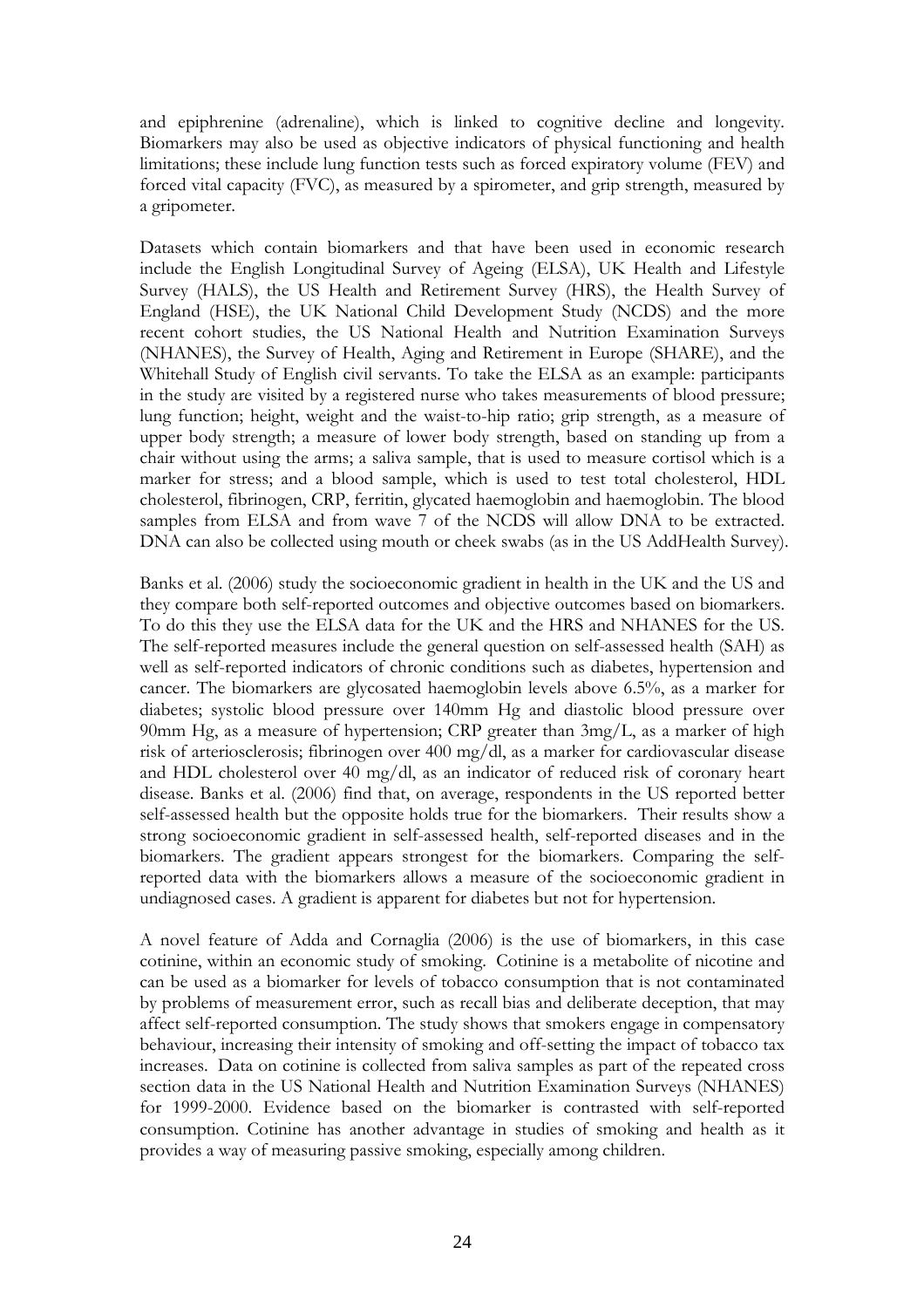# **3.3 Modelling costs and expenditure**

Individual-level data on medical expenditures and costs of treatment are typically distinguished by a spike at zero, if there are non-users in the data, and a strongly skewed distribution with heavy tails. These kind of data are most often used in two areas of application: risk adjustment and cost-effectiveness analysis. In risk adjustment the emphasis is on predicting the treatment costs for particular types of patient, often with very large datasets. Cost-effectiveness analyses tend to work with smaller datasets and the scope for parametric modelling may be more limited (Briggs et al. (2005)). In the context of clinical trials attention has focused on methods to deal with censoring of cost data due to limited follow-up (e.g., Baser et al. (2006); Raikou and McGuire (2004) Raikou and McGuire (2006)).

The presence of a substantial proportion of zeros in the data has typically been handled by using a two-part model: which distinguishes between a binary indicator used to model the probability of any costs and a conditional regression model for the positive costs. OLS applied to the level of costs (*y*) can perform poorly, due to the high degree of skewness and excess kurtosis, and the positive observations are often transformed prior to estimation. The most common transformation is the logarithm of *y* although the square root is sometimes used as well. As the policy interest typically focuses on predicting costs on the original scale, the regression results have to be retransformed back to that scale. This weakens the case for working with transformed data and, in particular, problems arise with the retransformation if there is heteroskedasticity in the data on the transformed scale (Manning (1998); Manning and Mullahy (2001); Mullahy (1998)). Ai and Norton (2000) provide standard errors for the retransformed estimates when there is heteroskedasicity.

More recently attention has shifted to other estimators. Basu et al. (2004) compare logtransformed models to the Cox proportional hazard model. Gilleskie and Mroz (2004) propose a flexible approach that divides the data into discrete intervals then applies discrete hazard models, implemented as sequential logit models. Conway and Deb (2005) use a finite mixture model. Cooper et al. (2007) use hierarchical regressions implemented using Bayesian MCMC. But the dominant approach in the recent literature has been the use of generalised linear models (GLM) (e.g., Buntin and Zaslavsky (2004); Manning and Mullahy (2001); Manning et al. (2005); Manning (2006)). The GLM specifies a link function for the relationship between the conditional mean,  $\mu = E(y|x)$ , and a linear function of the covariates and specifies the form of the conditional variance,  $V(y|x)$ , usually assuming that it can be specified as a simple function of the mean. The models are estimated using a quasi-likelihood approach derived from the quasi-score or "estimating equations". The most popular specification of the GLM for costs has been the log-link with a gamma error (Blough et al. (1999); Manning and Mullahy (2001); Manning et al. (2005)). Cantoni and Ronchetti (2006) propose a robust variant of GLM that is less sensitive to outliers. In response to the problem of selecting the appropriate link and variance functions Basu and Rathouz (2005) suggest a flexible semiparametric extension of the GLM model. Their model incorporates a Box-Cox transformation into the link function which includes the log-link as a special case along with other power functions of *y.* The model, which is labelled the extended estimating equations (EEE) approach, also allows for flexible specifications of the variance using the power variance and quadratic variance families to nest common distributions such as the Poisson, gamma, inverse Gaussian and negative binomial. Basu et al. (2006) apply the EEE method to claims data on the incremental costs associated with heart failure.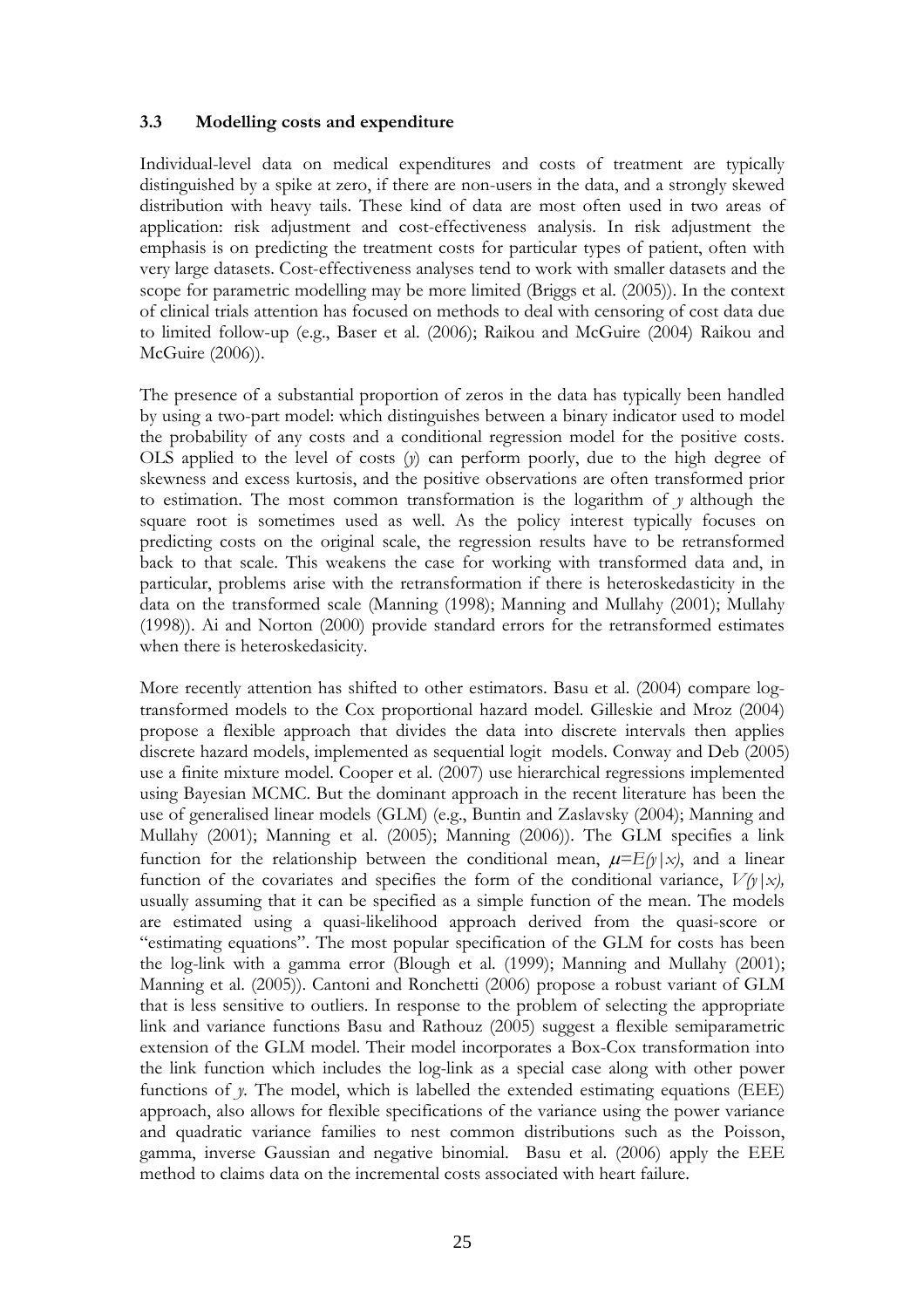# **4. Methods for dealing with unobserved heterogeneity and dependence**

#### **4.1 Deviations and conditional estimates**

Consider a linear panel data regression model with repeated measurements (*t=1,...., Ti* ) for a sample of *n* individuals (*i=1,.....,n*):

$$
y_{it} = x_{it}\beta + u_i + \varepsilon_{it} \tag{16}
$$

Correlation between the unobservable individual effects  $(u)$  and the regressors  $(x)$  will lead to an omitted variable bias and inconsistent estimates of the βs. The individual effects can be swept from the equation by transforming variables into deviations from their within-group means or by using orthogonal deviations, based on the mean of the future values of the variables. Applying least squares to the mean deviations gives the covariance or within-groups estimator of β. Similarly, the model could be estimated in first differences to eliminate the individual effects. Identification of β rests on there being sufficient variation over time and the estimators may perform poorly when there is insufficient variation.

Many of the outcomes used in health economics are binary or ordered categorical measures, such as self-assessed health. Fixed effects panel data methods, that allow for a correlation between the individual effect and the regressors of the model, are not, however, readily available for categorical data due to the incidental parameter problem. For binary data the problem can be surmounted by using the conditional fixed effects logit, which uses a sufficient statistic to eliminate the individual effect from the loglikelihood function (Chamberlain (1980)). In the case of the logistic regression the within-individual sum of  $y_i$  is a sufficient statistic and conditional ML estimates are consistent. Although the conditional logit provides consistent parameter estimates, the approach has practical drawbacks for the researcher. First, by only using observations that have within-individual variation in the outcome and in the regressors, the method often leads to a substantial reduction in sample size. Second, it is hard to calculate partial effects of a variable of interest due to the inherent lack of information on the distribution of the individual heterogeneity, which is conditioned out of the model.

The conditional logit can be applied to ordered data by choosing a particular threshold value and collapsing the data into a binary measure. A recent extension of Chamberlain's model, the conditional ordered fixed effects logit, proposed by Ferrer-i-Carbonell and Frijters (2004) and applied to data on self-assessed health by Frijters et al. (2005), suggests a method to reduce the drastic loss in the number of observations by identifying individual-specific threshold values to collapse the ordered dependent variable into a binary format. Das and van Soest (1999) combine adjacent categories so that the dependent variable is summarized as a binary variable, and then use conditional logits. They repeat this for all the possible combinations of adjacent categories to get a set of estimates of the parameters of interest. They then define a linear combination of these estimates, with the optimal weighting matrix used to compute the final estimate obtained from a minimum distance approach. Ferrer-i-Carbonell and Frijters (2004) also propose an estimator that collapses the ordered variable into a binary format, but they use an individual specific threshold value. To find this individual threshold, the authors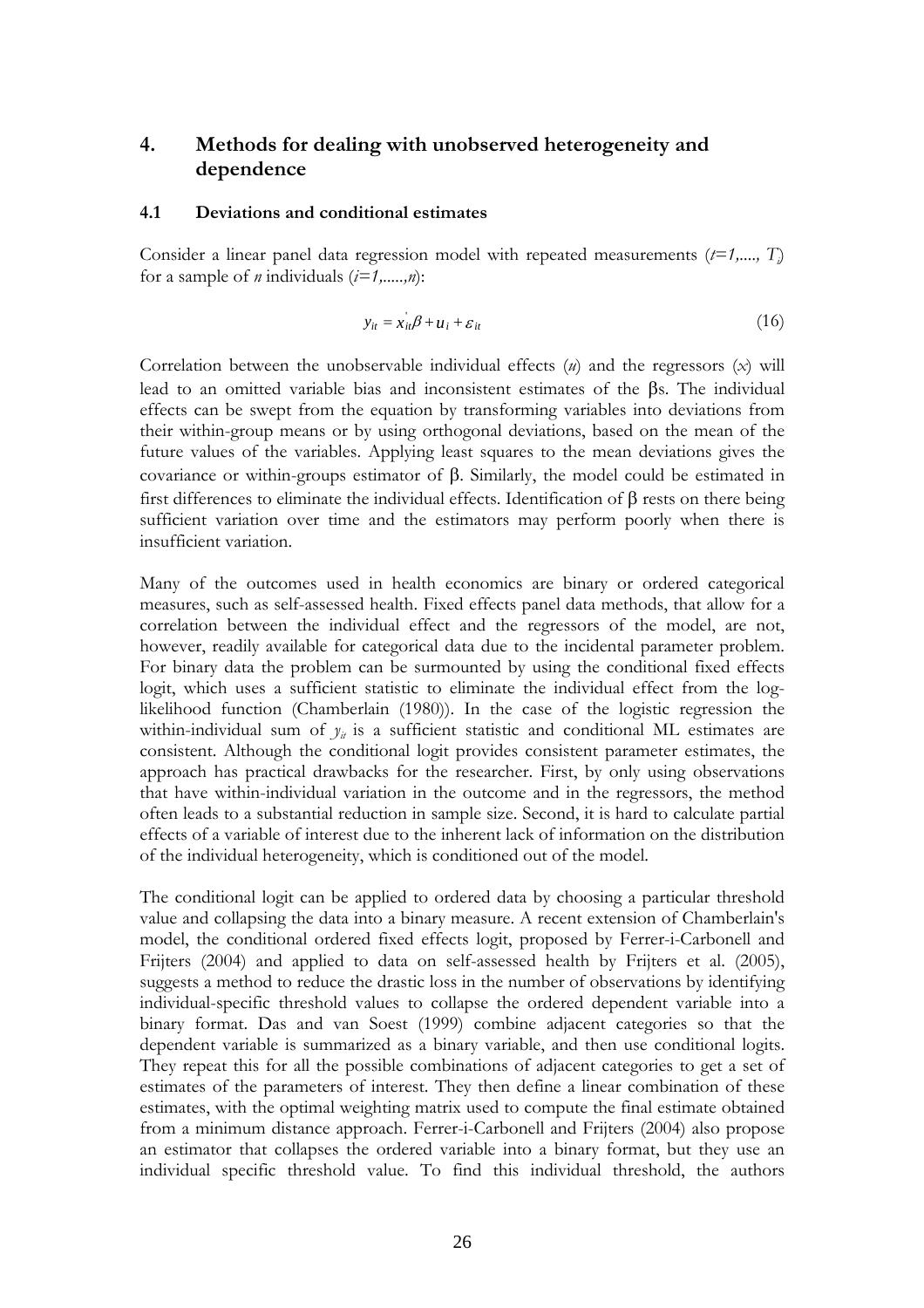maximize a weighted sum of log-likelihood functions, similar to Das and van Soest (1999), subject to the constraint that the sum of squared weights across all possible threshold values across all individuals must be equal to the number of individuals in the sample. The threshold is selected for which the analytical expected Hessian is minimized. However, this formulation of the estimator is highly computation intensive, a fact which makes its wider application less attractive. In a simplification of this estimator, one can simply use the within-individual means as cut-off criterion.

#### *Dynamic models*

Even for linear models the within-groups estimator breaks-down in dynamic models such as:

$$
y_{it} = \alpha y_{it-1} + u_i + \varepsilon_{it} \tag{17}
$$

This is because the group mean is a function of  $\varepsilon_{i}$  and  $\varepsilon_{i+1}$ . An alternative is to use the differenced equation:

$$
\Delta y_{it} = \alpha \Delta y_{it-1} + \Delta \varepsilon_{it} \tag{18}
$$

in which case both  $y_{i,t}$ <sub>2</sub> and  $\Delta y_{i,t}$ <sub>2</sub> are valid instruments for  $\Delta y_{i,t}$ <sub>4</sub> as long as the error term  $(\varepsilon)$  does not exhibit autocorrelation. Arellano and Bond (1991) proposed generalised method of moments (GMM) estimators for dynamic panel data models: linear models that can include leads and lags of the dependent variable as well as a fixed effect. Instruments are created within the model by first taking differences of the equation to sweep out the individual effect and then using lagged levels or differences of the regressors as instruments.

Bover and Arellano (1997) extend the use of GMM to dynamic specifications for categorical and limited dependent variable models, where it is not possible to take first differences or orthogonal deviations as the latent variable *y\** is unobserved. One of the advantages of using panel data is the possibility to account for the correlation amongst the effects and the explanatory variables. To allow for this correlation Chamberlain (1984) suggested using a random effects approach and specifying a distribution for the individual effects conditional on the values of the explanatory variables at each wave of the panel. This specification may contain polynomial terms and interactions in the *x's* as well. Combining this with assumptions about the conditional expectation of the initial and final values of the latent variable allows the dynamic model to be solved out to give linear reduced forms for the latent variables at each of the wave of the panel. Estimates of the reduced forms will be sensitive to assumptions about the distribution of the error terms the linearity of the expected value and the conditional mean independence assumption. However, these hypotheses can be checked by specification tests at the level of the reduced form, which is easier to do than testing the dynamic specification. At the second stage, on the basis of the reduced form coefficients, the parameters of the underlying dynamic structural model can be derived using various estimators. The simplest is to apply the within-groups transformation to the dynamic model after replacing the latent variables by their predicted counterparts (Bover and Arellano (1997)). This two-step within-groups procedure is simple to apply but provides inefficient parameter estimates. Chamberlain (1984) proposed a fully efficient minimum distance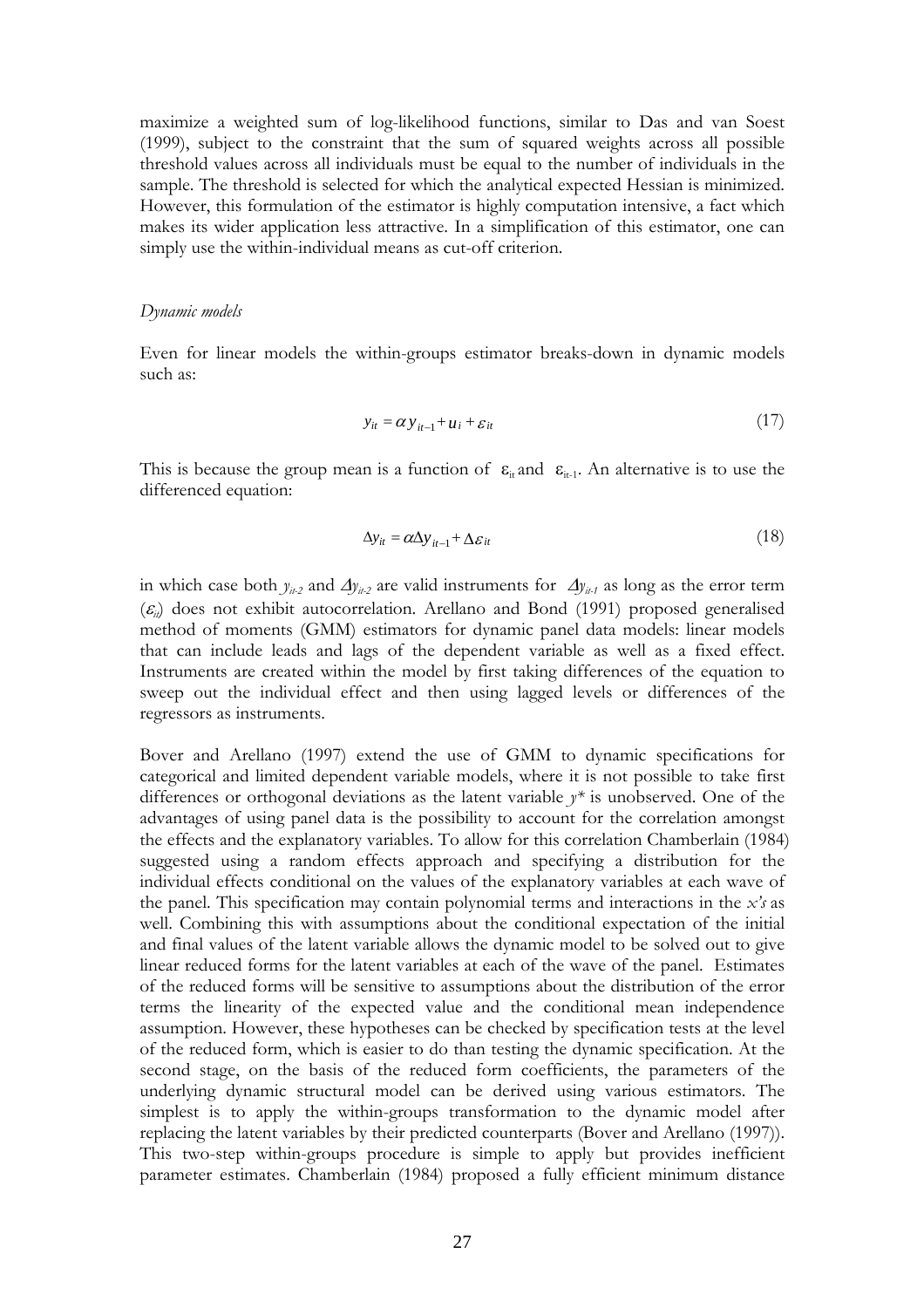(MD) estimator. Instead of using Chamberlain's approach, Bover and Arellano (1997) propose a three-step within-groups GMM which also facilitates tests of the overidentifying restrictions.

#### **4.2 Numerical integration and classical simulation-based inference**

In panel data specifications unobserved heterogeneity is often modelled as a random effect and "integrated out" of the log-likelihood function. Monte Carlo simulation techniques can be used to deal with the computational intractability of nonlinear models, such as panel and multinomial probit models. Popular methods of simulation-based inference include classical Maximum Simulated Likelihood (MSL) estimation, and Bayesian Markov Chain Monte Carlo (MCMC) estimation. This section introduces the classical approach (for a review of the methods and applications to health economics see Contoyannis et al. (2004a)).

Numerical integration by quadrature works well with low dimensions but computational problems arise with higher dimensions. Instead Monte Carlo simulation can be used to approximate integrals that are numerically intractable. This includes numerous models derived from the multivariate normal distribution. Simulation approaches use pseudorandom draws of the evaluation points and computational cost rises less rapidly than with quadrature.

The principle behind simulation-based estimation is to replace a population value by a sample analogue. This means that laws of large numbers and central limit theorems can be used to derive the statistical properties of the estimators. The basic problem is to evaluate an integral of the form:

$$
\iint h(u) dF(u) = E_u[h(u)] \tag{19}
$$

where  $h(u)$  is a nonlinear function of the random vector *u* which has a multivariate density *f(u)*. This kind of expression arises in panel data models with random effects specifications and with autocorrelated errors and in multiple equation models with correlated unobservables. The integral can be approximated using draws from  $f(u)$ ,  $u_r$ , *r=1,…,R* such that:

$$
\int [h(u)]dF(u) \approx \frac{1}{R} \sum_{r=1}^{R} [h(u_r)] \tag{20}
$$

Maximum Simulated Likelihood (MSL) is a simple extension of classical maximum likelihood estimation (MLE) and is useful in many cases where the log-likelihood function involves high dimensional integrals. The idea is to replace individual contributions to the sample likelihood function with an average over R random draws:

$$
l_i = \frac{1}{R} \sum_{r=1}^{R} \left[ l(u_{ir}) \right] \tag{21}
$$

where  $l(u_{ij})$  is an unbiased simulator of  $L_i$ . The MSL estimates are the parameter values that maximize,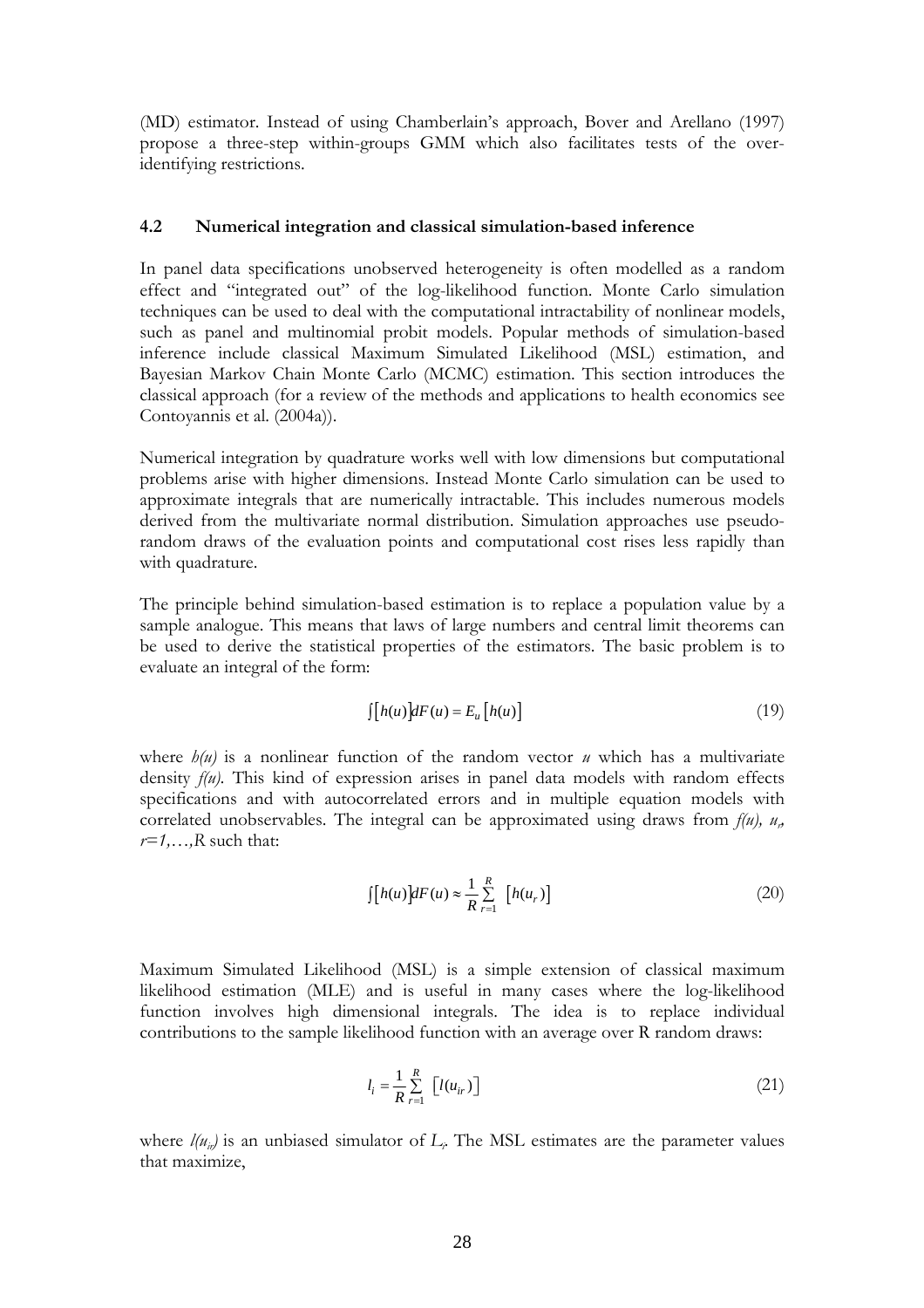$$
Lnl = \sum_{i=1}^{n} [Lnl_i]
$$
 (22)

For likelihoods derived from the multivariate normal the GHK simulator is often used. In practice, Halton sequences or antithetics can be used to reduce the variance of the simulator (see Contoyannis et al. (2004a) for details).

#### **4.3 Bayesian MCMC**

In Bayesian analysis a prior density of the parameters of interest, say π*(*θ*),* is updated using information from sample data. Given a specified sample likelihood for the observed data,  $l(y|\theta)$ , the posterior density of  $\theta$  is given by Bayes' theorem,

$$
\pi(\theta \mid y) = \frac{\pi(\theta)l(y \mid \theta)}{\pi(y)}\tag{23}
$$

where,

$$
\pi(y) = \int \pi(\theta) l(y | \theta) d\theta \tag{24}
$$

The scaling factor  $\pi(y)$  is known as the predictive likelihood and is used to compare models. It determines the probability that the specified model is correct. The posterior density  $\pi(\theta|\mathbf{y})$  reflects updated beliefs about the parameters. Given the posterior distribution, a 95% credible interval can be constructed that contains the true parameter with probability equal to 95%. Point estimates for the parameters can be computed using the posterior mean,

$$
E(\theta \mid y) = \int \theta \pi(\theta \mid y) d\theta \tag{25}
$$

Bayesian estimates can be difficult to compute directly. For instance, the posterior mean is an integral with dimension equal to the number of parameters in the model. In order to overcome the difficulties in obtaining the characteristics of the posterior density, Markov Chain Monte Carlo (MCMC) simulation methods are often used. The methods provide a sample from the posterior distribution and posterior moments and credible intervals are obtained from this sample (see Contoyannis et al. (2004a) for details).

Bayesian MCMC simulation is built on the Gibbs sampling algorithm. To implement Gibbs sampling the vector of parameters is subdivided into groups. For example, with two groups let  $\theta = (\theta_1, \theta_2)$ . Then, a draw from the joint distribution  $\pi(\theta_1, \theta_2)$  can be obtained in two steps: first, draw  $\theta_1$  from the marginal distribution  $\pi(\theta_1)$ ; then draw  $\theta_2$ from the conditional distribution  $\pi(\theta_1 | \theta_1)$ . However, in many situations it is possible to sample from the conditional distribution but it is not obvious how to sample from the marginal. The Gibbs sampling algorithm solves this problem by sampling iteratively from the full set of conditional distributions. Even though the Gibbs sampling algorithm never actually draws from the marginal, after a sufficiently large number of iterations the draws can be regarded as a sample from the joint distribution. There are situations in which it is not possible to sample from a conditional density, and hence the Gibbs sampling cannot be applied directly. In these situations, Gibbs sampling can be combined with a so called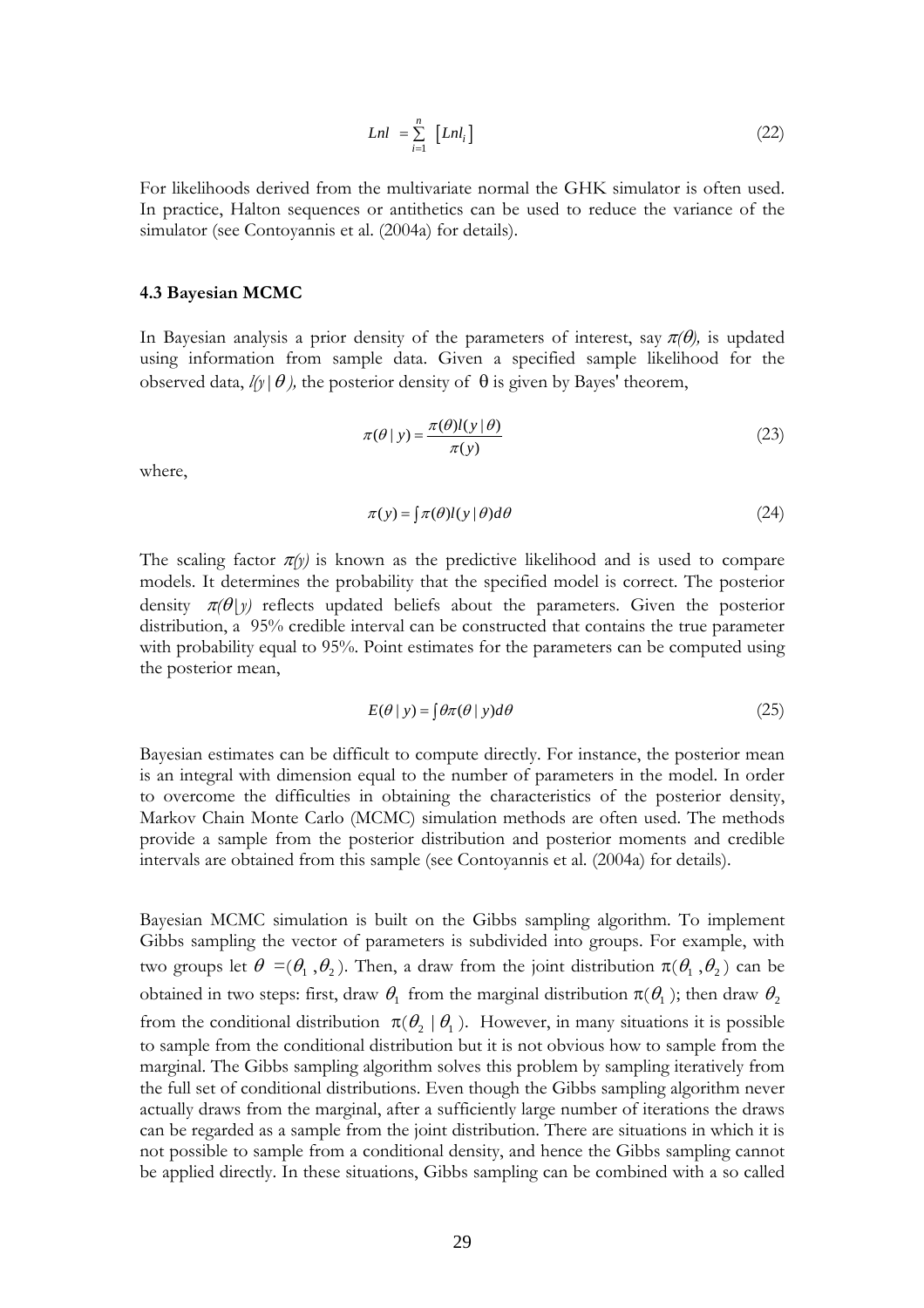Metropolis step as part of a Metropolis-Hastings algorithm. In the Metropolis step, values for the parameters are drawn from an arbitrary density, and accepted or rejected with some probability. An attraction of MCMC is that latent or missing data can be treated as parameters to be estimated. Although this data augmentation method introduces many more parameters into the model, the conditional densities often belong to well-known families and there are simple methods to sample from them. This makes the use of MCMC especially convenient in nonlinear models, where the latent variables  $(y^*)$  can be treated as parameters to be estimated. Once the  $y^*s$  have been simulated the estimation step involves the estimation of normal-linear models for y\*.

#### **4.4 Finite mixture models**

#### *Latent class models*

 $\overline{a}$ 

Recently the latent class framework has been used in models for health care utilisation with individual data. Deb and Trivedi (2002) note that this framework "provides a natural representation of the individuals in a finite number of latent classes, that can be regarded as types or groups"<sup>2</sup>. The segmentation can represent individual unobserved characteristics such as unmeasured health status. The latent class (or finite mixture) framework offers a representation of heterogeneity, where individuals are drawn from a finite number of latent classes. For example, Conway and Deb (2005) show that allowing for heterogeneity between "normal" and "complicated" pregnancies leads to evidence that early prenatal care is effective: on average, bringing the onset of prenatal care forward by one week increases birth weights by 30-60g in normal pregnancies. Using a finite mixture model to capture the bimodality of the distribution of birth weights counteracts evidence from the standard 2SLS approach that the effects of prenatal care are weak or non-existent. Estimates of the mixture model use observational data from the 1988 US National Maternal and Infant Health Survey and the empirical findings are augmented by simulation results that show that the conventional findings could be attributable to the existence of a relatively small proportion (10-15%) of "complicated" pregnancies in the population.

To specify a finite mixture model consider a vector of outcomes  $y_i$  that are observed for individual i: these may be repeated observations in a panel data model or related outcomes in a multiple equation model and they are linked by common unobservable heterogeneity. Then assume that each individual belongs to one of a set of latent classes *j*=1,…,C, and that individuals are heterogeneous across classes. Conditional on the observed covariates, there is homogeneity within a given class *j*. Given the class that individual *i* belongs to, the outcomes have a joint density  $f_j(y_i | x_i; \theta_j)$  where the  $\theta_j$  are vectors of parameters that are specific to each class. The probability of belonging to class *j* is  $\pi_{ij}$ , where  $0 \le \pi_{ij} \le 1$  and  $\sum_{j=1}^{C} \pi_{ij} = 1$ . Unconditionally on the latent class the individual belongs to, the joint density of  $y_i$  is given by:

$$
f(y_i | x_i; \pi_{i1}, ..., \pi_{iC}; \theta_1, ..., \theta_C) = \sum_{j=1}^{C} \pi_{ij} f_j (y_i | x_i; \theta_j)
$$
 (26)

<sup>&</sup>lt;sup>2</sup> In health economics latent class models (LCM) have typically been applied in the context of nonlinear regression models, to allow for the role of unobserved heterogeneity in the relationship between an observed outcome and a set of regressors. In the statistics literature LCMs are more commonly applied in the context of latent structural variables and a set of observed indicators, such that the indicators are orthogonal conditional on class membership.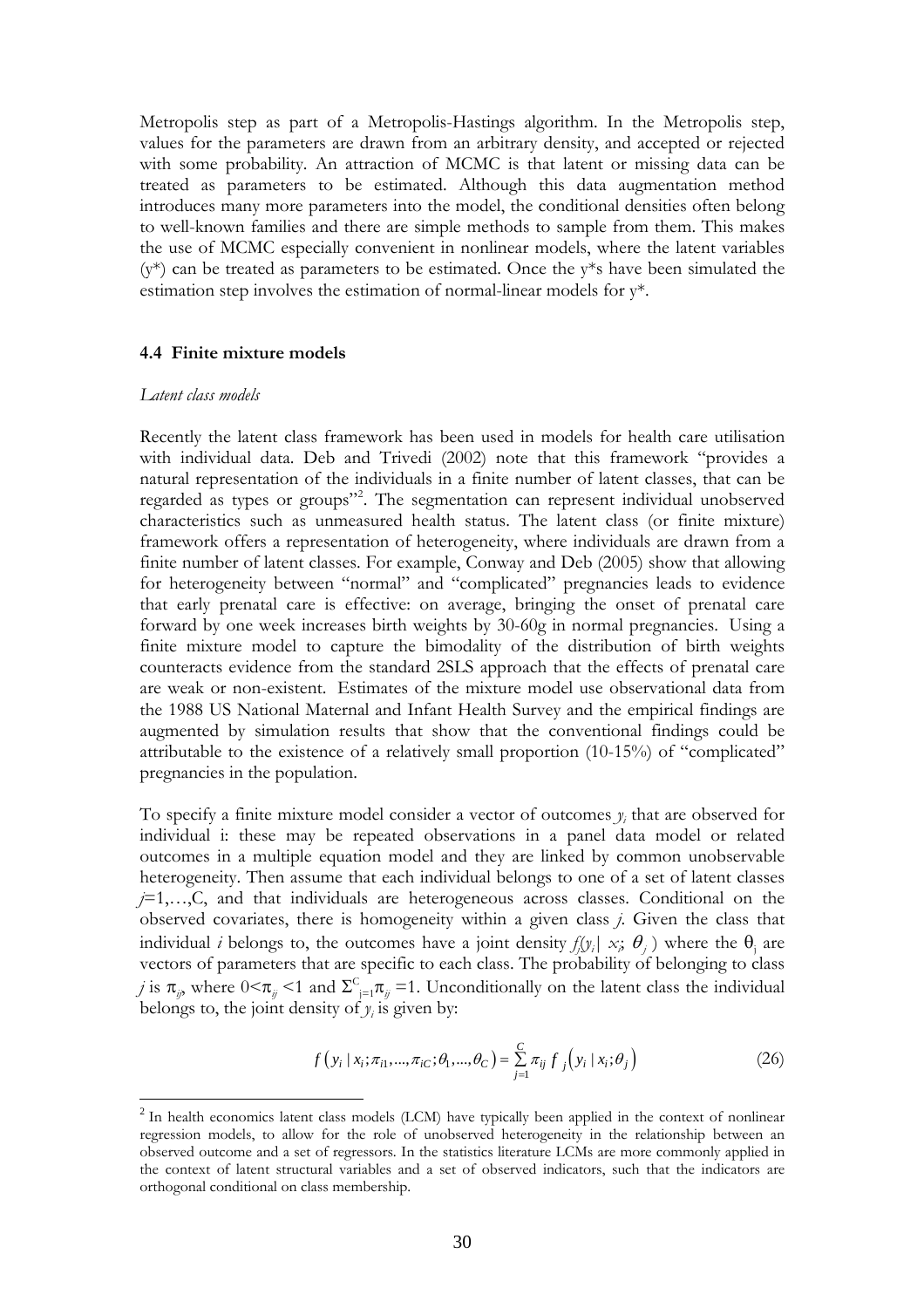The discrete distribution of the heterogeneity has *C* mass points and the πs need to be estimated along with the  $\theta$ <sub>*j*s</sub>.

In many empirical applications of finite mixture models the class membership probabilities are treated as fixed parameters  $\pi_{ij} = \pi_{ji} = 1,..., C$  (e.g., Deb and Trivedi (1997); Deb and Holmes (2000); Deb (2001); Deb and Trivedi (2002); Jimenez-Martin et al. (2002); Atella et al. (2004); Bago d'Uva (2006)). A more general approach is to parameterise the heterogeneity as a function of individual characteristics. To implement this approach in the case of the latent class model, class membership can be modelled as a multinomial logit (as in, for example, Clark et al. (2005); Etilé (2006)):

$$
\pi_{ij} = \frac{\exp(z_i \gamma_j)}{\sum_{k=1}^C \exp(z_i \gamma_k)}, \quad j = 1, ..., C,
$$
\n(27)

with the normalisation  $\gamma_c=0$ . This approach uncovers the determinants of class membership. In a panel data context, this parameterisation provides a way to account for the possibility that the observed regressors may be correlated with the individual heterogeneity. Let  $z_i = \overline{x}_i$  be the average over the observed panel of the observations on the covariates. This is in line with what has been done in recent studies to allow for the correlation between covariates and random effects, following the suggestion of Mundlak (1978) and Chamberlain (1984). The vectors of parameters  $\theta_1, \ldots, \theta_{\text{C}} \gamma_1, \ldots, \gamma_{\text{C}}$  are estimated jointly by maximum likelihood.

After estimating the model, it is possible to calculate the posterior probability that each individual belongs to a given class. The posterior probability of membership of class *j* depends on the relative contribution of that class to the individual's likelihood function. This is given by:

$$
P[i \in j] = \frac{\pi_{ij} f_j\left(y_i \mid x_i; \theta_j\right)}{\sum_{k=1}^{C} \pi_{ik} f_k\left(y_i \mid x_i; \theta_k\right)}
$$
(28)

Each individual can then be assigned to the class that has the highest posterior probability for them.

#### *Finite density estimators and discrete factor models*

In latent class models class membership has a discrete distribution with a fixed number of mass points. The models are very flexible in that all of the parameters can be allowed to vary across classes. A special case of this general model assumes the slope coefficients are fixed across classes and that only the intercepts vary. This case is widely used to model unobserved heterogeneity, without imposing parametric assumptions on the distribution of the heterogeneity. The specification has a dual interpretation: the population may truly fall into a discrete set of classes or types or, alternatively, the mass points can be viewed as an approximation of some underlying continuous distribution – the finite density estimator. The finite density estimator was introduced into the econometrics literature by Heckman and Singer (1984) in the context of hazard models (see e.g., Van Ours (2004); Van Ours (2006)). More recently the finite density estimator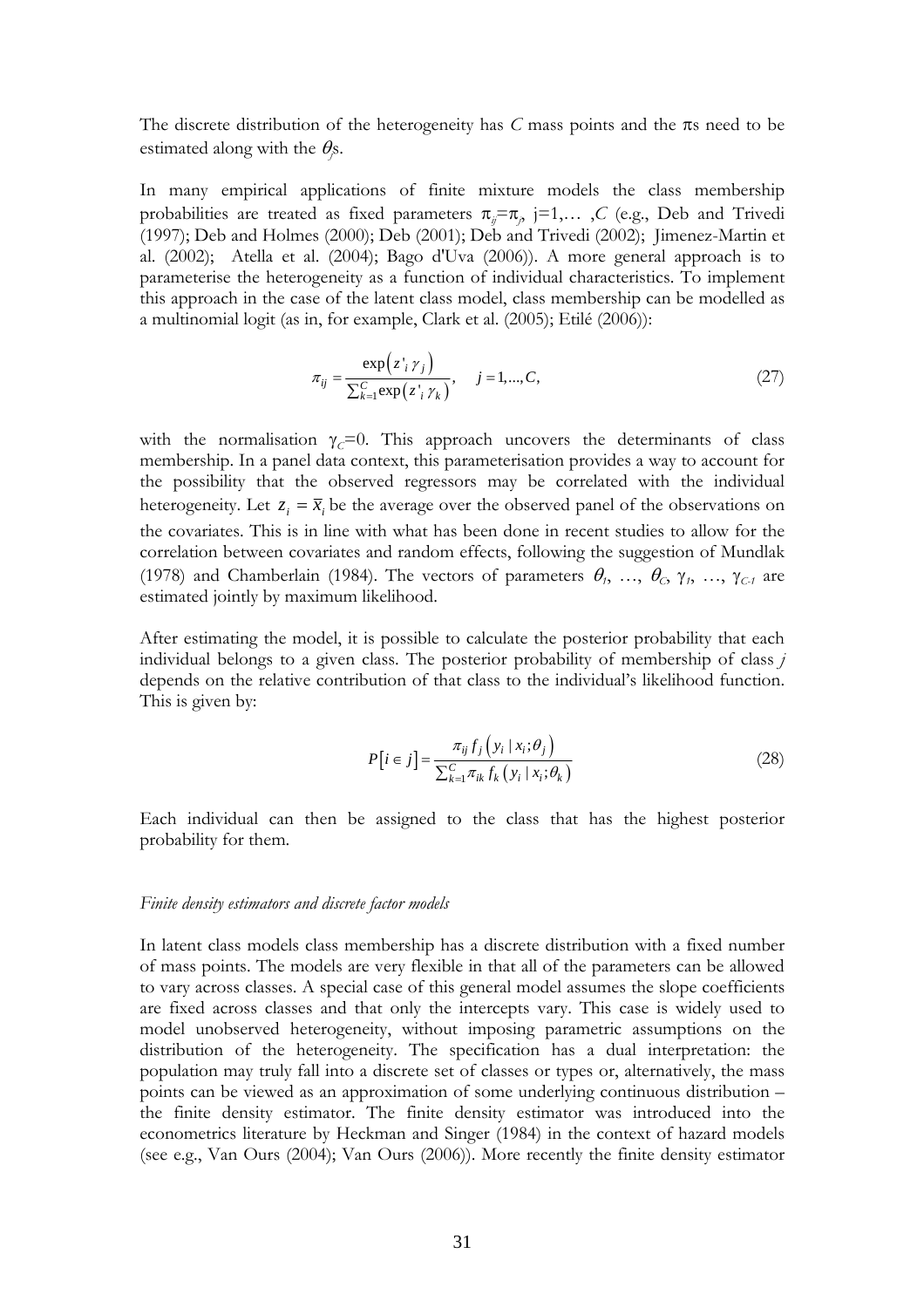has been widely used in multiple equation models where a common factor structure is assumed, as in equation (9) above. This is often called the discrete factor model (DFM).

Since the discrete factor model includes an intercept for each equation, the location of the distribution of the common factor  $\eta$  is arbitrary; also the scale of  $\eta$  is arbitrary and undetermined (Mroz (1999)). Therefore, identification of the DFM requires some normalisations. The existing literature on the DFM offers a range of equivalent strategies to identify the additional parameters of the discrete distribution by fixing the scale and the location of the distribution. If both are fixed, one of the factor loadings is set to 1 and either one of the  $\eta_i$  is set to 0 (see Mroz (1999)) or the mean of the discrete distribution is restricted to be 0, so that one of the  $\eta_j$  can be expressed as a function of the others (Kan et al. (2003)). If only the location is fixed, the first and the last mass points are set to 0 and 1 (this strategy is used by Mroz (1999) when *C >* 2). Other applications also impose that the remaining mass points follow a logistic distribution such that  $\eta_k \in (0, 1)$  (see Mello et al. (2002); Picone et al. (2003b)). The  $\pi_k$  can be parameterised using various distributions such as the logistic, normal or the sine function, such that each  $\pi_k$  is between 0 and 1 and they sum to 1.

#### **4.5 Copulas**

The presence of common unobservables leads to multiple equation models and the need to specify multivariate distributions. But the menu of parametric forms available for bivariate and, more generally, multivariate distributions is limited. In many applications multivariate normality may be unappealing: for example with heavily skewed and longtailed data on costs of care or on QALYs (Quinn (2005)) or for rare events. Copulas provide an alternative and are a method of constructing multivariate distributions from univariate marginal distributions (see Trivedi and Zimmer (2005)). A copula is a function that can be interpreted as a joint probability whose arguments are the univariate CDFs of the marginal distributions. The fact that the CDF is used means that the marginal distributions are fixed and invariant to transformations of the random variable. The functional form selected for the copula uniquely determines the form of the dependence, independently of the functional forms of the marginal distributions. The attractions of copulas are that they are flexible – they can mix together marginal distributions of different types, whether they be continuous, integer valued counts or categorical; they allow for richer concepts of dependence than the standard linear measure, including measures of tail dependence; they are computationally tractable and avoid the need for numerical integration or simulation.

A key result in the theory of copulas, Sklar's theorem, shows that all multivariate distributions can be represented by a copula. So in the bivariate case, if two random variables have a joint distribution  $F(x_1, x_2)$  and marginal distributions  $F_1(x_1)$  and  $F_2(x_2)$ then Sklar's theorem establishes that there exits a copula C such that:

$$
F(x_1, x_2) = C(F_1(x_1), F_2(x_2))
$$
\n(29)

In practice the unique copula that characterises the true joint distribution is unknown. So particular functional forms have to be selected and compared in terms of their goodness of fit. There is a long list of copulas to choose from. Common choices include the Frank copula and the Farlie-Gumbel-Morgenstern (FGM) copula which is a first-order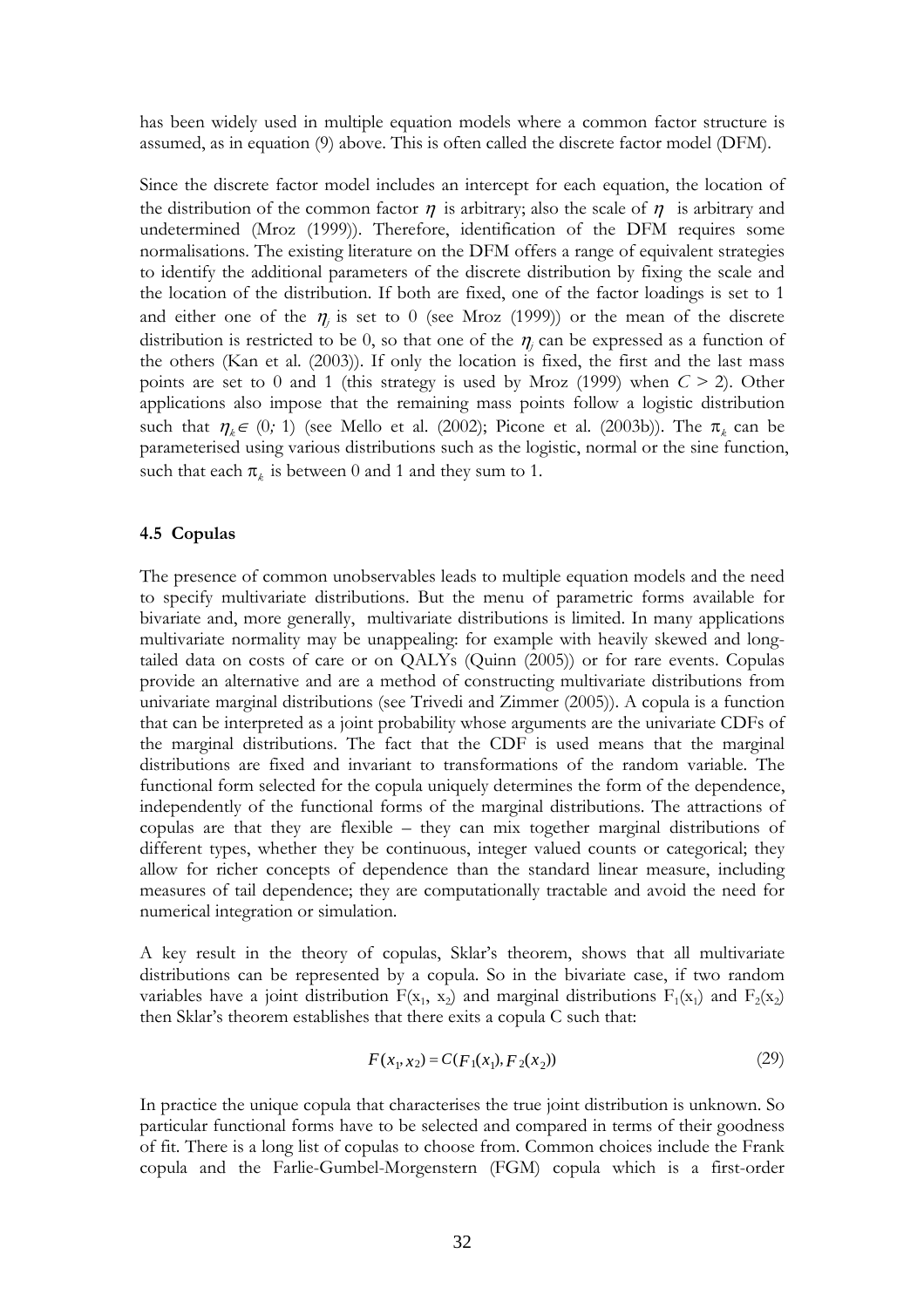approximation of the Frank copula and is tractable to use in applied work (Smith (2003); Prieger (2002); Zimmer and Trivedi (2006)). The bivariate form of the Frank copula is:

$$
C_{\theta}(u,v) = -\theta^{-1} \log \left( 1 + \frac{(e^{-\theta u} - 1)(e^{-\theta v} - 1)}{e^{-\theta} - 1} \right)
$$
 (30)

The bivariate form of the FGM copula is:

$$
C_{\theta}(u, v) = uv(1 + \theta(1 - u)(1 - v))
$$
\n(31)

Other common choices include elliptical copulas such as the Gaussian and Student's t and the Clayton copulas. The Gaussian copula is an example of a copula derived by the method of inversion and takes the form:

$$
C_{\theta}(u,v) = \Phi_2(\Phi_1^{-1}(u), \Phi_1^{-1}(v))
$$
\n(32)

where  $\Phi_2$  and  $\Phi_1$  denote bivariate and univariate standard normal distribution functions.

# **5. Models for longitudinal data**

# **5.1 Applications of linear models**

#### *Models for longitudinal and spatial panels*

In Lindeboom et al. (2002) models for cognitive status and emotional well-being are estimated using linear fixed effects specifications, estimated in first differences. The data are taken from three waves of the Dutch Longitudinal Aging Study Amsterdam (LASA) and exhibit considerable attrition. Lindeboom et al. (2002) note that the fixed effects specification is robust to selection associated with time invariant unobservables, but they also include indicators of patterns of response in their model. They find a large impact of life events, such as bereavement, on mental health among the elderly. Carey (2000) estimates the impact of length of stay (LOS) on total hospital costs using a panel of 2792 US hospitals for the period 1987-92. The individual effect in these models captures factors such as the quality of care provided in each hospital, which is likely to be correlated with both costs and LOS. To allow for these correlated effects she uses the Chamberlain minimum distance estimator and finds that the elasticity of total costs with respect to LOS is low.

The rapid growth in dental care expenditure in Taiwan, after the inauguration of national health insurance (NHI) in 1995, lead the government to reform the payment system and introduce global budgeting for outpatient dental care in July 1998. In response to the introduction of global budgets, dentists might alter their supply behaviour, changing the number of visits, the amount of expenditure, and the type of services provided. Lee and Jones (2004) develop two-way fixed effects models to estimate these effects using panel data constructed from outpatient dental care expenditures claims from the Taiwanese National Health Insurance system. The availability of a long panel, with up to 48 monthly observations, allows them to estimate a policy effect for each dentist in the panel, using within-dentist variation and effectively treating each dentist as their own control group.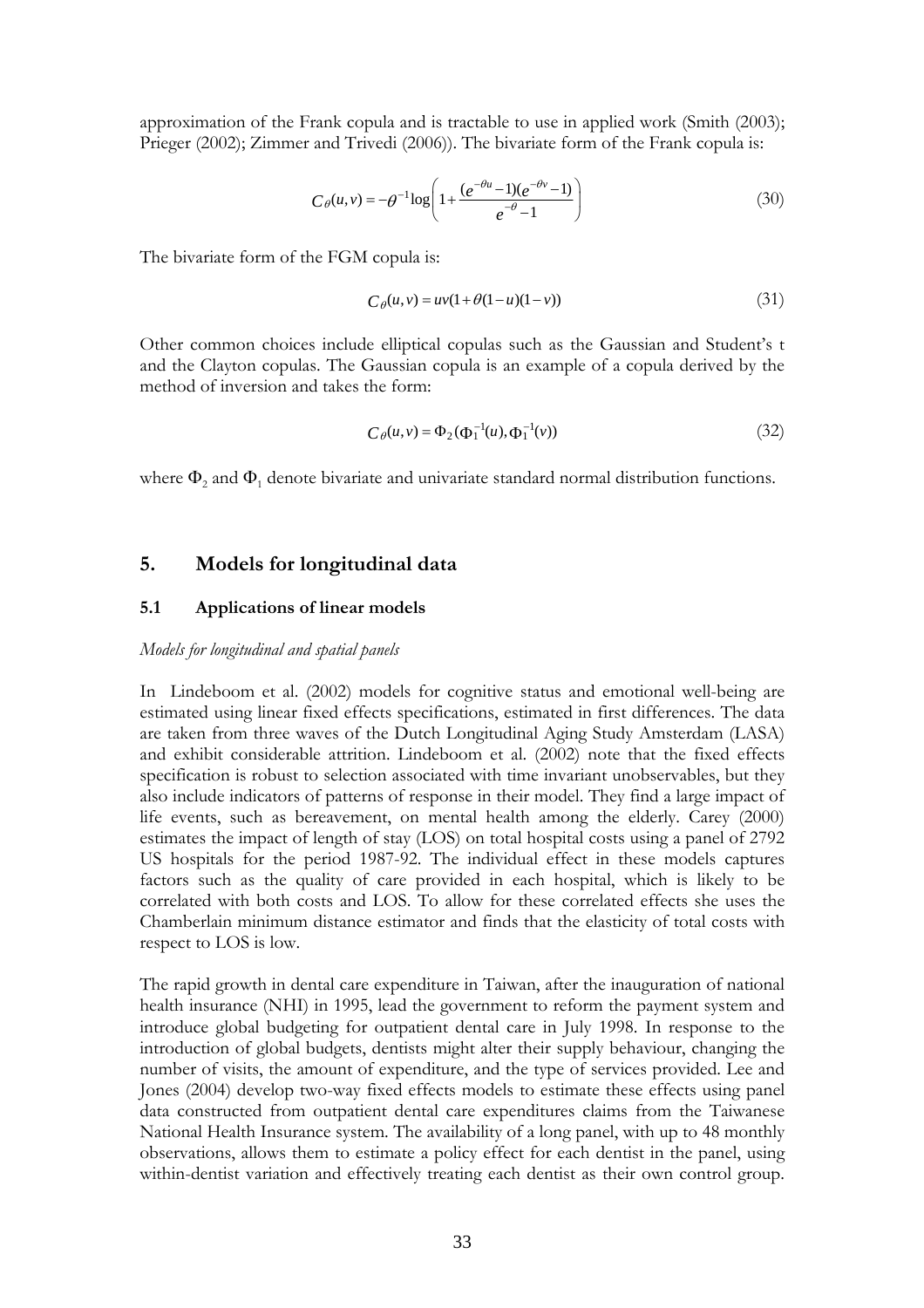The individual effects are an important component in the panel data model to investigate dentists' responses to the introduction of global budgeting. The magnitude of the dentist effects measures individual heterogeneity in activities that could not be captured by observable factors in the regression. This allows them to estimate individual-specific responses to the payment reform as well as calculating the average policy effect. They model the individual response to the policy changes by estimating the differences of individual fixed effects between two separate models: pre- and post- global budget. This policy effect can be interpreted as, holding other observable variables constant, the extent to which each individual dentist's activity changed after the introduction of global budgeting. They use OLS to analyze the factors influencing variation in the policy effects across different dentists: which include information on the dentist's demographic characteristics, such as age and gender; the type and ownership of affiliated medical institutions (public or private and hospital or clinic), and exogenous environmental characteristics, such as the dentist-population ratio and annual household income; and whether the dentist practices in a deprived area. The overall effect of global budgets is to constrain costs but there is evidence of a change in the mix of services. Male and younger dentists have higher policy effects than female and older dentists. Global budgets favour dentists in deprived areas and there is some evidence of increases in the expenditure per visit and the volume of composite resin fillings.

Applications of linear models are not confined to longitudinal datasets. Moscone et al. (2007) take a spatial panel approach to data on mental health expenditure by local authorities in England. They compare specifications that allow for a spatial autoregressive process in the error term; a random effects model with spatially lagged dependent variables; and a random effects model with spatial autocorrelation. The random effects model with lagged dependent variables proves to be the preferred specification.

# *Dynamic panel data models: GMM estimators*

Brown et al. (2005) apply dynamic panel data models to assess the impact of HMOs on the supply of doctors at the local level. They construct a panel of Californian counties for the years 1988-98 using data from the American Medical Association and specify reduced-form models for the supply of doctors per 100,000 inhabits for both specialists and primary care. First differencing is used to deal with omitted variables and dynamics are included to allow for inertia in supply responses. The models are estimated by the systems version of the Arellano-Bond estimator (Arellano and Bond (1991); Arellano and Bover (1995); Blundell and Bond (1998)), with both one-step and two-step estimates of the standard errors. The internal instruments, drawn from lagged variables, are augmented by some external instruments. The tests for autocorrelation are consistent with the assumptions of the Arellano-Bond model: there is evidence of first order autocorrelation in the residuals but not of higher order autocorrelation. The results show that the supply of specialists is responsive to changes in the relative market penetration of HMOs, but the supply of primary care doctors is not.

The Arellano-Bond approach is also adopted by Tamm et al. (2007) to estimate price effects on insurers' market shares. They use an unbalanced panel of insurers, who were active in the German social health insurance system between January 2001 and April 2004. This issue is important as price sensitivity among consumers is a precursor for the success of reforms based on the notion of managed competition. They adopt a dynamic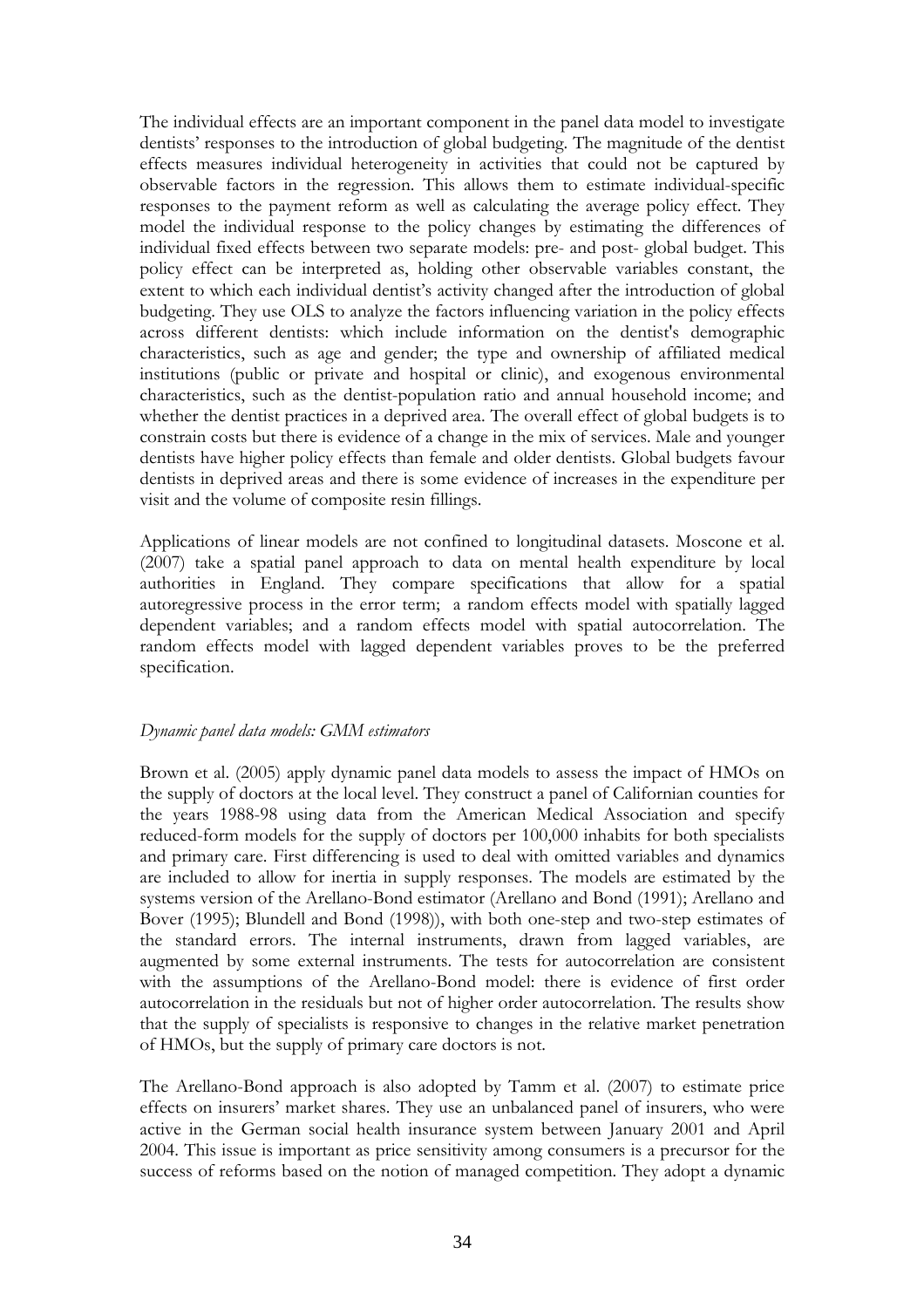panel data model for the logarithm of each insurers market share. This aggregate model is motivated by an individual-level multinomial logit model for the choice of insurer and dynamics are introduced to capture the fact that only a fraction of consumers will switch companies during a given year. The model is estimated using the Arellano-Bond estimator and the systems-GMM estimator. The standard Arellano-Bond GMM estimator, that relies of lagged levels to instrument lagged differences, may perform poorly. This suggests using the systems approach, but this approach requires stronger restrictions on the initial conditions: such that the first period error term and the first differences of the regressors have to be uncorrelated with the individual effect. In this case the orthogonality conditions for the systems approach are rejected. The hypothesis of a unit root is not rejected and models are also estimated for differences in log-market share as a function of levels of the regressors. The estimated short-run price elasticities are small but, due to the dynamics, the long-run impact of prices is substantial.

Other applications of the GMM and systems-GMM approaches include Baltagi et al. (2005) who estimate dynamic equations for the log of hours worked by Norwegian doctors, using panel data from the personnel register of the Norwegian Association of Local and Regional Authorities. Clark and Etilé (2002) use seven waves of the British Household Panel Survey (BHPS) to estimate dynamic models for cigarette consumption. This creates some problems when the data are first differenced as there is considerable heaping of the self-reported data around focal values such as 20 cigarettes per day. Health shocks are shown to influence levels of smoking. Hauck and Rice (2004) use eleven waves of the BHPS to estimate models for mental health, measured by the GHQ-12 score. They compare static variance components models and dynamic GMM estimators and find greater persistence of mental health problems among those with lower socioeconomic status. Windmeijer et al. (2005) use the systems GMM estimator in panel data models of the demand for outpatient visits by GP practices in England.

# **5.2 Applications with categorical outcomes**

# *Pooled and random effects specifications*

Contoyannis et al. (2003) consider the determinants of a binary indicator for functional limitations using seven waves (1991-1997) of the British Household Panel Survey (BHPS). Their models allow for persistence in the observed outcomes due to state dependence (a direct effect of previous health status), unobservable individual effects (heterogeneity which is due to unobserved factors that are fixed over time) and persistence in the transitory error component. Allowing for persistence is important: a comparison of the observed outcomes with those predicted by a simple binomial model shows that persistence is substantial in the data. They estimate models for the repeatedly observed binary health indicator, with and without state dependence, using panel probit models. These are estimated by Maximum Simulated Likelihood (MSL) using the GHK simulator with antithetic acceleration. They also implemented a test for the existence of asymptotic bias due to simulation which is used to select the number of replications required for use in MSL.

In related work Contoyannis et al. (2004b) explore the dynamics of self-assessed health (SAH) in the British Household Panel Study (BHPS). The variable of interest is an ordered measure of self-assessed health and the BHPS reveals evidence of considerable persistence in individual's health status. As SAH is measured at each wave of the panel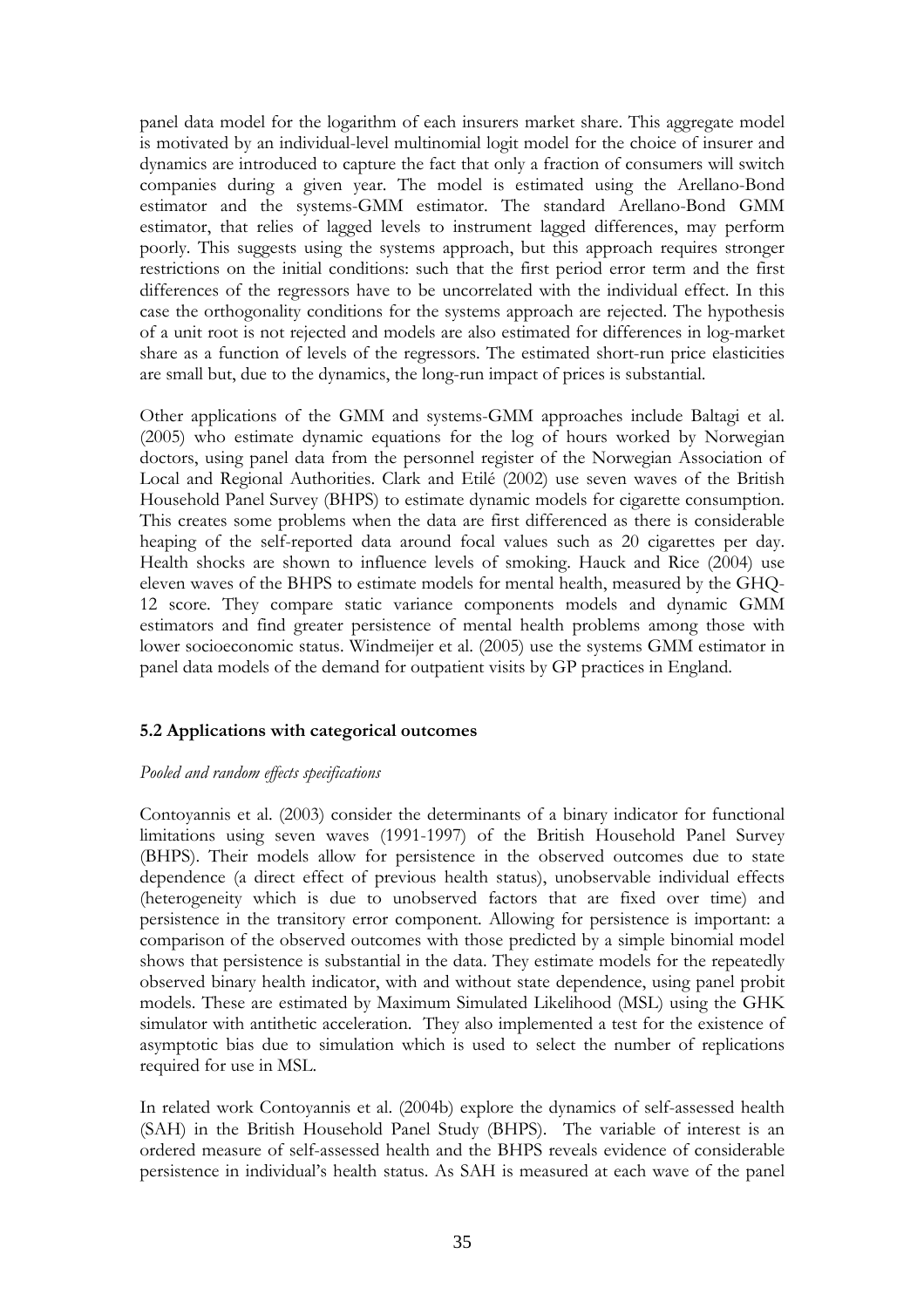there are repeated measurements for a sample of individuals. SAH is modelled using a latent variable specification, which is estimated using pooled ordered probits (with robust inference) and random effects ordered probit models. The presence of lagged health is designed to capture state dependence, the influence of previous health history on current health. The error term is split into two components, the first captures time invariant individual heterogeneity, the second is a time varying idiosyncratic component.

In this kind of application it is quite likely that the unobserved individual effect will be correlated with the observed regressors, such as household income. To allow for this possibility they parameterize the individual effect (Mundlak (1978); Chamberlain (1984); Wooldridge (2005)). This allows for correlation between the individual effects and the means of the regressors. In addition, because they are estimating dynamic models they need to take account of the problem of initial conditions. It is well known that in dynamic specifications the individual effect will be correlated with the lagged dependent variable, this gives rise to what is known as the *initial conditions problem*, that an individual's health at the start of the panel is not randomly distributed and will reflect the individual's previous experience and be influenced by the unobservable individual heterogeneity. To deal with the initial conditions an attractively simple approach suggested by Wooldridge (2005) is used. This involves parameterising the distribution of the individual effects as a linear function of initial health at the first wave of the panel and of the time means of the regressors, and assuming that it has a conditional normal distribution. As long as the correlation between the individual effect and initial health and the regressors is captured by this equation it will control for the problem of correlated effects. Its ease of implementation stems from the fact that the equation for *ui* can be substituted back into the main equation and the model can then be estimated as a pooled ordered probit or a random effects ordered probit using standard software to retrieve the parameters of interest. Contoyannis et al. (2004b) find that self-assessed health is characterized by substantial positive state dependence and unobserved permanent heterogeneity. Including state dependence dramatically reduces the impact of individual heterogeneity. Conditioning on the initial period health outcomes and within-individual averages of the exogenous variables reduces the impact of heterogeneity and state dependence. Unobservable heterogeneity accounts for around 30 per cent of the unexplained variation in health.

Similar dynamic panel probit models are used by Gannon (2005). In her case the outcome of interest is a binary measure of labour force participation which is assumed to be a function of past labour force participation and health limitations. This gives dynamic panel probit models that are estimated in pooled and random effects versions using the Wooldridge (2005) approach to deal with the initial conditions problem. The models are estimated with the Living in Ireland Survey (LIS) which is the Irish component of the European Community Household Panel (ECHP). Nolan (2007) also uses the LIS but uses a dynamic random effects Poisson specification to model the use of GP visits. She adopts the Wooldridge approach to model the initial conditions. In contrast Arulampalam and Bhalotra (2006) use Heckman's approach to specify the initial conditions in a Markov model of infant deaths among Indian families.

## *GMM estimators*

In Jones and Labeaga (2003) a panel of Spanish households is used to test the empirical formulation of the rational addiction model (Becker et al. (1994)). These data raise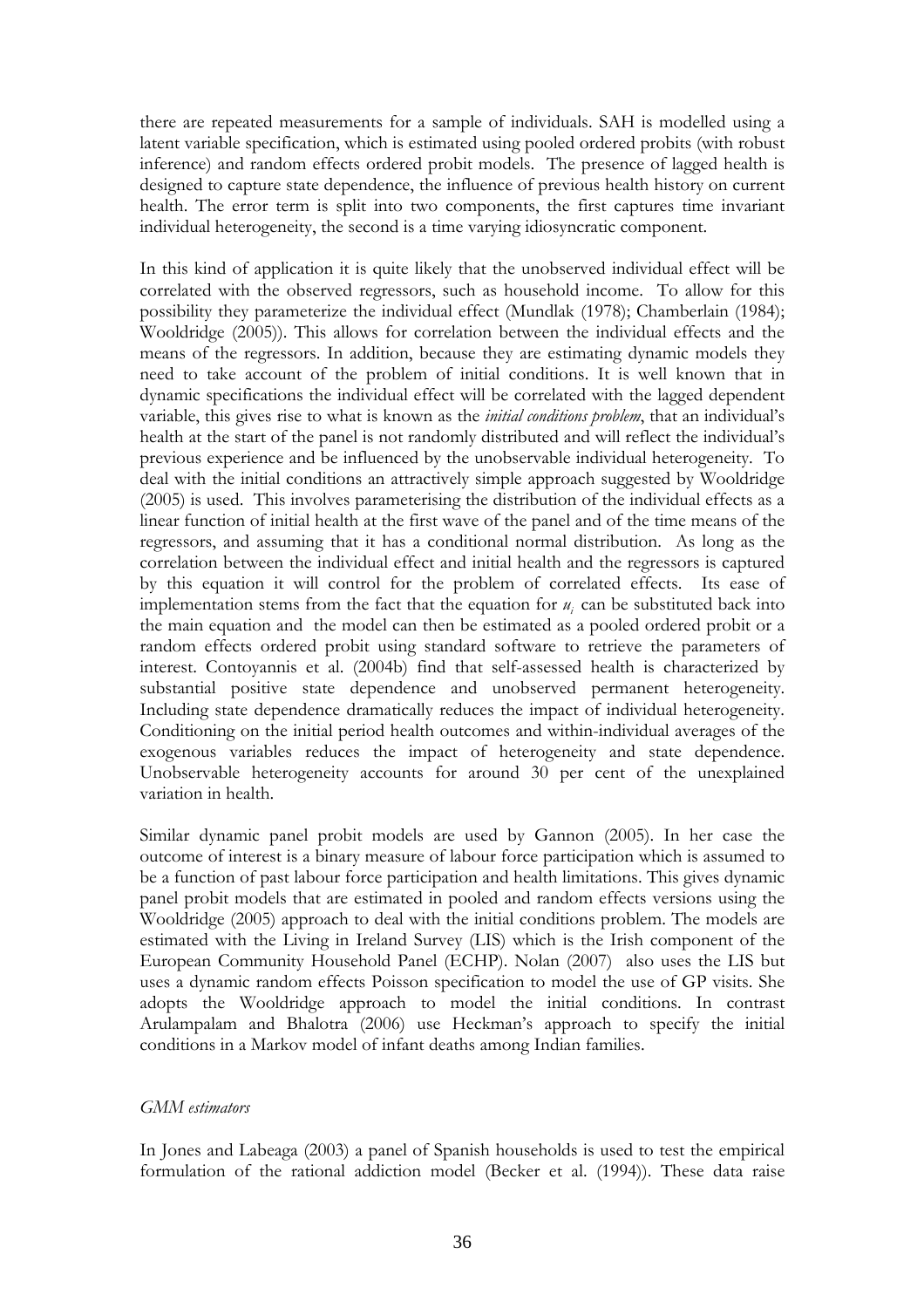problems of measurement errors, censoring, and unobservable heterogeneity. Jones and Labeaga (2003) use sample separation information to exclude those households who never purchase tobacco. To deal with the remaining zeros they compare specifications based on infrequency of purchase and on censoring. GMM and system-GMM are used to deal with errors-in-variables and unobservable heterogeneity (Arellano and Bond (1991); Bover and Arellano (1997)). Within-groups two-step, within-groups three-step GMM and Minimum Distance methods are used to allow for censoring. To reduce the influence of distributional assumptions they adopt a semiparametric approach to estimate each of the *T* cross-section equations using Powell's (1986) Symmetrically Censored Least Squares (SCLS). There is evidence that the rational addiction specification is sensitive to unobservable heterogeneity and censoring and the results suggest that failure to account for heterogeneity may lead to over-estimates of the impact of addiction. The panel data estimators imply that behaviour is more forward looking than suggested by the results that fail to correct for heterogeneity.

#### *Finite mixture models*

Deb (2001) applies a random effects probit model in which the distribution of the individual effect is approximated by a discrete density. This is an example of a finite mixture model and it relaxes the normality assumption for the distribution of the random effects. Deb uses Monte Carlo experiments to assess the small sample properties of the estimator. These show that only 3-4 points of support are required for the discrete density to mimic normal and chi-square densities and to provide approximately unbiased estimates of the structural parameters and the variance of the individual effects. Deb (2001) applies the model to a cross-section of individuals clustered in families, where the random effect represents unobserved family effects. It is assumed therefore that all individuals in each family belong to the same latent class. This approach aims to approximate the distribution of the random (family) intercepts, whereas the responses to the explanatory variables are not allowed to vary across latent classes. Clark et al. (2005) develop a latent class ordered probit model for reported well-being, in which individual time invariant heterogeneity is allowed both in the intercept and in the income effect.

## **5.3 Applications with count data**

#### *Poisson-lognormal mixtures*

Winkelmann (2004) proposes an alternative two-part, or hurdle, model based on a Poisson-lognormal mixture rather than the usual negbin variants. Hurdle, or two-part, models make a distinction between the decision to seek care, modelled as a binary choice, and the conditional number of visits, modelled as a truncated count data regression. They are the most widely used specification in the recent applied literature (see e.g., Alvarez and Delgado (2002); Chang and Trivedi (2003); Sarma and Simpson (2006); Yen et al. (2001)), although Santos Silva and Windmeijer (2001) have pointed out that they may be problematic in applications where it cannot be assumed that there is a single spell of illness for each period of observation in the data. Winkelmann's (2004) model leads to a probit equation for the first hurdle and a truncated Poisson-lognormal model for the second. Unlike the negbin model, the latter does not have a closed form and is estimated using Gauss-hermite quadrature. An application to the 1997 reform of copayments for prescription drugs in Germany uses data on quarterly doctor visits in the German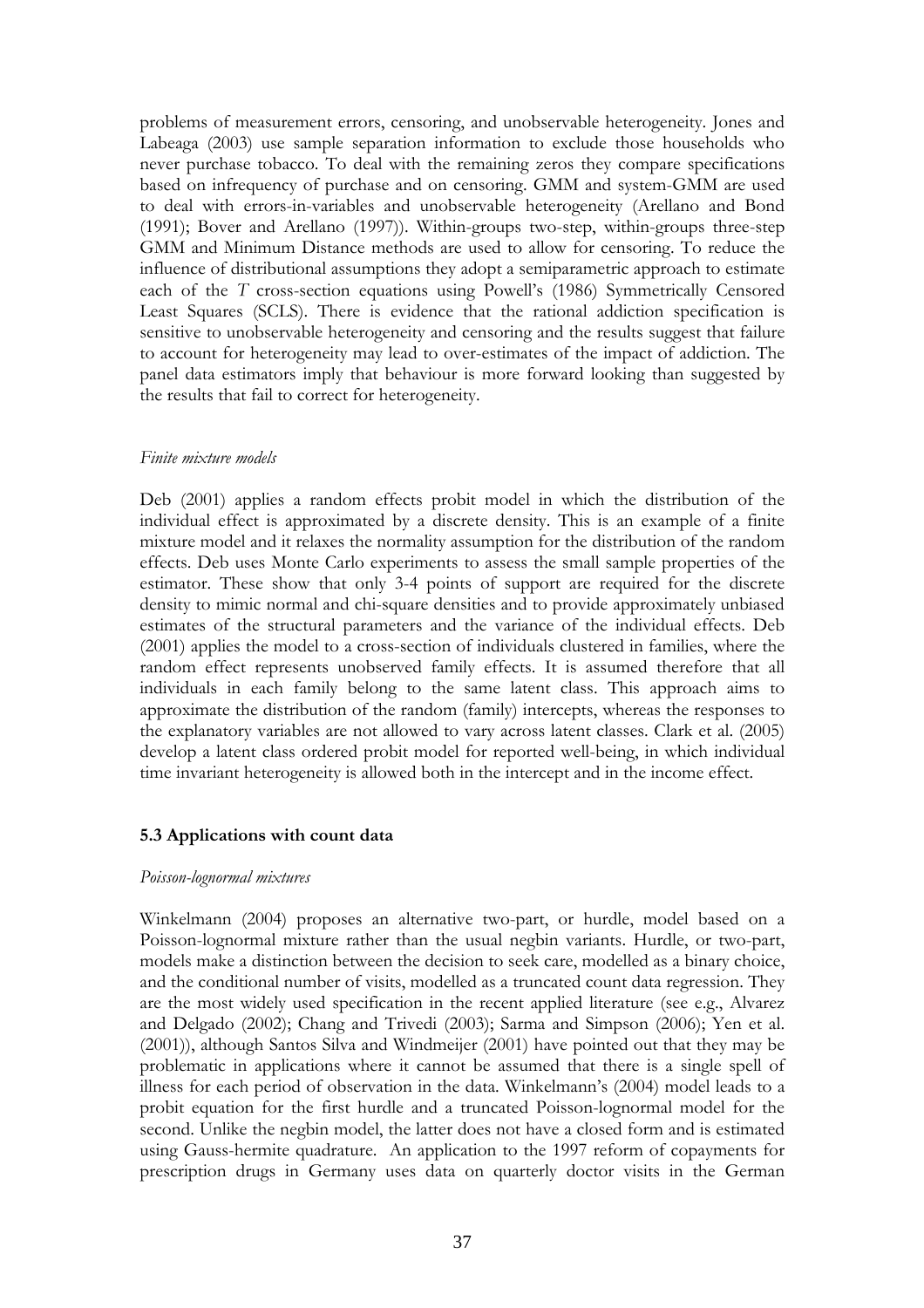Socioeconomic Panel (GSOEP). This confirms Deb and Trivedi's (2002) result that finite mixture models outperform negbin hurdle models. But the results show that the normal hurdle model fits better than both of these specifications.

The innovation in Van Ourti (2004) is to include a Gaussian random effect in the twopart model. The time invariant individual effect appears as a common factor in both parts of the model, with the factor loading in the first equation normalised to one for identification. The individual effect is then integrated out with the resulting integral evaluated by Gauss-Hermite quadrature. In an empirical application to GP and specialist visits and to nights in hospital in the Panel Study of Belgian Households (PSBH), the panel version of the two-part model (2PM-PA) is compared to a one part-model with a Gaussian individual effect (1PM-PA) and to pooled versions of the one-part and twopart models (1PM-PO, 2PM-PO). On the basis of the log-likehoods and the AIC and BIC the 2PM-PA specification is preferred to the simpler specifications.

While Van Ourti (2004) extends the Gaussian random effects model to the two-part specification for count data, Munkin and Trivedi (1999) and Riphahn et al. (2003) do the same for a bivariate count data model, dealing with the case where there are two dependent variables both measured as integer counts. Munkin and Trivedi (1999) propose a model that is designed for cross section data and that is applied to the number of emergency room visits and of hospitalisations in data from the US National Medical Expenditure Survey, 1987-88 (as used by Deb and Trivedi (1997)). They construct the bivariate model by specifying the marginal distributions of the counts and then adding a correlated heterogeneity term to give a Poisson-lognormal mixture. This has conditional mean functions:

$$
\lambda_{i1} = \exp(x_{i1}\beta_1 + \varepsilon_{i1})
$$
  
\n
$$
\lambda_{i2} = \exp(x_{i2}\beta_2 + \varepsilon_{i2})
$$
  
\n
$$
(\varepsilon_{i1}, \varepsilon_{i2}) \sim N[(0,0), (\sigma_1^2, \rho \sigma_1 \sigma_2, \sigma_2^2)
$$
\n(33)

The log-likelihood function for the model involves a two-dimensional integral and is estimated by Maximum Simulated Likelihood (MSL) with antithetics and a correction for first order simulation bias. Using a bivariate model does not lead to substantial changes in the estimated effects of the regressors but the overall fit of the model does improve.

The model proposed by Riphahn et al. (2003) is designed for panel data and they apply it to separate measures of doctor visits and hospital inpatient visits from 12 waves of the German Socioeconomic Panel (GSOEP) for 1984-95, focusing on West Germans aged between 25 and 65. Their specification extends the single equation model of Geil et al. (1997) by adding two Gaussian error components to each equation (j), one a time invariant individual effect (u<sub>ii</sub>) and the other a time-varying idiosyncratic error term  $(\varepsilon_{\text{in}})$ :

$$
\lambda_{it1} = \exp(x_{it1}\beta_1 + u_{i1} + \varepsilon_{it1})
$$
  
\n
$$
\lambda_{it2} = \exp(x_{it2}\beta_2 + u_{i2} + \varepsilon_{it2})
$$
\n(34)

Correlation between the two equations is introduced by assuming that the error terms are drawn from a bivariate normal distribution. Although it is not clear from the paper, it appears that the individual effects  $(u_{ii})$  are assumed to be independent of each other which seems rather restrictive. Computation is based on a combination of Gauss-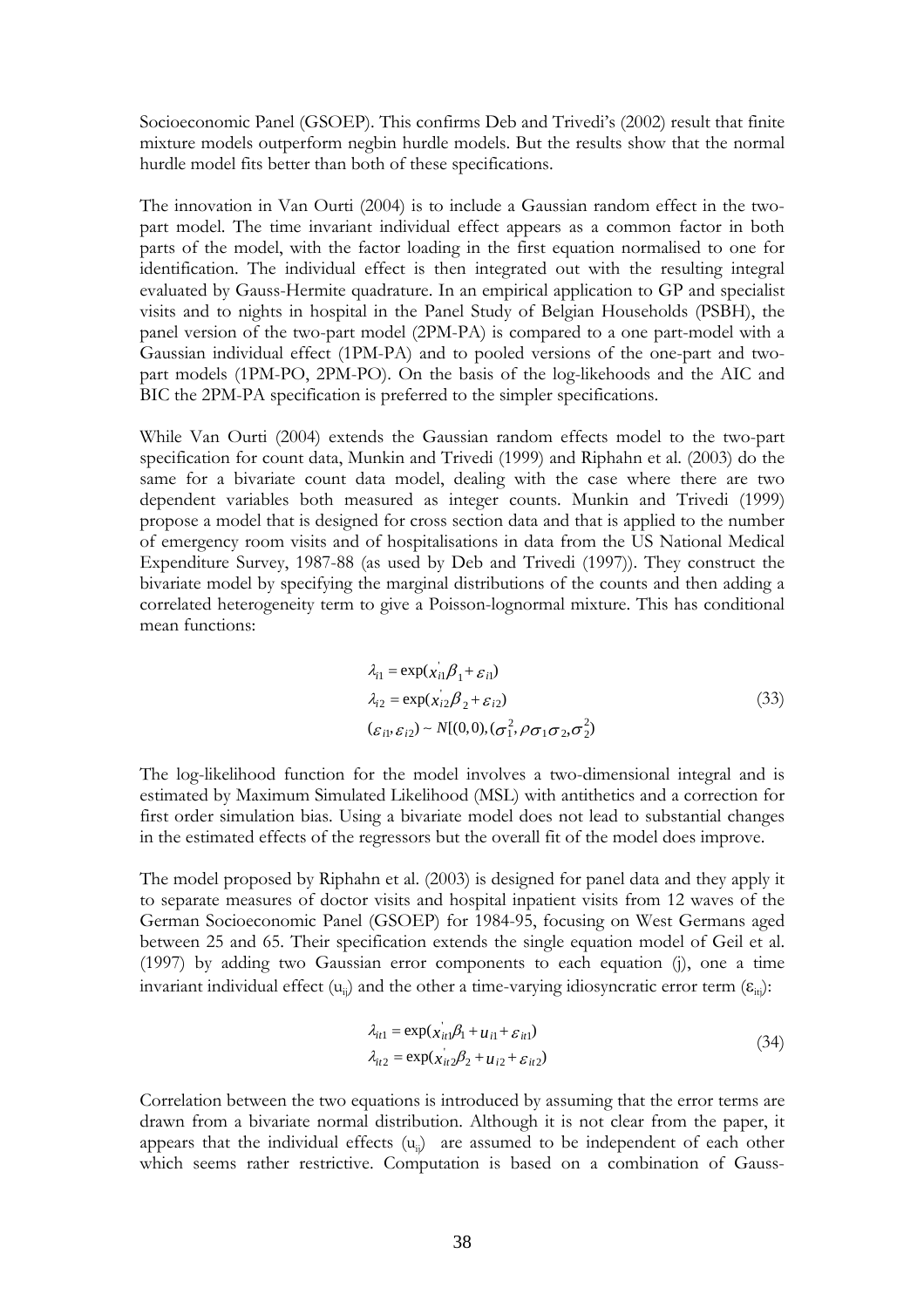Hermite quadrature, to integrate over the time invariant individual effect, and Gauss-Legendre quadrature, to integrate over the bivariate distribution within each period.

#### *Finite mixtures*

Deb and Trivedi (1997), Deb and Trivedi (2002), Deb and Holmes (2000), Jimenez-Martin et al. (2002) and Sarma and Simpson (2006) estimate finite mixture models for count measures of health care use, in which a negbin distribution is assumed within each latent class. Lourenço and Ferreira (2005) extend the application of the negbin finite mixture model to a truncated sample, from the 2003-04 Europep survey for Portugal, where data is only collected for those who visit health centres. This means that the data are drawn from an endogenous sampling scheme and are truncated at zero and raises the question of whether the distribution of unobserved heterogeneity should be defined over the whole population or only the truncated sample.

Jochmann and Leon-Gonzalez (2004) propose a specification that uses a semiparametric Bayesian approach. This can be seen as an extension of Deb and Trivedi (1997). They start with a parametric 'random coefficients' specification of the Poisson model as a benchmark. In this model the random slopes (b<sub>i</sub>) are assumed to be drawn from a multivariate normal distribution, so the conditional mean function takes the form:

$$
\lambda_{it} = \exp(x_{it}\beta + w_{it}b_i + \varepsilon_{it})
$$
\n(35)

The semiparametric element of the model is introduced by using a Dirichlet process mixture for the prior on the random effects. This gives a mixture model with a random number of components and extends the usual treatment of latent class models that fix the number of components. The Dirichlet process specifies a base distribution, in this case assumed to be normal, and a fixed number of mass points, in this case set equal to 10. Then, new draws of the random effects are a mixture of draws from the base distribution and draws from existing clusters of values. The end product is a discrete distribution where the number of mass points is random. Estimation of the model is done by MCMC, based on Gibbs sampling, with data augmentation (the random effects and latent variables are treated as parameters to be estimated) and incorporating a Metropolis-Hastings step where the Gibbs sampling cannot be used. The MCMC algorithm was run for 30,000 iterations, discarding the first 5,000 for the burn-in period. The application uses data on the number of visits to the doctor in the previous quarter from the 1997-2001 waves of the German Socioeconomic Panel (GSOEP). The aim is to test for horizontal equity in the delivery of care by seeing whether non-need factors play a significant role in explaining variation in utilisation. This is tested using Bayes factors and horizontal equity is not rejected with these data.

The two dominant strands in the recent literature, hurdle models and finite mixture models, are brought together in the latent class hurdle model developed by Bago d'Uva (2006). Her model uses a panel of individuals across time: individuals *i* are observed *Ti* times. Let  $y_i$  represent the number of doctor visits in year *t*. The joint density of  $y_i$  $=(y_{it},..., y_{iT})$  is given by:

$$
g(y_i | x_i; \pi_{i1}, \dots, \pi_{iC}; \theta_1, \dots, \theta_C) = \sum_{j=1}^C \pi_{ij} \prod_{t=1}^{T_i} f_j(y_{it} | x_{it}; \theta_j)
$$
(36)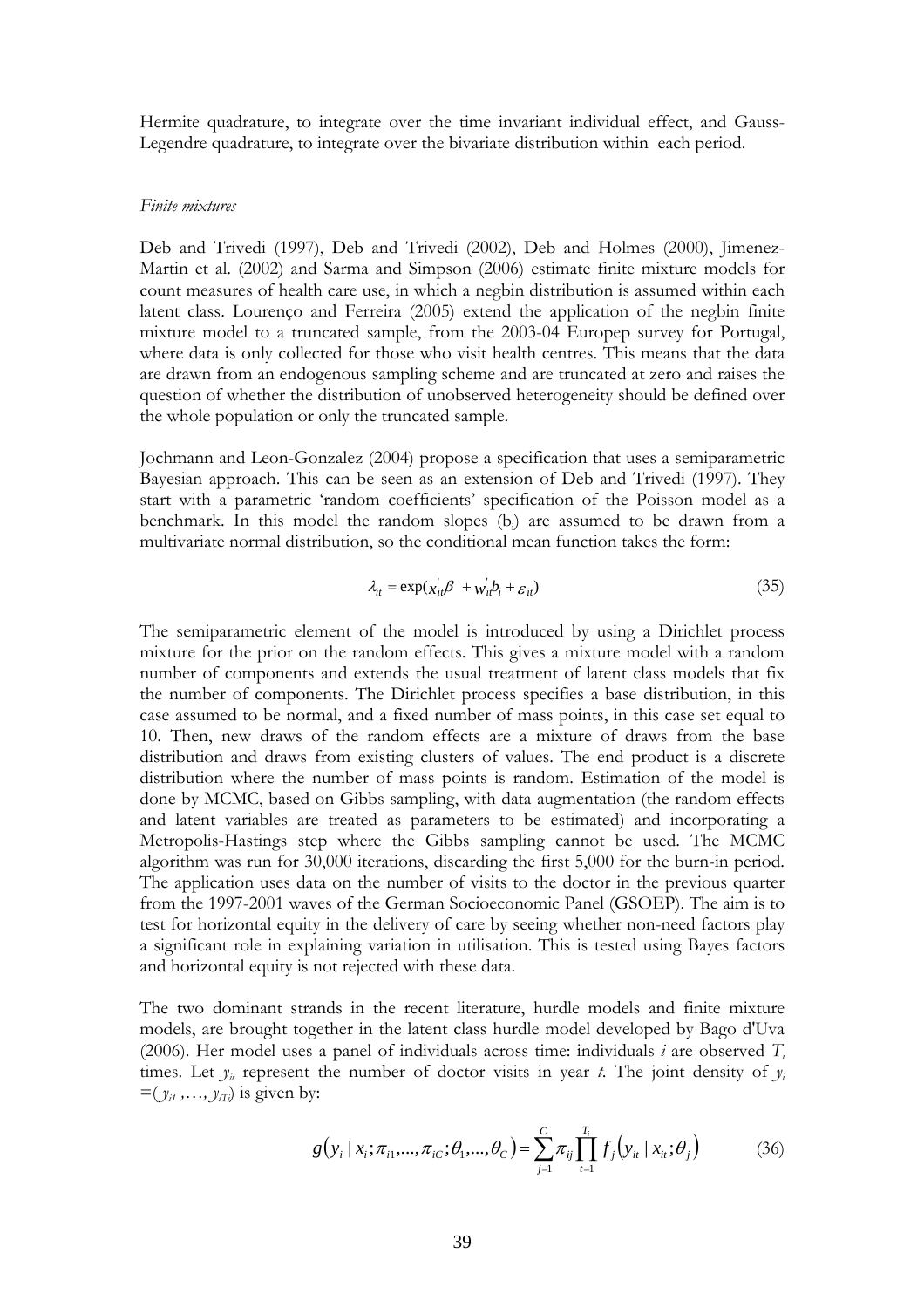where  $x_i$  is a vector of covariates, including a constant and  $\theta_j$  are vectors of parameters, and  $0 \le \pi_{ij} \le 1$  and  $\sum_{j=1}^{C} \pi_{ij} = 1$ . Conditional on the class that the individual belongs to, the number of visits in period  $t$ ,  $y_{ip}$  is assumed to be determined by a hurdle model. The underlying distribution for the two stages of the hurdle model is the negative binomial (negbin). Formally, for each component  $j = 1,...C$ , it is assumed that the probability of zero visits and the probability of observing  $y_i$  visits, given that  $y_i$  is positive, are given by the following expressions:

$$
f_{j}\left(0 \mid x_{it}; \beta_{j1}\right) = P\left[y_{it} = 0 \mid x_{it}, \beta_{j1}\right] = \left(\lambda_{j1, it}^{1-k} + 1\right)^{-\lambda_{j1, it}^{k}}
$$

$$
f_{j}\left(y_{it} \mid y_{it} > 0, x_{it}; \beta_{j2}\right) = \frac{\Gamma\left(y_{it} + \frac{\lambda_{j2, it}^{k}}{\alpha_{j}}\right)\left(\alpha_{j} \lambda_{j2, it}^{1-k} + 1\right)^{-\frac{\lambda_{j2, it}^{k}}{\alpha_{j}}}\left(1 + \frac{\lambda_{j2, it}^{k-1}}{\alpha_{j}}\right)^{-y_{it}}}{\Gamma\left(\frac{\lambda_{j2, it}^{k}}{\alpha_{j}}\right)\Gamma\left(y_{it} + 1\right)\left[1 - \left(\alpha_{j} \lambda_{j2, it}^{1-k} + 1\right)^{-\frac{\lambda_{j2, it}^{k}}{\alpha_{j}}}\right]}
$$
(37)

where  $\lambda_{j1, it} = \exp(x_i \beta_{j1}) \lambda_{j2, it} = \exp(x_i \beta_{j2})$ ,  $\alpha_{j}$  are overdispersion parameters and *k* is an arbitrary constant.

As in the standard hurdle model,  $\beta_{i1}$  can be different from  $\beta_{i2}$  reflecting the fact that the determinants of care are allowed to have different effects on the probability of seeking care and on the conditional number of visits. On the other hand, having  $[\beta_{i_1}, \beta_{i_2}] \neq [\beta_{i_1}, \beta_{i_2}]$  for  $j \neq l$ , reflects the differences between the latent classes. Various special cases are nested within the general model. It can be assumed that all the slopes are the same, varying only the constant terms,  $\beta_{i1,0}$  and  $\beta_{i2,0}$ , and the overdispersion parameters α*<sup>j</sup>* . This represents a case where there is unobserved individual heterogeneity but not in the responses to the covariates. The most flexible version allows  $\alpha_j$  and all elements of  $\beta_{ij}$  and  $\beta_{ij}$  to vary across classes. The finite mixture hurdle model also accommodates a mixture of sub-populations for which health care use is determined by a negbin model (the two decision processes are indistinguishable) and sub-populations for which utilisation is determined by a hurdle model. This is obtained by setting  $\beta_{j1} = \beta_{j2}$ , for some classes. Setting them equal for all of the classes gives a panel data version of Deb and Trivedi (1997) latent class negbin model. Bago d'Uva (2006) applies the latent class hurdle model to panel data from the RAND Health Insurance Experiment and finds a higher price effect on health care utilisation for the latent class of "low users". This is mostly attributable to the impact of price on the probability of seeing a doctor rather than the conditional number of visits.

#### **5.4 Applications of quantile regression and other semiparametric methods**

Quantile regression is of particular value when there is interest in the full conditional distribution of an outcome rather than just the conditional expectation of the variable. The method provides one way to allow for heterogeneity in treatment effects over the range of the conditional distribution. It is a semiparametric approach that avoids distributional assumptions about the error term. Also it has the attractive property of invariance to monotone transformations of *y* and therefore avoids the retransformation problem.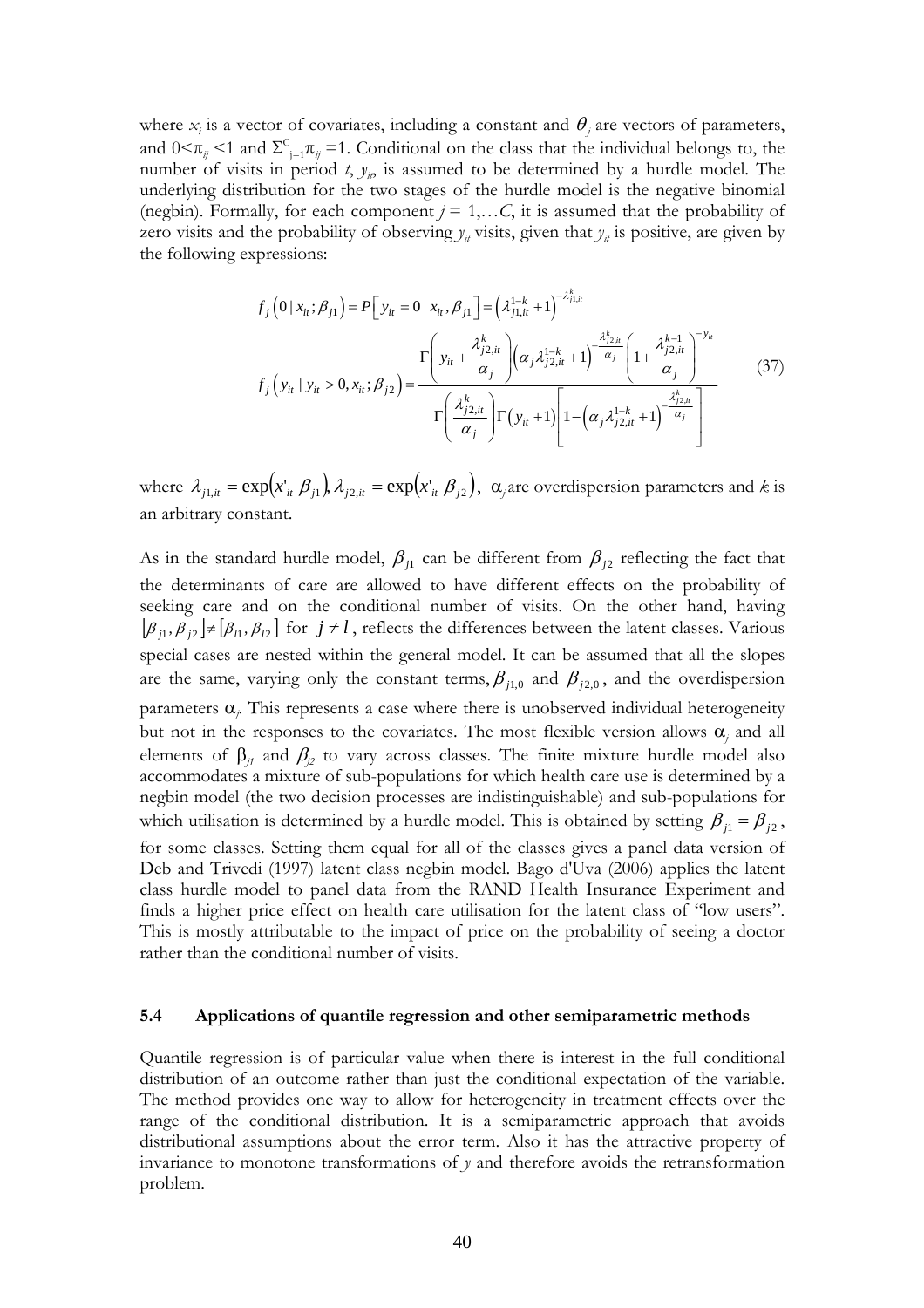Kan and Tsai (2004) apply quantile regression to the conditional distribution of body mass index (BMI) using data from the Cardiovascular Disease Risk Factors Two-Township Study (CVDFACTS) for Taiwan. Quantile regression is well suited to an analysis of obesity as interest focuses on the upper tail of the distribution of BMI rather than the area around the mean. Other studies have tended to create an indicator variable for obesity using the published clinical thresholds but the quantile approach makes better use of the available variation in BMI in the tail of the distribution.

Lee and Jones (2006) use the same dataset for Taiwan dentistry as Lee and Jones (2004) to provide evidence on heterogeneity in dentists' activity. The heterogeneity is of particular importance because dentists' responses are likely to differ widely from high to low activity dentists. Quantile regressions provide a useful method to investigate the differential responses of dentists to various observable variables. It is shown that time trends for dentists at higher quantiles have greater fluctuations than those at lower quantiles. The clinic-hospital gap in activity at higher quantiles is greater than at low quantiles. Clinic dentists at higher quantiles have much higher numbers of visits and numbers of treatments than those at lower quantiles, but they provide less intensity of care. Dentists in deprived areas have higher activity than those in non-deprived areas, but only when they are located at higher quantiles.

Winkelmann (2006) applies quantile regression to count data on doctor visits in the German Socioeconomic Panel (GSOEP). This allows an evaluation of the impact of the 1997 reform of copayments for medicines on the full conditional distribution and not just the mean. The quantiles of a count are integer valued and cannot be represented by a continuous function of the covariates, such as *exp(x'*β*)*. So Winkelmann (2006) adopts the method proposed by Machado and Santos Silva (2005). This transforms the data by "jittering": adding a uniform random variable to the counts and then applying quantile regression to the resulting continuous variable. The results show a greater impact on the reform on the lower quantiles, which is consistent with the earlier evidence from a hurdle model in Winkelmann (2004), that showed a larger effect in the first part of the model.

Applications of other semiparametric regression methods are relatively sparse in the health economics literature. Askildsen et al. (2003) use Kyriazidou's (1997) semiparametric estimator for a panel data sample selection model in order to estimate nurses' labour supply in Norway. This allows for individual effects in the selection equation and the hours equation that may be correlated with each other and with the observed covariates. A conditional logit is used to estimate the selection equation. Then the hours equation is estimated in first differences by weighted least squares, with kernel weights applied to the difference in the linear index from the selection equation between different periods. The aim is to difference observations across periods for which the probability of selection is (approximately) the same. Rettenmaier and Wang (2006) use a semiparametric estimator for the Tobit model to model persistence in Medicare reimbursements. The model allows for fixed effects and a lagged dependent variable, but assumes that initial conditions are fixed.

It is widely believed that income has a direct effect on health but it is often argued that indirect income effects due to relative deprivation may be equally important. Wildman and Jones (2007) investigate these relationships using parametric and semiparametric panel data models. By allowing for a flexible functional form for income they seek to ensure that coefficients on relative deprivation variables are not an artefact of a highly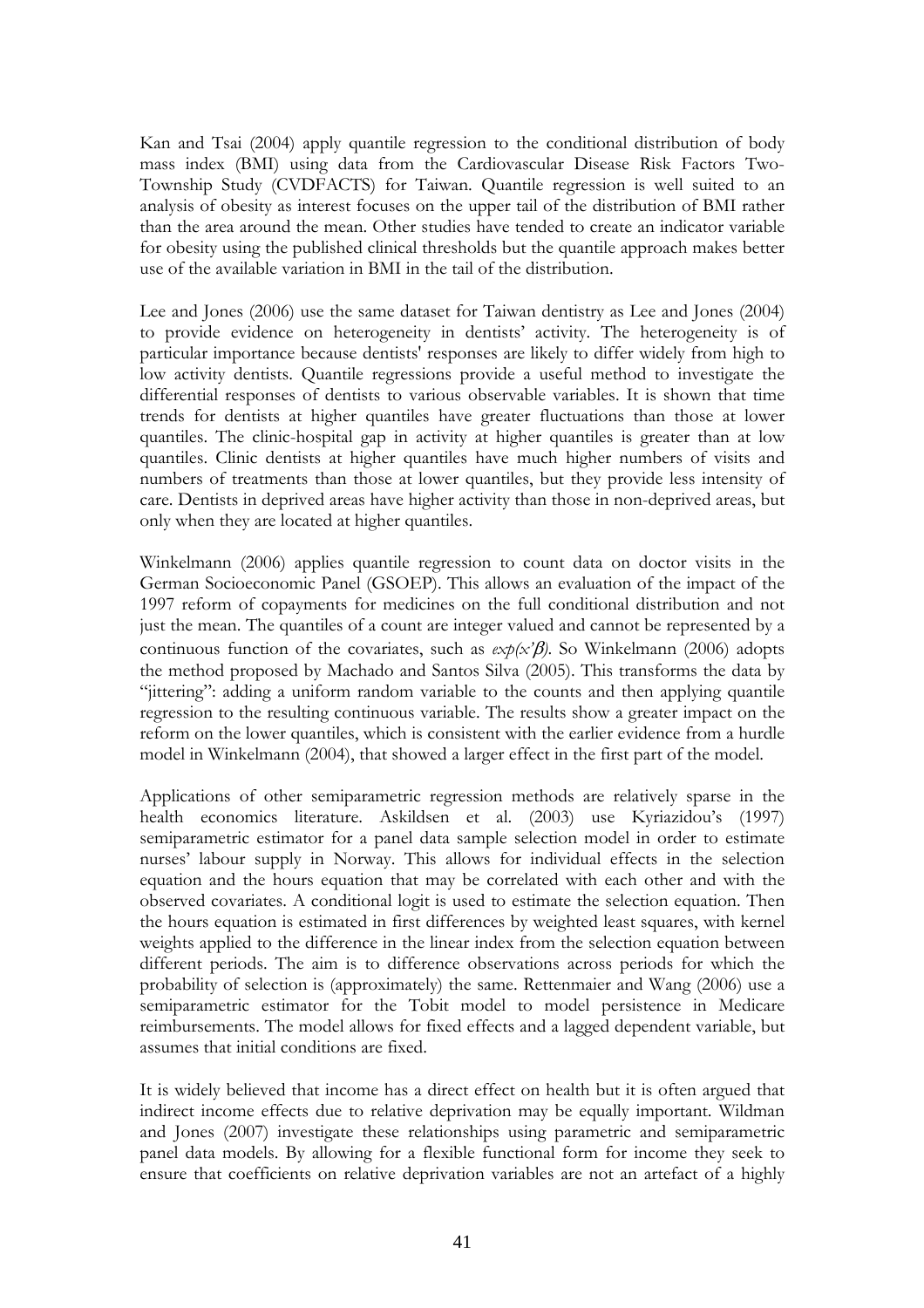non-linear relationship between health and income. Parametric estimation may lead to biased coefficients if the parameterisation of the explanatory variables is incorrect. Semiparametric partially linear estimation overcomes this problem by allowing an unspecified relationship between health and income (Robinson (1998)). The results provide strong evidence for the impact of income on self-reported measures of health for men and women. These results are robust across a range of techniques and are resilient to the inclusion of measures of relative deprivation. The parametric results for relative deprivation largely reject its influence on health, although there is some evidence of an effect in the semiparametric models.

## **6. Multiple equation models**

## **6.1 Applications using MSL**

Balia and Jones (2007) use the first wave of the British Health and Lifestyle Survey (HALS) from 1984-85 along with the longitudinal follow-up from May 2003 to model the determinants of premature mortality and to assess the relative contribution of lifestyle factors to the gradient in mortality in Britain. A behavioural model, that relates mortality to observable and unobservable factors, is used to motivate the empirical specification. Death, self-assessed health and a range of health-related behaviours are measured as binary outcomes and, to capture the effect of lifestyles on mortality and morbidity in the presence of common unobservable factors, the model is estimated as a recursive multivariate probit. The full system is estimated by maximum simulated likelihood (MSL). Health inequality is explored using a decomposition analysis of the Gini coefficient. The results contradict the view that lifestyles only play a minor part in health inequalities.

Deb and Trivedi (2006) and Deb et al. (2006a) use a latent factor specification to model selection into treatment in nonlinear models and adopt a maximum simulated likelihood estimator (MSL). The aim is to estimate causal effects using a structural model, motivated by a 'selection on unobservables' approach in which the parametric distribution of the unobservables is specified and the full model is estimated by maximum likelihood. In this case the outcomes of interest are binary and count measures of health care utilisation. The treatment variables reflect the individual's choice of insurance plan, which is modelled using a random utility framework. The options are categorised as HMOs, other managed care and non-managed care plans, with the choice of options specified using a multinomial logit specification. In Deb and Trivedi (2006) the data are taken from the 1996 US Medical Expenditure Panel Survey (MEPS) while in Deb et al. (2006a) the MEPS data are augmented by the 1996 Community Tracking Survey (CTS) as a test for the external validity of the findings. Utilisation and insurance plan are modelled simultaneously to take account of the possibility of selection by patients, insurers and providers. Identification of the latent factor model rests on the assumption that each of the multinomial choices depends on a unique latent factor, based on *iid* normal draws, and these are allowed to be freely correlated with the error in the outcome equation. The parametric specification is identified by functional form but exclusion restrictions are also imposed, using employment status and occupational sector as predictors of insurance plans, while excluding them from the outcome equations. Simple linear models are used to provide informal checks for the validity of these instruments. Estimation uses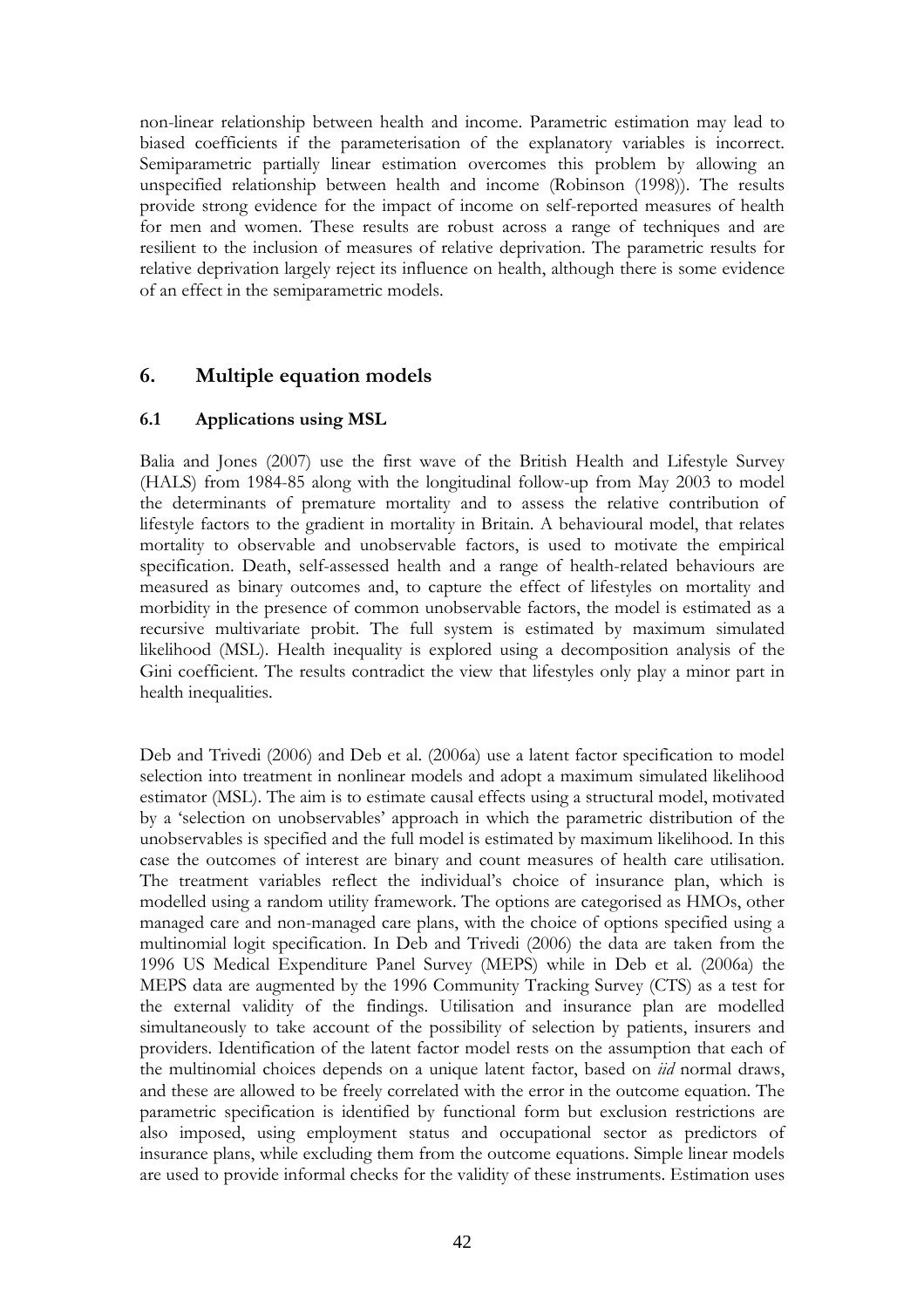maximum simulated likelihood, accelerated by using quasi-random draws from Halton sequences. The results do not show evidence of favourable selection into HMO plans but the average treatment effects on the use of care are much larger when selection is taken into account and there is considerable heterogeneity in the effects. Monte Carlo simulation is also used to compute the standard errors of these treatment effects.

Other applications of MSL include Lindeboom et al. (2002) who use the LASA panel to estimate a five equation model for the use of long-term care services among elderly residents of Amsterdam. They take draws from a multivariate normal distribution and use antithetics to accelerate the estimation. The results show strong effects of health status, sex, socioeconomic status and prices on the use of institutional care. Two papers by Pudney and Shields (2000a) and Pudney and Shields (2000b) use MSL to estimate a system of equations made up of a generalised ordered probit model for British nurses's pay grades along with auxiliary equations for training, career breaks, work outside the NHS, and part-time work. A common factor structure leads to a log-likelihood based on the multivariate normal and hence the need for simulation estimation. The MSL estimation only uses 50 replications, without acceleration, which is relatively few for this kind of application. Pudney and Shields (2000b) makes a case for identification based on functional form rather than exclusion restrictions. Vera-Hernandez (2003) makes use of MSL to estimate a structural model of insurance coverage and health care use applied to data from the RAND Health Insurance Experiment.

## **6.2 Applications using Bayesian MCMC**

Patient selection makes it hard to identify the impact of the size and characteristics of hospitals on the quality of their outcomes. The problem arises when there is selective admission that is influenced by unobservables such as unmeasured severity that are also associated with the quality of outcomes. Geweke et al. (2003) find evidence of patient selection among 78,848 Medicare patients treated in 114 hospitals in Los Angeles county between 1989 and 1992. They focus on patients aged over 65 with a diagnosis of pneumonia taken from administrative data on hospital discharges collected by the State of California Office of Statewide Health Planning and Development. Quality of the clinical outcomes is measured by deaths in hospital within 10 days of admission. A structural probit model for deaths is coupled with a reduced form multinomial probit model for the patient's choice of hospital, allowing correlation in the error terms to capture patient selection. The system of equations is estimated by a Bayesian approach using the MCMC simulator of the posterior distribution. Gibbs sampling with data augmentation breaks the estimation into steps, first simulating the latent dependent variables and then estimating the linear simultaneous equations system. The model is identified by using distances from the patients' homes to the hospitals as an instrument. The raw data and simple probits do not show a relationship between hospital size and mortality rates but the MCMC results reveal a U-shaped relationship, with better quality in the smallest and largest hospitals.

Deb et al. (2006b) start with a conventional two-part model for medical expenditure. This is applied to data on ambulatory care, which has 17% of zero observations, and hospital care, which has 94% zero observations and which exhibits positive skewness and excess kurtosis. The data are drawn from the US Medical Expenditure Panel Survey (MEPS) for 1996-2001. Giving six repeated cross sections and 20,460 observations. The standard two-part set up is used with a binary choice equation and a conditional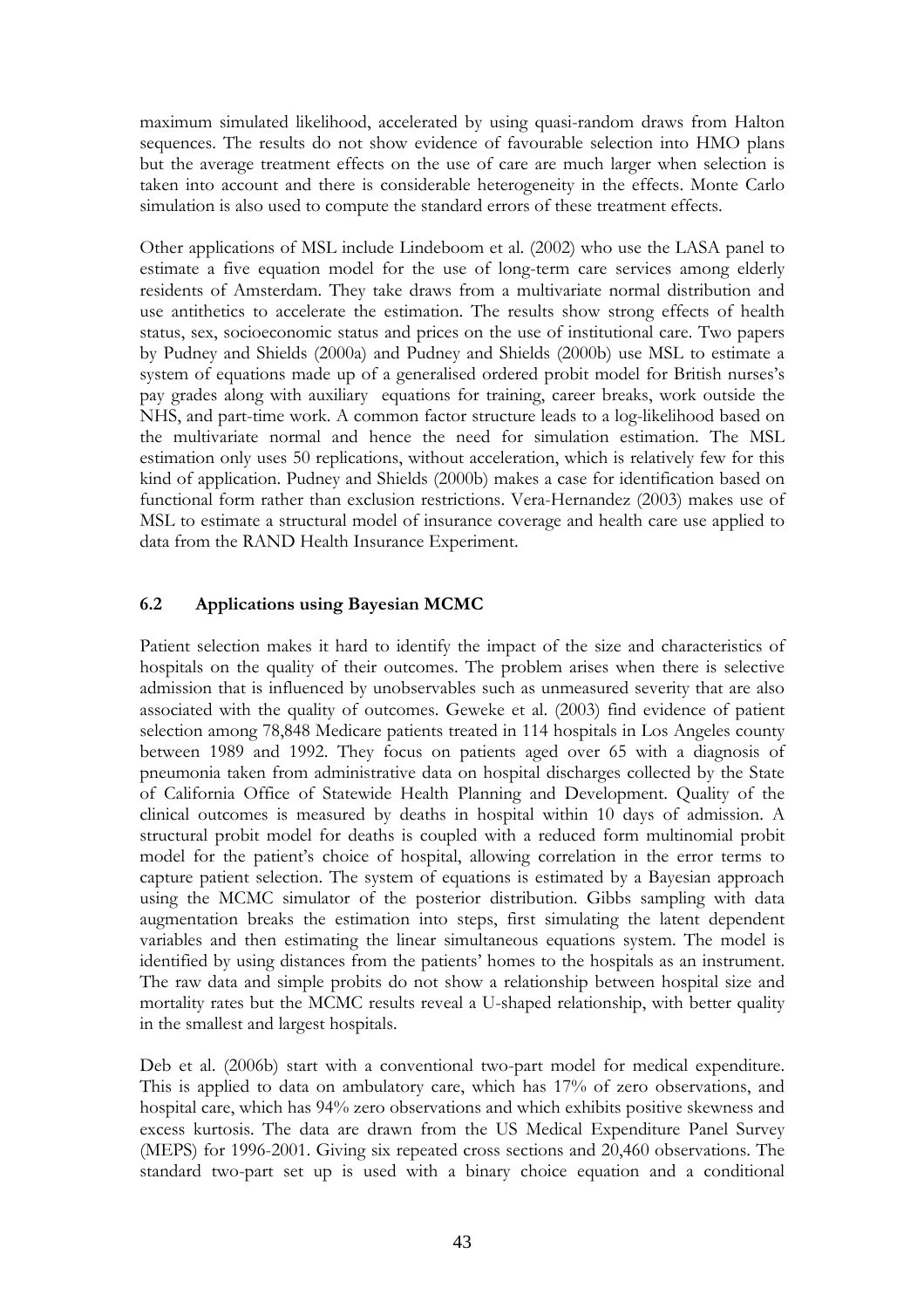regression for the log of expenditure. However this is augmented by a multinomial probit model to allow for the endogenous selection of insurance plans, which fall into three categories: HMO, PPO and FFS. To capture the possibility of selection bias the error terms from the insurance equations (u) are assumed to be linearly associated with the error terms in the two parts of the model for expenditure:

$$
\varepsilon_1 = u' \delta + v \n\varepsilon_2 = u' \pi + \tau
$$
\n(38)

 This assumes that the ε's are only conditionally independent given u and relaxes the usual assumption that the two parts of the model are independent. Like Geweke et al. (2003) the full system of equations is estimated by Bayesian MCMC and Bayes factors are used to construct a test for the exogeneity of the choice of insurance plan. This test shows evidence of substantial selection bias. Having estimated the model the authors show how to define and compute estimated treatment effects for the impact of insurance plan on expenditure, this makes uses of data augmentation to impute the latent variables. It should be noted that the approach used to compute the treatment effects involves a standard retransformation for log-scale data and therefore relies on a strong assumption about the absence of heteroskedasticity in the expenditure data (Manning and Mullahy  $(2001)$ ).

### **6.3 Applications using finite mixtures**

The common factor model was introduced earlier in this chapter in the context of Aakvik et al. (2005) evaluation of a Norwegian Vocational Rehabiliation programme (see equations 8-10 above). Aakvik et al.'s (2005) application takes a parametric approach and assumes that the common factor is normally distributed. An alternative, semiparametric approach is to use a finite density and estimate a discrete factor model (DFM). The discrete factor model has two main advantages over MSL. First, it is semiparametric and therefore more robust than the parametric approach, which relies on strong distributional assumptions. Also, in general, it is easier to compute, involving standard numerical methods for maximum likelihood estimation or the use of the EM algorithm, rather than computationally intensive Monte Carlo simulation (see Arcidiancono et al. (2007)). However in practice there can be problems with identification, manifested in failure of convergence and problems with multiple optima.

Like Aakvik et al. (2005), Aakvik et al. (2003) use a latent variable framework to specify the impact of multidisciplinary treatment for back pain on the probability of leaving sickness benefits. Using a structural model, based on latent variables, allows them to define the average treatment effect (ATE), the average treatment effect on the treated (ATT) and to allow for heterogeneous marginal treatment effects (MTE). In this application the unobservables are modelled using a discrete factor structure with distance to the nearest hospital used to identify the model. The estimates show a positive effect of around 6 percentage points on the probability of leaving sickness benefits.

Rous and Hotchkiss (2003) use data from 254 Texas counties on all reported births in 1993 to explore the impact of prenatal care on birthweight. They estimate a discrete factor model with three equations: a logit model for whether the pregnancy is carried to full-term and linear regressions for a measure of prenatal care visits and for birthweight. Travel distance to the nearest provider of abortions is used to identify the first equation,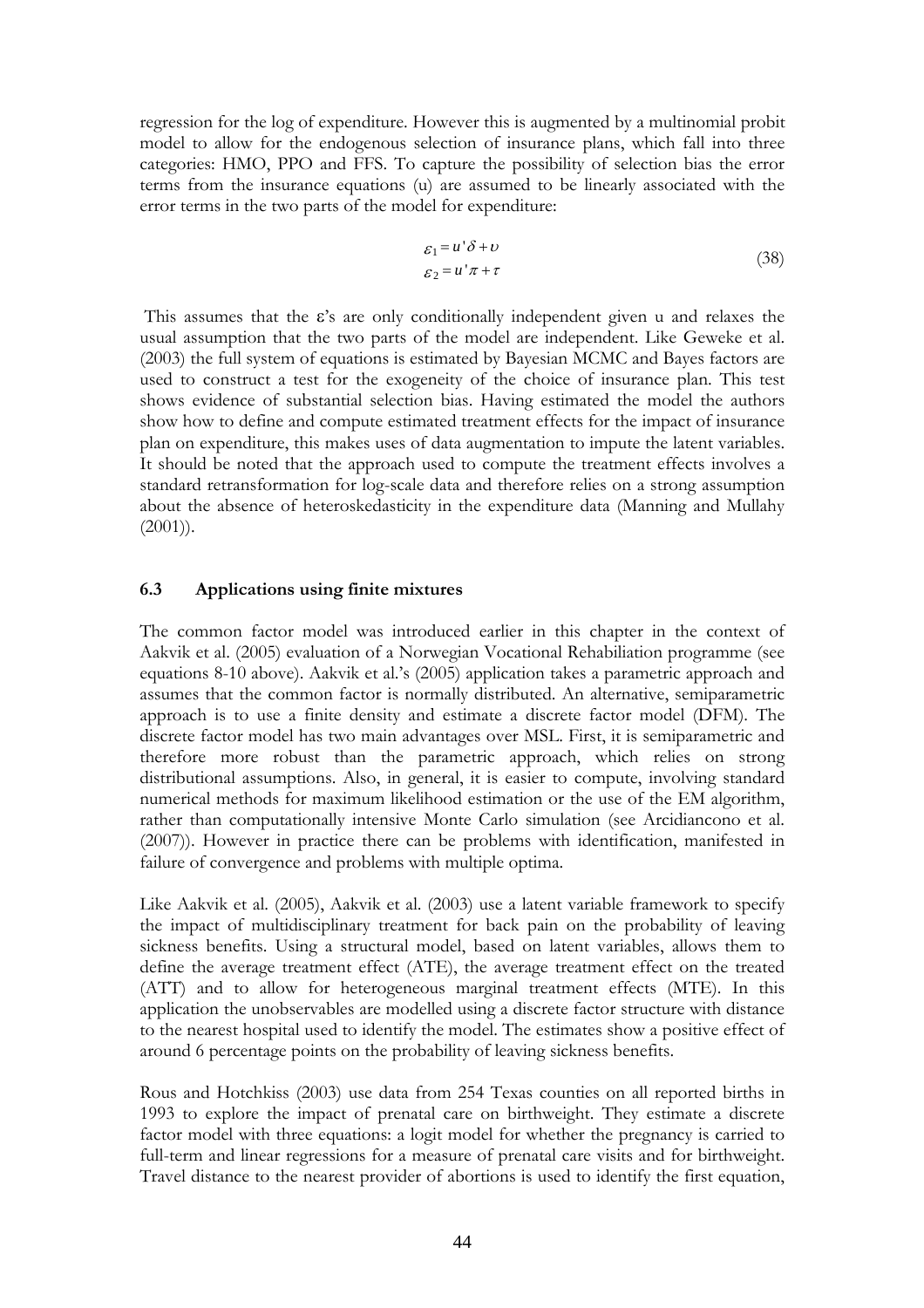the availability of obstetricians is used for the second and the gender of the child for the third. The factor model shows evidence of adverse selection effects. Picone et al. (2003b) merge panel data from the US National Long-term Care Survey (NLTCS) for 1984-95 with the National Death Index to investigate the impact of treatment intensity on survival rates and other health outcomes. Their model involves a system of three equations for treatment intensity, length of stay and health outcomes. These are assumed to have a common factor structure which is estimated using a one-factor model. The selection of models is based on the LR statistic (Mroz (1999)) and 1000 bootstrap replications are used to avoid the problem of local optima. The model is identified by excluding area data on the cost of capital, the Herfindahl index for hospital concentration and a wage index from the mortality equation. The results suggest that treatment intensity has a beneficial effect. Hamilton et al. (2000) compare US and Canadian data to see whether waiting time for surgery for hip fractures influences the outcomes of the treatment, measured by length of stay and inpatient mortality. They use discharge data for 20,995 patients admitted to acute hospitals in Quebec and Massachusetts between 1990 and 1992 and estimate a competing risks model for delay before surgery and postsurgery length of stay. They use the Heckman-Singer specification for the common heterogeneity with two mass points (Heckman and Singer (1984)). Day of week of admission is used as an instrument for delay until surgery. The raw data shows a strong relationship between delays and outcomes but this disappears once unobserved frailty is taken into account. The higher observed inpatient mortality in Quebec is attributed to the longer length of stay rather than poorer outcomes: the longer the patients remain in hospital the more likely they are to die there rather than at home.

Other applications of the discrete factor model include Bhattacharya et al. (2003) who model the impact of public and private insurance on HIV-related mortality. Mello et al. (2002) use a discrete factor specification for a two equation models of health plan choice, whether to join a Medicare HMO, and various measures of subsequent health care utilisation applied to data from the Medicare Current Beneficiary Survey for 1993-96. A similar model of HMO enrolment and subsequent hospital use by Kan et al. (2003) finds evidence of strong selection effects when a discrete factor specification is used to deal unobservables. Rous and Hotchkiss (2003) use the Nepal Living Standards Survey for 1996 in a model of choice of health care provider, levels of expenditure and health outcomes with a two-factor specification to allow for community and household effects. Holmes (2005) combines a multinomial logit model with a discrete factor specification to evaluate the US National Health Service Corps (NHSC) programme that was designed to encourage doctors to locate in under-serviced areas.

The discrete factor model allows for a common factor in the intercept of each equation. In contrast the latent class model allows all of the parameters to vary across the latent classes. Clark and Etilé (2006) use the latent class framework to approximate the continuous distribution of the individual effects in a dynamic random effects bivariate probit model. They apply the model to data on smoking among couples in the British Household Panel Survey (BHPS) and use the simulated annealing version of the EM algorithm to estimate the model. Atella et al. (2004) develop a latent class model for the joint decisions of consulting 3 types of physician. The authors assume that, within a latent class, each decision can be modelled by an independent probit, so the joint distribution of the three binary outcomes is a product of probits.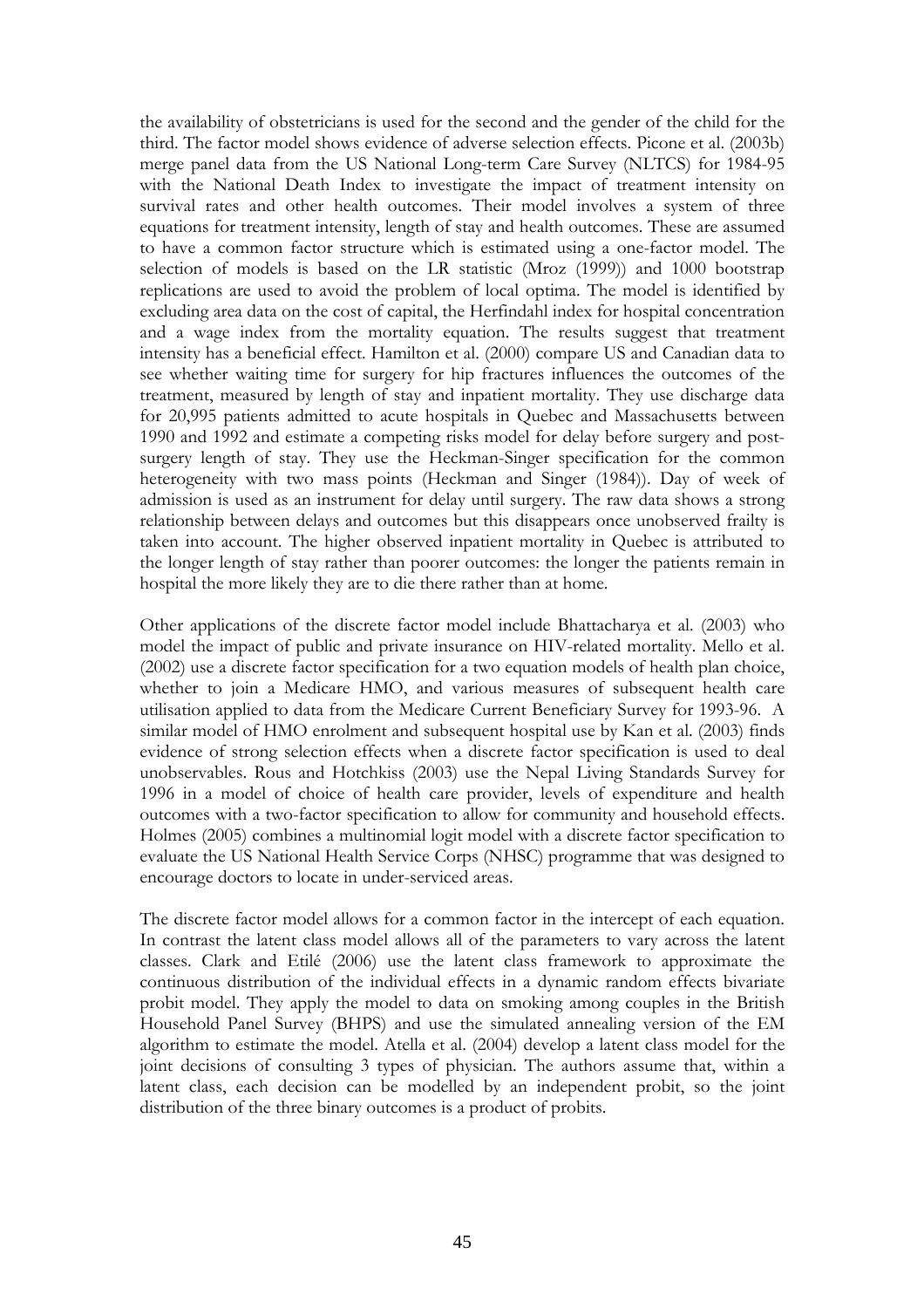## **6.4 Applications using copulas**

The copula approach leads to closed forms and avoids the need for numerical integration. Also it circumvents the problem of the limited menu of parametric specifications of multivariate distributions that are available, especially when normality is an unsuitable assumption, for example when dealing with highly skewed data.

Although copulas are not mentioned explicitly, Prieger (2002) proposes an extension of the sample selection model that is built around the FGM copula. This is applied to data from the 1996 wave of the Medical Expenditure Panel Survey (MEPS). The outcome equation is a duration model for hospital length of stay and the selection equation measures whether the individual had an inpatient stay or not during the survey period. Prieger's approach builds on Lee's (1983) selection model that uses a bivariate normal copula. In both cases the use of copulas to model the joint distribution allows for the marginal distributions to be non-normal. As the outcome is a measure of duration exponential, gamma, log-logistic, lognormal and Weibull specifications are considered and the gamma is selected as the preferred model. This reflects an attractive feature of the copula approach, that model selection can focus on finding an acceptable specification of the marginal distributions before turning to the joint distribution. The specifications of the full selection model are compared using the AIC, CAIC and BIC information criteria as well as the Voung test for non-nested models. These tests favour the FGM over the bivariate normal copula in terms of goodness of fit. Smith (2003) uses the same data as Prieger (2002) but a different copula, the Frank copula from the Archimedean class, that improves the fit of the model and changes the estimates of average length of stay.

Copulas are used by Zimmer and Trivedi (2006) to model dependence in a system of nonlinear reduced form equations. Their application focuses on couples' decisions about insurance coverage and health care use and consists of three equations: one for the husband's utilisation, one for the wife's and one for whether or not the couple take out separate health insurance policies. The marginal distributions for utilisation are assumed to be negbin (NB2) and a probit is used for the insurance equation. The equations are assumed to be linked by common unobservable factors and the joint distribution is modelled using a trivariate Frank copula, which is derived using the mixture of powers approach. The use of copulas avoids having to select a parametric specification for the unobservable heterogeneity and is computationally tractable. To emphasise these points Zimmer and Trivedi (2006) compare their results to those derived from a maximum simulated likelihood approach, based on multivariate normality. The model is applied to data from four waves of the US National Medical Expenditure Panel Survey (MEPS). An apparent limitation of the copula approach is that it works by specifying marginal distributions and then modelling dependence so that the emphasis is on system of reduced form equations rather than on conditional distributions. However Zimmer and Trivedi (2006) show how the estimates can be used to derive the conditional distribution and hence compute the average treatment effect (ATE) of insurance coverage on health care use.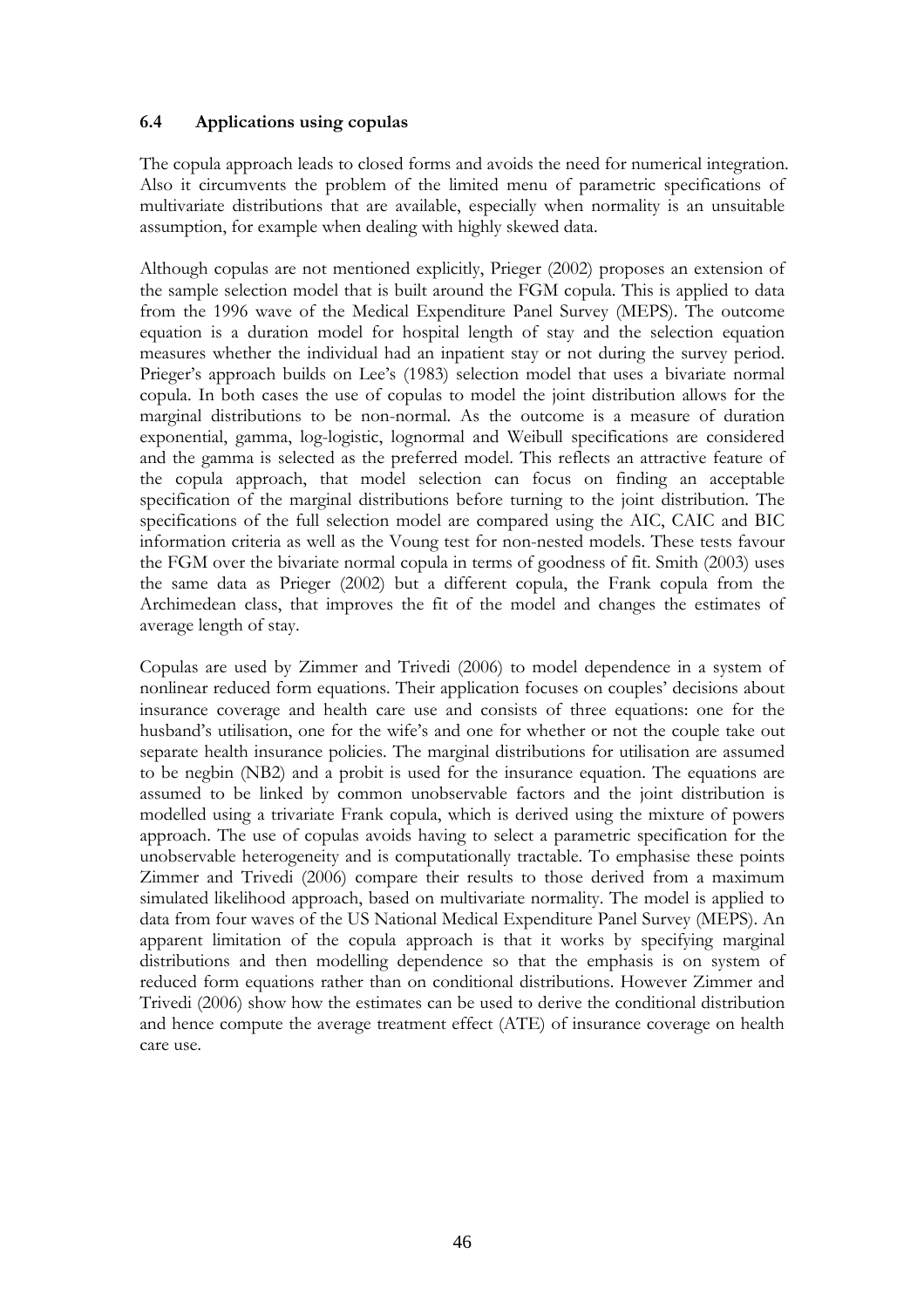## **7. Evaluation of treatment effects**

## **7.1 Matching**

 $\overline{a}$ 

Matching provides a general approach to deal with selection on observables. It addresses the problem that in the observed data confounding factors may be non-randomly distributed over the treated and controls. Rosenbaum and Rubin (1983) showed that, rather than matching on an entire set of observable characteristics (*x*), the dimensions of the problem can be reduced by matching on the basis of their probability of receiving treatment,  $P(d=1|x)$ , known as the *propensity score*. In practice propensity score matching (PSM) estimators do not rely on exact matching and instead weight observations by their proximity, in terms of the propensity score.

An important requirement is that the model for treatment, used to construct the propensity score, should only include variables that are unaffected by participation in the treatment, or the anticipation of participation. The matching variables should be either time invariant characteristics or variables that are measured before participation in the treatment and that are not affected by anticipation of participation. The crucial condition for identification of treatment effects using the matching approach is that the selection into treatment should be ignorable, conditional on the observed covariates<sup>3</sup>.

Jones et al. (2007a) use the European Community Household Panel (ECHP) to estimate the impact of private health insurance coverage on the use of specialist visits in four European countries that allow supplementary coverage. The results show that the probability of having private insurance increases with income and with better reported health. Private insurance has a positive effect on the probability of specialist visits in all countries although the magnitude is sensitive to the choice of estimator. They match treated individuals with non-treated individuals inversely weighted for the distance in terms of estimated propensity scores, with weights constructed using kernel smoothed distance weighting. They ensure that all cases are supported by controls. The quality of the matching can be assessed by computing the reduction of the pseudo  $R^2$  of the insurance regression before and after matching. To evaluate the extent to which matching on propensity scores balances the distribution of the *x*'s between the insured and the uninsured group, they compute the bias reduction due to matching for each of the *x*'s.

Dano (2005) uses a 10% sample of the Danish population, drawn from register data, to give a panel for 1981-2000. She estimates the impact of injuries sustained in road traffic accidents on economic outcomes. Although these accidents are unanticipated health shocks their incidence varies with observable and unobservable characteristics that can be associated with the outcomes and the estimates of the treatment effect need to be adjusted for this. Due to the large sample size, one-to-one matching without replacement is used, with matching on the linear index from the propensity score. The matching is combined with a difference-in-differences approach to control for time invariant

<sup>&</sup>lt;sup>3</sup> Comparisons of treatment effects estimated using randomized experiments with those estimated by matching methods in the labour economics literature cast considerable doubt on the validity of such ignorability conditions and hence on the matching approach (e.g., Lalonde (1986); Smith and Todd (2001); Agodini and Dynarski (2004)).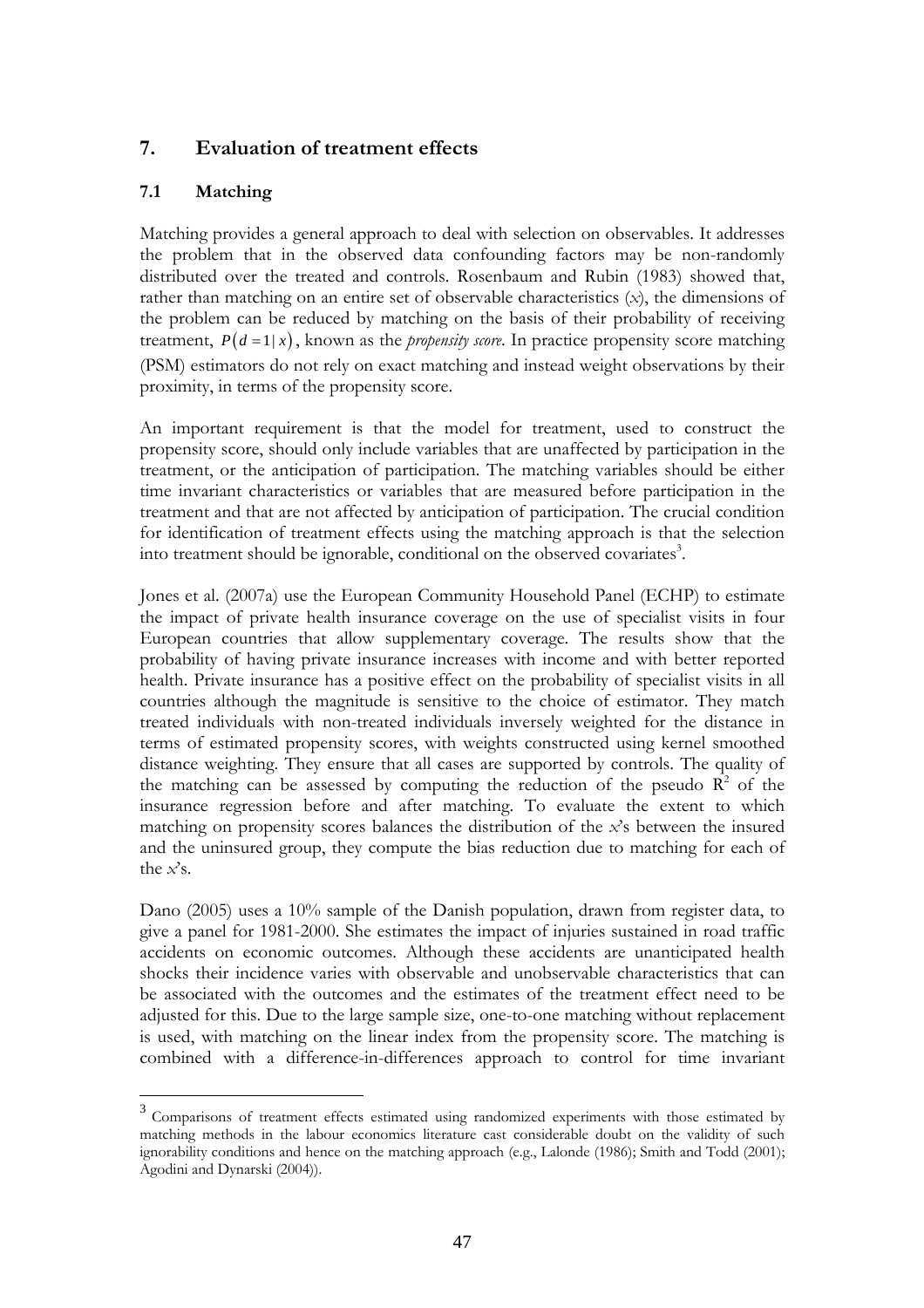unobservables. The study finds an impact of injuries on earned income for older and low income individuals but also shows the compensating effects of public transfers in the Danish system.

García-Gómez and López-Nicolás (2006) adopt a matched panel data difference-indifferences estimator. They use panel data from the Spanish component of the European Community Household Panel (ECHP) to explore the impact of health shocks on employment and of employment shocks on health. Their strategy is to match exactly on pre-treatment outcomes, in order to control for time-invariant observables. This means that controls are restricted to those individuals who were identical to the treated in terms of their pre-treatment outcomes. In order to define the treated and the controls a threeyear window is adopted. In the case of health shocks, the treated are those who are in good health in the first year and then move to bad health in the next two years, and who are in employment for the first two years. The controls remain in good health throughout the period and are also in employment in the first two years. The outcome is employment status in the third year. In addition to matching on pre-treatments outcomes, propensity score matching is used to make the treated and controls comparable in terms of their observed characteristics. Four methods of matching are compared: nearest neighbour matching on the propensity score; kernel matching on the propensity score; matching of the four nearest neighbours on a set of explanatory variables; and simple matching on the four nearest neighbours according to the propensity score.

Other studies that use matching are summarised in Table 2.

## **INSERT TABLE 2 AROUND HERE**

## **7.2 Regression discontinuity**

The regression discontinuity (RD) design exploits situations where the assignment to treatment changes discontinuously with respect to a threshold value of one or more exogenous variables. The contrast between individuals on either side of the discontinuity is used to identify the treatment effect. In a sharp regression discontinuity design passing the threshold completely determines the allocation of treatment. In a fuzzy design, which is more likely in practice, the allocation of treatment is stochastic and the threshold creates a discontinuity in the probability of treatment. The discontinuity design relies on a comparison of observations "before & after" the threshold and does not have a separate control group. For this reason, applications typically use a narrowly defined neighbourhood around the discontinuity to try and ensure that the treated and untreated observations are comparable in other respects. Studies that use a discontinuity design were described in Section 2 above (Almond (2006); Lleras-Muney (2005); Pop-Eleches  $(2006)$ ).

## **7.3 Difference-in-differences**

The difference-in-differences, or diff-in-diff, (DD) approach to evaluation with nonexperimental data has been applied extensively in the health economics literature. The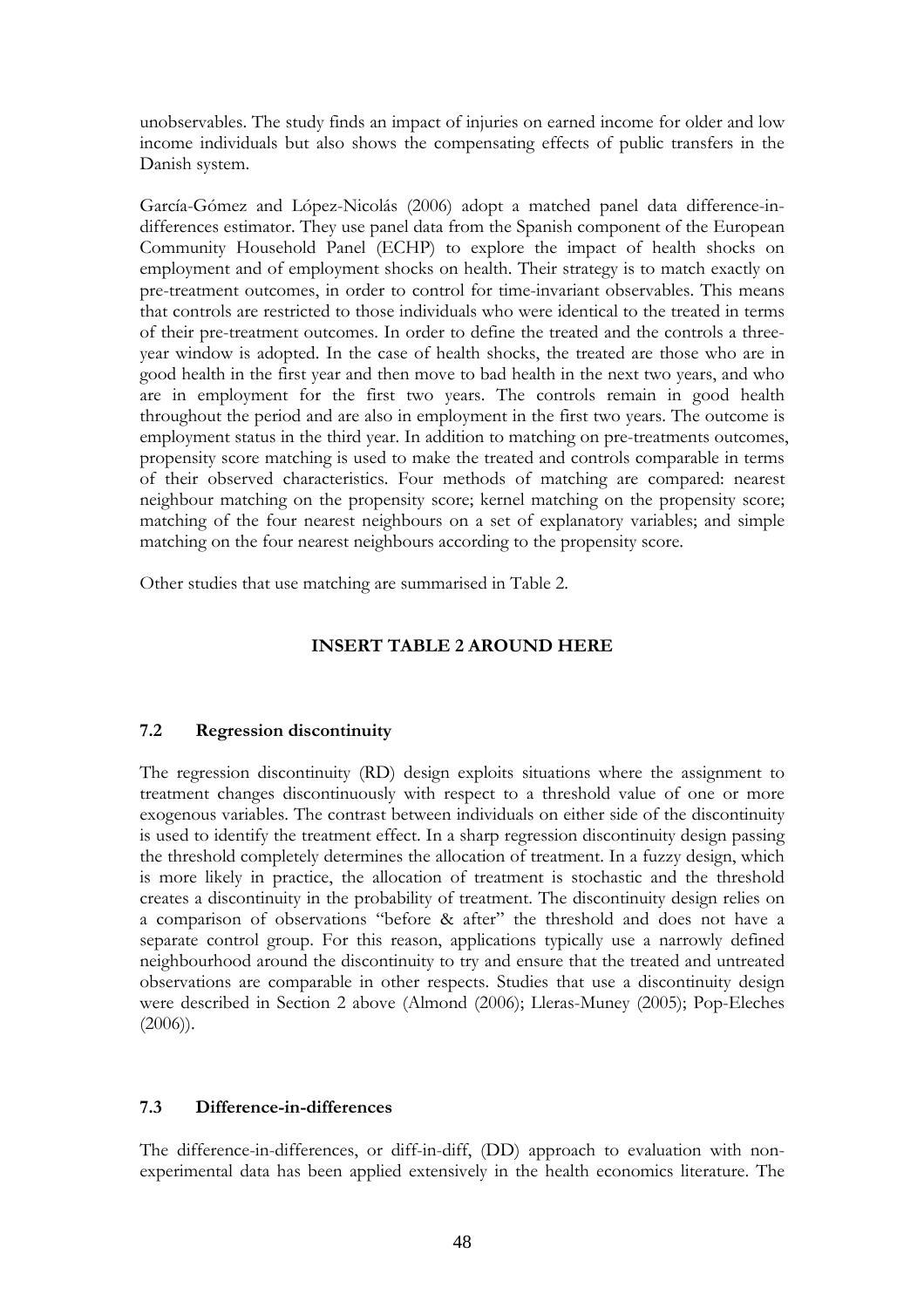method is based on a before & after (pre-post) design with a control group. It can be used with both panel data and repeated cross sections and requires treatment and control groups to be specified.

The basic form of the DD estimator of the average treatment effect, compares mean outcomes for the treated  $(1)$  and controls  $(0)$  before  $(B)$  and after  $(A)$  the treatment:

$$
ATE_{DD} = (\bar{y}_A^1 - \bar{y}_B^1) - (\bar{y}_A^0 - \bar{y}_B^0)
$$
\n(39)

With individual panel data the DD estimator can be computed using a two-way fixed effects specification:

$$
y_{it} = \gamma(T_i P_t) + x_{it} \beta + v_t + u_i + \varepsilon_{it}
$$
\n
$$
\tag{40}
$$

The treatment effect is identified by the parameter  $(y)$  on the interaction term between the indicator for whether the individual is in the treated group (T) and the indicator for the post-treatment period  $(P)^4$ . The observed regressors  $(x)$  control for any observable differences between the treated and controls and the individual effects (*u*) control for any time-invariant unobservable differences that maybe correlated with the outcome and with the allocation of treatment. In this sense, the DD estimator combines selection on unobservables with selection on observables, so long as the unobservables are time invariant. The time effects (ν) take account of any time trend in the data that is common to both the treatment and control groups. This implies a "parallel trend" assumption When the DD estimator is applied to repeated cross-section data a further assumption is required: that the composition of the treatment and control groups remains stable over time.

The DD estimator is defined above by using the interaction between the post-treatment period (P) and belonging to the treatment group (T). In some applications exposure to treatment may be defined by the interaction between more than two factors. For example, in Schmidt's (2007) evaluation of the impact of infertility insurance mandates on birth rates in the US, an indicator of whether states have mandates is interacted with whether or not women are over 35, as those over 35 are most likely to suffer infertility. Multiple interactions can be used to define exactly who is exposed to treatment and also to allow for heterogeneity in the size of the treatment effect. This approach is often labelled difference-in-difference-in-differences (DDD).

Chalkley and Tilley (2006) show how economic incentives can influence dental practice. This study exploits the comparison between self-employed and salaried dentists working for the NHS in Scotland to show that the financial incentives of fee-for-service (FFS) increase the intensity of treatment by around 21%. Using a difference-indifferences approach the paper finds that self-employed dentists treat exempt patients, who are assumed to be more likely to be influenced by supplier inducement, more intensively than non-exempt patients, relative to salaried dentists who do not face the financial incentive of FFS. These findings are based on an administrative database, the Management Information and Dental Accounting System (MIDAS), that records claims for self-employed and salaried dentists. The database provides a panel of dentists and

 $\overline{a}$ 

<sup>4</sup> Bertrand et al (2004) highlight the risk of making misleading inferences using the standard DD estimator if there is serial correlation in the outcomes and the standard errors are not adjusted to take account of it.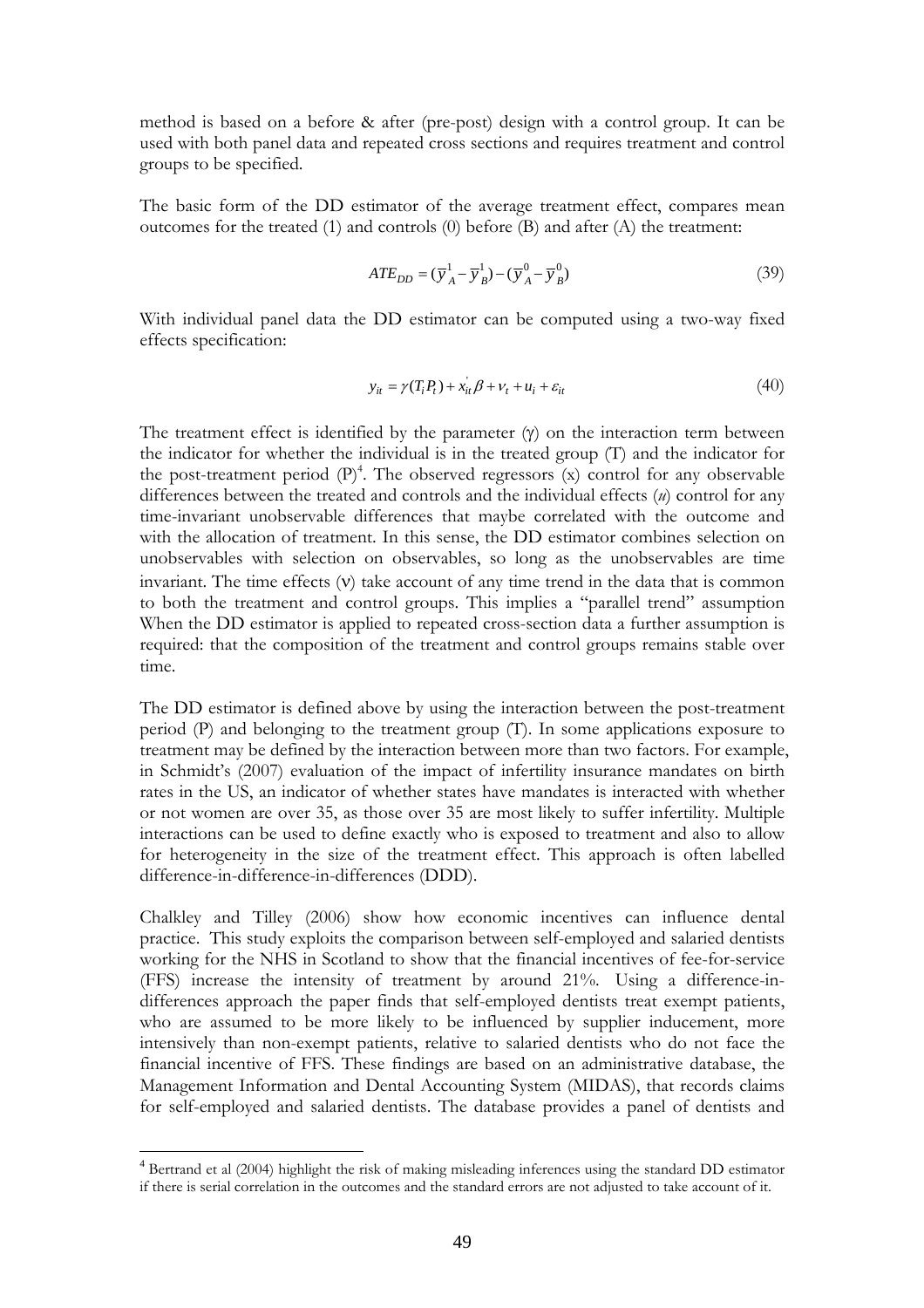patients and can be used to control for the practice style of individual dentists as well as measures of patient need.

In January 1994 the health authorities in Belgium increased copayment rates for home and office visits to GPs and for visits to specialists. The increases were substantial: 35% for GP home visits, 45% for GP office visits and 60% for specialist visits. Cockx and Brasseur (2003) use this as a natural experiment. To create a control group they use those who were exempt from charges due to low income among widows, orphans, the disabled and retired. This means that identification relies on the treatment and control groups being comparable and the authors note that identification can only be achieved for low income groups. A difference-in-differences estimator is applied to the logarithm of utilisation and the model is extended to a Rotterdam demand system to accommodate substitution effects induced by the change in relative prices. Interaction terms are used to allow for heterogeneity in the treatment effects. A similar set of reforms in Germany is used as a natural experiment by Winkelmann (2004a). In this case copayments for prescription drugs increased by 6 Deutsche Marks on  $1<sup>st</sup>$  July 1997, leading to relative price increases of up to 200% depending on the pack size. The policy is evaluated using data from the German Socioeconomic Panel (GSOEP) for the years around the reform, 1995-96 and 1998-99. The control group here is those exempt from these charges, made up of those with private insurance, coinsured children and low income households. A difference-in-differences strategy is adopted with the effect of the copayments on doctor visits identified by the interaction between the timing of the reform and exemption from charges. Winkelmann (2004a) argues that the assumption of a common trend, which is essential for identification, is plausible in this context.

The use of a control group in difference-in-differences methods help avoids the spurious inferences that can arise in a simple before & after comparison. For example, in Wagstaff and Yu's (2007) evaluation of the impact of the World Bank's Health VIII project in Gansu province in China they find only a small reduction in out-of-pocket spending on health care in counties exposed to the programme. A before & after comparison would suggest that there was no significant improvement in this outcome. However the trend in the control group of counties shows a rise in out-of-pocket payments, so the DD estimate reveals better outcomes among the treated relative to the controls. An important caveat is that the validity of the DD estimates relies on the comparability of the treated and controls in terms of the underlying trend in the outcomes. The comparability of treatment and control groups can be enhanced by combining the DD approach with matching estimators (as in Galiani et al. (2005); Dawson et al. (2007); Wagstaff and Yu (2007)). In Wagstaff and Yu (2007) the unmatched DD estimate for the impact of Health VIII on the availability of medical equipment in township health centres (THCs) does not show a significant effect. But when the controls are matched with treated counties an effect is revealed. This is because the counties selected for the project tended to be poorer than the average among the controls so that, on average, the funds available to invest in equipment in the control counties lead to higher rate of increase. Matching with control counties that face the same sort of financial constraints allows a reliable comparison to be made.

The careful use of matching estimators, which should include tests of whether the treated cases and selected controls are balanced in terms of their observed characteristics, provides a link to strategies for testing the robustness of the identification assumptions that are built into the differences-in-differences approach. The comparability of the treatment and control groups can be assessed by comparing their observed characteristics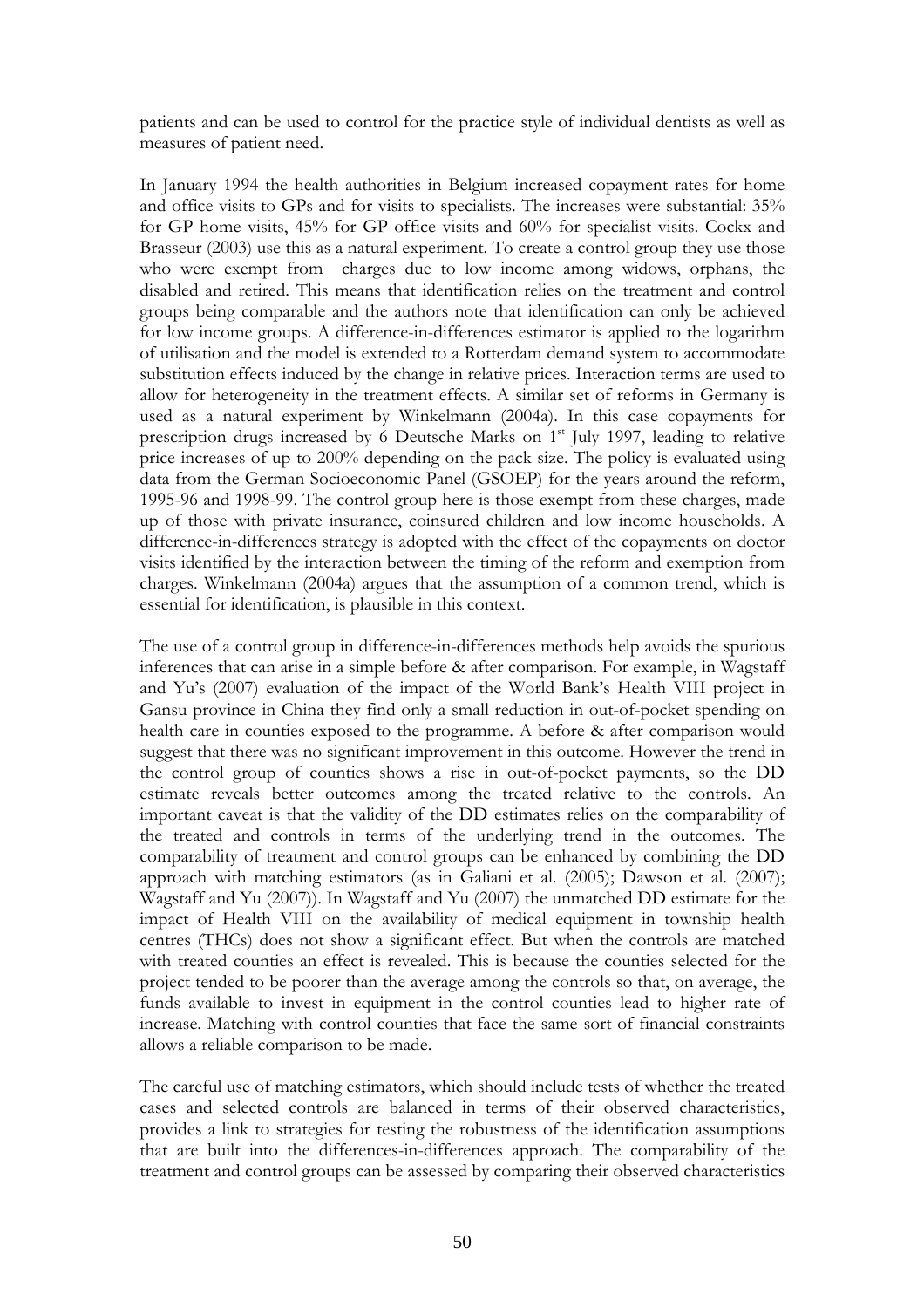prior to treatment and, in particular, by testing the parallel trend assumption prior to treatment. A good example of this is Galiani et al. (2005). They use a difference-indifferences strategy applied to panel data on municipalities in Argentina. The treatment of interest is the privatisation of local water services that took place in the 1990s and the outcomes are measures of general and cause-specific child mortality. There is sufficient data for the pre-treatment period to do graphical analysis of the trends in the treatment and control groups. More importantly it is possible to estimate the two-way fixed effects specification for mortality rates only using the data from the pre-treatment period but including an indicator of which municipalities would go on to be treated. Evidence that this indicator is significant would undermine the parallel trends assumption and mean that areas that privatised their water supply were systematically different in terms of (trends in) mortality. In fact, Galiani et al. (2005) find that common trend assumption is not rejected. Their difference-in-differences estimators are refined using a propensity score matching approach. The results show a significant reduction in deaths from infectious and parasitic diseases and suggest that privatisation helped to reduce health inequalities. Other studies that combine difference-in-differences with matching are Dano (2005), Garcia-Gomez and Lopez-Nicolas (2006), and Girma and Paton (2006).

Numerous studies in health economics use the difference-in-differences strategy. Some of these are summarised in Table 3.

### **INSERT TABLE 3 AROUND HERE**

### **7.4 Instrumental variables**

The difference-in-differences design is often applied in the context of natural experiments. Natural experiments and natural controls also form the basis for the instrumental variable (IV) approach, which is intended to capture "selection on unobservables" (see e.g., Auld (2006b)). This approach relies on the variation in treatment that can be attributed to variation in an exogenous variable, or instrument; assigning individuals to treatments on the basis of the instrument mimics the random assignment of an experimental design. This approach is often hard to apply in practice as instruments should be both powerful predictors of treatment and have no direct effect on outcomes. The search for convincing instruments is therefore fraught with difficulty.

There are two broad estimation strategies. The FIML approach specifies a complete system of equations for the outcomes and treatments and estimates them jointly, allowing for common unobservable factors and identifying the model through exclusion restrictions. Estimation can be by MLE, MSL, MCMC, DFM or copulas, as described in Section 6 above. The more commonly used approach is the limited-information or single equation approach, using IV estimators such as 2SLS, GMM and 2SCML. Some studies that use instrumental variables were described in Section 2 above (Arendt (2005); Auld and Sidhu (2005); Evans and Lien (2005); Gardner and Oswald (2007); Lakdawalla et al. (2006); Lindahl (2005)). Other applications are too numerous to describe in detail here (some examples are Cawley et al. (2006); Contoyannis et al. (2005); Dor et al. (2006); Dubay et al. (2001); Dusheiko et al. (2004); Dusheiko et al. (2007); Elliott et al. (2007); Guariglia and Rossi (2004); Hadley et al. (2003); Jewell and Triunfo (2006); Kessler and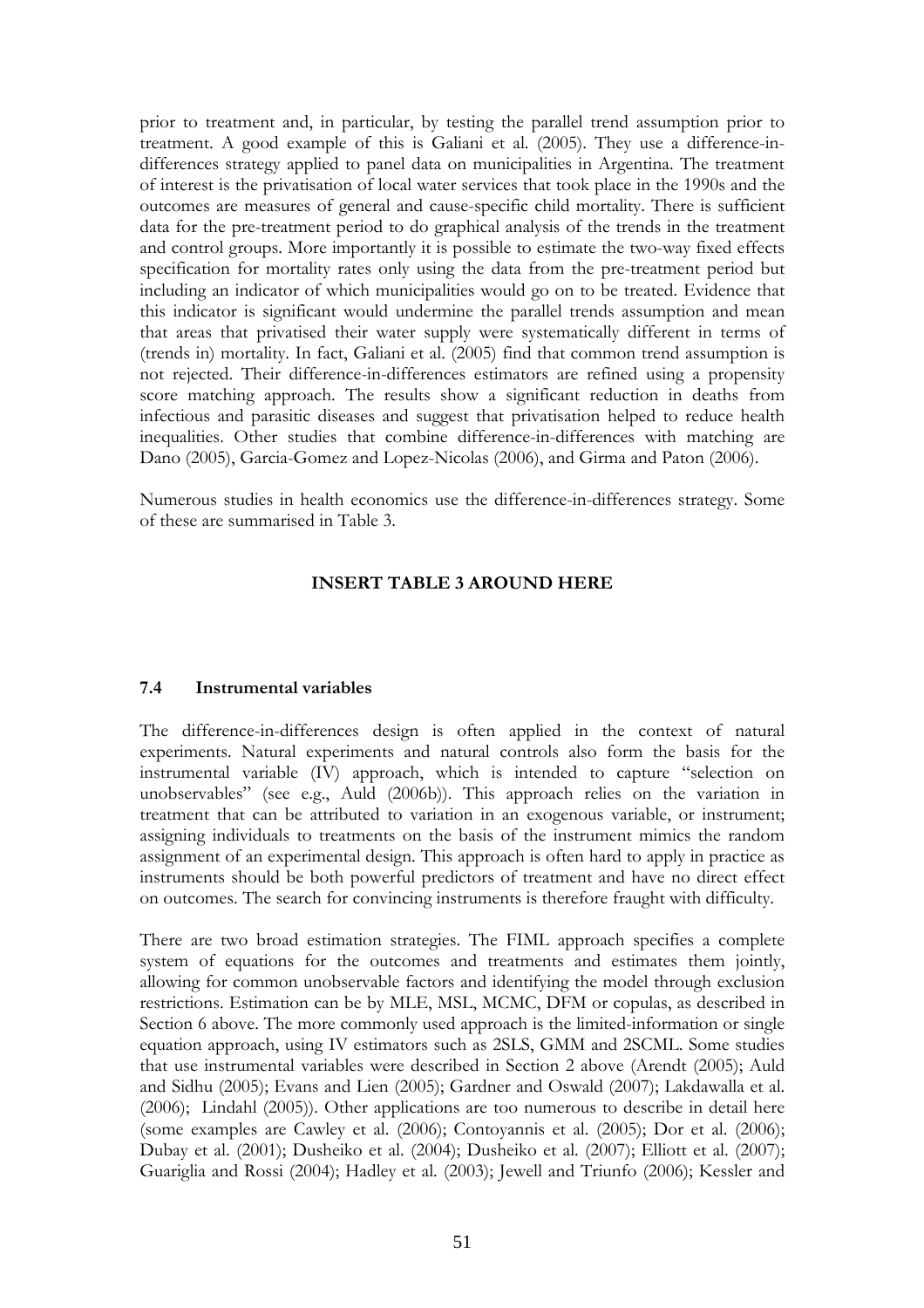McClellan (2002); Lindrooth and Weisbrod (2007); Sasso and Buchmueller (2004) Meer et al. (2003); Schellhorn (2001); Sloan et al. (2001); Houtven and Norton (2004); Yelowitz  $(2000)$ ).

In Section 1 above it was emphasised that, when treatment effects are heterogeneous, the IV estimator identifies a local average treatment effect (LATE) and that this estimate is conditional on the set of instruments that are used. In a recent paper Basu et al. (2007) apply Heckman and Vytlacil's (1999) local-IV (LIV) estimator which identifies marginal treatment effects (MTE) over the support of the propensity score  $p(d=1|x,z)$ . Computation of the LIV estimator involves regressing the outcome *y* on the observed regressors *x* and on a flexible function of the propensity score, which is estimated using *x* and the instruments *z*. The model could be estimated semiparametrically, for example by using a partially linear model, or as in Basu et al. (2007), by adding polynomial and interaction terms between *x* and  $p(d=1|x,z)$ . Then the LIV estimator of the *MTE*(*x,u<sub>d</sub>*) is:

$$
LIV = \left[\frac{\partial E(y \mid x, p(x, z))}{\partial p(x, z)}\right]_{1 - p(x, z) = u_d}
$$
\n(41)

This can be used to test for heterogeneity in the treatment effect and to construct estimates of the other treatment effects of interest such as the ATE and ATT.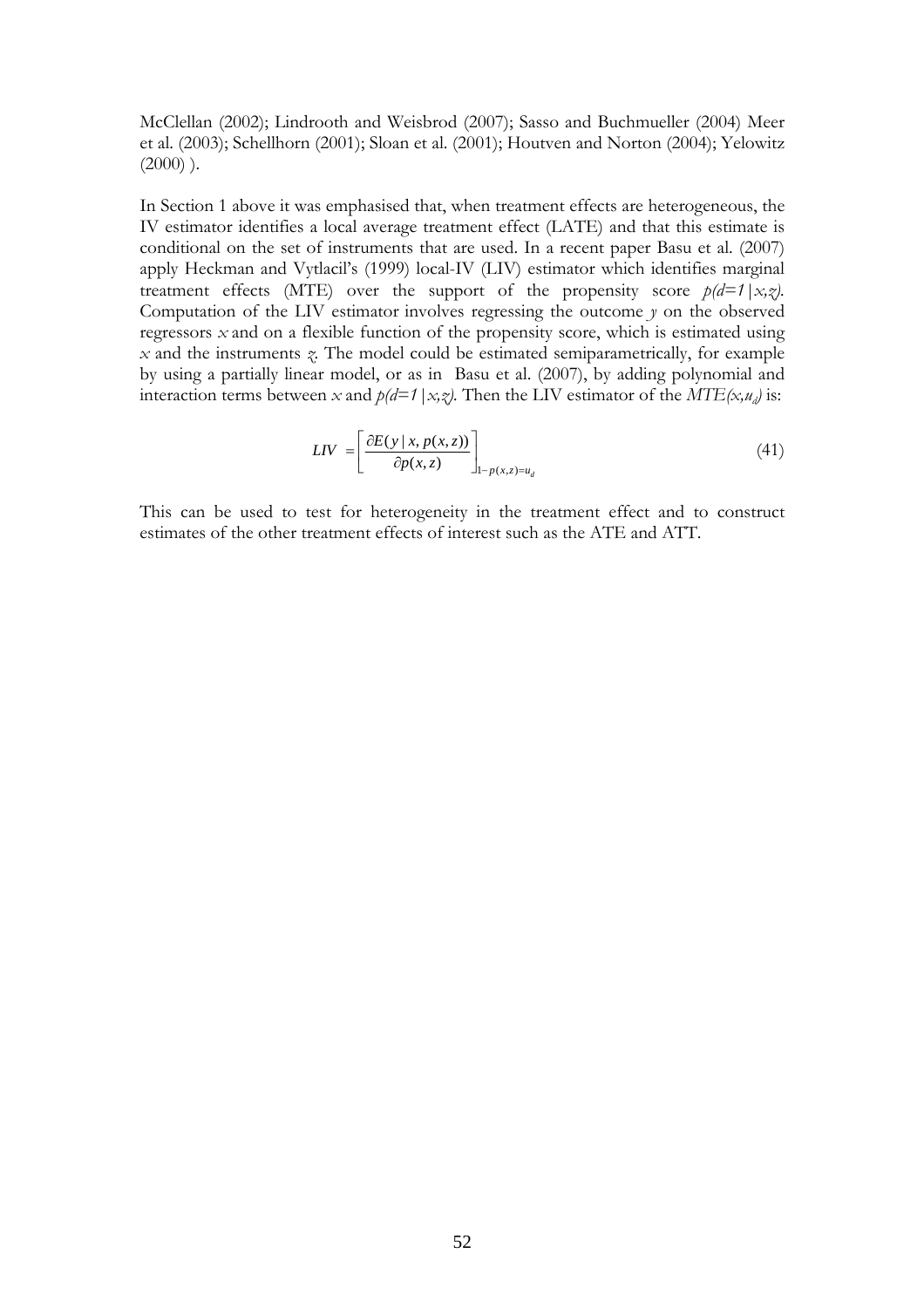# Table 1: Key datasets cited in the review Acronym Full Title, origin Format Homepage AddHealth National Longitudinal Study of

| Adolescent Health, USA<br><b>AHEAD</b><br>Assets and Health Dynamics Among<br>Panel survey<br>hrsonline.isr.umich.edu/<br>the Oldest-Old, USA<br><b>BHPS</b><br>British Household Panel Survey, UK<br>Panel survey<br>www.data-archive.ac.uk/ | www.cpc.unc.edu/projects/addhealt |
|-----------------------------------------------------------------------------------------------------------------------------------------------------------------------------------------------------------------------------------------------|-----------------------------------|
|                                                                                                                                                                                                                                               |                                   |
|                                                                                                                                                                                                                                               |                                   |
|                                                                                                                                                                                                                                               |                                   |
|                                                                                                                                                                                                                                               |                                   |
| <b>BRFSS</b><br>Behavioral Risk Factor Surveillance<br>www.cdc.gov/brfss/<br>Telephone                                                                                                                                                        |                                   |
| System, US<br>survey                                                                                                                                                                                                                          |                                   |
| <b>CHNS</b><br>China Health and Nutrition Surveys<br>Panel survey<br>www.cpc.unc.edu/projects/china                                                                                                                                           |                                   |
| <b>ECHP</b><br>European Community Household<br>forum.europa.eu.int/Public/irc/dsis<br>Panel survey                                                                                                                                            |                                   |
| /echpanel/home<br>Panel, EC-15                                                                                                                                                                                                                |                                   |
| English Longitudinal Survey of Ageing<br><b>ELSA</b><br>Panel survey<br>www.ifs.org.uk/elsa/                                                                                                                                                  |                                   |
| <b>GSCF</b><br>Gansu Survey of Children and<br>Longitudinal<br>china.pop.upenn.edu/Gansu/intro.                                                                                                                                               |                                   |
| multilevel<br>Families, China<br>htm                                                                                                                                                                                                          |                                   |
| survey                                                                                                                                                                                                                                        |                                   |
| <b>GSOEP</b><br>Panel survey<br>German Socioeconomic Panel<br>www.diw.de/english/sop/                                                                                                                                                         |                                   |
| www.data-archive.ac.uk/<br><b>HALS</b><br>Health and Lifestyle Survey, GB<br>Panel survey                                                                                                                                                     |                                   |
| <b>HCSUS</b><br>HIV Cost and Services Utilization<br>Panel survey<br>www.rand.org/health/projects/hcsu                                                                                                                                        |                                   |
| Study, USA                                                                                                                                                                                                                                    |                                   |
| Administrative<br><b>HCUP</b><br>Healthcare Cost and Utilization<br>www.hcup-                                                                                                                                                                 |                                   |
| us.ahrq.gov/overview.jsp<br>Project, USA                                                                                                                                                                                                      |                                   |
| <b>HES</b><br>Hospital Episode Statistics, England &<br>Administrative<br>www.dh.gov.uk/en/Publicationsand                                                                                                                                    |                                   |
| statistics/Statistics/HospitalEpisode<br>Wales                                                                                                                                                                                                |                                   |
| Statistics/index.htm                                                                                                                                                                                                                          |                                   |
| hrsonline.isr.umich.edu/<br><b>HRS</b><br>Health and Retirement Survey, USA<br>Panel survey                                                                                                                                                   |                                   |
| Health Survey for England, Welsh<br><b>HSE</b><br>Repeated cross<br>www.data-archive.ac.uk/                                                                                                                                                   |                                   |
| Health Survey, Scottish Health Survey<br>sections                                                                                                                                                                                             |                                   |
| <b>HSN</b><br>www.iisg.nl/~hsn/<br>Historical Sample of the Netherlands<br>Longitudinal                                                                                                                                                       |                                   |
| sample from                                                                                                                                                                                                                                   |                                   |
| census and                                                                                                                                                                                                                                    |                                   |
| registers                                                                                                                                                                                                                                     |                                   |
| LASA<br>Longitudinal Aging Study Amsterdam<br>Panel survey<br>www.lasa-vu.nl                                                                                                                                                                  |                                   |
| Living Standards Measurement Study,<br>www.worldbank.org/html/prdph/ls<br><b>LSMS</b><br>Repeated cross                                                                                                                                       |                                   |
| ms/lsmshome.html<br>World Bank<br>sections                                                                                                                                                                                                    |                                   |
| $\operatorname{MTR}$<br>Minnesota Twin Registry, USA<br>Longitudinal<br>www.psych.umn.edu/psylabs/mtfs/                                                                                                                                       |                                   |
| default.htm<br>Register                                                                                                                                                                                                                       |                                   |
| Census of<br><b>NDF</b><br>Natality Detail Files, USA<br>www.cdc.gov/nchs/products/elec                                                                                                                                                       |                                   |
| prods/subject/natality.htm<br>births                                                                                                                                                                                                          |                                   |
| <b>MEPS</b><br>National Medical Expenditure Panel<br>www.ahrq.gov/data/mepsweb.htm<br>Panel Survey                                                                                                                                            |                                   |
| Survey, USA                                                                                                                                                                                                                                   |                                   |
|                                                                                                                                                                                                                                               |                                   |
| <b>NCDS</b><br>National Child Development Survey,<br>www.data-archive.ac.uk/<br>Cohort study                                                                                                                                                  |                                   |
| UК                                                                                                                                                                                                                                            |                                   |
| <b>NHANES</b><br>National Health and Nutrition<br>Repeated cross<br>www.cdc.gov/nchs/nhanes.htm                                                                                                                                               |                                   |
| Examination Surveys, USA<br>sections                                                                                                                                                                                                          |                                   |
| <b>NLSCY</b><br>National Longitudinal Survey of<br>Panel survey<br>www.statcan.ca/                                                                                                                                                            |                                   |
| Children and Youth, Canada                                                                                                                                                                                                                    |                                   |
| <b>NLSY</b><br>National Longitudinal Survey of<br>Panel survey<br>www.bls.gov/nls/                                                                                                                                                            |                                   |
| Youth, USA                                                                                                                                                                                                                                    |                                   |
| <b>NLTCS</b><br>National Long Term Care Survey,<br>www.nltcs.aas.duke.edu/index.htm<br>Panel survey                                                                                                                                           |                                   |
| <b>USA</b>                                                                                                                                                                                                                                    |                                   |
| <b>NPHS</b><br>National Population Health Survey,<br>www.statcan.ca/english/survey/hou<br>Panel survey                                                                                                                                        |                                   |
| sehold/health/health.htm<br>Canada                                                                                                                                                                                                            |                                   |
| Panel Study of Belgian Households<br><b>PSBH</b><br>Panel survey<br>www.psbh.be/                                                                                                                                                              |                                   |
| <b>PSID</b><br>Panel Study of Income Dynamics,<br>Panel Survey<br>psidonline.isr.umich.edu/                                                                                                                                                   |                                   |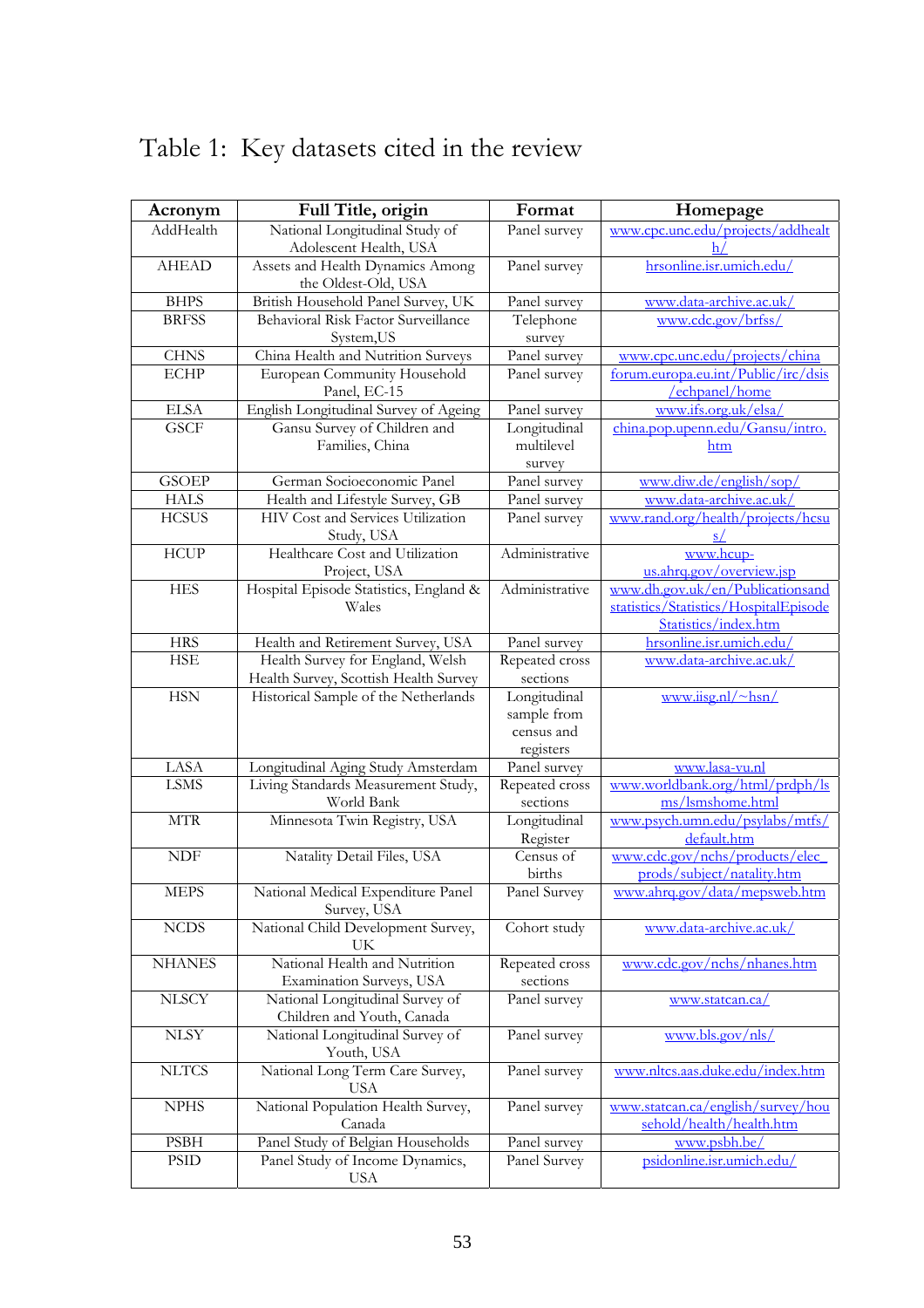| <b>RAND HIE</b> | RAND Health Insurance Experiment, | Panel,         | www.icpsr.umich.edu/ICPSR/acces  |
|-----------------|-----------------------------------|----------------|----------------------------------|
|                 | <b>USA</b>                        | randomised     | s/index.html                     |
|                 |                                   | experiment     |                                  |
| <b>RLMS</b>     | Russian Longitudinal Monitoring   | Panel survey   | www.cpc.unc.edu/rlms/            |
|                 | Study                             |                |                                  |
| <b>SHARE</b>    | Survey of Health, Ageing and      | Panel Survey   | www.share-project.org/           |
|                 | Retirement in Europe              |                |                                  |
| <b>SLID</b>     | Survey of Labour and Income       | Panel survey   | www.statcan.ca/                  |
|                 | Dynamics, Canada                  |                |                                  |
| US Census       | United States Census              | Population     | www.census.gov/                  |
|                 |                                   | Census         |                                  |
| <b>WHS</b>      | World Health Survey, WHO          | Repeated cross | www.who.int/healthinfo/survey/en |
|                 |                                   | sections       | /index.html                      |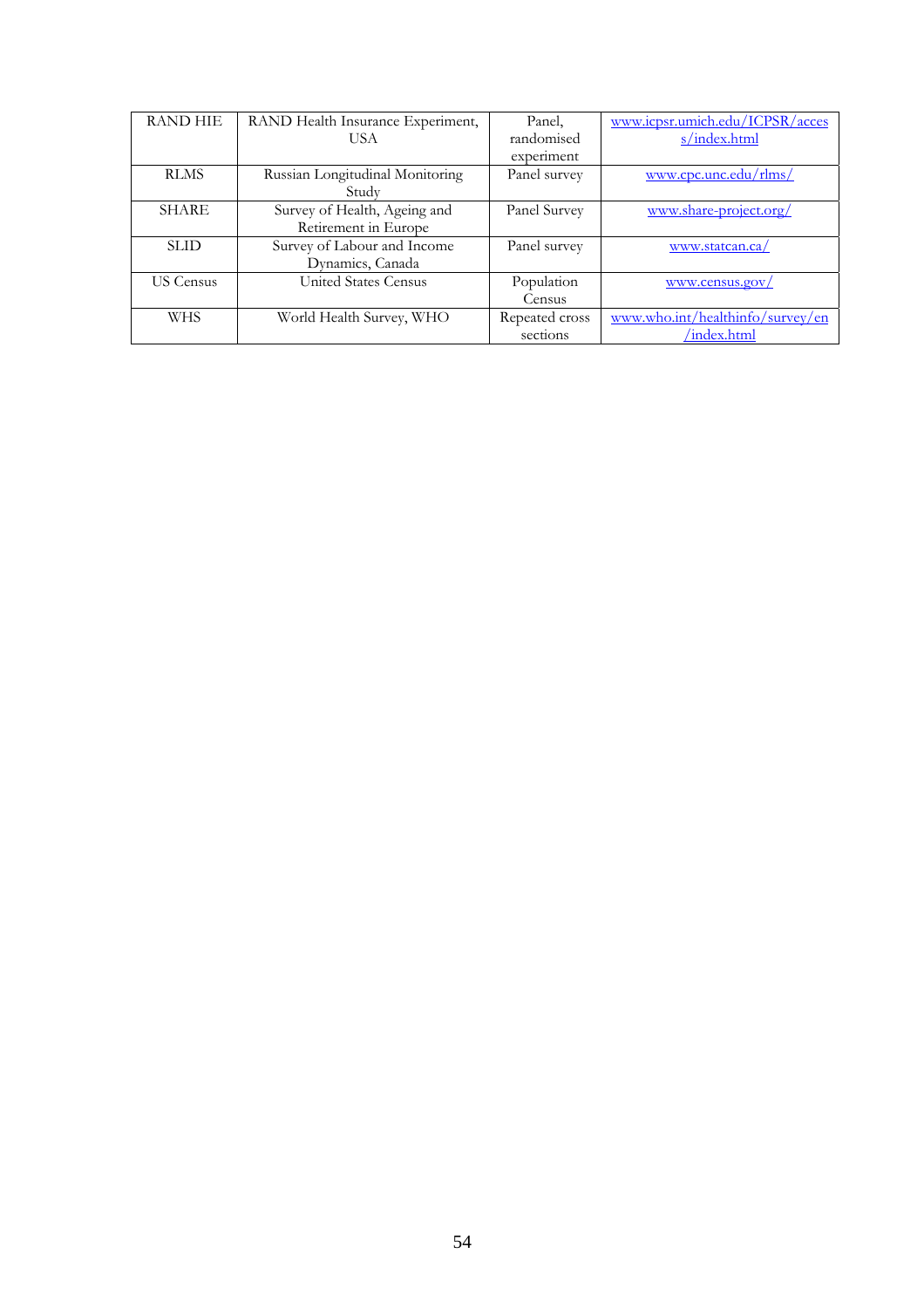## Table 2: Studies that use matching estimators

| <b>Study</b>                              | Outcome                                                                              | <b>Treatment</b>                                                                | Method                                                                                                                                                                                                                                | Comment                                                                                                                                                         |
|-------------------------------------------|--------------------------------------------------------------------------------------|---------------------------------------------------------------------------------|---------------------------------------------------------------------------------------------------------------------------------------------------------------------------------------------------------------------------------------|-----------------------------------------------------------------------------------------------------------------------------------------------------------------|
| Dano (2005)                               | Earnings, annual<br>employment rate,<br>disposable income, public<br>transfer income | Road traffic accidents                                                          | Uses difference-in-<br>differences matching<br>estimator with panel<br>constructed from register<br>data. One-to-one matching<br>without replacement based<br>on linear index from<br>propensity score. Checks<br>for balancing.      | Finds an impact on earned<br>income for older and low<br>income individuals. Also<br>shows compensating effects<br>of public transfers in the<br>Danish system. |
| Frolich et al. (2004)                     | Labour market outcomes:<br>reintegration into the<br>labour force                    | Vocational rehabilitation<br>programme in Western<br>Sweden                     | Multiple treatments with<br>matching based on<br>multivariate balancing<br>scores computed from<br>multinomial probit models.<br>Uses nearest neighbours<br>with replacement. Checks<br>for balancing of covariates<br>after matching | Finds a negative effect of<br>rehabilitation. Many of the<br>effects are insignificant:<br>many controls are used<br>repeatedly in the matching                 |
| García-Gómez and López-<br>Nicolás (2006) | Employment, income, self-<br>assessed health                                         | Health shocks and<br>employment shocks                                          | Use matched difference-in-<br>differences estimator.<br>Combine exact matching<br>on pre-treatment outcomes<br>with propensity score<br>matching. Use both nearest<br>neighbour and kernel-<br>smoothed matching.                     | Find effects of health<br>shocks on employment and<br>activity. Also find an effect<br>of transition to<br>unemployment on self-<br>assessed health.            |
| Girma and Paton (2006)                    | Teenage pregnancy rates                                                              | Free OTC access to<br>emergency birth control for<br>teenagers at pharmacies in | Use difference-in-<br>differences matching<br>estimator with panel data.                                                                                                                                                              | No evidence that policy<br>leads to lower teenage<br>pregnancy rates                                                                                            |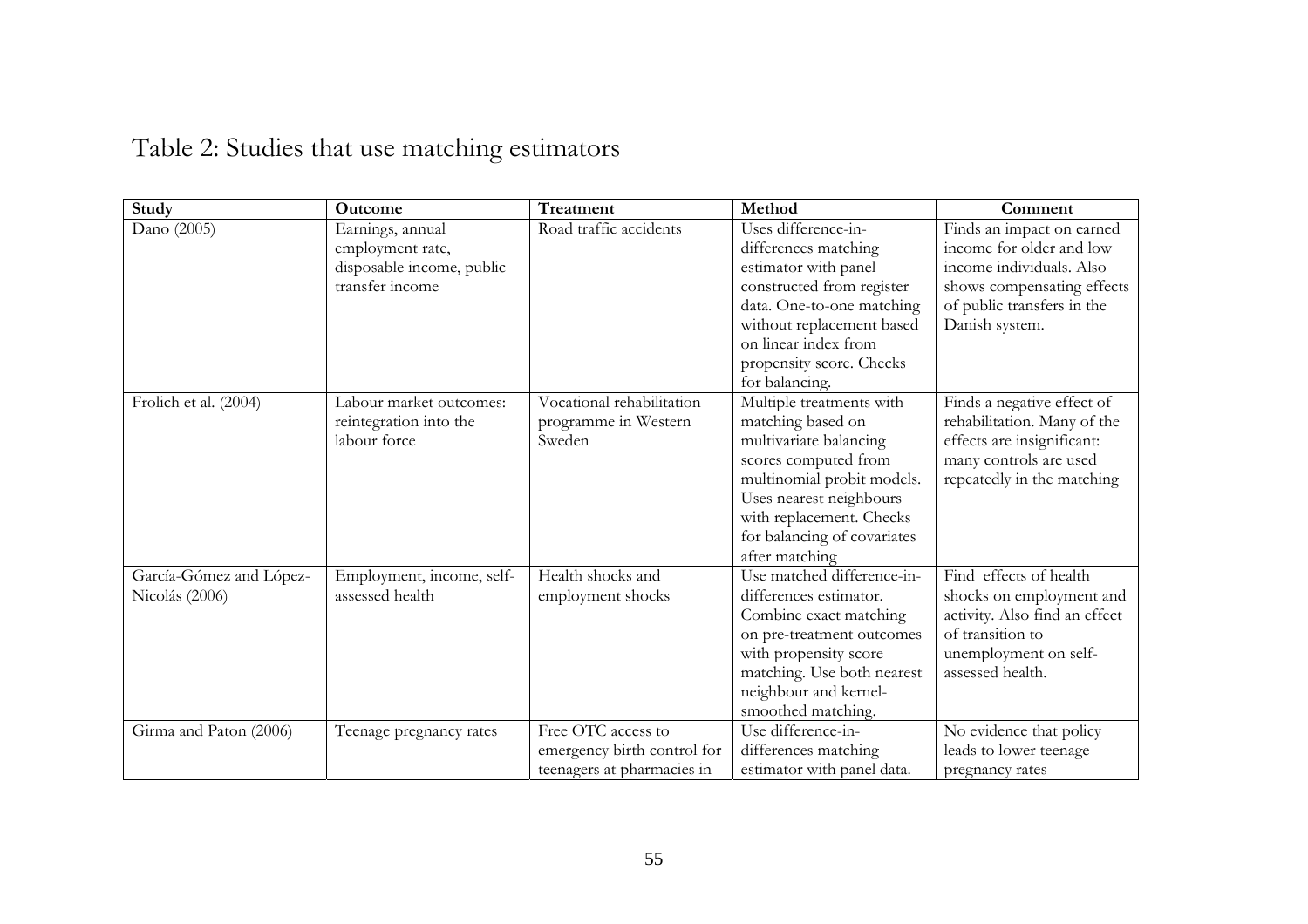|                            |                                                                                   | England            | Matching based on nearest<br>neighbours. Impose<br>common support and test<br>for balancing |                                                                                                                                                                                                                                                                    |
|----------------------------|-----------------------------------------------------------------------------------|--------------------|---------------------------------------------------------------------------------------------|--------------------------------------------------------------------------------------------------------------------------------------------------------------------------------------------------------------------------------------------------------------------|
| Jalan and Ravallion (2003) | Prevalence and duration of<br>diarrhea in children aged<br>under 5 in rural India | Piped water supply | PSM using logit, matching<br>to 5 nearest neighbours                                        | Finds that matching on<br>household as well as village<br>level controls makes a<br>difference. Average effects<br>are misleading as there is a<br>lot of heterogeneity in the<br>treatment effects, with little<br>impact on poorer and less<br>educated mothers. |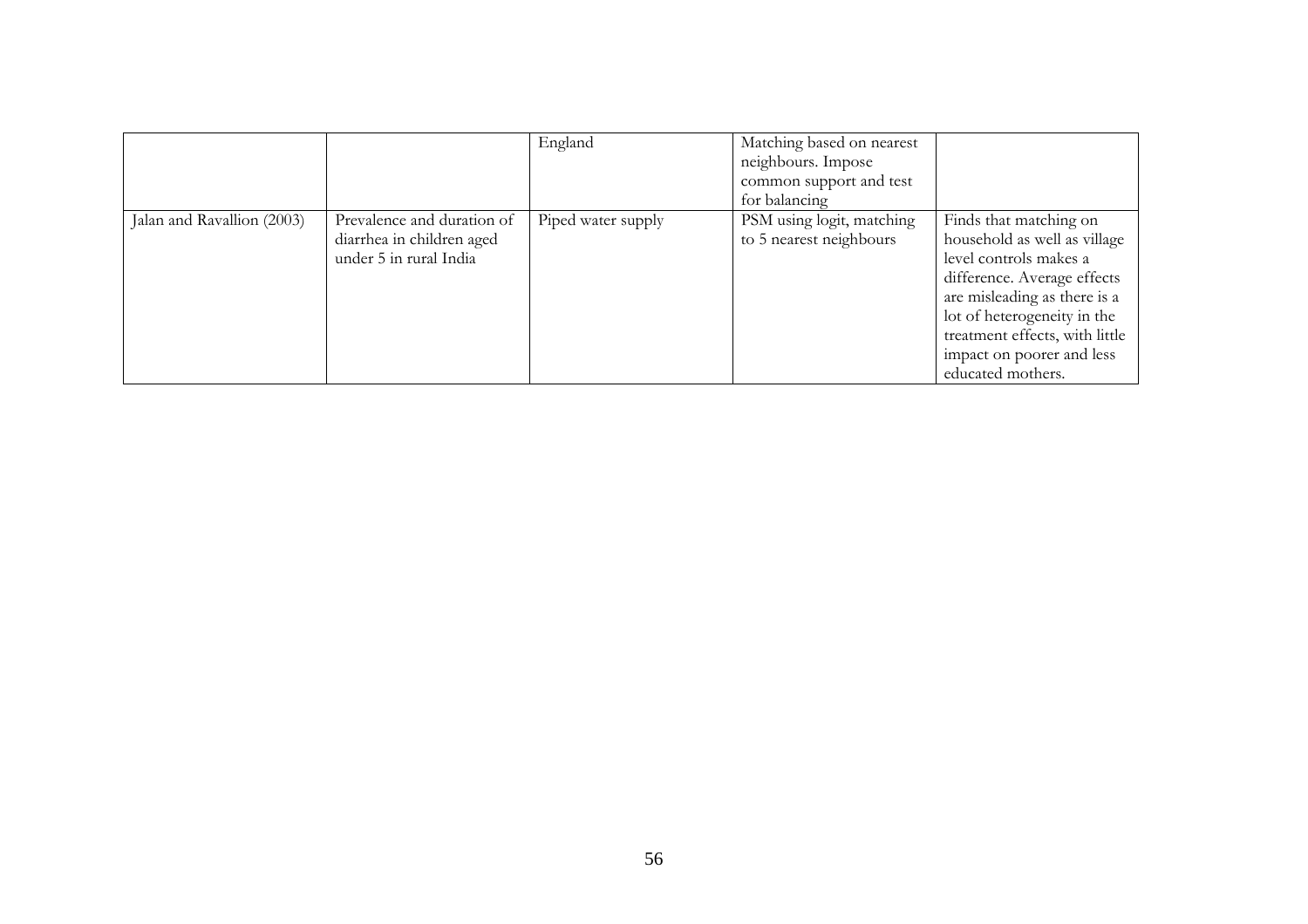| Study                      | Outcome                   | Treatment                       | <b>Treated/Controls</b>      | <b>Comments</b>              |
|----------------------------|---------------------------|---------------------------------|------------------------------|------------------------------|
| Adams (2007)               | Relative wages for older  | Introduction of pure            | i) Data for small and large  | Uses two sets of DDD         |
|                            | workers                   | community rating among          | firms in New York only:      | estimates. Finds an increase |
|                            |                           | small group health insurers     | time interacted with older   | in relative wages of older   |
|                            |                           | in New York in 1993             | workers and employment in    | workers in small firms       |
|                            |                           |                                 | small firm.                  |                              |
|                            |                           |                                 | ii) Data for small firms in  |                              |
|                            |                           |                                 | all states: time interacted  |                              |
|                            |                           |                                 | with older workers and       |                              |
|                            |                           |                                 | New York                     |                              |
| Carpenter (2004)           | Self-reported alcohol use | Zero tolerance drunk            | In DDD estimators zero       | Finds an effect on episodic  |
|                            | and drunk driving         | driving laws                    | tolerance laws interacted    | drinking among males, but    |
|                            |                           |                                 | with age 18-20, the group    | for other outcomes.          |
|                            |                           |                                 | affected by the laws, and    |                              |
|                            |                           |                                 | age 22-24                    |                              |
| Chalkley and Tilley (2006) | Intensity of dental       | Remuneration of dentists,       | Interacts salaried v self-   | Find that self-employed      |
|                            | treatment                 | FFS or salary                   | employed dentists with       | dentists treat exempt        |
|                            |                           |                                 | exempt v non-exempt          | patients more intensively    |
|                            |                           |                                 | patients.                    |                              |
| Chen et al. (2007)         | Use of outpatient and     | <b>Introduction of National</b> | Those who became insured     | Find an impact on use of     |
|                            | inpatient care and health | Health Insurance (NHI) in       | under NHI/those already      | care, which is larger for    |
|                            | status among the elderly  | Taiwan in 1995                  | insured                      | those on low incomes, but    |
|                            |                           |                                 |                              | not on health.               |
| Chen and Zhou (2007)       | Height, labour supply,    | 1959-61 famine in China         | Birth cohorts interacted     | Find worse outcomes for      |
|                            | earnings                  |                                 | with regional differences in | those exposed to the         |
|                            |                           |                                 | severity of famine (proxied  | famine                       |
|                            |                           |                                 | by excess mortality)         |                              |
| Cockx and Brasseur (2003)  | Demand for physician      | Increase in copayments          | Non-exempt/exempt            | DD applied to a Rotterdam    |

## Table 3: Studies that use Difference-in-Differences (DD)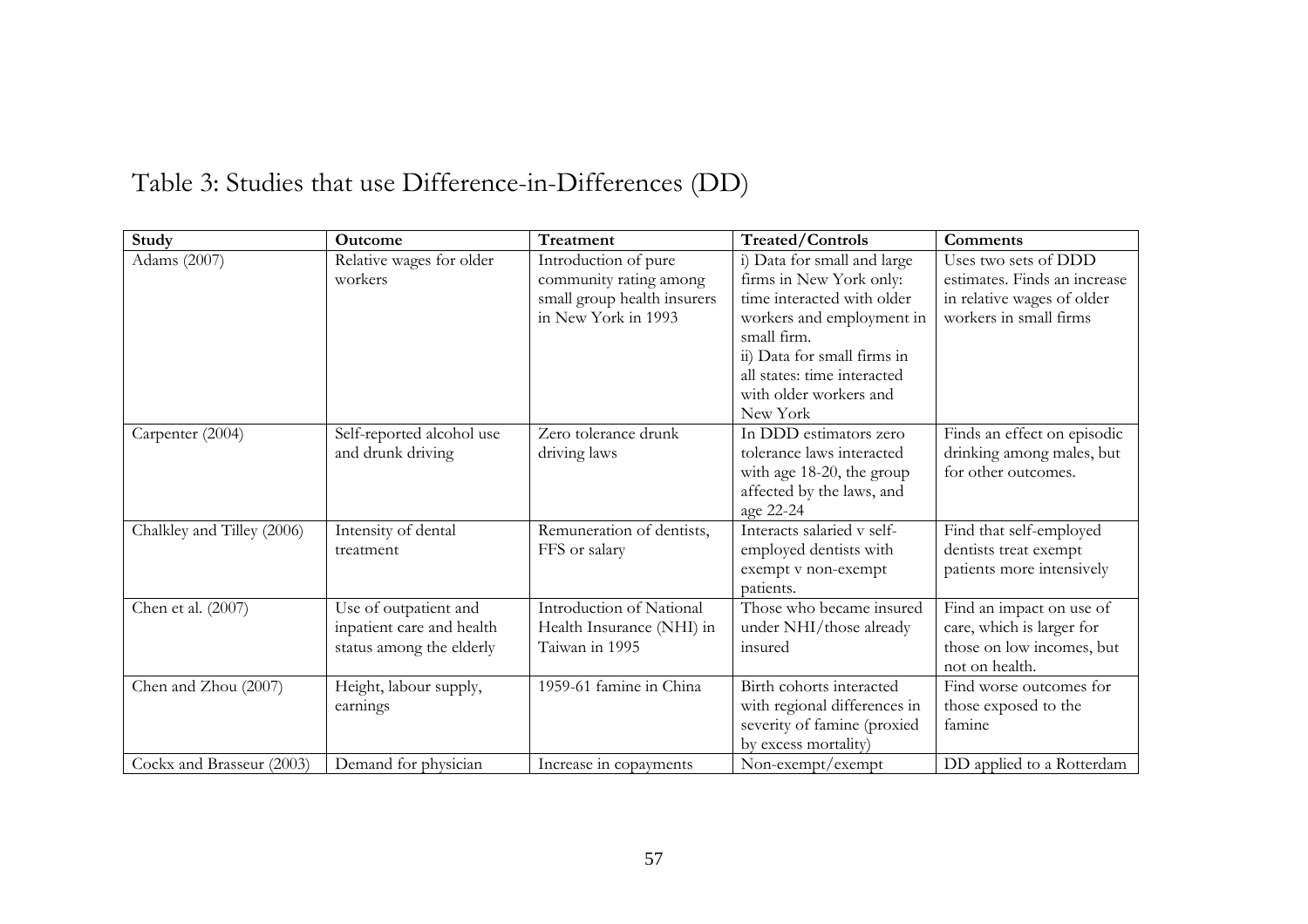|                        | services                                                                                                         |                                                                                                     |                                                                                                                                                                 | demand system                                                                                                                                                                                                                                                                                                                                               |
|------------------------|------------------------------------------------------------------------------------------------------------------|-----------------------------------------------------------------------------------------------------|-----------------------------------------------------------------------------------------------------------------------------------------------------------------|-------------------------------------------------------------------------------------------------------------------------------------------------------------------------------------------------------------------------------------------------------------------------------------------------------------------------------------------------------------|
| Currie and Hotz (2004) | Childhood accident<br>requiring medical attention                                                                | Child care regulations                                                                              | Aged 0-4/aged 5-9                                                                                                                                               |                                                                                                                                                                                                                                                                                                                                                             |
| Davidoff et al. (2005) | Employer sponsored<br>insurance coverage                                                                         | Reforms of state<br>regulations of small group<br>insurance market in US                            | Interacts indicators for<br>reform with high/low risk<br>and small/large firms                                                                                  | Uses DD and DDD<br>estimates with repeated<br>cross sections                                                                                                                                                                                                                                                                                                |
| Dawson et al. (2007)   | Waiting times in<br>opthamology                                                                                  | London patient choice<br>experiment (LPCP)                                                          | LCPC hospitals/three<br>comparator groups: all<br>hospitals in rest of England;<br>a matched control group; all<br>hospitals from 4 large<br>metropolitan areas | DD combined with<br>propensity score matching<br>The results show a small<br>reduction in average waiting<br>times and reduced<br>dispersion within the LPCP<br>hospitals                                                                                                                                                                                   |
| Dranove et al. (2003)  | Health care expenditures<br>and health outcomes for<br>patients receiving coronary<br>artery bypass graft (CABG) | Mandatory CABG report<br>card laws adopted in New<br>York State in 1991 and<br>Pennsylvania in 1993 | Hospitals affected by<br>reform/hospitals in other<br>states                                                                                                    | Use DD estimators in both<br>hospital level and patient<br>level analyses. Find an<br>adverse effect of report<br>cards on outcomes, due to<br>the patient selection they<br>induce. The validity of the<br>DD strategy is assessed by<br>using a cohort of AMI<br>patients who, as emergency<br>admissions, should not be<br>subject to patient selection. |
| Dusheiko et al. (2006) | Admissions to hospital<br>(chargeable elective, non-<br>chargeable elective &<br>emergency)                      | Abolition of GP<br>fundholding in England                                                           | (Ex-)fundholders/non-<br>fundholders                                                                                                                            | Find that abolition of<br>fundholding increased<br>admissions                                                                                                                                                                                                                                                                                               |
| Finkelstein (2004)     | Private insurance coverage<br>for prescription drug<br>expenditure                                               | Medicare coverage                                                                                   | Those aged 63-64 at start of<br>HRS panel survey, who<br>became eligible for<br>Medicare/(younger<br>controls) those aged 60-62                                 | Finds no evidence that<br>Medicare is associated with<br>levels of private coverage<br>for drug expenditures                                                                                                                                                                                                                                                |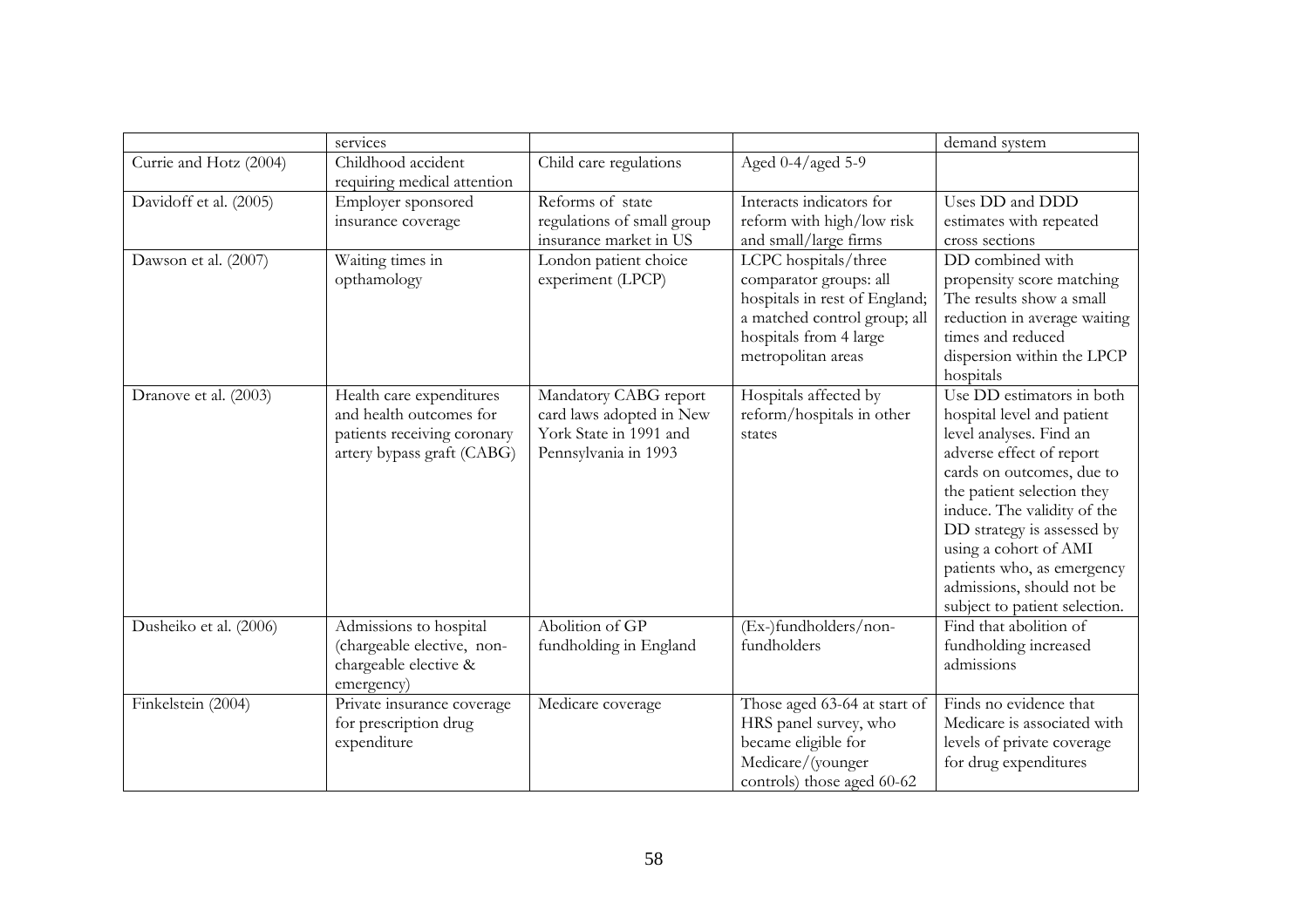|                           |                                 |                               | who were never eligible,     |                                |
|---------------------------|---------------------------------|-------------------------------|------------------------------|--------------------------------|
|                           |                                 |                               |                              |                                |
|                           |                                 |                               | (older controls) those aged  |                                |
|                           |                                 |                               | 65-67 who were eligible      |                                |
|                           |                                 |                               | throughout                   |                                |
| Galiani et al. (2005)     | Child mortality (general and    | Privatisation of local water  | Privately provided water     | Includes careful analysis of   |
|                           | cause specific)                 | services in Argentina         | services/publically provided | robustness of results to       |
|                           |                                 |                               |                              | 'parallel' trends assumption,  |
|                           |                                 |                               |                              | matching methods and use       |
|                           |                                 |                               |                              | of cause-specific mortality    |
|                           |                                 |                               |                              | to assess validity of findings |
| Jensen and Richter (2004) | Poverty, nutrition, use of      | 1996 pensions crisis in       | In arrears/those who         |                                |
|                           | medical care                    | Russia                        | received pensions            |                                |
| Liu et al. (2004)         | Hospital length of stay and     | Postpartum discharge laws     | States that enacted the      | Find heterogeneity in the      |
|                           | charges                         | in US states                  | laws/states that did not     | effects depending on how       |
|                           |                                 |                               |                              | the laws were implemented      |
| Propper et al. (2002)     | Waiting times for hospital      | GP fundholding                | Fundholders' patients/non-   | Effects on waiting only        |
|                           | admissions in England           |                               | fundholders' patients        | applied to a limited set of    |
|                           | (North West Anglia region)      |                               |                              | patients and of procedures     |
| Schmidt (2007)            | Infertility (first birth rates) | Infertility insurance         | Uses interaction between     | Uses DDD estimates. Finds      |
|                           |                                 | mandates in US states         | time, whether states have a  | that mandates significantly    |
|                           |                                 |                               | mandate and age of women     | increase birth rates for       |
|                           |                                 |                               | (over 35).                   | women over 35                  |
| Wagstaff and Yu (2007)    | Use of services,                | World Bank's Health VIII      | Project/non-project          | DD combined with               |
|                           | catastrophic expenses,          | project, Gansu province,      | counties                     | propensity score matching      |
|                           | health outcomes                 | China                         |                              |                                |
| Winkelmann (2004a)        | Doctor visits                   | Increase in copayments for    | Non-exempt/exempt            |                                |
|                           |                                 | prescription drugs            |                              |                                |
| Wolfe et al. (2006)       | Public health care coverage     | Wisconsin BadgerCare          | i) Between cohort strategy:  | DD estimates suggest that      |
|                           | of "welfare leavers"            | Program (expanded public      | 1997 cohort/1995 cohort      | BadgerCare increased           |
|                           |                                 | health insurance eligibility) | of leavers                   | public coverage by 17-25%      |
|                           |                                 |                               | ii) Within cohorts: newly    | points.                        |
|                           |                                 |                               | eligible/continuously        |                                |
|                           |                                 |                               |                              |                                |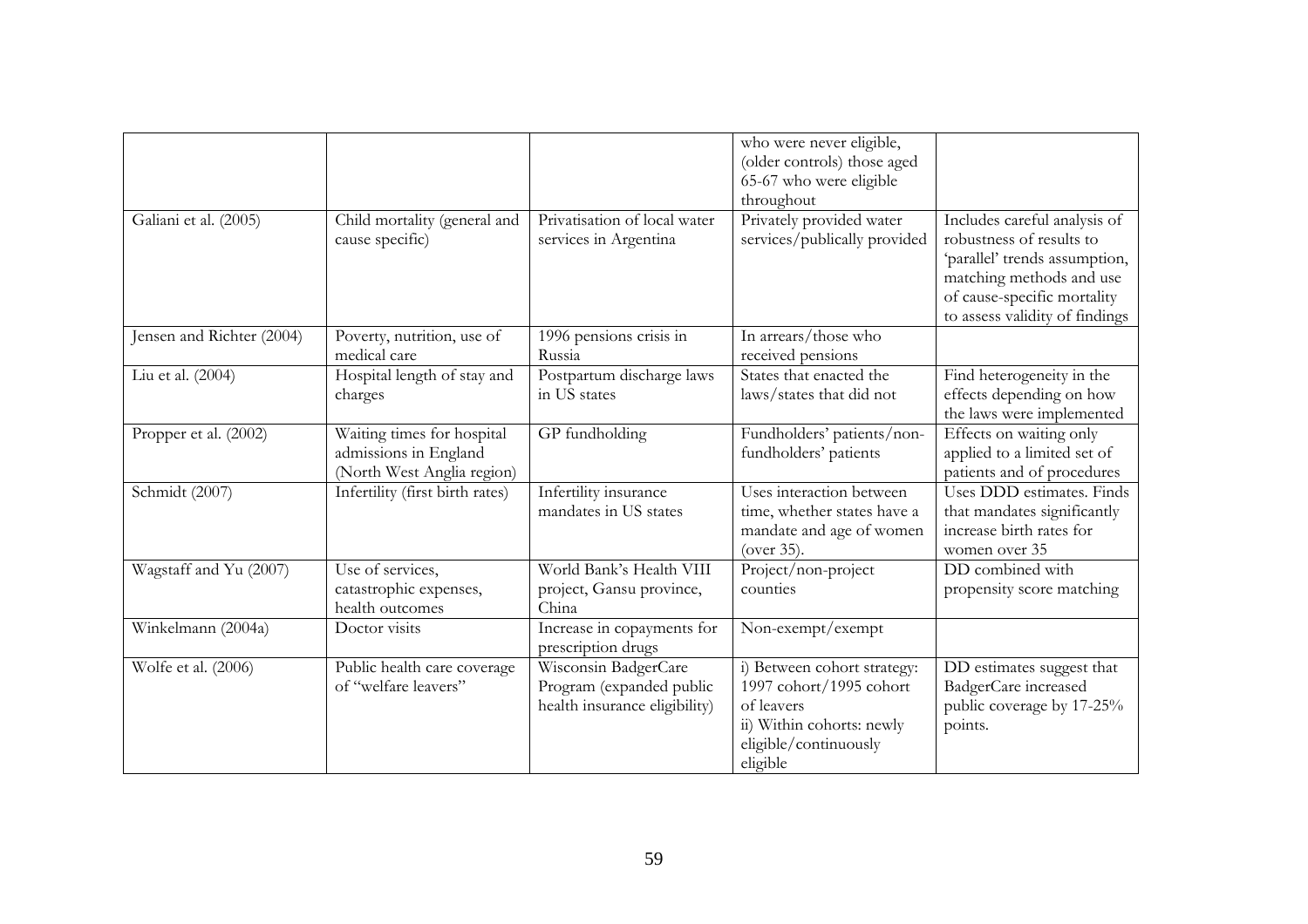## **References**

- Aakvik, A., Heckman, J. J. and Vytlacil, E. J. (2005) Estimating treatment effects for discrete outcomes when responses to treatment vary: an application to Norwegian vocational rehabilitation programs. *Journal of Econometrics* **125**, 15-51.
- Aakvik, A. and Holmas, T. H. (2006) Access to primary health care and health outcomes: The relationship between GP characteristics and mortality rates. *Journal of Health Economics* **25**, 1139-53.
- Aakvik, A., Holmas, T. H. and Kjerstad, E. (2003) A low-key social insurance reformeffects of multidisciplinary outpatient treatment for back pain patients in Norway. *Journal of Health Economics* **22**, 747-62.
- Abadie, A. and Gay, S. (2006) The impact of presumed consent legislation on cadaveric organ donation: a cross-country study. *Journal of Health Economics* **25**, 599-620.
- Adams, S. (2007) Health Insurance market reform and employee compensation: The case of pure community rating in New York *Journal of Public Economics* **91**, 1119 - 33.
- Adda, J. and Cornaglia, F. (2006) Taxes, cigarette consumption and smoking intensity. *American Economic Review* **96**, 1013-28.
- Agodini, R. and Dynarski, M. (2004) Are experiments the only option? A look at dropout prevention programs. *The Review of Economics and Statistics* **86**, 180-94.
- Ai, C. and Norton, E. C. (2000) Standard errors for the retransformation problem with heteroscedasticity. *Journal of Health Economics* **19**, 697-718.
- Almond, D. (2006) Is the 1918 influenza pandemic over? Long term effects of in utero influence influenza exposure in the post 1940 US. *Journal of Political Economy* **114**, 672-712.
- Almond, D., Chay, K. Y. and Lee, D. S. (2005) The costs of low birth weight. *Quarterly Journal of Economics* **120**, 1031-83.
- Alvarez, B. and Delgado, M. A. (2002) Goodness-of-fit techniques for count data models: an application to the demand for dental care in Spain. *Empirical Economics* **27**, 543-67.
- Arcidiacono, P. and Nicholson, S. (2005) Peer effects in medical school. *Journal of Public Economics* **89**, 327-50.
- Arcidiancono, P., Sieg, H. and Sloan, F. (2007) Living Rationally under the Volcano? An empirical analysis of heavy drinking and smoking. *International Economic Review* **48**, 37-65.
- Arellano, M. and Bond, S. (1991) Some tests of specification for panel data: Monte Carlo evidence and an application to employment equations *Review of Economic Studies* **58**, 277 - 97.
- Arellano, M. and Bover, O. (1995) Another look at the instrumental variables estimation of error component models. *Journal of Econometrics* **68**, 29 - 52.
- Arendt, J. N. (2005) Does education cause better health? A panel data analysis using school reforms for identification. *Economics of Education Review* **24**, 149-60.
- Arulampalam, W. and Bhalotra, S. (2006) Sibling death clustering in India: state dependence versus unobserved heterogeneity. *Journal of the Royal Statistical Society Series A* **169**, 829-48.
- Arulampalam, W., Naylor, R. A. and Smith, J. P. (2004) A hazard model of the probability of medical school drop-out in the UK. *Journal of the Royal Statistical Society Series A* **167**, 157-78.
- Askildsen, J. E., Baltagi, B. H. and Holmas, T. H. (2003) Wage policy in the health care sector: a panel data analysis of nurses' labour supply. *Health Economics* **12**, 705-19.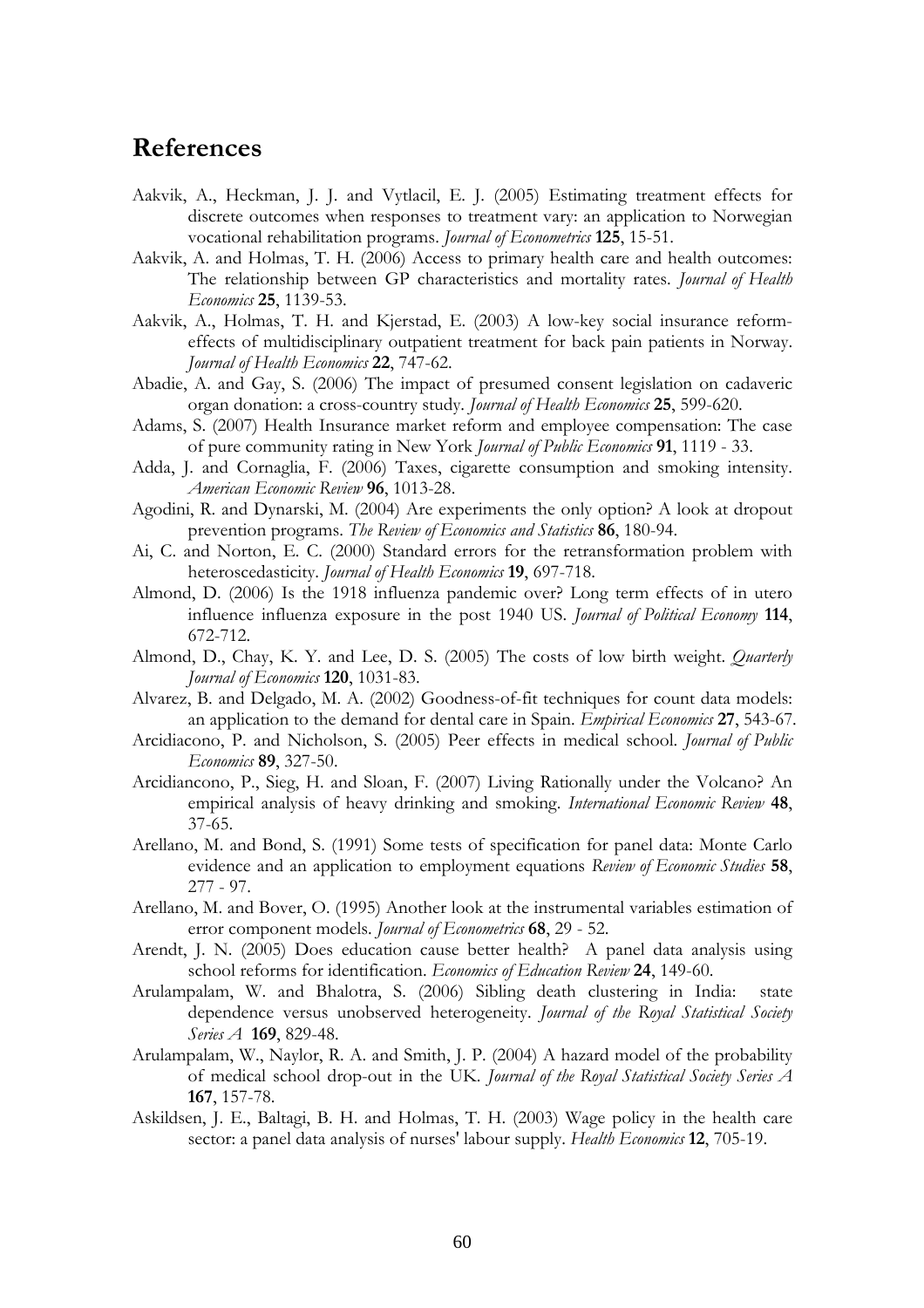- Askildsen, J. E., Bratberg, E. and Nilsen, O. A. (2005) Unemployment, labour force composition and sickness absence: a panel data study. *Health Economics* **14**, 1087-101.
- Atella, V., Brindisi, F., Deb, P. and Rosati, F. C. (2004) Determinants of access to physician services in Italy: a latent class seemingly unrelated probit approach. *Health Economics* **13**, 657-68.
- Atella, V., Peracchi, F., Depalo, D. and Rossetti, C. (2006) Drug compliance, co-payment and health outcomes: evidence from a panel of Italian patients. *Health Economics* **15**, 875-92.
- Au, D. W. H., Crossley, T. F. and Schellhorn, M. (2005) The effect of health changes and long term health on the work activity of older Canadians. *Health Economics* **14**, 999- 1018.
- Auld, M. C. (2002) Disentangling the effects of morbidity and life expectancy on labor market outcomes. *Health Economics* **11**, 471-83.
- Auld, M. C. (2006a) Estimating behavioral response to the AIDS epidemic. *The Berkeley Electronic Press* **5**.
- Auld, M. C. (2006b) Using observational data to identify the causal effects of health-related behaviour. In Jones, A.M. (ed) *Elgar Companion to Health Economics* Cheltenham: Edward Elgar.
- Auld, M. C. and Grootendorst, P. (2004) An empirical analysis of milk addiction. *Journal of Health Economics* **23**, 1117-33.
- Auld, M. C. and Sidhu, N. (2005) Schooling, cognitive ability and health. *Health Economics* **14**, 1019-34.
- Bago d'Uva, T. (2005) Latent class models for use of primary care: evidence from a British panel. *Health Economics* **14**, 873-92.
- Bago d'Uva, T. (2006) Latent class models for utilisation of health care. *Health Economics* **15**, 329-43.
- Baker, M., Stabile, M. and Deri, C. (2004) What do self-reported, objective, measures of health measure? *Journal of Human Resources* **39**, 1067-93.
- Balia, S. and Jones, A. M. (2007) Mortality, lifestyle and socioeconomics status. *Journal of Health Economics* **26,** in press.
- Baltagi, B. H., Bratberg, E. and Holmas, T. H. (2005) A panel data study of physicians' labor supply: the case of Norway. *Health Economics* **14**, 1035-45.
- Banks, J., Marmot, M., Oldfield, Z. and Smith, J. P. (2006) Disease and disadvantage in the United States and in England. *Journal of the American Medical Association* **295**, 2037-45.
- Baser, O., Gardiner, J. C., Bradley, C. J., Yuce, H. and Given, C. (2006) Longitudinal analysis of censored medical cost data. *Health Economics* **15**, 513-25.
- Basu, A., Arondekar, B. V. and Rathouz, P. J. (2006) Scale of interest versus scale of estimation: comparing alternative estimators for the incremental costs of a comorbidity. *Health Economics* **15**, 1091-107.
- Basu, A., Heckman, J., Navarro, S. and Urzua, S. (2007) Use of instrumental variables in the presence of heterogeneity and self-selection: an application to treatments of breast cancer patients. *Health Economics* **16**, in press.
- Basu, A., Manning, W. G. and Mullahy, J. (2004) Comparing alternative models: log vs Cox proportional hazard? *Health Economics* **13**, 749-65.
- Basu, A. and Rathouz, P. J. (2005) Estimating marginal and incremental effects on health outcomes using flexible link and variance function models. *Biostatistics* **6**, 93-109.
- Becker, B., Grossman, M. and Murphy, K. (1994) An empirical analysis of cigarette addiction *American Economic Review* **84**, 396-418.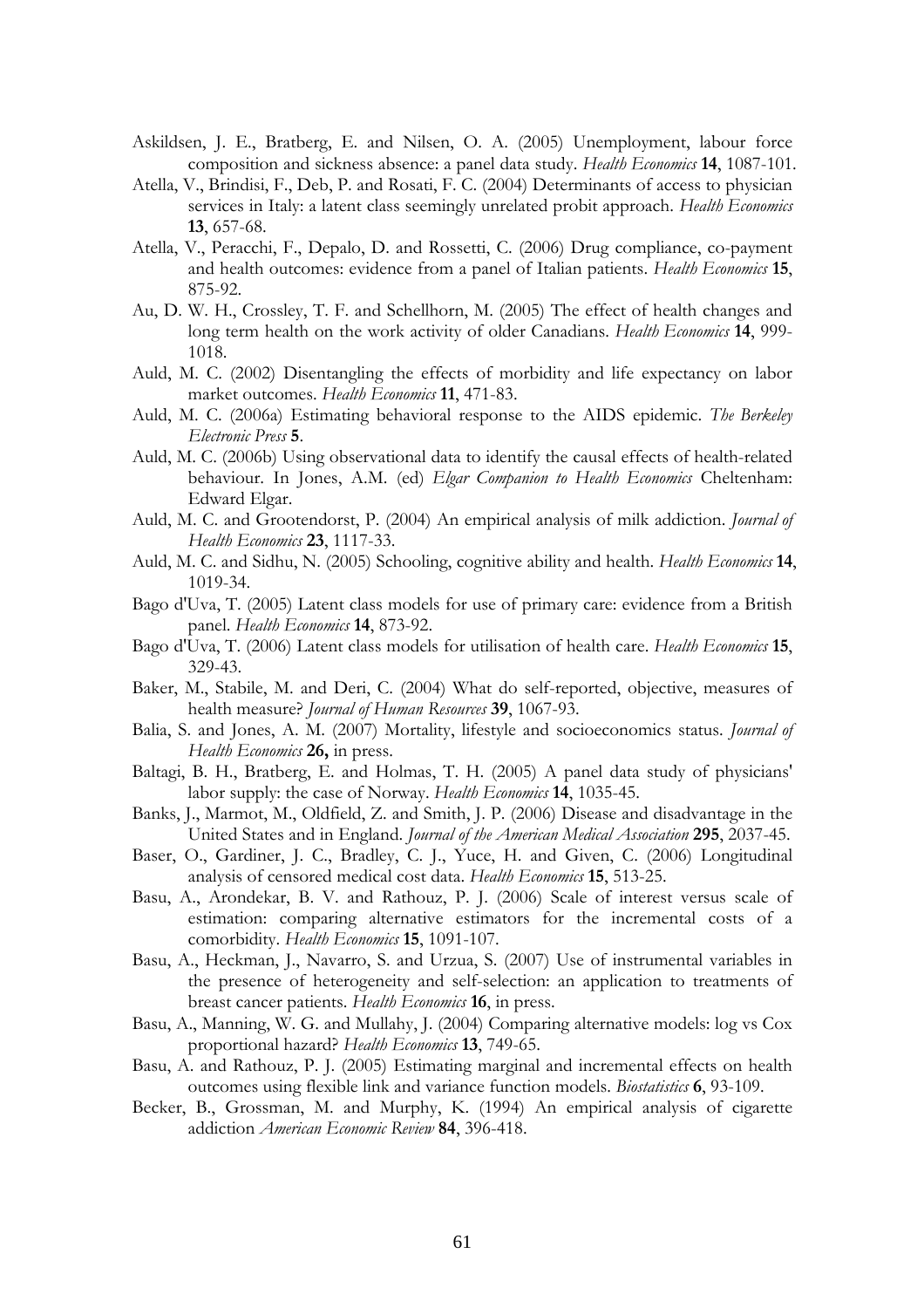- Behrman, J. R. and Rosenzweig, M. R. (2004) Returns to birthweight. *Review of Economics and Statistics* **86**, 586-601.
- Benitez-Silva, H., Buchinsky, M., Chan, H. M., Cheidvasser, S. and Rust, J. (2004) How large is the bias in self reported disability. *Journal of Applied Econometrics* **19**, 649-70.
- Bertrand, M., Duflo, E. and Mullainathan, S. (2004) How much should we trust differences-in-differences Estimates? *The Quarterly Journal of Economics* **119**, 249-75.
- Bhattacharya, J., Goldman, D. and Sood, N. (2003) The link between public and private insurance and HIV-related mortality. *Journal of Health Economics* **22**, 1105-22.
- Black, S., Devereux, P. and Salvanes, K. (2007) From the cradle to the labour market ? The effect of birth weight on adult outcomes. *The Quarterly Journal of Economics* **122**, 409 - 39.
- Bleakley, H. (2007) Disease and development evidence from hookwork eradication in the Americal South *The Quarterly Journal of Economics* **122**, 73-117.
- Blough, D. K., Madden, C. W. and Hornbrook, M. C. (1999) Modeling risk using generalized linear models. *Journal of Health Economics* **18**, 153-71.
- Blundell, R. and Bond, S. (1998) Initial conditions and moment restrictions in dynamic panel data models. *Journal of Econometrics* **87**, 115-43.
- Bover, O. and Arellano, M. (1997) Estimating dynamic limited-dependent variable models from panel data *Investigaciones Economicas* **21**, 141 - 65.
- Bradford, D. W., Kleit, A. N., Krousel-Wood, M. A. and Re, R. N. (2001) Stochastic frontier estimation of cost models within the hospital. *Review of Economics and Statistics* **83**, 300-08.
- Bradley, C. J., Neumark, D., Bednarek, H. L. and Schenk, M. (2005) Short-term effects of breast cancer on labor market attachment: results from a longitudinal study. *Journal of Health Economics* **24**, 137-60.
- Briggs, A. (2006) Statistical methods for cost-effectiveness analysis alongside clinical trials. In Jones, A.M. (ed) *Elgar Companion to Health Economics* Cheltenham: Edward Elgar.
- Briggs, A., Nixon, R., Dixon, S. and Thompson, S. (2005) Parametric modelling of cost data: some simulation evidence. *Health Economics* **14**, 421-28.
- Brown, T., Coffman, J., Quinn, B., Scheffler, R. and Schwalm, D. (2005) Do physicians always flee from HMO's? New results using dynamic panel estimation methods. *Health Services Research* **40**, 357-73.
- Buntin, M. B. and Zaslavsky, A. M. (2004) Too much ado about two-part models and transformation? Comparing methods of modeling Medicare expenditures. *Journal of Health Economics* **23**, 525-42.
- Burgess, J. (2006) Productivity analysis in health care. In Jones, A.M. (ed) *Elgar Companion to Health Economics* Cheltenham: Edward Elgar.
- Cantoni, E. and Ronchetti, E. (2006) A robust approach for skewed and heavy-tailed outcomes in the analysis of health care expenditures. *Journal of Health Economics* **25**, 198-213.
- Carey, K. (2000) Hospital cost containment and length of stay: an econometric analysis. *Southern Economic Journal* **67**, 363 - 80.
- Carpenter, C. (2004) How do zero tolerance drunk driving laws work? *Journal of Health Economics* **23**, 61-83.
- Cawley, J., Grabowski, D. C. and Hirth, R. A. (2006) Factor substitution in nursing homes. *Journal of Health Economics* **25**, 234-47.
- Chalkley, M. and Tilley, C. (2006) Treatment intensity and provider remuneration: dentists in the British national health service. *Health Economics* **15**, 933-46.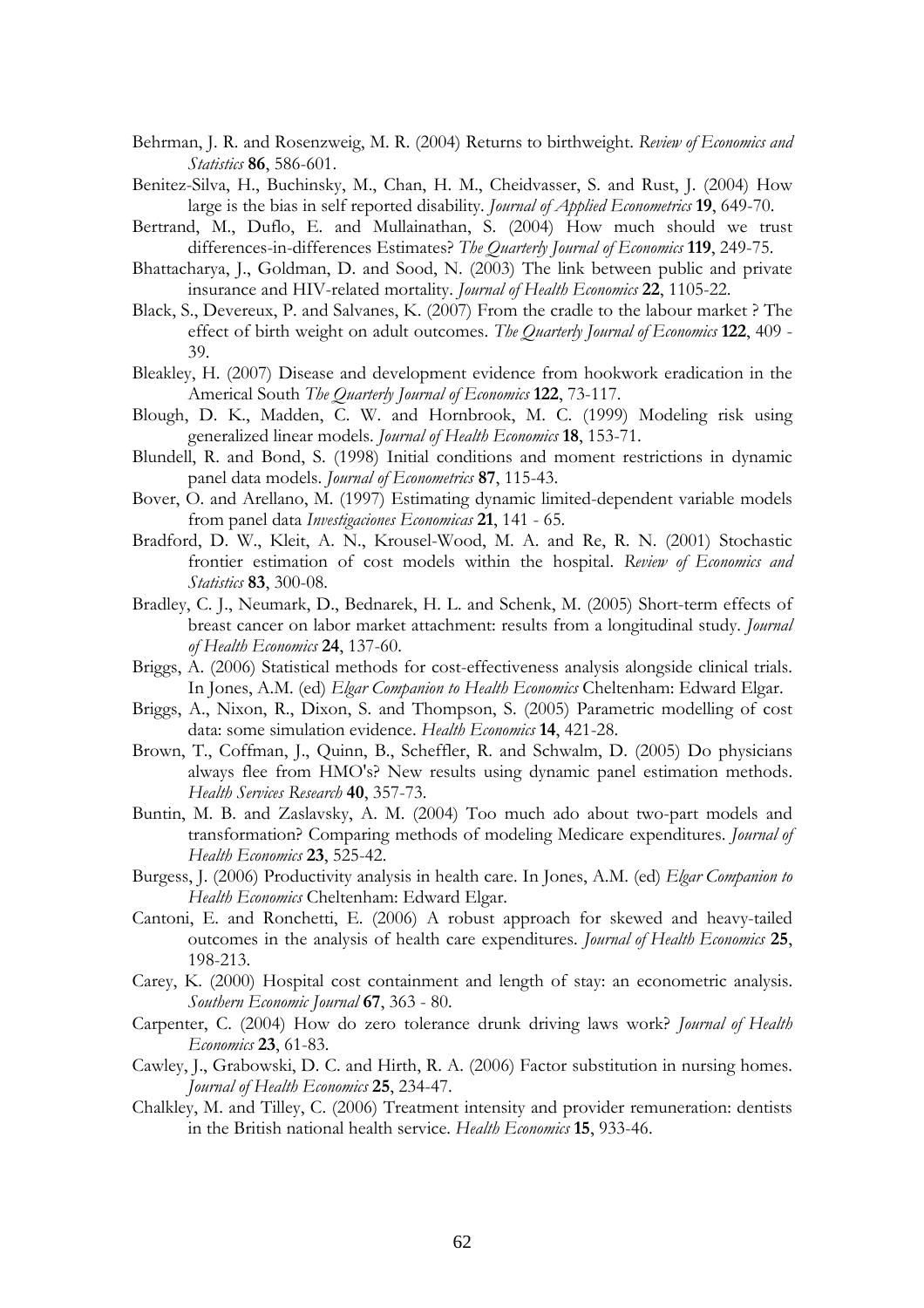- Chamberlain, G. (1980) Analysis of covariance with qualitative data. *Review of Economic Studies* **47**, 225 - 38.
- Chamberlain, G. (1984) Panel data. In Griliches, Z. and Intriligator, M. (eds), *Handbook of Econometrics.* Amsterdam: North-Holland.
- Chandra, A. and Staiger, D. (2007) Productivity spillovers in health care: evidence from the treatment of heart attacks. *Journal of Political Economy* **115**.
- Chang, F.-R. and Trivedi, P. K. (2003) Economics of self medication: theory and evidence. *Health Economics* **12**, 721-39.
- Chay, K. Y. and Greenstone, M. (2003) The impact of air polution on infant mortality: evidence from geographic variation in pollution shocks induced by a recession. *Quarterly Journal of Economics* **118**, 1121-67.
- Chen, L., Yip, W., Chang, M., Lin, H., Lee, S., Chiu, Y. and Lin, Y. (2007) The Effects of Taiwan's National Health Insurance of access and health status of the elderly. *Health Economics* **26**, 223 - 42.
- Chen, Y. and Zhou, L.-A. (2007) The long term health and economic consiquences of the 1959 - 1961 famine in China. *Journal of Health Economics* **26**, 659 - 81.
- Chou, S.-Y. (2002) Asymmetric information, ownership and quality of care: an empirical analysis of nursing homes. *Journal of Health Economics* **21**, 293-311.
- Chou, W. L. (2007) Explaining China's reginal health expenditures using LM-type unit root tests *Journal of Health Economics* **26**, 682 - 98.
- Clark, A. and Etile, F. (2002) Do health changes affect smoking? Evidence from British panel data. *Journal of Health Economics* **21**, 533-62.
- Clark, A., Etile, F., Postel-Vinay, F., Senik, C. and Van Der Straeten, K. (2005) Heterogeneity in Reported Well-being: Evidence from Twelve European Countries. *Economic Journal* **115**, C118-C32.
- Clark, A. E. and Etile, F. (2006) Don't give up on me baby: spousal correlation in smoking behaviour. *Journal of Health Economics* **25**, 958-78.
- Claxton, K., Fenwick, E. and Sculpher, M. J. (2006) Decision making with uncertainty: The value of information. In Jones, A.M. (ed) *Elgar Companion to Health Economics* Cheltenham: Edward Elgar.
- Cockx, B. and Brasseur, C. (2003) The demand for physician services: evidence from a natural experiment. *Journal of Health Economics* **22**, 881-913.
- Contoyannis, P., Hurley, J., Grootendorst, P., Jeon, S.-H. and Tamblyn, R. (2005) Estimating the price elasticity of expenditure for prescription drugs in the presence of non-linea price schedules: an illustration from Quebec, Canada. *Health Economics* **14**, 909-23.
- Contoyannis, P., Jones, A. M. and Leon-Gonzalez, R. (2004a) Using simulation-based inference with panel data in health economics. *Health Economics* **13**, 101-22.
- Contoyannis, P., Jones, A. M. and Rice, N. (2003) Simulation-based inference in dynamic panel probit models: An application to health. *Empirical Economics* **28**, 1-29.
- Contoyannis, P., Jones, A. M. and Rice, N. (2004b) The dynamics of health in the british household panel survey. *Journal of Applied Econometrics* **19**, 473-503.
- Contoyannis, P. and Rice, N. (2001) The impact of health on wages: evidence from the British Household Panel Survey. *Empirical Economics* **26**, 599-622.
- Conway, K. S. and Deb, P. (2005) Is prenatal care really ineffective? Or, is the 'devil' in the distribution? *Journal of Health Economics* **24**, 489-513.
- Cooper, N. J., Lambert, P. C., Abrams, K. R. and Sutton, A. J. (2007) Predicting costs over time using Bayesian Markov chain Monte Carlo methods: an application to early inflammatory polyarthritis. *Health Economics* **16**, 37-56.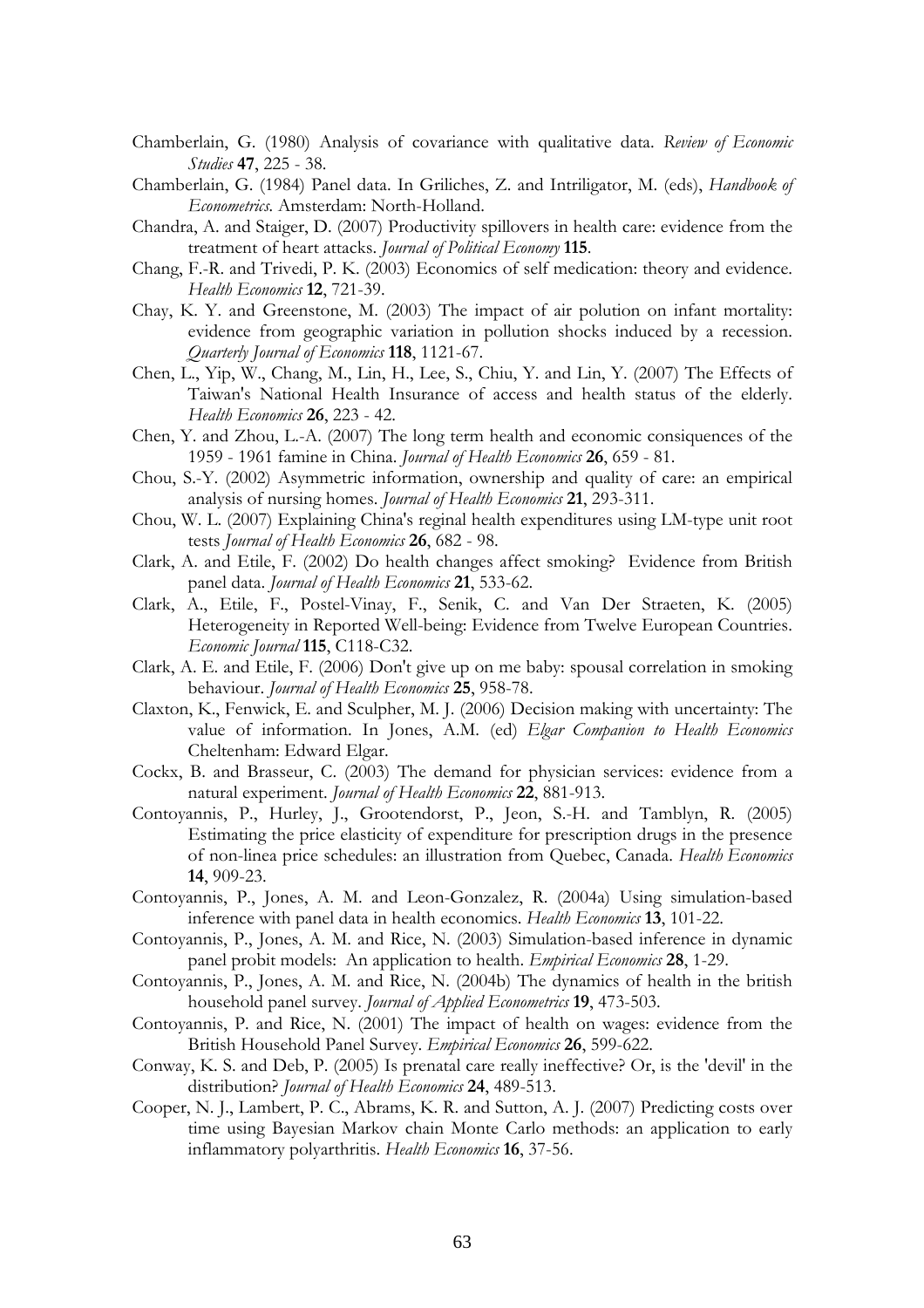- Cowell, A. J. (2006) The relationship between education and health behaviour: some empirical evidence. *Health Economics* **15**, 125-46.
- Currie, A., Shields, M., Price, S. and Wheatley (2007) The child health / family income gradient: evidence from England. *Journal of Health Economics* **26**, 213 - 32.
- Currie, J. and Hotz, V. J. (2004) Accidents will happen? Unintentional childhood injuries and the effects of child care regulations. *Journal of Health Economics* **23**, 1-215.
- Currie, J. and Madrian, B. (1999) Health, health insurance and the labour market. In Ashenfelter, O. and Card, D. (eds.), *Handbook of Labor Economics*. Vol 3C. Amsterdam: Elsevier
- Currie, J. and Neidell, M. (2005) Air pollution and infant health: what can we learn from California's recent experience. *Quarterly Journal of Economics* **120**, 1003-30.
- Currie, J. and Stabile, M. (2006) Child mental health and human capital accumulation: the case of ADHD. *Journal of Health Economics* **25**, 1094-118.
- Dano, A. M. (2005) Road injuries and long run effects on income and employment. *Health Economics* **14**, 955-670.
- Das, J. and Hammer, J. (2005) Which doctor? Combining vignettes and item response to measure clinical competence. *Journal of Development Economics* **78**, 348 - 83
- Das, M., and van Soest, A. (1999) A panel data model for subjective information on household income growth. *Journal of Economic Behaviour and Organization* **40**, 409-26.
- Davidoff, A., Blumberg, L. and Nichols, L. (2005) State health insurance market reforms and access to insurance for high-risk employees. *Journal of Health Economics* **24**, 725- 50.
- Dawson, D., Gravelle, H., Jacobs, R., Martin, S. and Smith, P. (2007) The effects of expanding patient choice of provider on waiting times: evidence from a policy experiment *Health Economics* **16**, 113 - 28
- Deb, P. (2001) A discrete random effects probit model with application to the demand for preventive care. *Health Economics* **10**, 371-83.
- Deb, P. and Holmes, A. M. (2000) Estimates of use and costs of behavioural health care: a comparison of standard and finite mixture models. *Health Economics* **9**, 475-89.
- Deb, P., Li, C., Trivedi, P. K. and Zimmer, D. M. (2006a) The effect of managed care on use of health care services: results from two contemporaneous household surveys. *Health Economics* **15**, 743-60.
- Deb, P., Munkin, M. K. and Trivedi, P. K. (2006b) Bayesian analysis of the two-part model with endogeneity: application to health care expenditure. *Journal of Applied Econometrics* **21**, 1081-99.
- Deb, P. and Trivedi, P. K. (1997) Demand for medical care by the elderly: a finite mixture approach. *Journal of Applied Econometrics* **12**, 313-36.
- Deb, P. and Trivedi, P. K. (2002) The structure of demand for health care: latent class versus two-part models. *Journal of Health Economics* **21**, 601-25.
- Deb, P. and Trivedi, P. K. (2006) Specification and simulated likelihood estimation of a non-normal treatment-outcome model with selection: application to health care utilization. *Econometrics Journal* **9**, 307-31.
- Deb, P. and Trivedi, P. K. (2006a) Restrictions on provider access in health plans and socioeconomic status. *Health Services Research* **41**, 759-87.
- Dee, T. S., Grabowski, D. C. and Morrisey, M. A. (2005) Graduated driver licensing and teen traffic fatalities. *Journal of Health Economics* **24**, 571-89.
- Disney, R., Emmerson, C. and Wakefield, M. (2006) Ill health and retirement in Britain: a panel data-based analysis. *Journal of Health Economics* **25**, 621-49.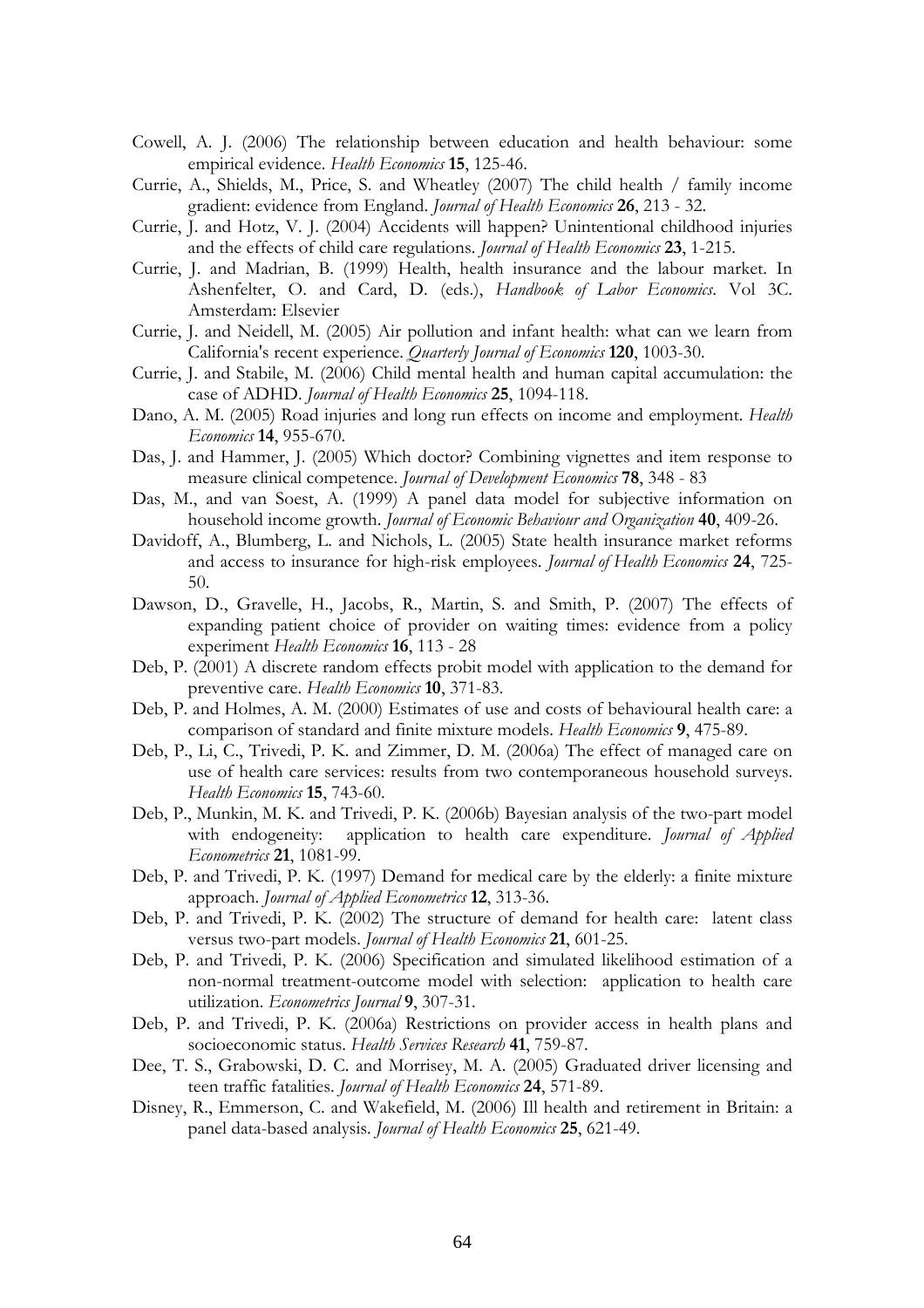- Dor, A., Sudano, J. and Baker, D. (2006) The effect of private insurance on the health of older, working age adults: evidence from the health and retirement study *Health Services Research* **41**, 759-787.
- Doyle, J. J. (2005) Health insurance, treatment and outcomes: using auto accidents as health shocks. *Review of Economics and Statistics* **87**, 256-70.
- Dranove, D., Kessler, D., McClellan, M. and Satterthwaite, M. (2003) Is more information better? The effects of 'report cards' on health care providers. *Journal of Political Economy* **111**, 555-88.
- Dranove, D. and Lindrooth, R. (2003) Hospital consolidation and costs: another look at the evidence. *Journal of Health Economics* **22**, 983-97.
- Dranove, D. and Wehner, P. (1994) Physician-induced demand for childbirths. *Journal of Health Economics* **13**, 61-73.
- Dubay, L., Kaestner, R. and Waidmann, T. (2001) Medical malpractice liability and its effects on prenatal care utilization and infant health. *Journal of Health Economics* **20**, 591-611.
- Duflo, E. (2000) Child health and household resources in South Africa: evidence from the old age pension program. *American Economic Review* **90**, 393 - 98.
- Dusheiko, M., Gravelle, H. and Jacobs, R. (2004) The effect of practice budgets on patient waiting times: allowing for selection bias. *Health Economics* **13**, 941-58.
- Dusheiko, M., Gravelle, H., Jacobs, R. and Smith, P. (2006) The effect of financial incentives on gatekeeping doctors: evidence from a natural experiment. *Journal of Health Economics* **25**, 449-78.
- Dusheiko, M., Gravelle, H., Yu, N. and Campbell, S. (2007) The impact of budgets for gatekeeping physicians on patient satisfaction: evidence from fundholding. *Journal of Health Economics* **26**, 742 - 62.
- Elliott, R. F., Ma, A. H. Y., Scott, A., Bell, D. and Roberts, E. (2007) Geographically differentiated pay in the labour market for nurses. *Journal of Health Economics* **26**, 190-212.
- Etilé, F. (2006) Who does the hat fit? Teenager heterogeneity and the effectiveness of information policies in preventing cannabis use and heavy drinking. *Health Economics* **15**, 697-718.
- Etilé, F. and Milcent, C. (2006) Income-related reporting heterogeneity in self assessed health: evidence from France. *Health Economics* **15**, 965-81.
- Evans, W. N. and Lien, D. S. (2005) The benefits of prenatal care: evidence from the PAT bus strike. *Journal of Econometrics* **125**, 207-39.
- Farsi, M. and Ridder, G. (2006) Estimating the out-of-hospital mortality rate using patient discharge data. *Health Economics* **15**, 983-95.
- Ferrer-i-Carbonell, A. and Frijters, P. (2004) How important is methodology for the estimates of the determinants of happiness. *The Economic Journal* **114**, 641-59.
- Finkelstein, A. (2004) The interaction of partial public insurance programs and residual private insurance markets: evidence from the US Medicare program. *Journal of Health Economics* **23**, 1-24.
- Forster, M. and Jones, A. M. (2001) The role of tobacco taxes in starting and quitting smoking: duration analysis of British data. *Journal of the Royal Statistical Society Series A* **3**, 517-47.
- French, E. (2005) The effects of health, wealth and wages on labour supply and retirement behavior *Review of Economic Studies* **72**, 395 - 427.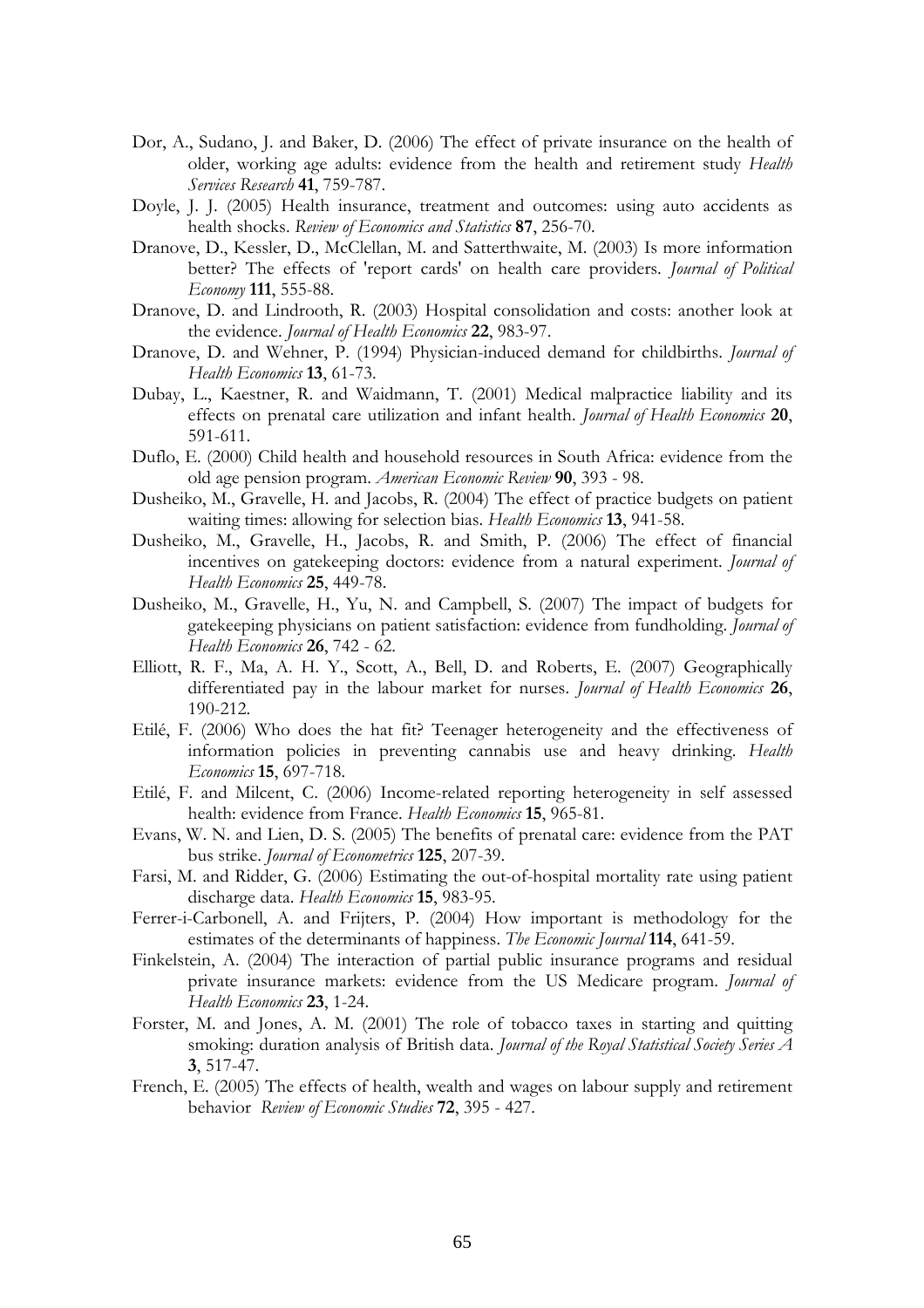- Frijters, P., Haisken-Denew, J. P. and Shields, M. A. (2005) The causal effect of income on health: evidence from German reunification. *Journal of Health Economics* **24**, 997- 1017.
- Frijters, P., Shields, M. A. and Price, S. W. (2006) Investigating the quitting decision of nurses: panel data evidence from the british national health service. *Health Economics* **16**, 57-73.
- Frolich, M., Heshmati, A. and Lechner, M. (2004) A microeconometric evaluation of rehabilitation of long-term sickness in Sweden. *Journal of Applied Econometrics* **19**, 375-96.
- Galiani, S., Gertler , P. and E, S. (2005) Water for life: the impact of the privatization of water services on child morality *Journal of Political Economy* **113**, 83-120.
- Gallet, C. A. and List, J. A. (2003) Cigarette demand: a meta-analysis of elasticities. *Health Economics* **12**, 821-53.
- Gannon, B. (2005) A dynamic analysis of disability and labour force participation in Ireland 1995-2000. *Health Economics* **14**, 925-38.
- García-Ferrer, A., Juan, A. D. and Poncela, P. (2007) The relationship between road traffic accidents and real economic activity in Spain: common cycles and health issues *Health Economics* **16**, 603 - 26.
- García-Gómez, P. and López-Nicolás, A. (2006) Health shocks, employment and income in the Spanish labour market. *Health Economics* **15**, 997-1009.
- Gardner, J. and Oswald, A. J. (2007) Money and mental wellbeing: a longitudinal study of medium-sized lottery wins. *Journal of Health Economics* **26**, 49-60.
- Geil, P., Million, A., Rotte, R. and Zimmerman, K. F. (1997) Economic incentives and hospitalization in Germany. *Applied Economics* **12**, 295-311.
- Gemmill, M., Costa-Font, J. and Mcguire, A. (2007) In search of a corrected prescription drug elasticity estimate: a meta-regression approach. *Health Economics* **16**, 627 - 43.
- Gertler, P. (2004) Do conditional cash transfers improve child health? Evidence from PROGRESA's control randomized experiment. *American Economic Review* **94**, 336-41.
- Geweke, J., Gowrisankaran, G. and Town, R. J. (2003) Bayesian inference for hospital quality in a selection model. *Econometrica* **71**, 1215-38.
- Gilleskie, D. B. and Mroz, T. A. (2004) A flexible approach for estimating the effects of covariates on health expenditures. *Journal of Health Economics* **23**, 391-418.
- Girma, S. and Paton, D. (2006) Matching estimates of the impact of over the counter emergency birth control on teenage pregnancy. *Health Economics* **15**, 1021-32.
- Gravelle, H., Sutton, M., Morris, S., Windmeijer, F., Leyland, A., Dibben, C. and Muirhead, M. (2003) Modelling supply and demand influences on the use of health care: implications for deriving a needs based capitation formula. *Health Economics* **12**, 985- 1004.
- Groot, W. (2000) Adaptation and scale of refrence bias in self-assessments of quality of life *Journal of Health Economics* **19**, 403 - 20.
- Gruber, J. and Owings, M. (1996) Physician financial incentives and caesarean section delivery. *RAND Journal of Economics* **57**, 99-123.
- Guariglia, A. and Rossi, M. (2004) Private medical insurance and saving: evidence from the British Household Panel Survey. *Journal of Health Economics* **23**, 761-83.
- Hadley, J., Polsky, D., Mandelblatt, J. S., Mitchell, J. M., Weeks, J. C., Wang, Q. and Hwang, Y.-T. (2003) An exploratory instumental variable analysis of the outcomes of localized breast cancer treatments in a medicare population. *Health Economics* **12**, 171-86.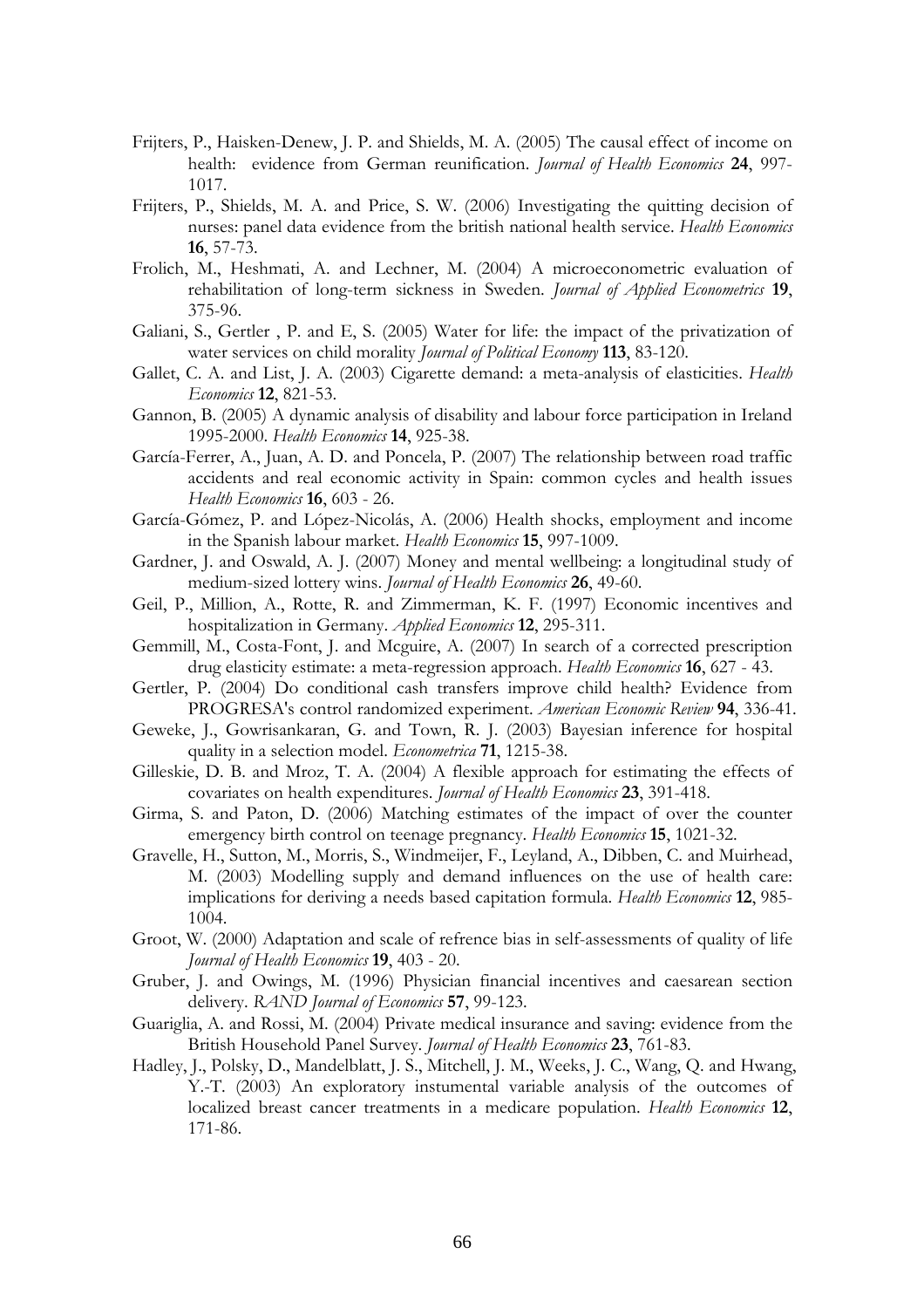- Hamilton, B. H., Vivian, H. and Goldman, D. P. (2000) Queuing for surgery: is the US or Canada worse off? *Review of Economics and Statistics* **82**, 297-308.
- Harris, M. N., Ramful, P. and Zhao, X. (2006) An ordered generalised extreme value model with application to alchohol consumption in Australia. *Journal of Health Economics* **25**, 782-801.
- Harrison, T. (2007) Consolidations and closures: an empirical analysis of exits from the hospital industry *Health Economics* **16**, 457 - 74.
- Hauck, K. and Rice, N. (2004) A longitudinal analysis of mental health mobility in Britain. *Health Economics* **13**, 981-1001.
- Heckman, J. and Singer, B. (1984) A method of minimizing the distributional impact in econometric models for duration data. *Econometrica* **52**, 271-30.
- Heckman, J. and Vytlacil, E. (1999) Local instrumental variables and latent variable models for identifying and bounding treatment effects. *Proceedings of the National Academy of Sciences* **96**, 4730-34.
- Heckman, J. and Vytlacil, E. (2007) Econometric evaluation of social programs. In Engle, R. and McFadden, D. (eds), *Handbook of Econometrics Vol.6.* Amsterdam: Elsevier:
- Ho, K. (2006) The welfare effects of restricted hospital choice in the US medical care market. *Journal of Applied Econometrics* **21**, 1039-79.
- Ho, V. (2002) Learning and the evolution of medical technologies: the diffusion of coronary angioplasty. *Journal of Health Economics* **21**, 873-85.
- Hoch, J. S., Briggs, A. H. and Willan, A. R. (2002) Something old, something new, something borrowed, something blue: a framework for the marriage of health econometrics and cost-effectiveness analysis. *Health Economics* **11**, 415-30.
- Hogelund, J. and Holm, A. (2006) Case management interviews and the return to work of disabled employees. *Journal of Health Economics* **25**, 500-19.
- Holmas, T. H. (2002) Keeping nurses at work: a duration analysis. *Health Economics* **11**, 493- 503.
- Holmes, G. (2005) Increasing physician supply in medically underserved areas. *Labour Economics* **12**, 697 - 725.
- Holmlund, H. (2005) Estimating long-term consequences of teenage childbearing. *Journal of Human Resources* **40**, 716-43.
- Houtven, C. H. V. and Norton, E. C. (2004) Informal care and health care use of older adults. *Journal of Health Economics* **23**, 1159-80.
- Imbens, G. W. and Angrist, J. (1994) Identification and estimation of local average treatment effects. . *Econometrica* **62**, 467-75.
- Jalan, J. and Ravallion, M. (2003) Does piped water reduce diarrhea for children in rural India? *Journal of Econometrics* **112**, 153-73.
- Jensen, R. T. and Richter, K. (2004) The health implications of social security failure: evidence from the Russian pension crisis. *Journal of Public Economics* **88**, 209-36.
- Jewell, R. T. and Triunfo, P. (2006) The impact of prenatal care on birthweight: the case of Uruguay. *Health Economics* **15**, 1245-50.
- Jiménez-Martin, S., Labeaga, J. M. and Martínez-Granado, M. (2002) Latent class versus two-part models in the demand for physician services across the European Union. *Health Economics* **11**, 301-21.
- Jochmann, M. and Leon-Gonzalez, R. (2004) Estimating the demand for health care with panel data: a semiparametric Bayesian approach. *Health Economics* **13**, 1003-14.
- Jones, A. M. (2000) Health Econometrics. In Culyer, A. J. and Newhouse, J. P. (eds), *Handbook of Health Economics.* Amsterdam: Elsevier.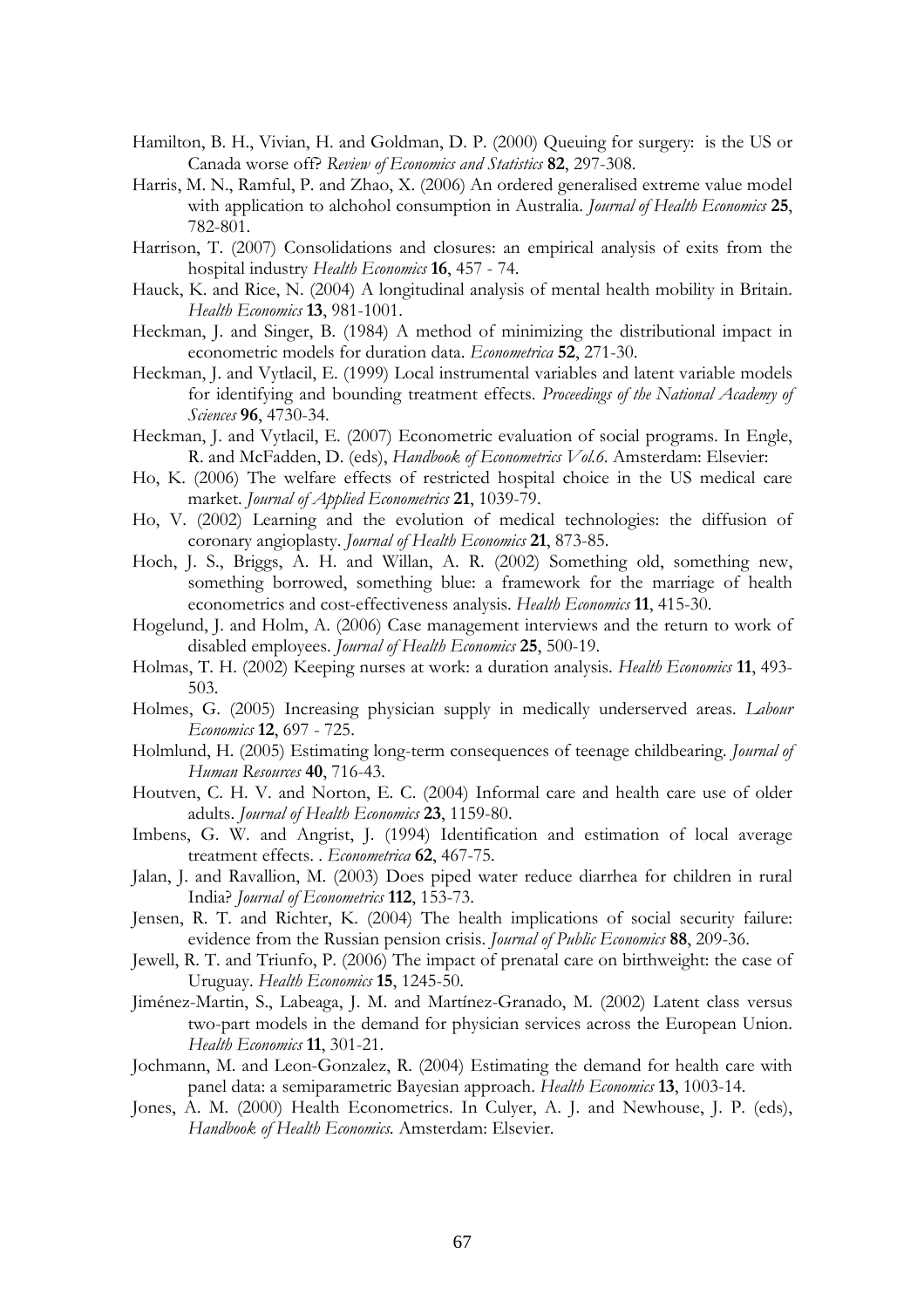- Jones, A. M., Koolman, X. and Doorslaer, E. V. (2007a) The impact of supplementary private health insurance on the use of specialists in European countries. *Annales d'Economie et de Statistiques* **83/84**, 251-75.
- Jones, A. M., Koolman, X. and Rice, N. (2006) Health-related non-response in the British Household Panel Survey and European Community Household Panel: using inverse-probability-weighted estimators in non-linear models. *Journal of the Royal Statistical Society Series A* **169**, 543-69.
- Jones, A. M. and Labeaga, J. M. (2003) Individual heterogeneity and censoring in panel data estimates of tobacco expenditure. *Journal of Applied Econometrics* **18**, 157-77.
- Jones, A. M., Rice, N., D'uva, T. B. and Balia, S. (2007b) *Applied Health Economics.* London: Routledge.
- Jurges, H. (2007) True health vs response styles: exploring cross-country diffences in selfreported health *Health Economics* **16**, 163 - 78.
- Kan, H., Goldman, D., Keeler, E., Dhanani, N. and Melnick, G. (2003) An analysis of unobserved selcetion in an inpatient diagnostic cost group model. *Health Services*  $\mathcal{O}^*$ *Outcomes Research Methodology* **4**, 71 - 91.
- Kan, K. and Tsai, W.-D. (2004) Obesity and risk knowledge. *Journal of Health Economics* **23**, 907-34.
- Kerkhofs, M. and Lindeboom, M. (1995) Subjective health measures and state dependednt reporting errors. *Health Economics* **4**, 221 - 35.
- Kessler, D. P. and Mcclellan, M. B. (2002) How liability law affects medical productivity. *Journal of Health Economics* **21**, 931-55.
- Kremer, M. (2003) Randomized evaluations of educational programs in developing countries: some lessons. *American Economic Review* **93**, 102-06.
- Kyle, M. (2007) Pharmaceutical Price Controls and Entry Strategies. *The Review of Economics and Statistics* **89**, 88 - 99.
- Kyriazidou, E. (1997) Estimation of a panel data sample selection model. *Econometrica* **65**, 1335-64.
- Lakdawalla, D., Sood, N. and Goldman, D. (2006) HIV breakthroughs and risky sexual behavior. *Quarterly Journal of Economics* **121**, 1063-102.
- Lalonde, R. (1986) Evaluating the econometric evaluations of training programs with experimental data. *American Economic Review* **76**, 604-20.
- Lee, L. F. (1983) Generalised econometric models with selectivity. *Econometrica* **51**, 507-12.
- Lee, M.-C. and Jones, A. M. (2004) How did dentists respond to the introduction of global budgets in Taiwan? An evaluation using individual panel data. *International Journal of Health Care Finance and Economics* **4**, 307-26.
- Lee, M.-C. and Jones, A. M. (2006) Heterogeneity in dentists' activity in Taiwan: an application of quantile regression. *Empirical Economics* **31**, 151-64.
- Leigh, A. and Jencks, C. (2007) Inequality and mortality: long-run evidence from a panel of countries. *Journal of Health Economics* **26**, 1-24.
- Levitt, S. D. and Porter, J. (2001) Sample selection in the estimation of air bag and seat belt effectiveness. *The Review of Economics and Statistics* **83**, 603-15.
- Lindahl, M. (2005) Estimating the effect of income on health and mortality using lottery prizes as exogenous source of variation in income. *Journal of Human Resources* **40**, 144-68.
- Lindeboom, M. (2006) Health and work of older workers In Jones, A. M. (ed), *Elgar Companion to Health Economics.* Cheltenham: Edward Elgar.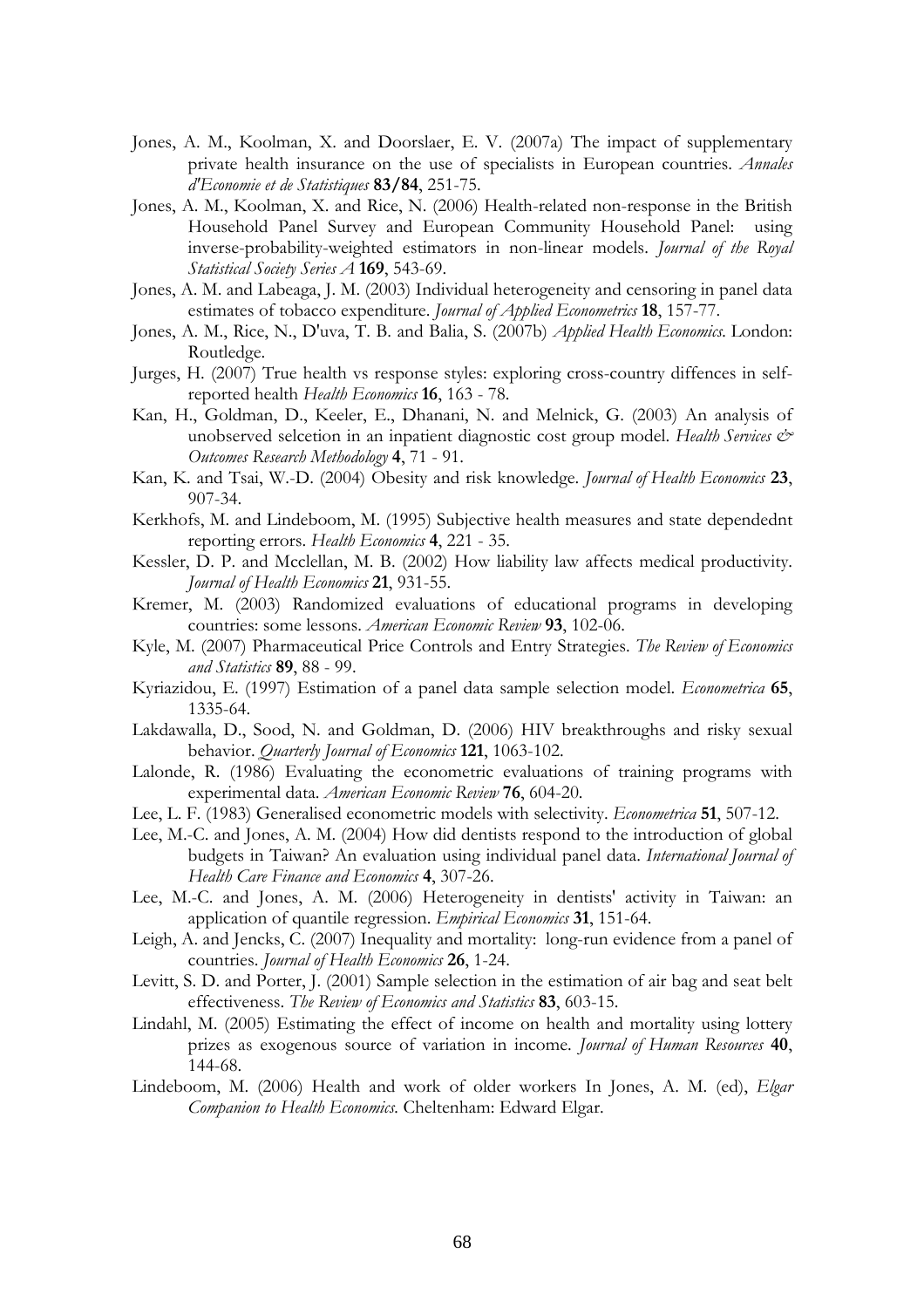- Lindeboom, M., Portrait, F. and Berg, G. J. V. D. (2002) An econometric analysis of the mental health effects of major events in the life of older individuals. *Health Economics* **11**, 505-20.
- Lindeboom, M. and Van Doorslaer, E. (2004) Cut-point shift and index shift in selfreported health. *Journal of Health Economics* **23**, 1083-99.
- Lindrooth, R. and Weisbrod, B. (2007) Do religious non-profit and for-profit organisations respond diffrently to finacial incentives? The hospice industry *Journal of Health Economics* **26**, 342 - 57.
- Liu, Z., Dow, W. H. and Norton, E. C. (2004) Effect of drive-through delivery laws on postpartum length of stay and hospital charges. *Journal of Health Economics* **23**, 129- 55.
- Lleras-Muney, A. (2005) The relationship between education and adult mortality in the United States *Review of Economic Studies* **72**, 189-221.
- Lourenço, O. D. and Ferreira, P. L. (2005) Utilization of public health centres in Portugal: effect of time costs and other determinants. Finite mixture models applied to truncated samples. *Health Economics* **14**, 939-53.
- Machado, J. A. F. and Santos Silva, J. M. C. (2005) Quantiles for counts. *Journal of the American Statistical Association* **100**, 1226-37.
- Manning, W. (1998) The logged dependent variable, heteroscedasticity, and the retransformation problem. *Journal of Health Economics* **17**, 283-95.
- Manning, W. (2006) Dealing with skewed data on costs and expenditure. In Jones, A.M. (ed) *Elgar Companion to Health Economics* Cheltenham: Edward Elgar.
- Manning, W., Newhouse, J. P., Duan, N., Keeler, E., Leibowitz, A. and Marquis, M. S. (1987) Health insurance and the demand for medical care: evidence from a randomized experiment. *American Economic Review* **77**, 251-77.
- Manning, W. G., Basu, A. and Mullahy, J. (2005) Generalized modeling approaches to risk adjustment of skewed outcomes data. *Journal of Health Economics* **24**, 465-88.
- Manning, W. G. and Mullahy, J. (2001) Estimating log models: to transform or not to transform? *Journal of Health Economics* **20**, 461-94.
- Martin, S., Rice, N., Jacobs, R. and Smith, P. (2007) The market for elective surgery: joint estimation of supply and demand *Journal of Health Economics* **26**, 263 - 85
- McClellan, M., Newhouse, J. P. and Mcneil, B. (1994) Does more intensive treatment of acute myocardial infarction in the elderly reduce mortality? *Journal of the American Medical Association* **272**, 859-66.
- McGarry, K. (2004) Health and retirement. *Journal of Human Resources* **39**, 624-48.
- Meer, J., Miller, D. L. and Rosen, H. S. (2003) Exploring the health-wealth nexus. *Journal of Health Economics* **22**, 713-30.
- Mello, M. M., Stearns, S. C. and Norton, E. C. (2002) Do medicare HMOs still reduce health services use after controlling for selection bias? *Health Economics* **11**, 323-40.
- Miguel, E. and Kremer, M. (2004) Worms: Identifying impacts on education and health in the presence of treatment externalities. *Econometrica* **72**, 159-217.
- Morris, S. (2006) Body mass index and occupational attainment. *Journal of Health Economics* **25**, 347-64.
- Morris, S. (2007) The impact of obesity on employment *Labour Economics* **14**, 413-33.
- Moscone, F., Knapp, M. and Tosetti, E. (2007) Mental health expenditure in England: A spatial panel approach. *Journal of Health Economics* **26**, 842 - 64.
- Mroz, T. A. (1999) Discrete factor approximations in simultaneous equation models: Estimating the impact of a dummy endogenous variable on a continuous outcome. *Journal of Econometrics* **92**, 233-74.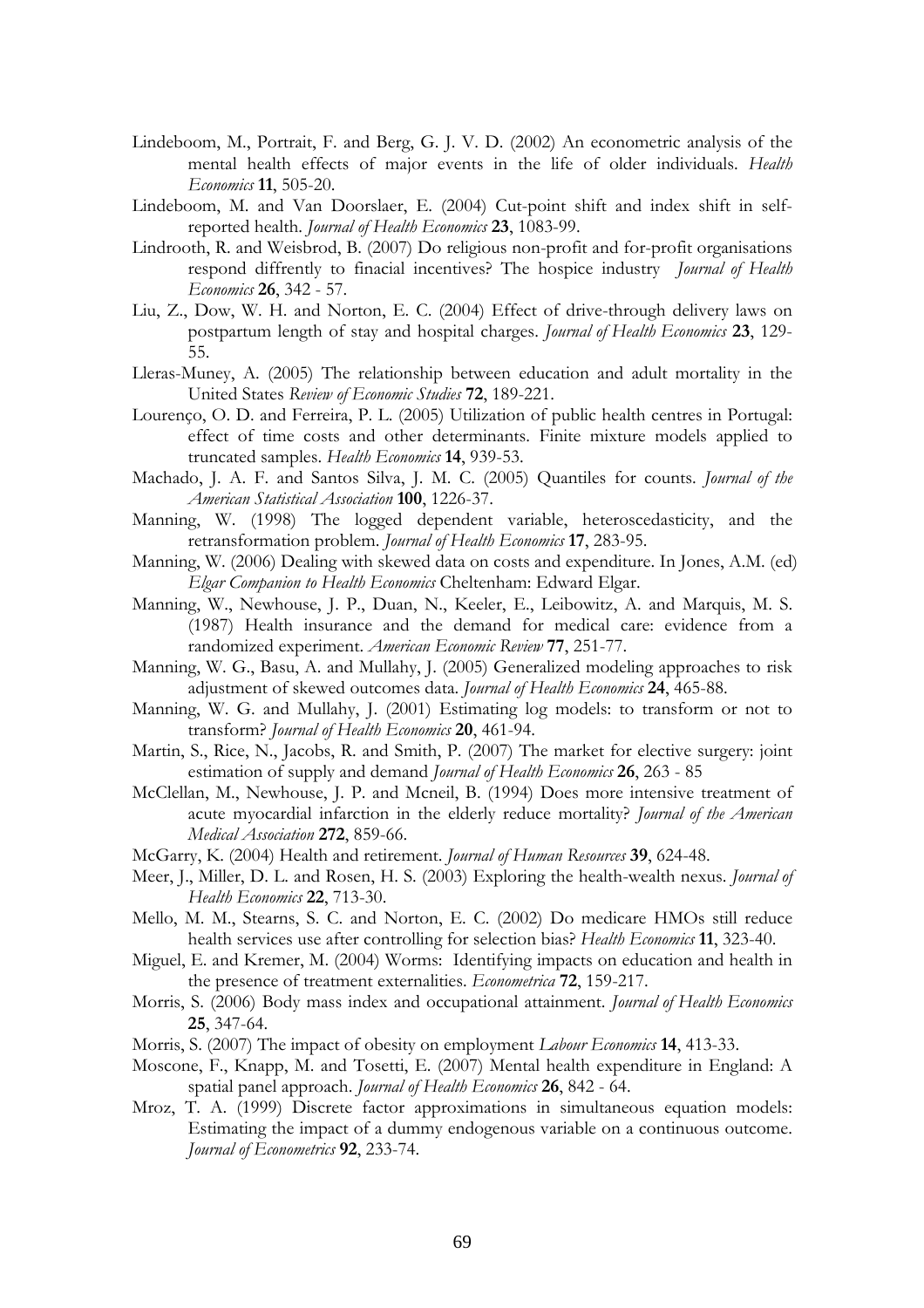- Mullahy, J. (1998) Much ado about two: reconsidering retransformation and the two-part model in health econometrics. *Journal of Health Economics* **17**, 247-81.
- Mundlak, Y. (1978) On the pooling of time series and cross section data. *Econometrica* **46**, 69-85.
- Munkin, M. K. and Trivedi, P. K. (1999) Simulated maximum likelihood estimation of multivariate mixed-poisson regression models, with application. *Econometrics Journal* **2**, 29-48.
- Murray, C. J. L., Tandon, A., Salomon, J. and Mathers, C. D. (2001) Enhancing crosspopulation comparability of survey results. GPE Discussion Paper Nr 35, WHO/EIP, World Health Organisation, Geneva.
- Nicoletti, C. and Peracchi, F. (2005) Survey response and survey characteristics: microlevel evidence from the European Community Household Panel. *Journal of the Royal Statistical Society Series A* **168**, 763 - 81.
- Nolan, A. (2007) A dynamic analysis of GP visiting in Ireland 1995 2001. *Health Economics* **16**, 129 - 43.
- Or, Z., Wang, J. and Jamison, D. (2005) International differences in the impact of doctors on health: a multilevel analysis of OECD countries. *Journal of Health Economics* **24**, 531-60.
- Paton, D. (2002) The economics of family planning and underage conceptions. *Journal of Health Economics* **21**, 207-25.
- Picone, G., Wilson, R. M. and Chou, S.-Y. (2003a) Analysis of hospital length of stay and discharge destination using hazard functions with unmeasured heterogeneity. *Health Economics* **12**, 1021-34.
- Picone, G. A., Sloan, F. A., Chou, S.-Y. and Jr, D. H. T. (2003b) Does higher hospital cost imply higher quality of care? *Review of Economics and Statistics* **85**, 51-62.
- Pop-Eleches, C. (2006) The impact of an abortion ban on socioeconomic outcomes of children: evidence from Romania. *Journal of Political Economy* **114**, 744-73.
- Powell, J. (1986) Symmetrically trimmed least squares estimators for Tobit models. *Econometrica* **54**, 1435 - 60.
- Prieger, J. E. (2002) A flexible parametric selection model for non-normal data with application to health care usage. *Journal of Applied Econometrics* **17**, 367-92.
- Propper, C., Burgess, S. and Green, K. (2004) Does competition between hospitals improve the quality of care: hospital death rates and the NHS internal market. *Journal of Public Economics* **88**, 1247-72.
- Propper, C., Croxson, B. and Shearer, A. (2002) Waiting times for hospital admissions: the impact of GP fundholding. *Journal of Health Economics* **21**, 227-52.
- Propper, C., Eachus, J., Chan, P., Pearson, N. and Smith, G. D. (2005) Access to health care resources in the UK: the case of care for arthritis. *Health Economics* **14**, 391-406.
- Pudney, S. and Shields, M. (2000a) Gender, race, pay and promotion in the British nursing profession: estimation of a generalized ordered probit model. *Journal of Applied Econometrics* **15**, 367-99.
- Pudney, S. and Shields, M. A. (2000b) Gender and racial discrimination in pay and promotion for NHS nurses. *Oxford Bulletin of Economics and Statistics* **62**, 801-35.
- Quinn, C. (2005) Generalisable regression methods for cost-effectiveness using copulas. *Health, Econometrics and Data Group Working Paper WP 05/13, University of York* York
- Raikou, M. and Mcguire, A. (2004) Estimating medical care costs under conditions of censoring. *Journal of Health Economics* **23**, 443-70.
- Raikou, M. and Mcguire, A. (2006) Estimating costs for economic evaluation. In Jones, A.M. (ed) *Elgar Companion to Health Economics* Cheltenham: Edward Elgar.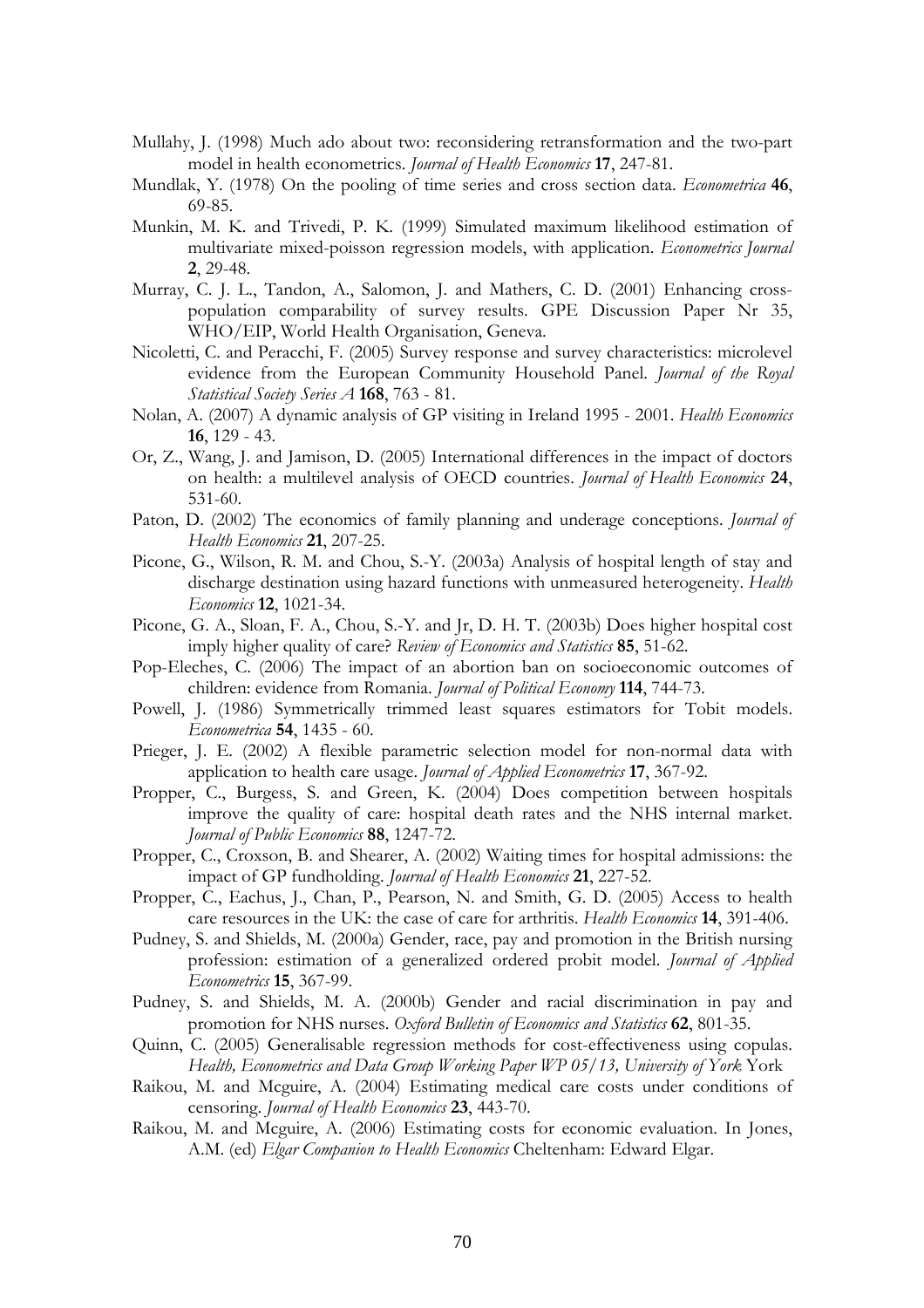- Rettenmaier, A. J. and Wang, Z. (2006) Persistence in Medicare reimbursements and personal medical accounts. *Journal of Health Economics* **25**, 39-57.
- Rice, N., Dixon, P., Lloyd, D. and Roberts, D. (2000) Derivation of a needs based capitation formula of allocating prescribing budgets to health authorities and primary care groups in England: regression analysis. *BMJ - British Medical Journal* **320**, 284 -88.
- Riphahn, R. T., Wambach, A. and Million, A. (2003) Incentive effects in the demand for health care: a bivariate panel count data estimation. *Journal of Applied Econometrics* **18**, 387-405.
- Robinson, P. (1998) Root-N-consistent semiparametric regression *Econometrica* **56**, 931-54.
- Rosenbaum, P. R. and Rubin, D. B. (1983) The central role of the propensity score in observational studies for causal effects. *Biometrika* **70**, 41-55.
- Rous, J. J. and Hotchkiss, D. R. (2003) Estimation of the determinants of household health care expenditures in Nepal with controls for endogenous illness and provider choice. *Health Economics* **12**, 431-51.
- Royalty, A. B. and Abraham, J. M. (2006) Health insurance and labor market outcomes: joint decision making within households. *Journal of Public Economics* **90**, 1561-77.
- Ruhm, C. J. (2003) Good times make you sick. *Journal of Health Economics* **22**, 637-58.
- Ryan, M., Gerard, K. and Currie, G. (2006) Using discrete choice experiments in health economics. In Jones, A.M. (ed) *Elgar Companion to Health Economics* Cheltenham: Edward Elgar.
- Sadana, R., Mathers, C. D., Lopez, A. D., Murray, C. J. L. and Iburg, K. (2000) Comparative analysis of more than 50 household surveys on health status. GPE Discussion Paper No 15, EIP/GPE/EBD, World Health Organisation, Geneva.
- Sahn, D. E., Younger, S. D. and Genicot, G. (2003) The demand for health care services in rural Tanzania. *Oxford Bulletin of Economics and Statistics* **65**, 241-60.
- Santos Silva, J. M. C. and Windmeijer, F. (2001) Two-part multiple spell models for health care demand. *Journal of Econometrics* **104**, 67-89.
- Sarma, S. and Simpson, W. (2006) A microeconometric analysis of Canadian health care utilization. *Health Economics* **15**, 219-39.
- Sasso, A. T. L. and Buchmueller, T. C. (2004) The effect of the state children's health insurance program on health insurance coverage. *Journal of Health Economics* **23**, 1059-82.
- Schellhorn, M. (2001) The effect of variable health insurance deductibles on the demand for physician visits. *Health Economics* **10**, 441-56.
- Schmidt, L. (2007) Effects of infertility insurance mandates on fertility *Journal of Health Economics* **26**, 413 - 46.
- Seshamani, M. and Gray, A. (2004) Ageing and health care expenditure: the red herring argument revisited. *Health Economics* **13**, 303-14.
- Sloan, F. A., Picone, G. A., Taylor, D. H. and Chou, S.-Y. (2001) Hospital ownership and cost and quality of care: is there a dime's worth of difference? *Journal of Health Economics* **20**, 1-21.
- Smith, J. A. and Todd, P. E. (2001) Reconciling conflicting evidence on the performance of propensity-score matching methods. *American Economic Review* **91**, 112-18.
- Smith, M. D. (2003) Modelling sample selection using Archimedean copulas. *Econometrics Journal* **6**, 99-123.
- Smith, P. C. and Street, A. (2005) Measuring the efficiency of public services: the limits of analysis. *Journal of the Royal Statistical Society Series A* **168**, 401-17.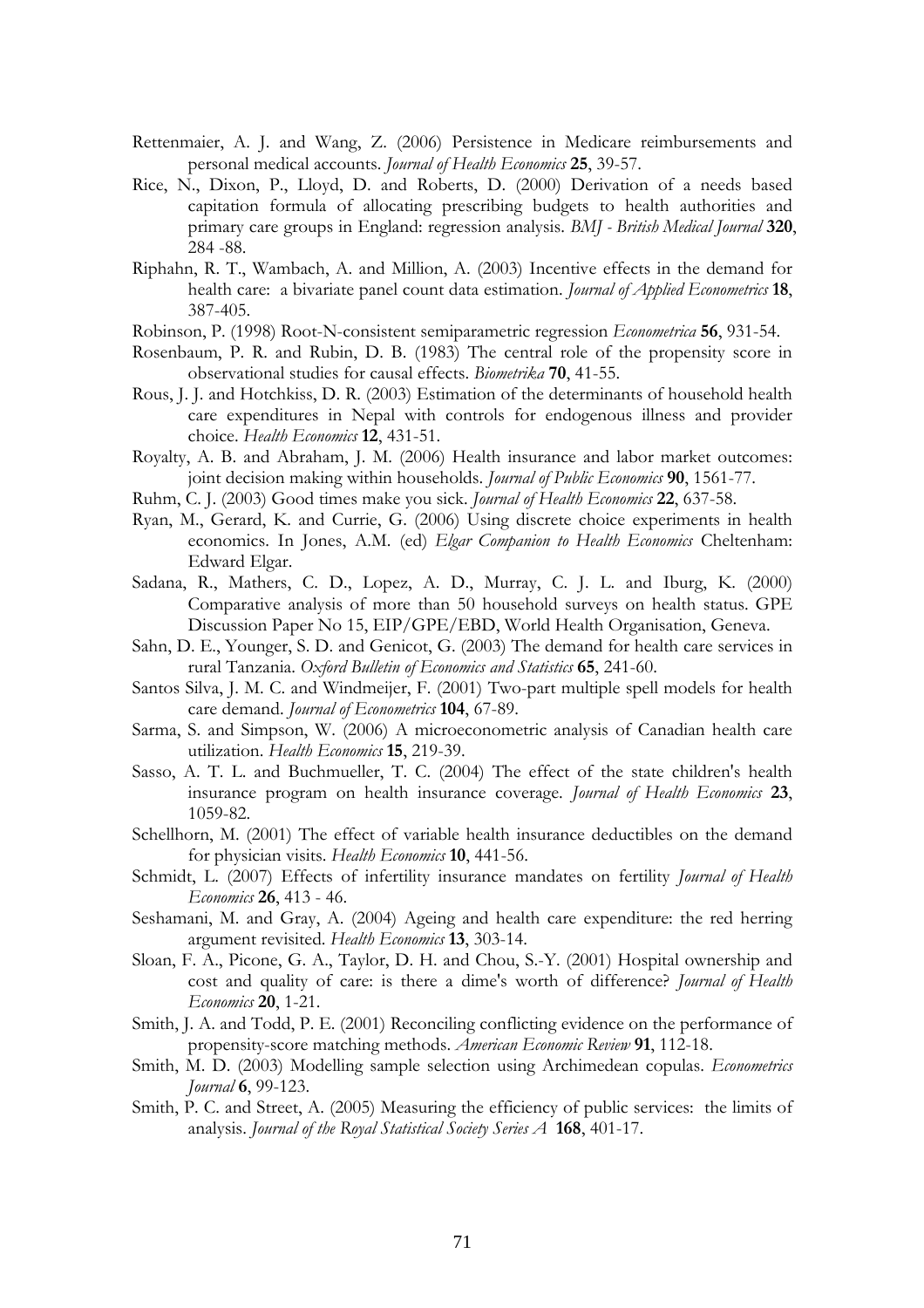- Stewart, J. M. (2001) The impact of health status on the duration of unemployment spells and the implications for studies of the impact of unemployment on health status. *Journal of Health Economics* **20**, 781-96.
- Tamm, M., Tauchmann, H., Wasem, J. and Gress, S. (2007) Elasticities of market shares and social health insurance choice in german: a dynamic panel data approach. *Health Economics* **16**, 243 - 56.
- Terza, J. V. (2002) Alcohol abuse and employment: a second look. *Journal of Applied Econometrics* **17**, 393-404.
- Trivedi, P. K. and Zimmer, D. M. (2005) Copula modelling: an introduction for practitioners. *Foundations and Trends in Econometrics* **1**, 1-111.
- Van den Berg, G. J., Lindeboom, M. and Portrait, F. (2006) Economic conditions early in life and individual mortality. *American Economic Review* **96**, 290-302.
- Van Ours, J. C. (2004) A pint a day raises a man's pay; but smoking blows that gain away. *Journal of Health Economics* **23**, 863-86.
- Van Ours, J. C. (2006) Dynamics in the use of drugs. *Health Economics* **15**, 1283-94.
- Van Ourti, T. (2004) Measuring horizontal inequity in Belgian health care using a Gaussian random effects two part count data model. *Health Economics* **13**, 705-24.
- Vera-Hernandez, M. (2003) Structural estimation of a principal agent model: moral hazard in medical insurance. *The RAND Journal of Economics* **34**, 670-93.
- Wagstaff, A. (2007) The economic consequences of health shocks: evidence from Vietnam. *Journal of Health Economics* **26**, 82-100.
- Wagstaff, A. and Yu, S. (2007) Do health sector reforms have their intended impacts? The World Bank's health VIII project in Gansu province, China *Journal of Health Economics* **26**, 505 - 35.
- Wang, Z. and Rettenmaier, A. (2007) A note on cointegration of health expenditures and income. *Health Economics* **16**, 599 - 78.
- Wildman, J. and Jones, A. M. (2007) Disentangling the relationship between health and income. *Journal of Health Economics*, in press.
- Willan, A. R., Briggs, A. H. and Hoch, J. S. (2004) Regression methods for covariate adjustment and subgroup analysis for non-censored cost effectiveness data. *Health Economics* **13**, 461-75.
- Wilson, P. W. and Carey, K. (2004) Nonparametric analysis of returns to scale in the US hospital industry. *Journal of Applied Econometrics* **19**, 505-24.
- Windmeijer, F., Gravelle, H. and Hoonhout, P. (2005) Waiting lists, waiting times and admissions: an empirical analysis at hospital and general practice levels. *Health Economics* **14**, 971-85.
- Winkelmann, R. (2004) Health care reform and the number of doctor visits an economic analysis. *Journal of Applied Econometrics* **19**, 455-72.
- Winkelmann, R. (2004a) Co-payments for prescription drugs and the demand for doctor visits - evidence from a natural experiment. *Health Economics* **13**, 1081-89.
- Winkelmann, R. (2006) Reforming health care: evidence from quantile regressions for counts. *Journal of Health Economics* **25**, 131-45.
- Wolfe, B., Kaplan, T., Haveman, R. and Cho, Y. (2006) SCHIP expansion and parental coverage: an evaluation of Wisconsin's BadgerCare. *Journal of Health Economics* **25**, 1170-92.
- Wooldridge, J. (2005) Simple solutions to the initial conditions problem in dynamic nonlinear panel data models with unobserved heterogeneity. *Journal of Applied Econometrics* **20**, 39-54.